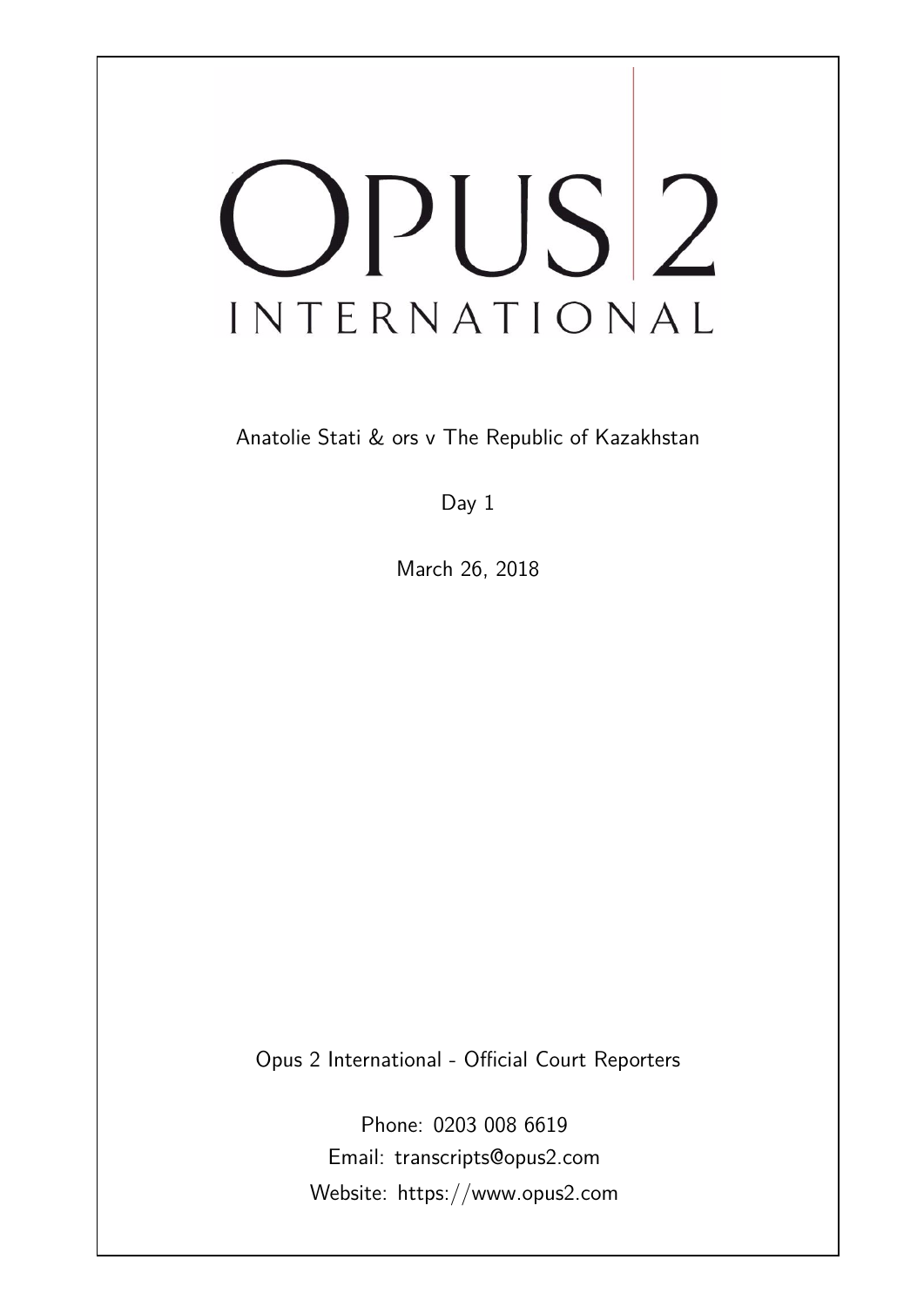| 1  | Monday, 26 March 2018                                       | 1            |
|----|-------------------------------------------------------------|--------------|
| 2  | $(10.30 \text{ am})$                                        | 2            |
| 3  | (Proceedings delayed)                                       | 3            |
| 4  | $(10.40 \text{ am})$                                        | 4            |
| 5  | MR JUSTICE KNOWLES: Good morning.                           | 5            |
| 6  | MR MALEK: Good morning.                                     | 6            |
| 7  | MR JUSTICE KNOWLES: Can I just mention that I am joined by  | 7            |
| 8  | colleague on the bench who is here for the purpose of       | 8            |
| 9  | observation only and will take no part in the               | 9            |
| 10 | decision—making, but of course he's most welcome.           | 10           |
| 11 | MR MALEK: Most welcome from the Bar as well.                | 11           |
| 12 | MR JUSTICE KNOWLES: Thanks.                                 | 12           |
| 13 | Application by MR MALEK                                     | 13           |
| 14 | MR MALEK: Your Lordship knows the representation in this    | 14           |
| 15 | I appear with my learned friends Mr Harris,<br>case.        | 15           |
| 16 | Mr Wee and Mr Kennelly, and my learned friends              | 16           |
| 17 | Mr Sprange and Mr Bhalla appear on behalf of the Statis.    | 17           |
| 18 | So far as the materials are concerned, your Lordship        | 18           |
| 19 | should have the bundles. There have been a couple of        | 19           |
| 20 | additional statements over the weekend bringing you         | 20           |
| 21 | $up-to-date$ on the DC proceedings.                         | 21           |
| 22 | MR JUSTICE KNOWLES: Yes, I have read those quickly if that  | 22           |
| 23 | helps.                                                      | 23           |
| 24 | MR MALEK: Yes. Your Lordship should also have two           | 24           |
| 25 | skeletons from us, one on Wednesday and one on Friday.      | 25           |
|    | 1                                                           |              |
| 1  | MR JUSTICE KNOWLES: Yes, thank you.                         | $\mathbf{1}$ |
| 2  | MR MALEK: And a skeleton from my learned friends. There is  | 2            |
| 3  | also a chronology from our side. Then there was another     | 3            |
| 4  | document that we handed up, or passed to your Lordship's    | 4            |
| 5  | clerk this morning, annex 1 updated. Do you have that       | 5            |
| 6  | one?                                                        | 6            |
| 7  | MR JUSTICE KNOWLES: Yes, thank you, but not in hard copy.   | 7            |
| 8  | MR MALEK: Yes. If I can hand that up now.                   | 8            |
| 9  | MR JUSTICE KNOWLES: In fact, I haven't got any of the       | 9            |
| 10 | material over the week end in hard copy, so                 | 10           |
| 11 | MR MALEK: Okay, we will make sure that is done, but if      | 11           |
| 12 | I could just hand that up now. (Handed)                     | 12           |
| 13 | MR JUSTICE KNOWLES: Thanks.                                 | 13           |
| 14 | MR MALEK: I don't know if your Lordship had time to look at | 14           |
| 15 | it but what we have done is just add another column to      | 15           |
| 16 | set out our position.                                       | 16           |
| 17 | MR JUSTICE KNOWLES: Thank you.                              | 17           |
| 18 | MR MALEK: There are bundles of authorities from both sides  | 18           |
| 19 | and a transcript is being taken, and so far as timing is    | 19           |
| 20 | concerned, I have discussed this with my learned friend     | 20           |

deal with it. MR JUSTICE KNOWLES: Thank you. MR MALEK: As far as the structure of my argument is concerned, I am going to break it down into six parts. First of all, a short overview of the issues. Secondly, to look at the procedural background, looking at the English proceedings and the various foreign proceedings. The third topic is the Notice of Discontinuance, to look at the reasons as to why that has been issued. Then the fourth topic is whether or not the State of Kazakhstan has a freestanding claim which is unaffected by the Notice of Discontinuance. Then the fifth point is whether the court should make an order setting aside the Notice of Discontinuance. Then the last topic is costs, although I suspect by the time I get to that your Lordship might feel that that might be better left for later. There is also one other point that is floating around, which concerns the status of the documents that we have received, whether or not we are free to use them, but I will deal with that point shortly if it remains in dispute.

So far as the introduction is concerned, there is really very little to say, because your Lordship knows that the main issue for the court is whether there

3

should be a trial of the fraud issue that was the subject of your previous decision. In essence, what the Statis say is no, at the same time as saying they, I'm quoting from their skeleton, " relish the opportunity to proceed to trial with respect to the fraud allegations ". That is paragraph 3.6. They say they don't have the financial resources for a trial, and because they have attached assets of some 28 billion for a \$500 million claim, they say the English proceedings are otiose and futile and, therefore, they want to walk away from these proceedings.

| 12 | Just pausing there. In most cases, a party               |
|----|----------------------------------------------------------|
| 13 | receiving a Notice of Discontinuance might think that    |
| 14 | that is a cause for celebration, the proceedings are     |
| 15 | over, and the party gets its costs. But we say that      |
| 16 | this is really an exceptional case; it was an            |
| 17 | exceptional case before your Lordship on the previous    |
| 18 | occasion and it remains exceptional. We will explore     |
| 19 | the reasons as to why it is exceptional, but we say that |
| 20 | this is a case where the trial date should be held,      |
| 21 | namely October/November this year. The court has         |
| 22 | already decided that justice requires a trial of the     |
| 23 | fraud issue. This is not a case of proceedings ending    |
| 24 | because the claimant accepts that its allegations, the   |
| 25 | subject matter of the proceedings, are not well-founded  |
|    |                                                          |

4

 $\overline{2}$ 

24 MR MALEK: So I will be finishing about 12.30, and reserving 25 a bit of time for a reply. That is how we propose to

21 and, subject to anything that your Lordship has going 22 say, we are going to divide up the time today.

23 MR JUSTICE KNOWLES: Okay.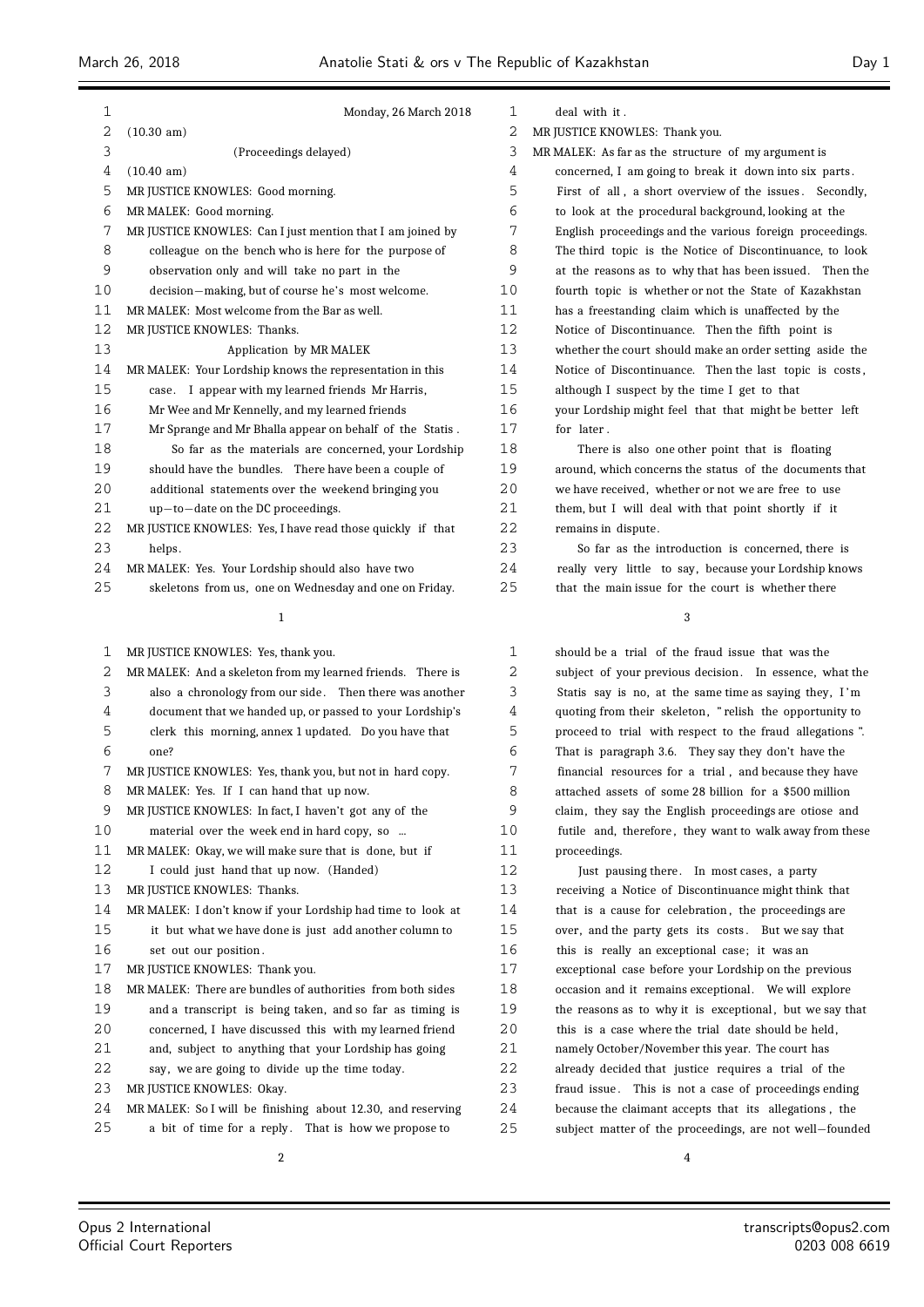and will not pursue them; on the contrary, the claimant accepts that the disputes between the parties remain but prefers them to be decided elsewhere. That, we say, is abusive forum shopping. We also say, as we will develop, the timing of this Notice of Discontinuance is extraordinary. This is not a case where the claimant has made a decision early in the proceedings that it does not wish to pursue the claim, and before the court has looked at the underlying merits of the claim. As you know, the Notice of Discontinuance was issued after the proceedings were fought out for some time; there was a very heavy application before the court; your Lordship gave a substantial and carefully reasoned judgment, finding a prima facie case of fraud; the Court of Appeal has rejected the application for permission to appeal; we have had extensive pleadings and requests for particulars ; and, as your Lordship knows, the towel was thrown in just days before the revised disclosure deadline, after the parties had been working on the basis of a common assumption that there would be a trial of the fraud issue in October/November this year. We say that the reasons given for abandoning London are plainly false . Once that is appreciated, we are

left with the real reason, that they don't have an

 answer to the fraud and they don't want this court to look further into it .

 We also say that there are vital interests of the court that are in play here, involving the integrity of the court processes. If the Notice of Discontinuance stands, the court will not scrutinise the ex parte order obtained by the Statis that kicked off these proceedings and what we say is a fraudulent claim.

 That is why we say it is an exceptional case. It is even more exceptional when one realises that the Statis have attained attachments over assets in London, 22 billion , under a global custody agreement between Bank of New York Mellon and the Central Bank of Kazakhstan.

 That was an English contract , and we say that *−−* and of course there is a stay in relation to enforcement in this country, but they have basically , by using foreign attachments, have been able to block assets vastly in excess of their claim, and assets which this court has actually held in the case of AIG v Government of Kazakhstan, Mr Justice Aikens as he then was, are subject to sovereign immunity.

 So we say that is a further factor making this case 24 exceptional, and it may be that they are going to deploy what might be regarded as a "Get out of Jail " card,

 undertaking that they will not proceed with any further enforcement in England whether in this action or future actions , but what is striking is that they don't undertake to release the attachments over the assets held in London. Of course, if their case was credible , that they had a claim for 500 million , why do they need to attach assets vastly in excess of their claim? That is all I wanted to say by way of an introduction and, as your Lordship knows, there are three issues : There is the case management issue, which is can we proceed with our claim for declaratory relief pleaded in

 the points of claim. The second point is whether the Notice of 15 Discontinuance should be set aside so that the issue of whether this arbitration award can be enforced in

England is determined by the English court .

 Then, thirdly , there is the question of costs considerations .

 The second topic is what I have described as the procedural background, and the purpose of this section of my submissions is to set the background to the various proceedings that are in play here. There are three aspects: there is the English proceedings, these proceedings; there are the foreign proceedings; and then

 there is the Commercial Court Bank of New York Mellon proceedings, which I will deal with very briefly at the end.

 Now, if your Lordship turns to our skeleton , I think I can take the background points relatively quickly .

 Clearly the starting point is your Lordship's judgment of 6 June, and the background is set out there at paragraphs 1 to 10 and 13 to 49 and I am not going to 9 repeat that. But just before we go any further, you will have noted that a number of allegations have been made in evidence, although not carried through into their written submissions, that effectively you have been misled on the previous hearing. But since the skeleton doesn't develop any of those points , I am not going to go into those in oral submission, other than to invite your Lordship to have regard to what we say in our second skeleton, where we address those points, and I don't propose to say anything at this stage in response. I will see whether or not they are live , but what we have done in that second skeleton is to deal with the points that have been made against us and answered them, in my respectful submission. So I am not proposing to say anything more at this stage .

 Now as far as the background is concerned, going 25 back to the skeleton, we summarise at paragraph 6 and 7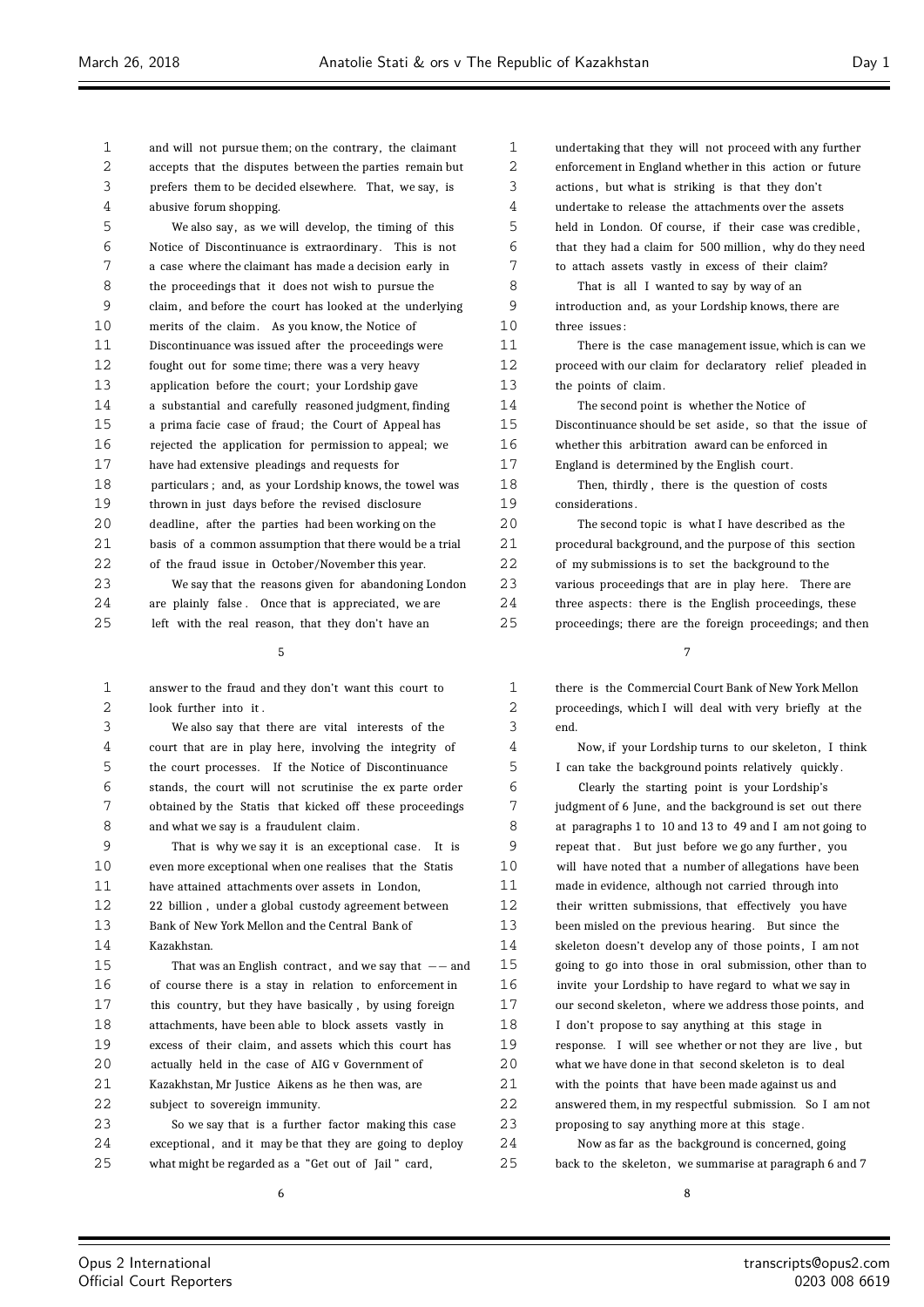| $\mathbf 1$       | the principal points that we say emerge from the         |
|-------------------|----------------------------------------------------------|
| 2                 | decision below.                                          |
| 3                 | At 7.3 we cite your Lordship's finding that it will      |
| 4                 | do nothing for the integrity of arbitration as a process |
| 5                 | or its supervision by the courts or the New York         |
| 6                 | Convention or for the enforcement of arbitration awards  |
| 7                 | in various countries if the fraud allegations in the     |
| 8                 | present case are not examined at a trial and decided on  |
| 9                 | their merits, including the question of the effect of    |
| 10                | the fraud where found. The interests of justice require  |
| 11                | that examination.                                        |
| $12 \overline{)}$ | What, in essence, we say is that what your Lordship      |
| 13                | said there still stands.                                 |
| 14                | Paragraph 8 deals with the direction that was given      |
| 15                | in terms of the way forward, and that is the order of    |
| 16                | 27 June, which is at paragraph 8.                        |
| 17                | Paragraph 9 deals with the refusal of permission to      |
| 18                | appeal.                                                  |
| 19                | Then the various steps taken to take this case           |
| 20                | forward to the trial that your Lordship has directed are |
| 21                | set out in the skeleton at paragraph 10; and, as         |
| 22                | recorded there, the trial is listed with a time estimate |
| 23                | of eight days, commencing on 31 October this year. The   |
| 24                | variation steps are set out in paragraph 10.             |
| 25                | Then we come to the Notice of Discontinuance, which      |

 $\overline{9}$ 

 is referred to at paragraph 11, and the point that we make there is that it was effectively unannounced; no explanation was given at the time. And the timing of it is of interest ; it was served after the Statis issued their application seeking an extension of the disclosure deadline, three days before the Statis were due to provide disclosure .

 As far as the legal consequences of a Notice of Discontinuance, we refer in a footnote , footnote 3, to three consequences, which your Lordship can see are set 11 out there.

 I don't know whether your Lordship has seen the Notice of Discontinuance but it is in bundle D at page 83. The court was informed on the same day, and that is bundle D/84, and our response is at page 85. We will have to look at the motivation this Notice of Discontinuance in a moment.

 That is all I wanted to say by way of background to the English proceedings.

 So far as the foreign proceedings are concerned, these proceedings are relevant to two points that have been raised before you. First of all , the utility of the declaratory relief sought by Kazakhstan and Kazakhstan's own interest in the determination of the fraud claim. This is described as a private interest

 but there is also a public interest , but that consideration is of less importance in this context . Now as far as the evidence about these foreign proceedings are concerned, the one development that has not been covered is , of course, the decision in the DC enforcement proceedings. Those developments are summarised in Mr Kirtland's statement of 25 March. He is the lead counsel for Kazakhstan in the US proceedings, and you have also got the statement of Mr Dzhazoyan of 25 March, which was also prepared over the weekend. What Mr Kirtland explains , I don't know if we have got a copy to hand up ... (Handed) 14 I have also put the first statement in, not because I am intending to refer to it but only because it is referred to in the body of the evidence. So that is his second statement.

18 In summary, as Mr Kirtland explains, the DC court 19 has denied the State's motion for reconsideration by which the State sought to introduce the fraud allegations as a defence in the enforcement proceedings and granted the Statis ' petition for the confirmation of the award, effectively permitting them to enforce the award in Washington.

Now, the two points to make in relation to that

decision are these:

 First , the DC's court decision to refuse the State ' s permission to raise the fraud allegations was, we submit, based on an incorrect basis . That is covered by Mr Kirtland in his evidence and I don't propose to repeat what he says there .

7 The second point is that the court's decision is one which the State can appeal as of right ; and Mr Kirtland' s evidence confirms that the State will be appealing this decision .

 Now the consequences, as far as the issues for this court are concerned, really come down to two points.

 First of all , the DC court confirms that as presently stand the DC court has not considered, and 15 will not consider, the State's fraud allegations. So unless and until the decision of the DC court is overturned on appeal, the DC court will not be considering Kazakhstan's fraud allegations and that means, in summary, that there is no possibility of the DC court adjudicating upon Kazakhstan's fraud allegations before this court in such manner as to give rise to an issue estoppel that will be binding on this court; and a judgment of this court examining the fraud allegations will not carry any weight or significance in relation to the DC enforcement proceedings.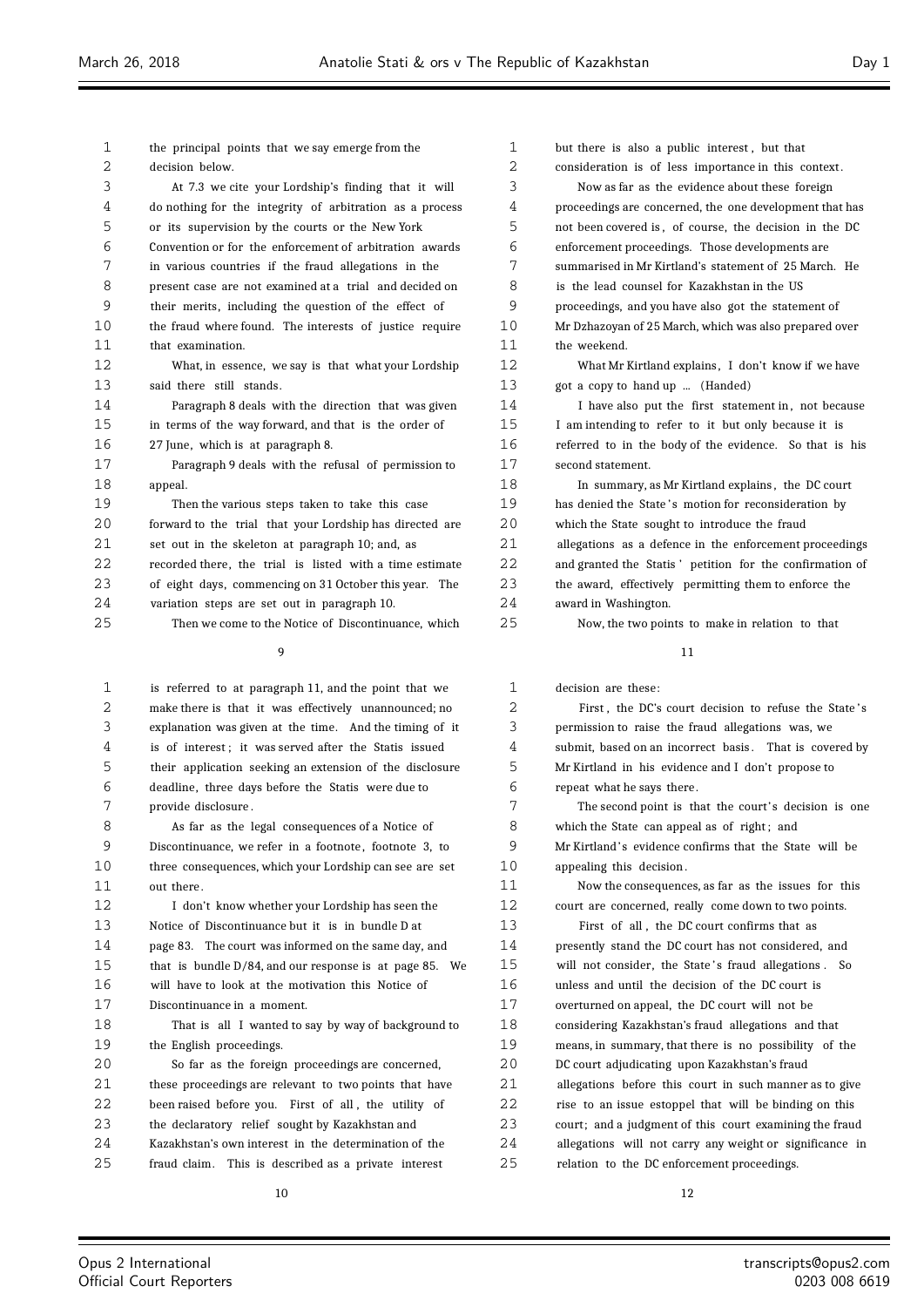| $\mathbf{1}$ | However, the position will, as we have explained, be     |
|--------------|----------------------------------------------------------|
| 2            | different in relation to the separate RICO proceedings   |
| 3            | and the Southern District New York enforcement case, in  |
| 4            | which a judgment of this court examining the fraud       |
| 5            | allegations could have a significant impact. That is     |
| 6            | Mr Carrington's second statement at paragraph 26.        |
| 7            | The second point, and importantly, the fact that the     |
| 8            | DC court has refused to examine the fraud allegations    |
| 9            | and granted the Statis' petition for the confirmation of |
| 10           | the award makes it all the more important, we submit,    |
| 11           | that the court examines these allegations at trial.      |
| 12           | The court has concluded on the evidence that there       |
| 13           | is a prima facie case that the award was procured by     |
| 14           | fraud, and the effect of the DC court's decision is that |
| 15           | the Statis have been, in effect, granted permission to   |
| 16           | enforce their efforts to enforce the award, an award     |
| 17           | which this court has found on a prima facie basis to     |
| 18           | have been procured by fraud. We submit that outcome      |
| 19           | cannot be right and, as your Lordship said, and I quote: |
| 20           | " do nothing for the integrity of arbitration as         |
| 21           | a process or its supervision by the courts or the        |
| 2.2.         | New York Convention."                                    |

 So what we submit is that the court should therefore not be dissuaded by the decision of the DC court from ordering the trial of the fraud allegations and that

 that should proceed. To the contrary, we submit even if the powers of the DC court are so limited as to permit the enforcement of the award on the facts of this case without subjecting the fraud allegations to scrutiny , this court has already recognised that the powers of the English court are not so limited . So we submit that the recent decision only heightens the importance of a court examining the fraud allegations to a trial . If no trial occurs, this will only increase the likelihood of the Statis being likely to profit from the enforcement of an award that this court has found, on a prima facie basis , to have been procured by fraud, and 14 that cannot be right. Now, as far as the evidence about the other proceedings, there is really four general points to make before we look at the detail of those proceedings as set out in annex 1. The first is that the Statis ' evidence concerning what has been decided in certain jurisdictions , namely Sweden and the United States , is simply wrong in the light of your judgment; and we have made the references there at the back of our skeleton submission where that point is developed. The second point is that the evidence before you

 concerning the relevance of an English judgment in the various foreign proceedings does not, with one exception, reveal any disagreement on the central proposition that an English judgment addressing the fraud allegations will carry some weight in those proceedings, and the difference between the parties is how much weight the judgment will have and whether it will have any weight in the Belgium courts, since the Statis take the position that the Belgian court would simply ignore a judgment of this court dealing with a fraud, a proposition which we dispute.

 The third reason that we look at the foreign proceedings is to deal with the likely progress of the foreign proceedings and in particular the likelihood of a foreign court determining the allegations before this 16 court, and I will come back to that in a moment.

 Now, where we have got to is that the first two 18 points, namely what has been decided in the various jurisdictions and what is the relevance of the English 20 iudgment, that evidence has been summarised in annex 1 to the claimants' submissions.

 If I could just ask your Lordship to have a look at it . The table hopefully speaks for itself .

 Your Lordship will see in the far right*−*hand corner our comments, which hopefully are backed up by references in

| $\mathbf{1}$ | every instant to the evidence. Unless your Lordship      |
|--------------|----------------------------------------------------------|
| 2            | wants me to go through them, I was just minded to ask    |
| 3            | your Lordship to have a look at it.                      |
| 4            | MR JUSTICE KNOWLES: Yes, thank you.                      |
| 5            | MR MALEK: The third set of proceedings is the            |
| 6            | Bank of New York Mellon proceedings. It is addressed in  |
| 7            | our evidence. Your Lordship has probably seen            |
| 8            | Mr Justice Popplewell's decision. We have got            |
| 9            | permission to go to the Court of Appeal and there is     |
| 10           | going to be a hearing in May, in accordance with the     |
| 11           | traditions of the financial lists, where matters are     |
| 12           | dealt with very promptly, so we are very grateful that   |
| 13           | that is going to be dealt with.                          |
| 14           | In essence, the dispute was about the question as to     |
| 15           | whether or not the Bank of New York Mellon had a defence |
| 16           | to our claim based on force majeure. In essence, I am    |
| 17           | not going into the detail of it, our argument is that    |
| 18           | the foreign orders should not be given effect; they are  |
| 19           | orders made by foreign courts, which are not the proper  |
| 20           | law of the contract, they are not the place of           |
| 21           | performance, they are orders which the English court     |
| 22           | would not recognise as being competent under the rules   |
| 23           | of private international law.                            |
| 24           | The fact of the matter is that the relevant contract     |
| 25           | is between the Central Bank and Bank of New York Mellon  |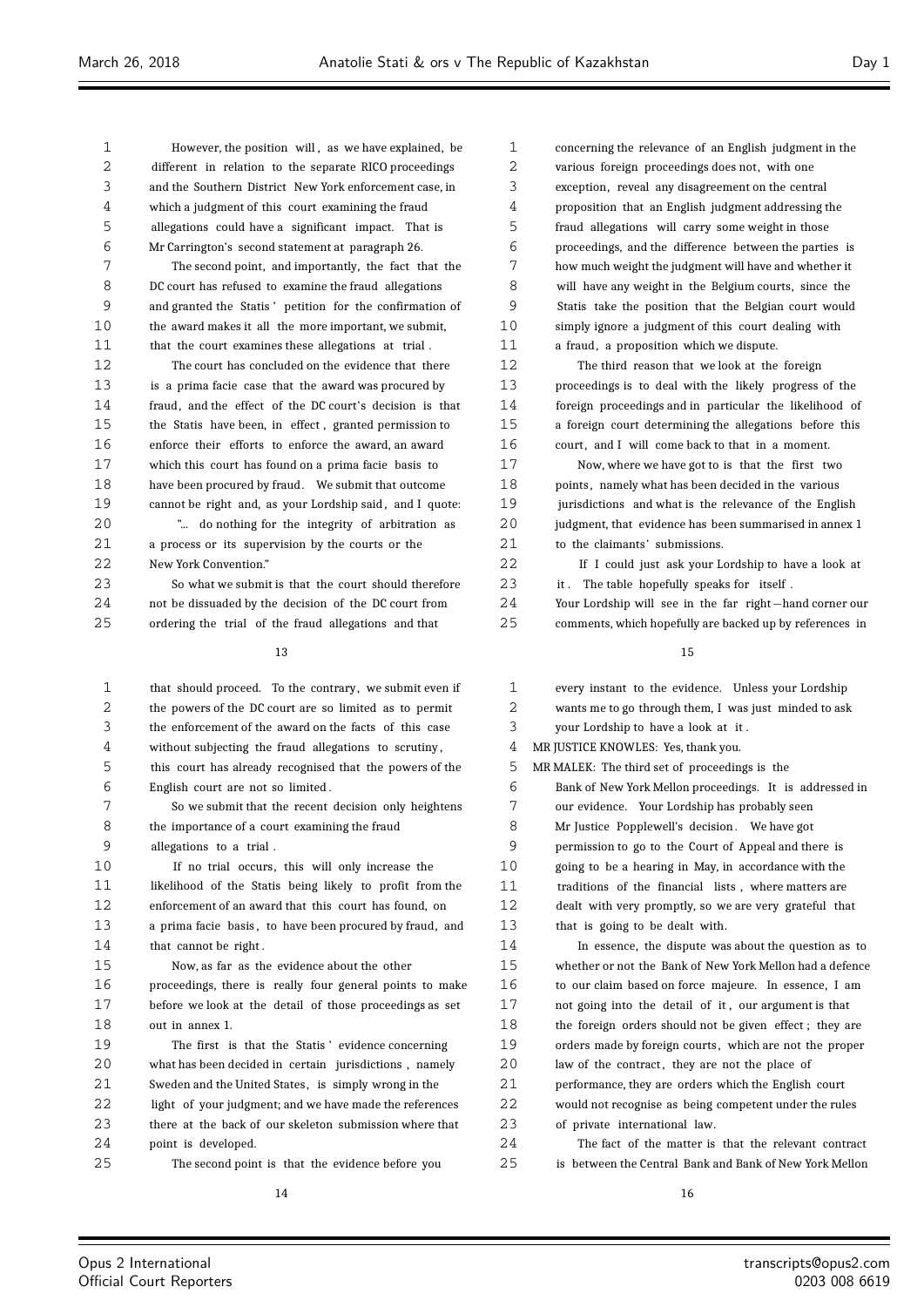London branch, and of course, as your Lordship knows, for certain purposes, see the Libyan case, see the XAG case, the Mackinnon case, banks are treated as separate legal entities . So the central question that was addressed in that case was whether or not BNYM had a defence based on the in fact they were foreign orders, and our argument is that as a matter of construction there was no defence, and Mr Justice Popplewell held that we were wrong but that matter is going to the Court of Appeal. So it does have limited relevance other than to the 12 point which I mentioned earlier, is the reality of what is happening here, at least from the perspective of an English court , is that they are faced with a stay in London, what the Statis have done is to go to foreign courts to get foreign attachment orders affecting London assets and then to walk away from London. And we say 18 that, frankly speaking, is unconscionable; and if they are going to walk away from London, it becomes even more unconscionable if they are going to maintain that they can hold freezing orders to the extent of some 22 billion in relation to those London assets. But that

 is all I am going say about that case for present purposes.

Now, the relevance of the evidence that we've just

1 looked at, quite apart from the headline points of our private interest in proceeding to judgment on the fraud claim and what we submit is the public interest in Kazakhstan's fraud allegations being examined at trial , the foreign proceedings comprise a further background factor which we submit justifies the continuance of the fraud allegations to trial , in accordance with your Lordship's directions . There is four reasons that we wish to highlight by way of oral submissions. The first point is that it is common ground in relation to every relevant jurisdiction , apart from 13 Belgium, where there is a dispute, that an English 14 judgment examining the fraud allegations could be accorded some weight or could provide some assistance to a foreign court faced with those same allegations . That is , we submit, unsurprising in the light of your Lordship's finding at paragraph 80 of the June judgment, and I quote: "No court has decided the question whether there has been the fraud alleged , and if the trial does go ahead the English court will subject the fraud allegations to a high degree of scrutiny with the benefit of

 disclosure , which is an important feature in a case of this kind of nature ."

 So our first submission is that this is all self *<sup>−</sup>*evident and a matter of common sense and provides one reason for the trial to go ahead. The second point that we make is that the submission that a trial of the fraud allegation should not go ahead because it has been overtaken by decisions made in foreign courts is misconceived. On the evidence, while the likely timing of any foreign judgment on the fraud allegations is disputed, it is clear , we submit, from the objective facts explained earlier , and as seen from that schedule, that the relevant foreign proceedings are all at a much earlier stage than the English proceedings. We submit that the evidence does not support the conclusion that there is any reasonable likelihood of any relevant foreign court determining the fraud allegations before the English court . In any event, the possibility of a foreign court

 determining these fraud allegations was fully addressed by your Lordship's earlier order, made on 27 June 2017, which provided at paragraph 18 for a liberty to apply. It is also reflected in your Lordship's decision at paragraph 96, where your Lordship gave a general liberty to apply in order to bring the court up*−*to*−*date with any kind of developments.

So, in effect , your Lordship has written in

#### 

 a mechanism for dealing with this and we say that that mechanism is the appropriate one; and the possibility , which we say is unlikely , of a foreign court moving first on the fraud allegations should not deter this court from directing that these allegations should continue to a trial .

 The third point is that the Statis ' overreaching submission that the progress they have been making in these foreign proceedings explains their decision to discontinue is , in our submission, a false one, and it is also incomplete. Because England is the only forum where the fraud allegations have been considered on a prima facie basis and where the Statis have been found on a prima facie basis to have committed the fraud that has been uncovered by Kazakhstan.

 What we submit is that the stated intention to discontinue in England and continue in foreign proceedings, raising the same allegations that arise 19 here, is an example of cherry−picking or abusive forum<br>20 shopping What we submit and we will develop this in shopping. What we submit, and we will develop this in a moment, is that as a matter of public policy an award creditor who has been found on a prima facie basis to have obtained the award by fraud should not be entitled to pick and choose jurisdictions in which to commence enforcement, only to remain free to discontinue and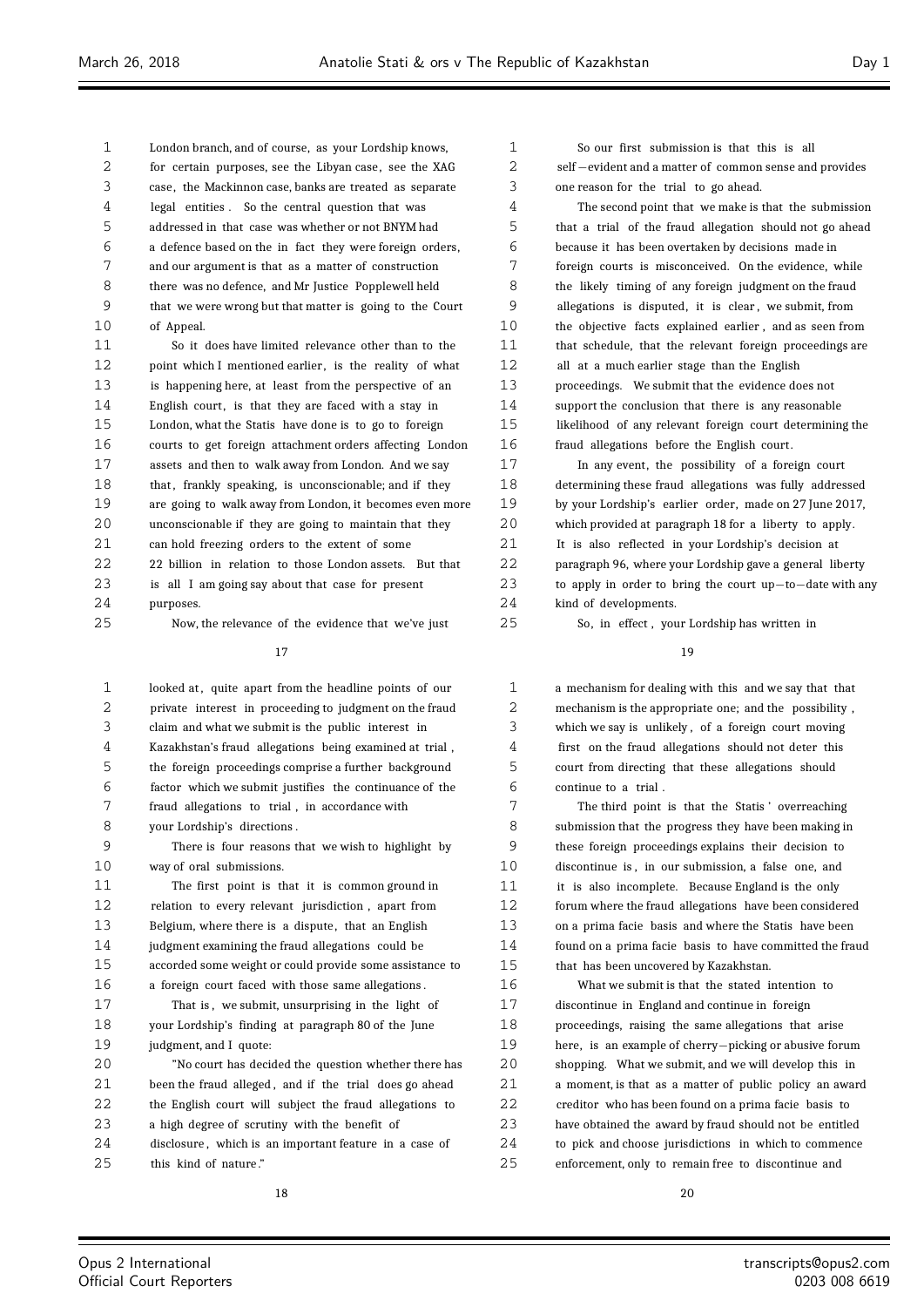| 2        | looks to be nearing.                                                     |
|----------|--------------------------------------------------------------------------|
| 3        | Then the last point to make here is that we come                         |
| 4        | back to the point that we have touched upon already,                     |
| 5        | which is that any progress made by the Statis in the                     |
| 6        | foreign enforcement proceedings, such as that embodied                   |
| 7        | in the recent DC court, in fact only heightens the                       |
| 8        | importance of this court examining Kazakhstan's fraud                    |
| 9        | allegations at a trial. If no trial occurs, this will                    |
| 10       | only increase the likelihood of the Statis being                         |
| 11       | entitled to profit from the enforcement of an award that                 |
| 12       | this court has found to have been procured by fraud on                   |
| 13       | a prima facie basis.                                                     |
| 14       | That is all I wanted to say on that topic, and just                      |
| 15       | to highlight that we have given a summary of the points                  |
| 16       | that we say emerge from this factual background in the                   |
| 17       | conclusion at B4 at paragraph 20. If I could just ask                    |
| 18       | your Lordship to just glance through that again, just to                 |
| 19       | remind your Lordship of the points that we say emerge                    |
| 20       | from the background. (Pause)                                             |
| 21       | MR JUSTICE KNOWLES: Thank you. Thanks.                                   |
| 22       | MR MALEK: Topic 3 is the Notice of Discontinuance. This is               |
| 23       | an important topic and I am going to cover two points.                   |
| 24       | First of all, what was the motivation behind the                         |
| 25       | claimants serving a Notice of Discontinuance, and is                     |
|          |                                                                          |
|          |                                                                          |
|          | 21                                                                       |
|          |                                                                          |
| 1<br>2   | their explanations for serving the Notice of<br>Discontinuance credible? |
| 3        |                                                                          |
| 4        | As we have seen, the starting point is that the                          |
| 5        | Notice of Discontinuance was not accompanied with any                    |
| 6        | It was unannounced and unexplained.<br>explanation.                      |
| 7        | Two explanations have been given in response to this                     |
|          | First of all, the lack of funds; and<br>application.                     |
| 8<br>9   | secondly, there is no benefit to the claimants of                        |
| 10       | enforcing the award in England. Those are the two                        |
| 11       | reasons that have to be considered.                                      |
| 12       | Now, the first reason, lack of funds, is dealt with                      |
| 13       | in our submissions at paragraphs 24 onwards.                             |
| 14       | As you see there, their first explanation was that,                      |
| 15       | and I am quoting from the evidence, they were:<br>"                      |
|          | practically unable to pursue enforcement in                              |
| 16<br>17 | England any further for lack of funds."                                  |
| 18       | There is no documentary support for anything that is<br>said .           |
| 19       | In the skeleton argument, in an attempt to                               |
| 20       | explain their reasons for seeking to discontinue the                     |
| 21       | proceedings, the Statis assert at paragraph 3.5, and<br>I quote:         |

withdraw the moment that an examination of that fraud

proceedings from their arrangements."

 That proposition is not supported by the evidence. If one looks carefully at what Mr Jozoyan says, he

| $\mathbf 1$ | merely states that the Statis' latest funding carves out |
|-------------|----------------------------------------------------------|
| 2           | England and Wales from the jurisdictions where the ECT   |
| 3           | award is being enforced; and that is paragraph 51 of his |
| 4           | second statement. It doesn't specify whether the         |
| 5           | English proceedings have been carved out at the behest   |
| 6           | of the Statis or the unidentified funders, nor does it   |
| 7           | state whether the Statis have asked its funders or other |
| 8           | funders to continue funding. And importantly, and this   |
| 9           | is perhaps a complete answer, there is no evidence       |
| 10          | before this court, whether from the Statis' funders or   |
| 11          | otherwise, that if the trial of the fraud allegations is |
| 12          | to go ahead, the Statis will be unable to continue       |
| 13          | funding this litigation.                                 |
| 14          | Similarly, and this is the next point, the Statis        |
| 15          | have elected not to adduce any evidence at all about     |
| 16          | their own means and the ability to fund the proceedings  |
| 17          | from their own resources, a point that we make at        |
| 18          | paragraph 24, subparagraph 2. We say that the evidence   |
| 19          | points to the opposite direction, from the breadth and   |
|             |                                                          |

 points to the opposite direction , from the breadth and number of the jurisdictions in which the Statis are seeking to enforce the award, seemingly without encountering any funding difficulties , to the extent of the costs that have been incurred by the Statis in connection with the present application , as evidenced from their schedule of costs , and we certainly don't

 $2<sub>2</sub>$ 

 accept that this is a sort of a David and Goliath battle .

 So we submit that in relation to that first explanation, ie they cannot afford it , there is no evidence to support it and in fact the evidence points to the contrary.

 The second explanation is that because of the foreign attachments there is going to be no benefit to the Stati parties in pursuing the enforcement proceedings at this time. What they say in their evidence is that the enforcement action has been overtaken by a number of the foreign courts in five jurisdictions , and that they have frozen assets in the sum of approximately 28 billion , and they say there is no further benefit in pursuing this application . That is in their evidence at paragraphs 13.1 and 14 through to 18, which is in B, tab 6, pages 99 to 111. Now, there are several reasons why we submit this court should reject that explanation. The first one is the timing of the

 attachment/garnishment orders. Those were obtained in August through to October 2017. Your Lordship can 23 find those dates from annex 1. It's also covered in the evidence. So one is looking at attachment/garnishment

orders that have been obtained in October,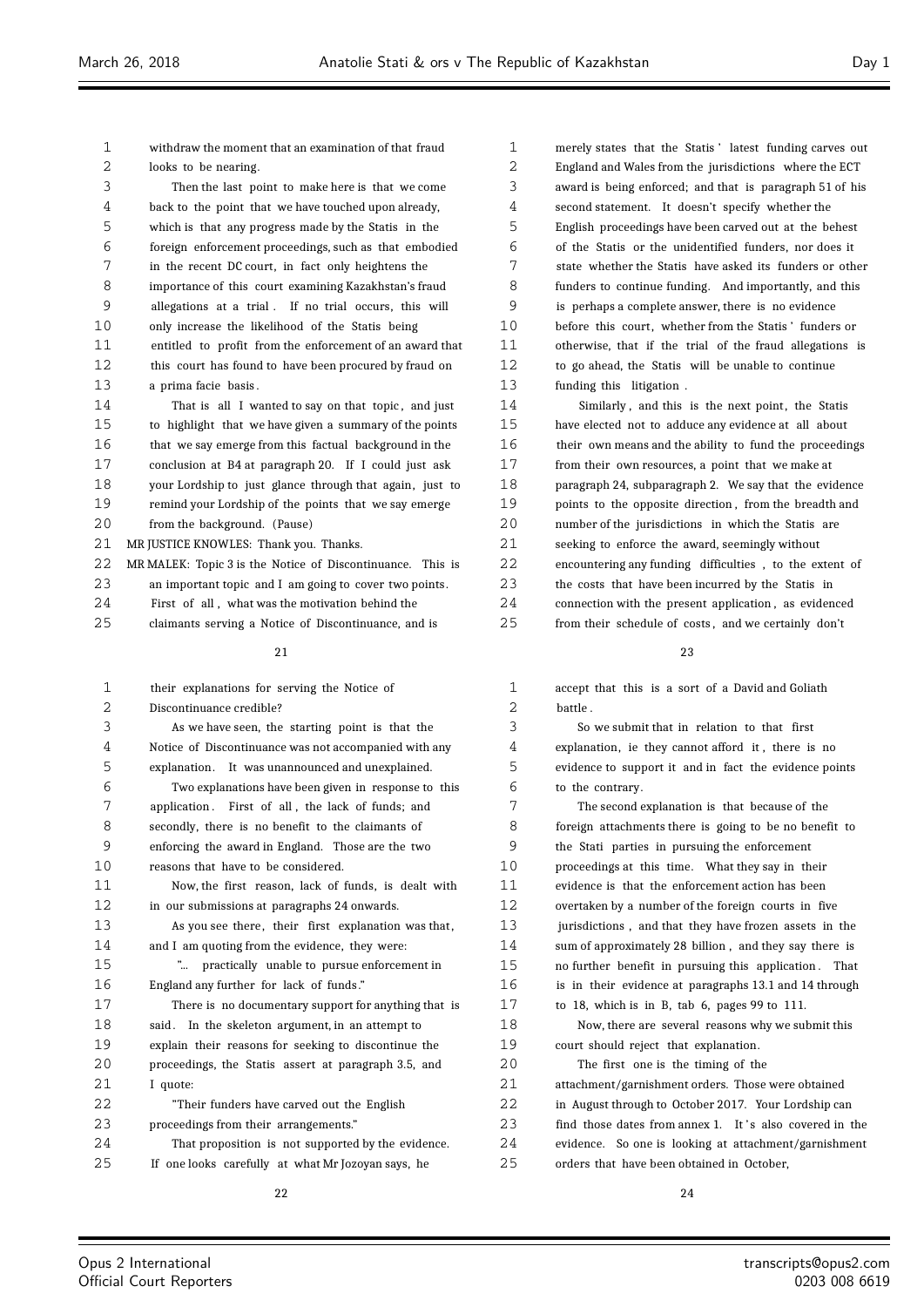through August to October 2017, and despite this the Statis waited until 26 February before serving a Notice of Discontinuance. If the Statis are correct that the foreign attachments make further prosecution of the English proceedings unnecessary, then the question arises as to why did they wait so long before discontinuing their claim, particularly in the circumstances where the Statis have presumably incurred substantial costs on pleadings and in disclosure , preparing for disclosure in the interim? The second reason, which I think we make in paragraph 25.3 of our skeleton , is that the Statis have never said to us or, more importantly, the court that the proceedings would be discontinued if they managed to obtain attachments in other jurisdictions , and at no time did they tell the court or Kazakhstan that they might wish to abandon the English proceedings, depending on what happened in the foreign proceedings. 20 The third point is, well, what makes London so different from the other jurisdictions ? They want to 22 run away from London but prosecute in other proceedings when, on their case, they have attachments for some

24 28 billion for an alleged debt of 500,000 <sup>−−</sup><br>25 500 million I wish it was! 500 million 500 million . I wish it was! 500 million .

 Of course, the timing is quite interesting , as we point out at paragraph 25.2, is that the Statis ' Notice of Discontinuance was served after they had lost the benefit of a Dutch attachment over the assets held by NBK, the national fund, as we point out earlier , and I think subject to an appeal.

 The fourth reason, and this is our skeleton at paragraph 25.4, the various enforcement proceedings are being contested by the State , and no final decision has been taken in any jurisdiction where the Statis seek enforcement. It is therefore implausible to say that the English proceedings are no longer required and will not benefit the Statis in any circumstances.

 So what we say in relation to those two reasons, 15 which are the only reasons that they give, is that, and I am quoting here from paragraph 3.5 of their skeleton where they say:

 "As matters presently stand, the Stati parties have two compelling reasons for discontinuing these proceedings, despite their otherwise strong desire to proceed to trial and defeat the fraud claims ." Just pausing there . If those two compelling reasons do not exist , then they, on their own case, indicate that they want to go to trial , and that is , we say, a good enough reason to go further .

 But where they say that they have tackled the fraud allegations in no less than six jurisdictions , as they say in 3.6, we say that is incorrect ; and that point is 4 addressed in paragraph 26 of our skeleton, where we say that the procedural history indicates that they have endeavoured at every stage to avoid any real scrutiny of their conduct, which is consistent with their attempt to discontinue their claim days before being required to provide standard disclosure ; and the conclusion that we invite the court to draw is that at paragraph 27, where we say that the court should infer that the real reason for the Statis ' Notice of Discontinuance is that they recognise that their conduct by this court is likely to lead to a finding that the award was procured by fraud, and in order to avoid the serious consequences of such a judgment for overseas proceedings, the Statis are 17 prepared to abandon their claim before the court, at least temporarily.

 The next topic is case management. My Lord, you have seen from our skeleton that we say that there is a freestanding claim for relief , which is unaffected by 22 the Notice of Discontinuance and which must, therefore, proceed to trial in accordance with the existing trial fixture .

In order to give a framework to this submission, can

| $\mathbf{1}$ | I just start off by just giving your Lordship the            |
|--------------|--------------------------------------------------------------|
| 2            | framework of the CPR in terms of how it works.               |
| 3            | MR JUSTICE KNOWLES: Thanks.                                  |
| 4            | $MR$ MALEK: The starting point is part 62. I am not going to |
| 5            | take your Lordship to it now, but it is in                   |
| 6            | the White Book starting at page 705. That deals with         |
| 7            | the procedure for the enforcement of awards, which           |
| 8            | your Lordship knows about, but, as in this case, the         |
| 9            | application was made without notice. There is                |
| 10           | a recognised duty of full and frank disclosure because       |
| 11           | it is an ex parte procedure, and we say that that duty       |
| 12           | is particularly important given the choice that faces        |
| 13           | the court, and that because it allows the court to           |
| 14           | determine whether it is appropriate to make an exparte       |
| 15           | order at an $--$ sorry, to make an order at an ex parte      |
| 16           | stage; alternatively, whether the circumstances of the       |
| 17           | case make it appropriate to order service of the             |
| 18           | proceedings. Now, we know in this case it was done on        |
| 19           | an ex parte basis.                                           |
| 20           | The next set of rules to look at concerns the                |
| 21           | question about a counterclaim. There is one provision        |
| 22           | that I don't think is mentioned by my learned friends        |
| 23           | but is important and that is: what is a counterclaim?        |
| 24           | If your Lordship can turn to the White Book at 2697, at      |
| 25           | the back, there is a definition of $-$ there is              |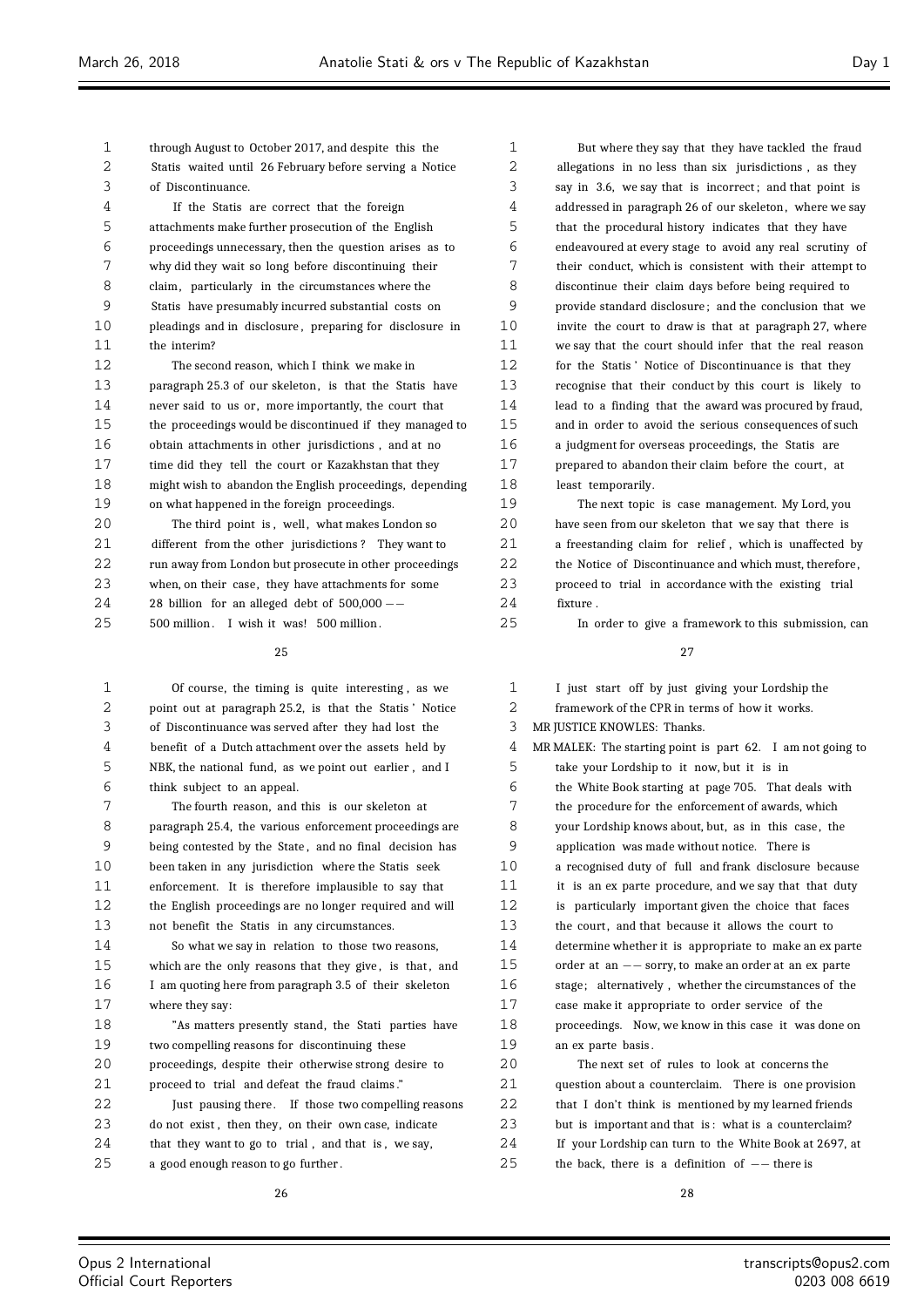| 1            | a glossary, and the counterclaim is described as         | 1  | Discontinuance in this case touches not on the status of |
|--------------|----------------------------------------------------------|----|----------------------------------------------------------|
| 2            | "a claim brought by a defendant in response to the       | 2  | award debtors in general, but rather on the specific     |
| 3            | claimant claimants' claim which is included in the same  | 3  | facts of this case, and in particular two matters: first |
| 4            | proceedings as the claimants' claim".                    | 4  | of all, the effect of your order of 27 June, which is in |
| 5            | The rules relating to counterclaim are set out in        | 5  | tab 5 of bundle A, page 32; and the claim for            |
| 6            | Part 20, as your Lordship knows.                         | 6  | declaratory relief, which is at paragraph 50 of the      |
| 7            | Rule 20.2 provides that the Part 20 applies to both      | 7  | points of claim.                                         |
| 8            | counterclaims and to other kinds of "additional claim".  | 8  | I am happy to take your Lordship to them, but            |
| 9            | Rule 20.3 provides that an additional claim, which       | 9  | I think your Lordship probably knows what I am referring |
| 10           | includes counterclaim, shall be treated as if it was     | 10 | to.                                                      |
| 11           | a claim for the purposes of these rules.                 | 11 | MR JUSTICE KNOWLES: Yes.                                 |
| 12           | Then rule 20.4 and PD20, part 6.1, sets out the          | 12 | MR MALEK: The third point is dealing first of all with   |
| 13           | procedure for making a counterclaim. Notably, all that   | 13 | your Lordship's order. The Statis say that paragraph 2   |
| 14           | is required is that the particulars of the counterclaim  | 14 | of that order is purely a matter of procedural           |
| 15           | be served. And as confirmed by 6.1 of the practice       | 15 | expediency and was proposed by Kazakhstan on that basis. |
| 16           | direction, the usual practice is for the particulars of  | 16 | The reference there, for your Lordship's note, is        |
| 17           | the counterclaim to be included at the end of the        | 17 | paragraph 10 of the Statis' skeleton. That is a point    |
| 18           | defence in the same document. No further formalities     | 18 | about the whether or not it is treated as if it started  |
| 19           | are proscribed.                                          | 19 | under part 7.                                            |
| 20           | Now, as far as the response to the skeleton is           | 20 | Paragraph 2 is not, we submit, about procedural          |
| 21           | concerned, your Lordship has our submissions on this,    | 21 | expediency. It recognises, and we submit gives effect    |
| 22           | and what I propose to do is to just pick up the points   | 22 | to, the reality that the State, Kazakhstan is the        |
| 23           | that we make by way of response.                         | 23 | claimant in respect of its claim that this award was     |
| 24           | The first point is that there appears to be              | 24 | procured by fraud.                                       |
| 25           | a misapprehension about our position on indemnity cost,  | 25 | We submit also that the Statis are wrong to say that     |
|              | 29                                                       |    | 31                                                       |
| $\mathbf{1}$ | which the Statis address at paragraphs 17 to 19 of their | 1  | the relevant drafting of the order indicates that they   |
| 2            | skeleton under the heading "Stand alone claim for        | 2  | are right to support their submission, namely that it is |
| 3            | indemnity costs."                                        | 3  | driven by purely procedure reasons. But the rationale    |
| 4            | Just to make it clear, we do not say that the claim      | 4  | of paragraph 2 of your order was explained in our        |
| 5            | for indemnity costs is entirely freestanding, in the     | 5  | skeleton for the hand down, and if I can give            |
| 6            | sense that that justifies the court proceeding to        | 6  | your Lordship the reference to that, it is in C1, tab 9  |
| 7            | a trial of fraud allegations. All we say is that the     | 7  | at page 234. In paragraph 4, under the heading "Nature   |
| 8            | outcome of the fraud claim could be material when the    | 8  | of proceedings and directions", and a reference to the   |
| 9            | court is looking at the question of costs, and that is   | 9  | trial of Kazakhstan's claim that the award was procured  |
| $10$         | a factor which the court can take into account.          | 10 | by fraud, and I am quoting:                              |
| 11           | Secondly, there is some debate in the skeletons          | 11 | " is that we were proceeding on the basis that           |
| 12           | about the status of an award debtor resisting            | 12 | there would be a trial of its fraud claim and that       |
| 13           | enforcement, whether the award debtor is in substance    | 13 | Kazakhstan would be the claimant in respect of that      |
| 14           | the claimant in the proceedings. The cross-reference,    | 14 | trial ."                                                 |
| 15           | for your Lordship's note, is that we deal with that in   | 15 | As you know, Kazakhstan went on to serve its points      |
| 16           | our skeleton at paragraph 29(1) and my learned friends   | 16 | of claim, pursuant to your Lordship's order, and the     |
| 17           | deal with it in their skeleton at paragraphs 7 to 9 and  | 17 | principal head of relief claimed by Kazakhstan is        |
| 18           | paragraph 13.                                            | 18 | a series of declarations. No reference is made to the    |
| 19           | If it were necessary for the court to decide this        | 19 | State's applications to set aside the ex parte           |
| 20           | point, then we would say that the award debtor is in     | 20 | enforcement order.                                       |
| 21           | substance the claimant, for the reasons give by          | 21 | So at this stage Kazakhstan were certainly               |
| 22           | Lord Justice Rix in Gater Assets, which we summarise in  | 22 | proceeding on the basis that it was the claimant in      |
| 23           | paragraph 29(1) of our skeleton.                         | 23 | a freestanding claim for declarations, rather than       |

However, it is unnecessary, we say, to decide that

25 point, because the effect of the Notice of

 merely being a passive defendant whose only claim for relief was to have the ex parte enforcement order set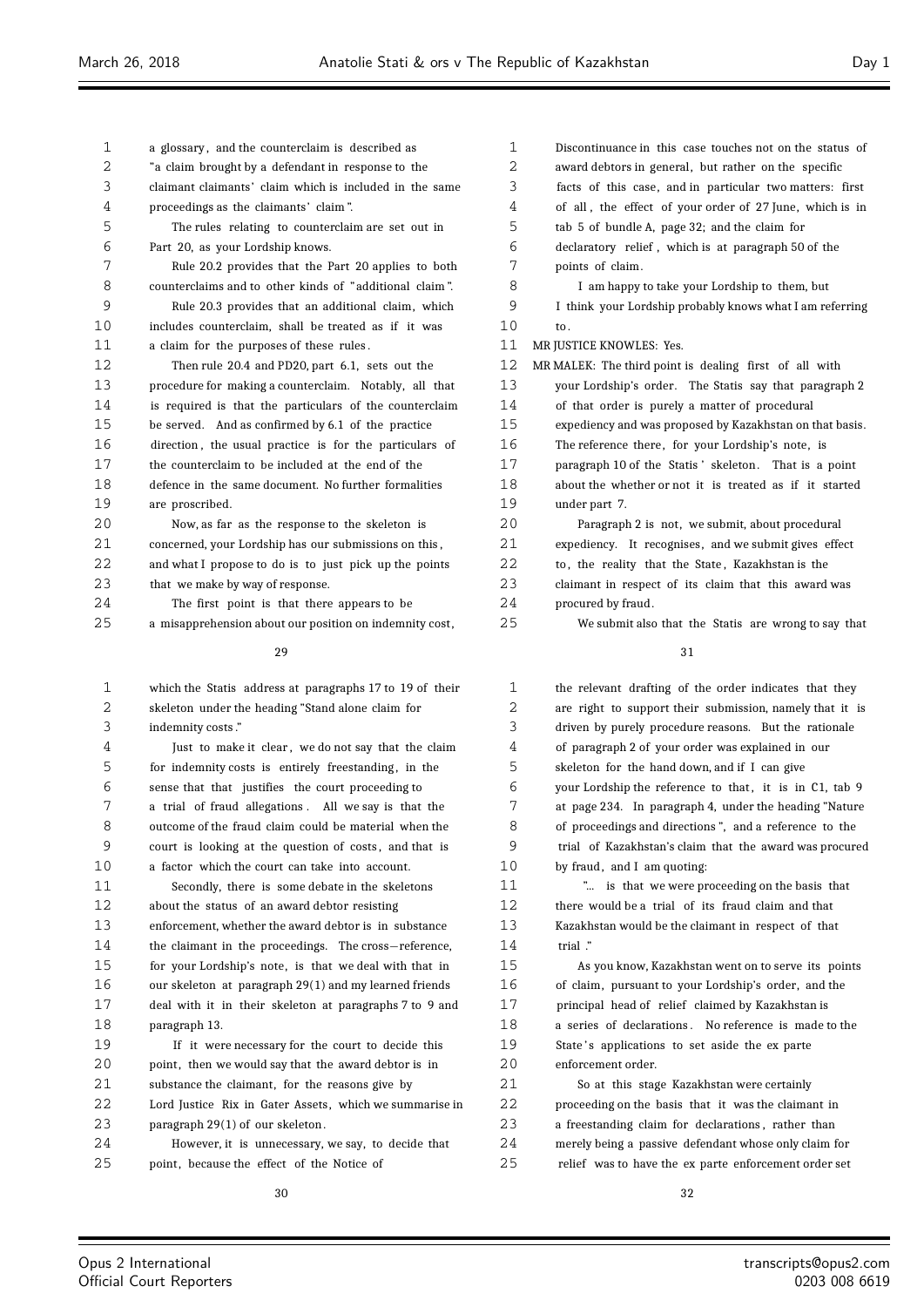aside .

 The fourth point is that the Statis do not deal with the fact that Kazakhstan has claimed declaratory relief in its points of claim. They submit in a number of 5 places, and I quote: "The grounds pursued by the State only give rise to a refusal of recognition and no consequent judgment." That is paragraph 9 of their submissions. Then at paragraph 16 they say: "... nor can Kazakhstan identify any aspect of its applications and related grounds that give rise to relief outside the recognition or refusal thereof of the ECT Award as a judgment of this court ." We say that is wrong because that ignores our claim for declaratory relief , which are not dependent for its existence upon a claim for the enforcement of the award. The last point that is made, and I am quoting here 18 from paragraph 12.1 of my learned friend's submission where they say, in relation to the counterclaims, that only a properly constituted formal counterclaim can survive discontinuance. We agree that counterclaims survive a Notice of Discontinuance. We also agree that a certain degree of formality is required in order for a counterclaim to be 25 properly constituted. However, we say that that degree of formality has been observed in this case. You can see that from the points of claim, where there is a formal claim for declaratory relief . We say this makes it , we submit, a counterclaim. And it is not necessary to use the word "counterclaim"; the reality that is we are making a claim, it is a separate claim, it is pleaded as a separate claim, it is pleaded in points of claim, and we submit that on that basis it is to be treated as a counterclaim that will survive a Notice of Discontinuance. The only other point I need to deal with is that a number of cases have been cited which my learned friends say are of assistance but, with the greatest of respect , none of them have any relevance to the points that your Lordship has to deal with, and I am not proposing, certainly in oral submissions, to deal with them, because they are just so far removed from this case that they don't actually assist your Lordship in the slightest . That then takes me to the fifth topic , which is the application to set aside the Notice of Discontinuance.

 My Lord, I know that we are going to take a break at some stage for the shorthand writers. I don't know whether that is convenient.

MR JUSTICE KNOWLES: Yes, I hope it is . It seems a good

point to me. Five minutes.

(11.35 am)

(Short break)

(11.40 am)

 MR MALEK: My Lord, topic 5 is the application to set aside the Notice of Discontinuance. Of course, as we make clear I think in our submissions, this is an alternative way of allowing the matter to go forward.

 What I propose to deal with is three matters: first of all , the legal principles in play; secondly, the private interest considerations that we submit are in play here; and then, finally , the public interest considerations .

 The law, the legal principles that we say are in play are set out in paragraph 36 of our submissions. I am going to come back in a moment to paragraph 36.1 and the decision of Mr Justice Henderson as he then was in the Pakistan v National Westminster Bank, but those are the legal principles that we say are in play .

 In essence, using the language that we see in 21 paragraph 36.1 of our skeleton, the overriding 22 objective, we say that the court, applying the overriding objective should set aside the Notice of Discontinuance, first of all because the State has a legitimate and what we call private interest in the

 court proceeding to judgment of the fraud claim, and secondly we rely also on the public interest in Kazakhstan's fraud claim being investigated at trial . My learned friends say in paragraph 24.2, which suggests that the public interest only comes into play if the private interest argument is rejected , but each, we submit, is freestanding and each, we submit, is sufficient . Now the point where we differ is the correct test ,

the applicable test under CPR38.4.

11 In short, the Statis contend for what we submit is a rigid and narrow test that focuses exclusively on the Notice of Discontinuance. According to the Statis , the Notice of Discontinuance must itself be an abuse of process or an attempt to secure a collateral advantage if it is to be set aside . They go so far as to contend that it is impermissible for the court to consider the fact that one party has a legitimate interest in a matter proceeding to trial or that there is a public interest in that happening. If I can *−−* that is a summary of the points that emerged from the skeleton, 22 in the following paragraphs of their skeleton. If I just list them for you, it is paragraph 21, paragraphs 24 to 25, paragraph 26, paragraph 37, paragraph 43.5 and 43.7.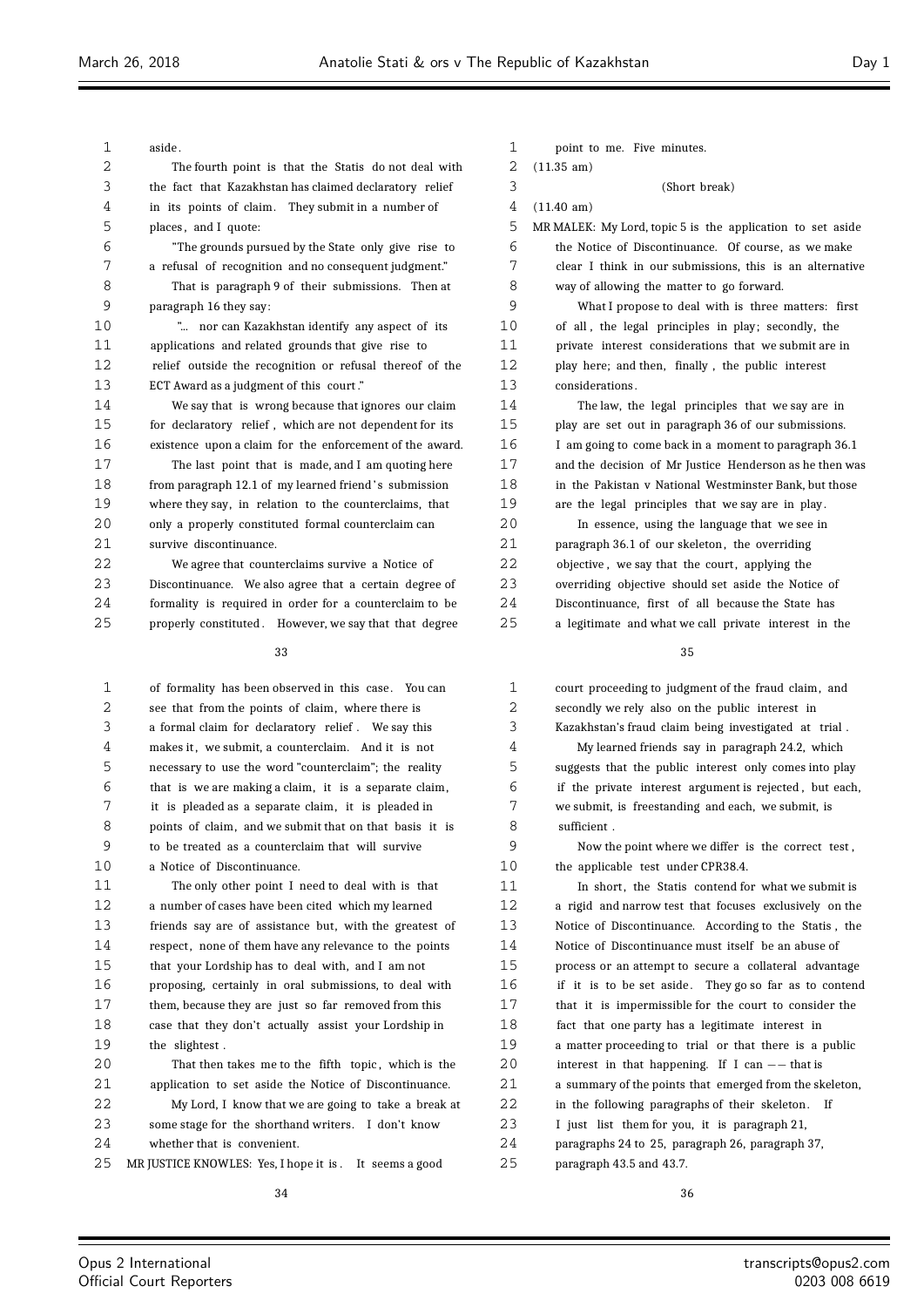Now, we say that that approach is wrong. The first point we make is that whatever the position may have been under the old rules , abuse of process is no longer the test under CPR rule 38.4. That was made very clear by Mr Justice Henderson in the case that we cite at paragraph 36.1 of our skeleton . Could I ask your Lordship to turn to it . It is in our authorities bundle, tab 7 at paragraph 46. The law starts at paragraph 40, the reference to 38.4(1) and then there is a discussion of the old Rules of Court and the decision of Castanho v Brown, 43 goes through to pre*−*CPR decisions, and the key part is paragraph 46, where the learned judge says this : "The CPR formed an entirely new procedural code (see rule 1.1(1)), the provisions of which should as a matter of principle be construed in their new context and not by reference to previous case law on the provisions in the superseded RSC. In some areas, of course, cases on the old rules may continue to have strong persuasive authority , but the primary obligation of the court is to construe any rule in the CPR and exercise any power given to it by the rules so as to further the overriding

23 objective . Thus, I consider that the court should

 approach an application to set aside a notice of discontinuance under rule 38.4, subparagraph 1, on the

 basis that the court has a discretion which it should exercise with the aim of giving effect to the overriding objective of dealing with the case justly and at proportionate costs . If the facts disclose an abuse of 5 the court's process, that will no doubt continue to be a powerful factor in favour of granting the application but it would, in my view, be wrong to treat abuse of process as either a necessary or exclusive criterion which has to be satisfied if the application is to succeed."

 Then there is a reference to Mr Justice Aikens' decision as he then was in Sheltam, which was in an 13 arbitration context, and Mr Justice Henderson agrees with the approach that was suggested there. And you can see from paragraph 49 that this is not the only case where a notice of discontinuance has come as a bolt from 17 the blue for his client. That's a joke!

18 That is the key pointers. So it's overriding 19 objective that is the test, not abuse of process. We say it is wrong for the Statis to suggest that in applying the overriding objective it is impermissible for the court to have regard to a party's legitimate interest in a matter proceeding to trial , and to the wider public interest in the administration of justice 25 and maintaining the integrity of the court's processes.

 Those are both important facets of dealing with cases justly .

 The second point to make on the dispute about the appropriate test is that even if the Statis were correct about the test , that would, we submit, not provide an answer to Kazakhstan's case on this application . Kazakhstan's point about public interest is that the Statis have committed a fraud on this court by knowingly invoking its process and obtaining an ex parte order to enforce a fraudulent award. Kazakhstan also says that the purpose of the Notice of Discontinuance is to prevent any enquiry into that fraud ever taking place . 13 Now, if Kazakhstan is right about that, we say that it necessarily follows that the Notice of Discontinuance is itself abusive. So the two points are that the overriding objective

17 is not about abuse of process per se, but even if it were about abuse of process it is satisfied on the facts 19 before the court.

 As far as breaking down this private interest and 21 public interest consideration, your Lordship has got our submissions. And as far as the private interest is concerned, we submit that unless the court proceeds to judgment Kazakhstan will be exposed to the possibilities of the Statis bringing further enforcement proceedings

 on the award in this jurisdiction at a later date. Now, until the skeleton argument the Statis had not disclaimed that possibility by providing an undertaking that they would not in any circumstance enforce the award in England and Wales in the future . If one turns *−−* could I ask your Lordship just to look to see what they say about that. They say in their skeleton something which is not entirely clear to us what they 9 are saying, but it is at paragraph 43 at page 19, where they say at the top of page 20:

 "Questions of tactical collateral advantage simply do not arise in this case as regards future English proceedings given that the claimants are barred from issuing any new proceedings here pursuant to 38.7, and 15 well, if required, provide an undertaking confirming that they will not pursue further proceedings in England."

 The point is that if your Lordship turns to CPR38.7, you will see that it doesn't in fact provide a bar on further proceedings. What 38.7 says:

 "A claimant who discontinues the claims needs the permission of the court to make the other claim against the same defendant."

 What is said in the evidence is that the test indicates that that is quite restrictive , but you can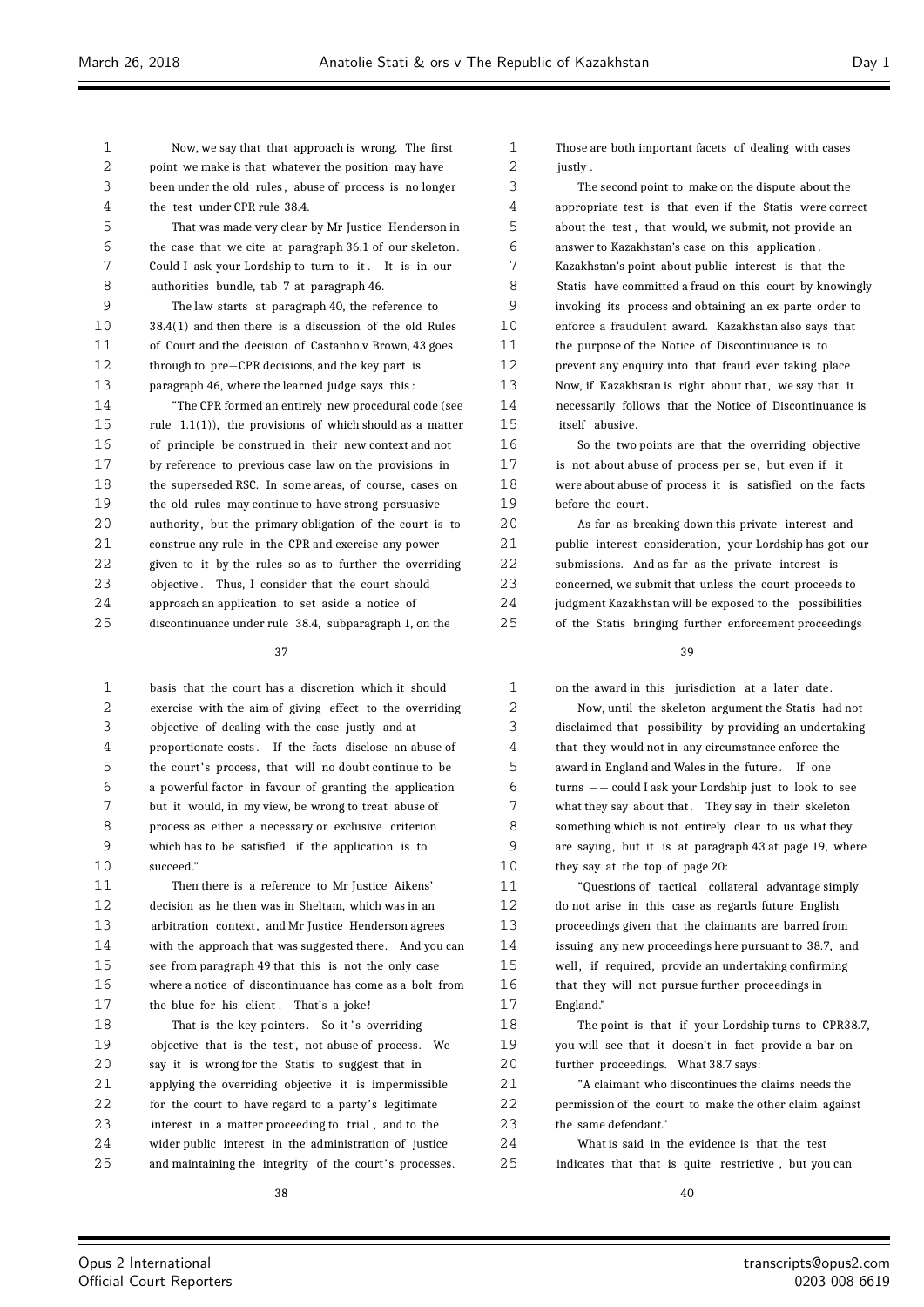imagine of circumstances where the Statis may want to come back saying, "Well, the foreign attachments weren't as successful as we wished" or they may say, "We have now got a finding that there was no fraud and therefore there is an issue estoppel ." All I am saying is that if all they are prepared to do is to give an undertaking which reflects CPR38.7, the possibility of further proceedings in England still remains. Of course, what they are not prepared to do, it would appear, is to release the foreign law attachments effectively freezing the assets in this jurisdiction . The second private interest is the interest the State has in a speedy determination of its fraud claim in this jurisdiction , having regard to the reputational issues for Kazakhstan in refusing to pay an arbitration award. Clearly there are potential consequences if an award is unpaid. We submit that our non*−*payment is justified, and therefore it does raise reputational issues for the State which can be characterised as 21 private interests but we submit are relevant considerations . The third point in terms of private interest consideration is that the question whether the award was obtained by fraud remains a live issue between the parties because the Statis are pursuing enforcement

 proceedings in multiple jurisdictions in Europe and the United States ; coming back to the point that I made earlier this morning, which is that this is not a party 5 who is discontinuing, saying, "I am dropping the allegations , I am happy to pay your costs ", on the contrary, the issues remain live .

 As your Lordship has already found, and this is paragraph 93 of your judgment, it is necessary in the interests of justice and for the integrity of arbitration as a process that the fraud allegations are heard and determined in a trial . And we submit that is the case.

 Now, although each foreign court will have to determine its own domestic public policy for itself , we submit that the other courts will nonetheless be 17 assisted by this court's determination of the prior factual questions as to (1) whether the Statis deliberately misled the arbitral tribunal and (2) if so, 20 what effect that had on the arbitrator's conclusions.

 What we say is that given the advanced stage of this 22 proceedings and the evidential value of this court's 23 judgment, we have a legitimate interest in this court proceeding to decide those questions, particularly in the context of a case which has gone so far , a trial

 date has been set , the court has heard a heavy application , the matter has gone to the Court of Appeal, permission to appeal has been dismissed, we have had substantial pleadings, we have had requests for particulars , and the parties were just about to serve their disclosure statements and then the plug is pulled . Those are, in essence, the three public interest considerations that we rely upon and which your Lordship knows from our skeleton submissions. Now as far as the public interest considerations , in a moment I will list five of them, but before I do so could we look briefly at the decision in Cherkasov v Nogotkov which your Lordship will find in tab 10 of or authorities bundle. That was a decision of the Chancellor. I don't know whether your Lordship had time to look at this decision . MR JUSTICE KNOWLES: Yes, I have, thank you. 18 MR MALEK: It is obviously a very important decision. What that case establishes , we submit, is that the court has 20 the power to hear and adjudicate upon matters that are no longer determinative of any live issue between the parties , if it is in the public interest to do so; for example, because proceeding to judgment may expose wrongdoing. The relevant paragraphs of the Chancellor's decision

are paragraphs 60 to 64 and 71 to 83.

 The first point that we make is that there does involve a live issue , and that obviously is a point to keep in mind in considering what this case establishes .

 In that case, the Chancellor held that it was in the public interest to decide whether the claimant had complied with his duty of full and frank disclosure to 8 the court, even though a decision on that point was not required in order to resolve the matters that remained in dispute between the parties .

 As your Lordship has seen, Mr Nogotkov was an Official Receiver of a company that was granted a recognition order and he sought to terminate the proceedings, and there were two issues: should the court decide the issue whether he breached his duty of full and frank disclosure when he applied for a recognition order, and if yes, did he breach that duty.

 Obviously the factual point doesn't concern us, but the Chancellor dealt with this at paragraph 71, under the heading "The threshold issue: should the court decide the full and frank disclosure issue ". This was directed to the issue that the original order would be unaffected; in other words, the recognition order.

 Just pausing there . That applies to our case as 25 well, because what is being sought here is a Notice of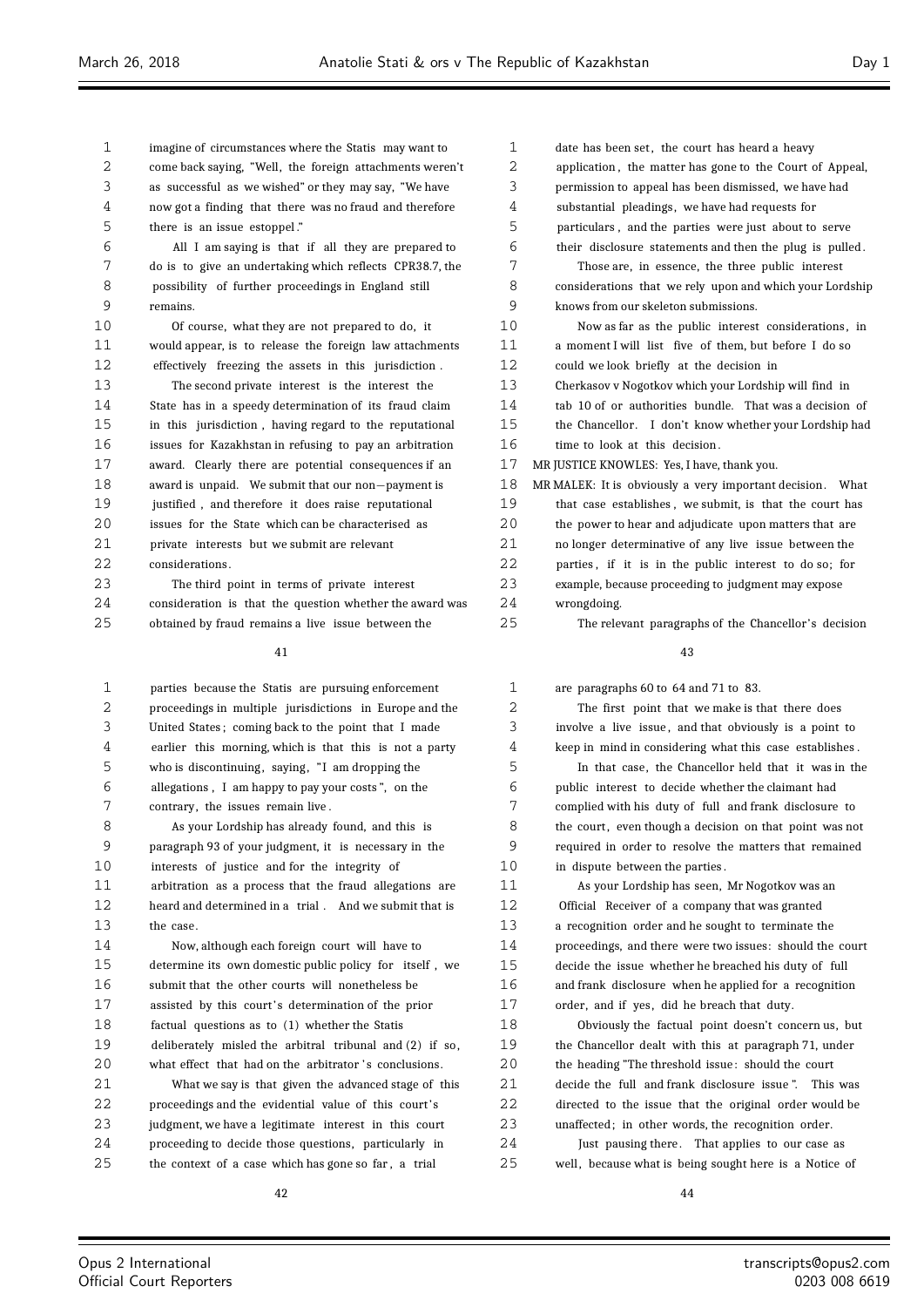Discontinuance that will leave unaffected the ex parte order of Mr Justice Burton that launched these

proceedings on 28 February, and that order is in

bundle A at tab 2.

 The second consideration is at 78, where the Chancellor found that it was in the public interest to determine the full and frank disclosure issue , and he explained this by reference to discouraging him from taking further steps in the future . We would submit that applies here, where the Statis have brought multiple proceedings in various jurisdictions .

 The third issue was in effect that he was unable to disentangle the issues . I don't think that applies here.

 Then the fourth issue was that he found that the Hermitage parties had good reason for wanting the FFD issue determined and Mr Nogotkov had no good reason for not wanting. We say that applies here.

 The attempt on the part of the Statis , if we can 20 turn to their skeleton, where they seek to distinguish the Cherkasov case is at paragraphs 46 to 47. We invite your Lordship to say that this attempt is unpersuasive 23 and, frankly speaking, misses the point. We do not contend that the facts of this case are identical to Cherkasov, but what we do say is that that authority

 establishes two principles . The first is that the court may hear and determine points that are longer determinative of any live issue if it is in the public interest to do so, and whether the public interest is engaged necessarily is going to be a fact*−*sensitive analysis which the depends on the circumstances of the 7 particular case before the court. It's therefore irrelevant that the facts of our case are not identical to those of Cherkasov. The second proposition that we make is that the

 Chancellor's reason makes clear that exposing wrongdoing is an important factor in deciding whether proceeding to 13 judgment is in the public interest. We get that from two passages from the Chancellor's judgment. The first is at paragraph 84, where he says this :

 "In my judgment, where there are serious allegations of wrongdoing, as are here, and where the UK government has already made clear its views about connected aspects of this case, this court cannot stand by without deciding whether or not there has indeed been inappropriate conduct. It is in the public interest for that issue to be determined, whatever effect it has on the private interest to the litigation . I emphasise, however, that this is a wholly exceptional case ." Then at paragraph 83 what the Chancellor said is

this  $\cdot$ 

 "As I have said , there are clear and compelling reasons why the FFD issue ought to be decided in the public interest . The court cannot willingly accept a situation in which one party can prevent it determining, where it is in the public interest to do so, whether its procedures have been flouted or abused." The question, therefore , for your Lordship, is whether on the facts of our case it is in the public interest to proceed to trial . We say the answer is yes. But we do also say that this case is every bit as exceptional as Cherkasov, because the court has found in this case that there is a strong prima facie case 14 that the award was procured by fraud, and by extension that these proceedings are a fraud on this court . The Statis have not properly engaged with those allegations , and are now seeking to prevent any enquiry in their fraud on the arbitral tribunal and on this court , and this case has far*−*reaching financial and reputational consequences for a friendly foreign State. This is also is a relevant consideration under the heading of public policy .

 That is all I wanted to say on the Hermitage/Cherkasov case, and what I want to do now is briefly summarise the five points which we say are in

 play here in terms of public interest consideration . The first is that there is a public interest in this claim being heard and determined at trial .

4 On the material before the court, there is a prima facie case that the Statis have engaged in conduct which amounts to a fraudulent abuse of this 7 court's process. What we say, and this is echoing submissions that I have already made, is it is reasonably to be inferred that the true reason for the Statis ' Notice of Discontinuance is that they realise that their fraudulent conduct will be identified by the court at trial and wish to avoid their conduct being 13 subjected to scrutiny by this court.

 We have looked at the reasons given by the Statis , namely no funds and the attachments; they are both bad. The reality is that there is no answer to the fraud case. Your Lordship notes in the judgment of June, at paragraph 68, that they don't submit any evidence on the hearing of the application to introduce the fraud case. And when they are due to give disclosure , moments before disclosure is supposed to take place they walk away.

 In our respectful submission, the Statis ' skeleton does not engage of the difficulties in their position or from the logic that on the basis that the award was obtained by fraud, this would necessarily have been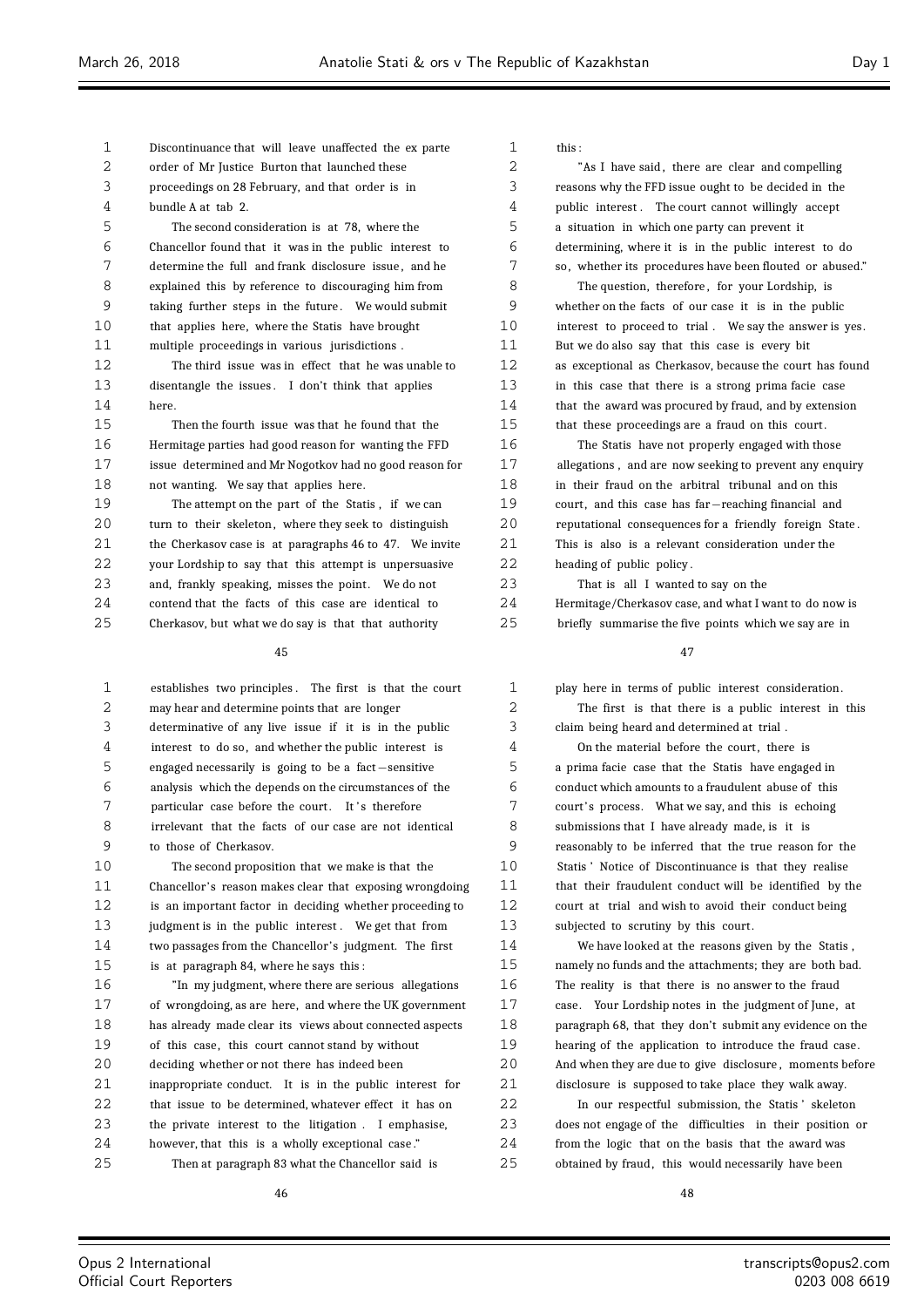| 1                 | carried through into a deception on this court in        |
|-------------------|----------------------------------------------------------|
| 2                 | seeking to enforce the award.                            |
| 3                 | If I could ask your Lordship to turn to the Statis'      |
| 4                 | skeleton at paragraph 45, where they say that the        |
| 5                 | allegations made by Mr Carrington and pursued in the     |
| 6                 | skeleton as to the breaches of full and frank disclosure |
| 7                 | ought not to have been made. They have never been        |
| 8                 | pursued previously, are not particularised in any way,   |
| 9                 | and appear to be a throwaway designed to prejudice the   |
| 10                | court's view of the Stati parties and/or to invoke the   |
| 11                | Cherkasov v Nogotkov public policy rationale.            |
| $12 \overline{)}$ | The only reasons that the allegations are being made     |
| 13                | now is that they only became relevant now when they      |

 now is that they only became relevant now when they 14 tried to walk away from the English proceedings. They are not throwaway remarks designed to prejudice the court; they go to the heart of the application . We say 17 that it is, in the circumstances, the public interest to proceed and determine the allegations so as to expose wrongdoing; and that in particular the court ( sic ) 20 should not be permitted to abuse this court's processes with impunity, so as to engage in abusive forum shopping, nor should the Statis be permitted to prevent investigation of their own misconduct. Again, I come back to what your Lordship said about the integrity of arbitration at paragraph 93.

#### 

 That is the first reason. The second point on public interest consideration is that we submit that investigation of the Statis ' misconduct is necessary to maintain confidence in the administration of justice by this court and to deter other litigants from abusing the court' s processes in the future . Going back to what was said in the Cherkasov case at paragraph 83: "Clear and compelling reasons why the issue ought to be decided. The court cannot willingly accept a situation in which one party can prevent it determining, where it is in the public interest to do so, whether its procedures have been flouted or abused." 14 We submit, therefore, that the court's decision does have wider implications beyond this specific case. I respectfully adopt what was said by Mr Smouha in that case. If we can go back to that decision at paragraph 63, subparagraph 2, where Mr Smouha, dealing with the threshold issue that starts at paragraph 60, says at paragraph 2 and I quote: " It will undermine confidence in the business and property courts of England and Wales if the administration of justice is or appears to be a tap that 24 a litigant can simply turn on or off. This is even more the case in the context of a foreign liquidator who has

 been given access to the English court and permitted to exercise powers that are normally the preserve of a court*−*appointed English liquidator ." That notion of turning the tap on or off is one which we say is apt here. We also say that the misconduct, investigating the misconduct here, will send a strong message to other litigants or potential 8 litigants that they cannot abuse the court's process with impunity. In other words, that the Statis do not have the benefit of a one*−*way bet which entitles them to walk away when they like from court proceedings that they started and prosecuted for so long on the common assumption that there would be a trial in October this year because they fear an adverse result . Now, the Statis make the point that there is a point of distinction , and this is paragraph 47.1 of their 17 skeleton, that the UK government or the Home Office have not commented on the ECT enforcement. But, with 19 respect, that misses the point. This is all about the 20 views of the court, not the government. This is the court controlling its own process. It is fashioning

 remedies designed to preserve the integrity of arbitration , where the courts of supervision, in

 exceptional circumstances, where those points would normally arise , do not arise for the reasons that

 your Lordship identified in the June judgment. The third point on terms of public interest 3 considerations is the one I mentioned earlier, which is that there is a public interest engaged in relation to the order of Mr Justice Burton that was sought and obtained on an ex parte basis . That is simply ignored if the Notice of Discontinuance stands, because the question about whether that order should have been made, whether it should stand, will not arise , because the Notice of Discontinuance does not address anything to do with the earlier orders.

 We say that justice requires that this order is set 13 aside, and that is our third reason.

 The fourth reason is that we say that public interest are in play because the English court is being asked to look at its interests . This is nothing to do with the court being asked to give an unsolicited advisory opinion to a foreign court; this is all about its procedures as far as this public interest consideration is played.

 The other evidence point on this is that we have seen from the evidence that some weight is going to be 23 given to an English decision by the foreign courts, and that therefore this is not a case of judicial arrogance 25 in play, contrary to considerations of comity. There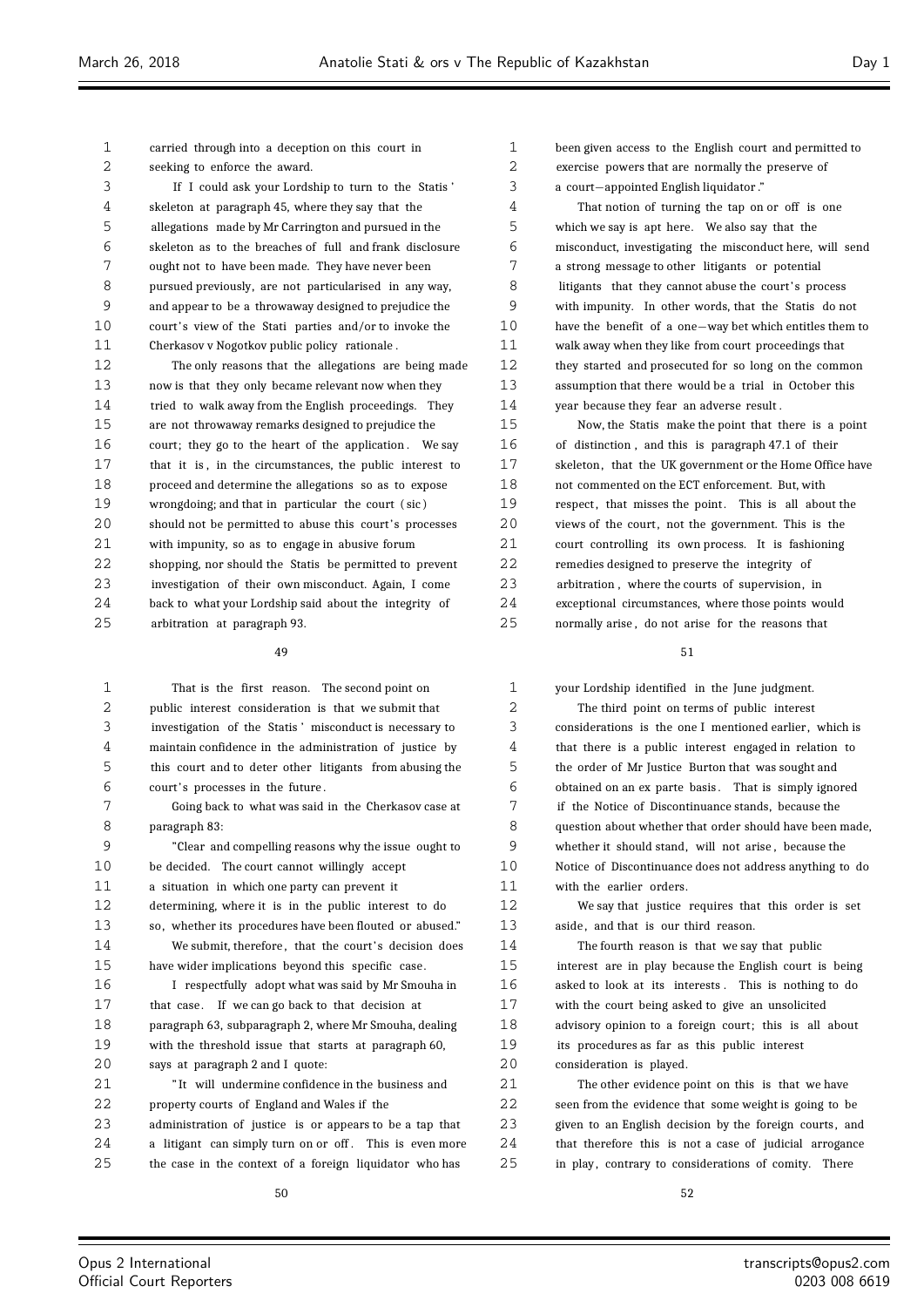are no comity considerations that are in play which would suggest that the English court should not proceed with this trial ; the trial , of course, which the Statis have for so long said that they wanted to take place . The fifth point is : is there a competing public interest based on court resources, which of course is a relevant consideration . 8 Just picking up what the Statis say about that, at 3.A, they say that we would like to waste the time and 10 resources of this court. Of course, we fully accept that the CPR1.1(e) talks about allotting to it an 12 appropriate share of the court's resources while taking into account the need to allot resources to other cases . 14 But in relation to that consideration, what I would invite your Lordship to keep in mind are these points: First of all the amounts at stake. We are talking about hundreds of millions , and potentially billions by virtue of these attachments. There are serious reputational issues involved in this case for a friendly foreign state . We are not involved in a trial that is 21 going to be complicated or lengthy. In fact, it is not clear what will happen if the Notice of Discontinuance is set aside; are the Statis going to participate or will they disinstruct their lawyers and not participate ? Your Lordship can also take into account the stage

| 1  | of the proceedings; in other words, the steps that we    |
|----|----------------------------------------------------------|
| 2  | have already identified with the decision, the           |
| 3  | completion of pleadings, and where we are about to give  |
| 4  | disclosure.                                              |
| 5  | So what we would say, although it is right to have       |
| 6  | regard to that aspect of the overall riding objective,   |
| 7  | namely time and court resources, we say that the public  |
| 8  | interest in investigating the misconduct outweighs all   |
| 9  | competing private and public interests that are in play. |
| 10 | It necessarily outweighs the Statis' desire to an        |
| 11 | interest in discontinuing their claim. It also           |
| 12 | outweighs the public interest in avoiding legal costs    |
| 13 | being incurred and court resources being employed, in    |
| 14 | the circumstances where the Statis are not currently     |
| 15 | seeking to enforce in this jurisdiction. That is         |
| 16 | particularly the case where the proceedings are at       |
| 17 | a relatively advanced stage and in the light of the      |
| 18 | costs and judicial time that has already been expended   |
| 19 | on those proceedings to date.                            |
| 20 | My Lord, that is all I was going to say on public        |
| 21 | interest considerations.                                 |
| 22 | I was going to go on to costs, but the Statis'           |
| 23 | position on the question of costs is that that should be |
| 24 | left over, and that is paragraph 53. We are content      |
| 25 | with that approach because obviously the question of     |

| $\mathbf{1}$      | costs will to some extent be dependent on what                          |
|-------------------|-------------------------------------------------------------------------|
| 2                 | your Lordship decides.                                                  |
| 3                 | The only other sort of costs case management matter,                    |
| 4                 | which I just simply identify, which is the question of                  |
| 5                 | whether the documents that have been disclosed by the                   |
| 6                 | claimants before service of the Notice of Discontinuance                |
| 7                 | are subject to the usual undertaking collateral use, and                |
| 8                 | that is the point that we trail in our skeleton at                      |
| 9                 | footnote 2, and our case is that the documents are not                  |
| 10                | subject to any collateral use undertaking because they                  |
| 11                | were not provided under compulsion but voluntarily, as                  |
| $12 \overline{ }$ | we explain $--$ I will give your Lordship the reference to              |
| 13                | that $--$ in a letter from Herbert Smith Freehills to                   |
| 14                | King & Spalding dated 13 March, which is not in the                     |
| 15                | bundle, but the key point is $D/37$ , where King & Spalding             |
| 16                | say that the documents were provided on an informal                     |
| 17                | basis, free of any conditions. That is at D, 88 of the                  |
| 18                | D bundle.                                                               |
| 19                | MR JUSTICE KNOWLES: It is helpful to know that this point               |
| 20                | is there and the essential positions, but I think                       |
| 21                | I will $--$                                                             |
| 22                | MR MALEK: Just to know it is there, yes.                                |
| າ າ               | <b>MD HIGHIGH EMIOMILES.</b> Lattle advanced to the aftern I have duals |

- 23 MR JUSTICE KNOWLES: I will return to it after I have dealt
- with everything else .
- MR MALEK: I'm obliged.

# 

 My Lord, unless I can assist you further , those are my submissions.

MR JUSTICE KNOWLES: What, if anything, should I make of the

fact that your clients have launched proceedings in the

United States which, on one analysis , overlap with the

question you are saying this court should decide here?

 MR MALEK: The first point is , as I understand the position the defendants haven't accepted the jurisdiction of the courts in relation to those proceedings. So this is not a claim where you can say it is going to take place . It will obviously turn on whether the proceedings have taken place , and although my learned friend has made reference to those proceedings and what is going on in them, I understand there is going to be a dispute about 15 jurisdiction.

 The other point I make is that the proceedings are much broader than the proceedings that are before the court in terms of the enforcement. It is a RICO case, 19 it 's a different cause of action. The matters that are being alleged are broader than are being alleged in these proceedings. Therefore, in my submissions, the fact that there is a RICO claim that is being brought where jurisdiction is being disputed, where the allegations are not the same, albeit they may overlap, in our submission is not a relevant factor to take into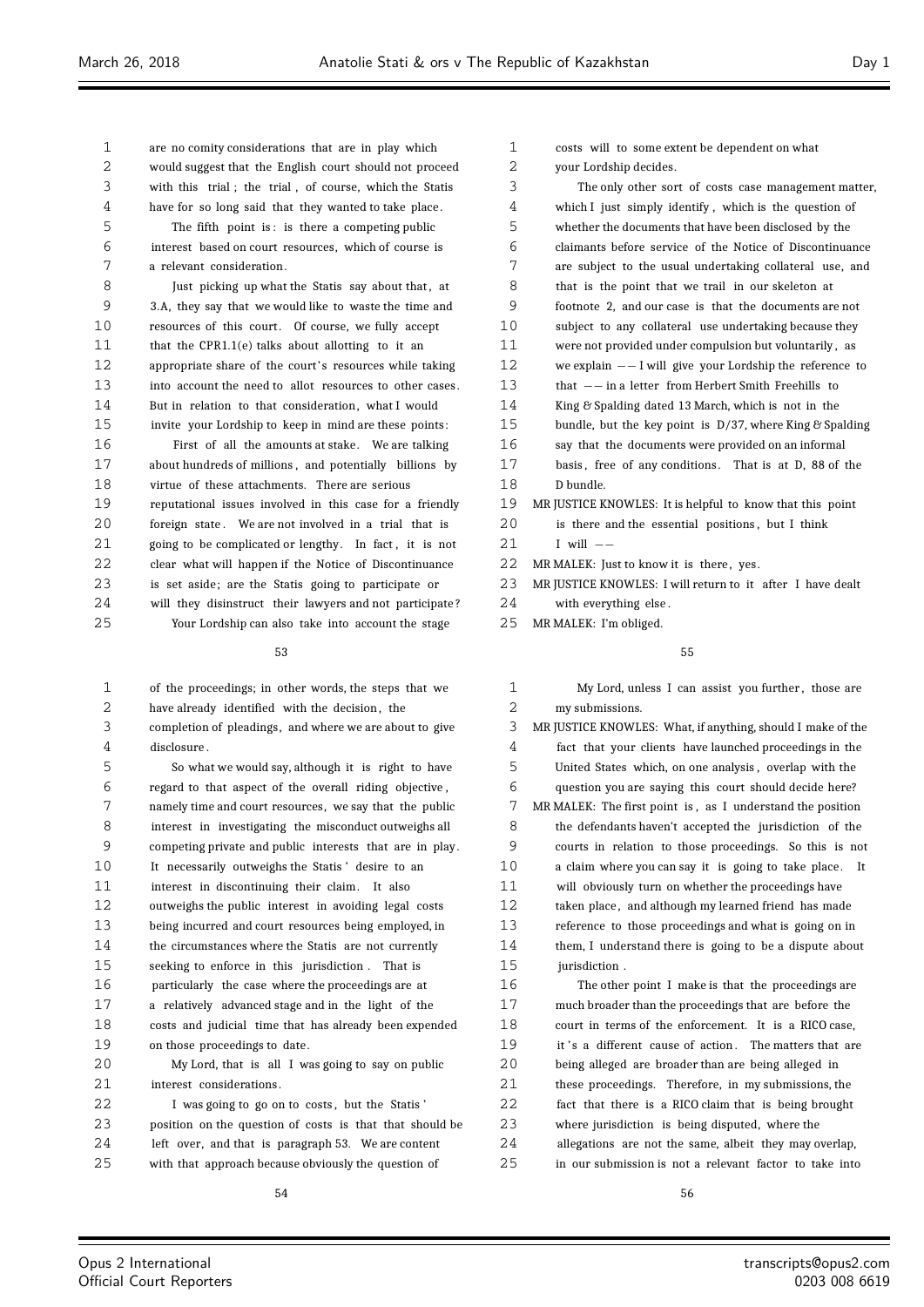account in deciding whether or not to set aside the Notice of Discontinuance and whether or not we should be allowed to pursue the declaratory relief that we set out in our points of claim. MR JUSTICE KNOWLES: Thank you very much. Mr Sprange. (12.15 pm) Submissions by MR SPRANGE 9 MR SPRANGE: I would like to start with points of context, and I say there are several that you need to take into consideration in considering the application that is before you today. The first is really an atmospheric point and that is 14 this: on any view of this case, and when I say "this case" I mean this generally , the Stati parties are a victim of a longstanding oppressive, unlawful under principles of international law, campaign against them that ended up in them having their assets taken away from them. The issues before this court relate to the value of one of those particular assets and, as 21 vour Lordship has concluded, there will be, or there may not be, a trial on that issue . But it takes nothing away from the fact that the Stati parties are victims . They are wishing to enforce a New York Convention award in a number of jurisdictions , and it is not fair to

 start out, as Mr Malek said, with an allegation that they are forum shopping. Because if we were here on the substantive merits of the underlying dispute that may be true , but a party who has a New York Convention award is entitled to , and indeed the whole purpose of the regime is to allow them to go to variation jurisdiction where they believe assets might be located and enforce. So it is not a case of forum shopping, it is a case of enforcing an award where you find the assets . 10 That is the first point of context.

 The second is this , my Lord, the Stati parties only ever came to this court for one thing and that is , as you recognised in paragraph 94 of your judgment, to obtain an English judgment, to have their award recognised as an English judgment.

 Kazakhstan engaged in these proceedings with one goal in mind, to stop the Stati parties getting an English judgment. Because of the Notice of Discontinuance, the Stati parties have failed with respect to the only relief that they sought, and the State has been successful with respect to the only relief it sought. That is the second point. 23 The third point is this, my Lord, the regime of discontinuance is premised on the basis that a claimant, without reason, without warning, can discontinue its

 proceedings. The rule , which we will come to in a moment, doesn't require that reasons be given or that notice be given . My Lord, I am going to , when I conclude, suggest to you that the approach that Kazakhstan would have you take would lead to three absurd results , and I will unpack the reasons for this as I go through my submissions, but the three results would be as follows: First , it would elevate this court to the role of an international arbitration court or international arbitration policeman, because you would have, in the context of a New York Convention enforcement exercise, six or seven jurisdictions . A court that is not the 14 court of the seat, that can only *−−* and this is clear<br>15 from your indement in the case that Kazakhstan has from your judgment in the case that Kazakhstan has

 advanced before you *−−* deal with notions of English public policy, not the public policy of another 18 jurisdiction . And that decision of an English court on public policy would be taken, on Kazakhstan's case, to 20 the courts of other jurisdictions exercising their own 21 public policy on the basis that, "Here, look what England says about this case and this particular award, you should adopt it , because we're very good at trials and we have disclosure and cross*−*examination, so you should take considerable notice of this ". That is

effectively what they are asking this court to do.

 The second result is this , my Lord. You would have a situation where this court would engage in two weeks of trial , together with all of the reading time and associated administration that comes with that, on an issue that has already been determined.

 The only thing this court can do at the end of a trial is rule on whether the award ought to be an English judgment or not. That is a dead issue before 10 this court, given the Notice of Discontinuance.

 Now that cannot be right for other court users that this court is engaged in determining something that is a long way from trial , in circumstances where the only relief in question has been determined.

 The third point would be this , it would turn the Notice of Discontinuance regime on its head. Because any defendants in a case that involved fraud allegations would be able to say, "Oh there has been wrongdoing, 19 I want my position vindicated, it is in the public interest ". What you would have is there would be no discontinuance in any case involving fraud, there would always need to be a trial . Particularly if , as Kazakhstan submits, that is a relevant factor in considering the costs of the proceedings, regardless of whether it goes to trial .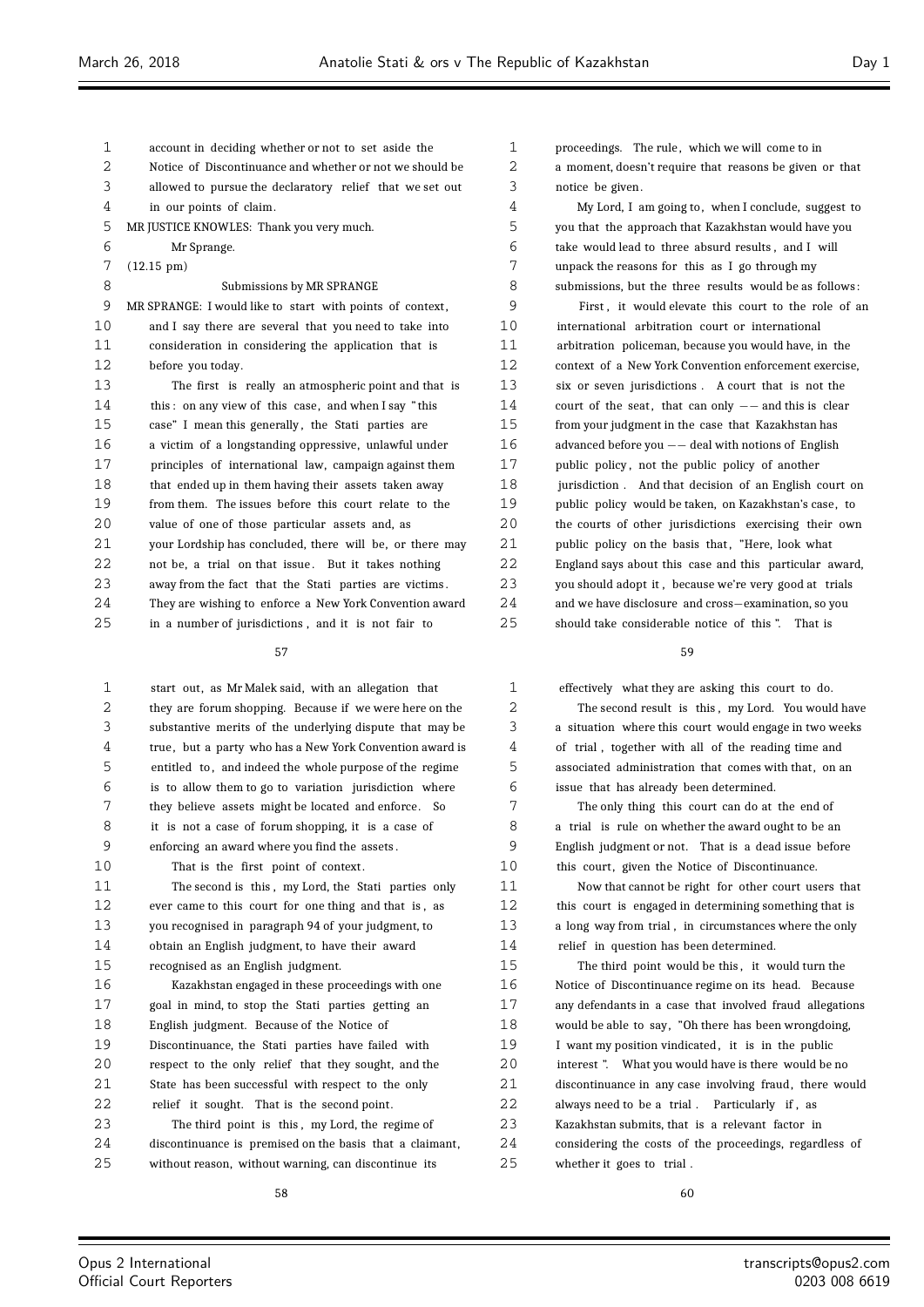1 What I will be saying, my Lord, is that all of those 2 points, those three results, would have a chilling effect on this court as an enforcement jurisdiction for New York Convention awards. Because what it would mean is that if you sought to enforce an award in a contentious arbitration , where there were serious allegations made on both sides as to fraud and bad conduct, you may well face the situation where you would have to have a trial on issues that would only need to be established by way of a prima facie showing, and that 11 trial would take probably two to three years, and you couldn't avoid that trial if you decide that because you had found more assets elsewhere and you didn't have is to engage in such a trial , you were stuck. So in my respectful submission, it would leave this court in the position of parties taking a very careful

 look at whether they should come here to enforce awards. My Lord, with those background points in mind, what I would like to do is to take it as Mr Malek took it ,

20 and so start with the issue of whether there is a freestanding claim or not, and then turn to the set aside application .

23 My Lord, I might start with the counterclaim point. 24 Until about an hour ago I didn't understand Kazakhstan's case to be that they had a counterclaim. This is a new

1 point. I will deal with it, but I may reserve my right to put something in writing , depending on how the day pans out.

 Leaving aside the fact that it is a new argument, I say, with respect to Mr Malek, it is a very bad argument. The reason is this , my Lord. It is all very 7 well to say "It's very like a counterclaim because we have put it in a document that said ' Points of Claim' and the rule says it only has to come after the defence", but we have those rules for a reasons and we have the requirement that you put the heading 12 "Counterclaim" and say it's a counterclaim claim for a reason. If not, my Lord, every single defence filed 14 in this court's registry is a counterclaim, because it simply raises points that are contrary to the position advanced by the claimant, and they are not just defences but they are counterclaims.

18 My Lord, when I come to it, I will show you paragraph 78 of Lord Justice Rix' s judgment in Gater which kills this counterclaim argument dead. So I say 21 that that gets them no further and there is no counterclaim.

 What this issue is really about, my Lord, is who is the claimant here and who is the defendant. To succeed 25 on this point, Kazakhstan has to establish that it is

 the claimant, the formal claimant, and that the Stati parties are the defendant.

 My Lord, they don't start from a position of 4 strength, because the very authority that they rely on, albeit in the context of CPR25, proceeds on the basis , 6 despite the obiter comments of Lord Justice Rix, on the notion that an award creditor is the claimant and an award debtor is the defendant. So that is the case that they rely on to suggest that they are actually a claimant, not the other way round.

 My Lord, that leads to the bizarre conclusion that here in this case, on the basis of that authority and several others, Kazakhstan, as the defendant, could ask 14 the Stati party, as claimant, for security for costs, because this court believes on the basis of the characterisation of who is the claimant and who is the defendant, we are and therefore we would be susceptible, 18 on a jurisdictional basis, to an application for security of costs .

 My Lord, they have to turn that around somehow, 21 which I say would be an extraordinary thing, but let's 22 look at the analysis.

 Your Lordship will have noticed that in the Sheltam and Crescent cases , they are the two cases dealing with notices of discontinuance in the context of arbitration

 proceedings, this particular argument, that is the award debtor who is attacking the award in question, neither of the parties in those cases took the position that they were in fact the claimant, they just proceeded on the basis that they were the defendant and attacked the notice of discontinuance. We say there is good reason 7 for that.

 My Lord, if I could start with our basic position , and it is encapsulated in Gater but you will have seen it , because this claim is pursued under part 62 and there is an arbitration claim form, we say there is obviously a proceeding, and we say that in that proceeding, as all of the pleadings in every document filed in this case shows, we are the claimant and Kazakhstan is the defendant.

 That, we say, is a very strong, formidable, 17 compelling position that simply isn't overturned by anything that Kazakhstan has put before you. So we say 19 you can stop there, effectively, because we are the claimant and they are the defendant.

21 Let's go a step further. What do they say overturns 22 all of that? There are several things. First of all they rely on Gater, second of all they rely upon the language of your order of 27 June and then the points of claim themselves. They say all of that converts the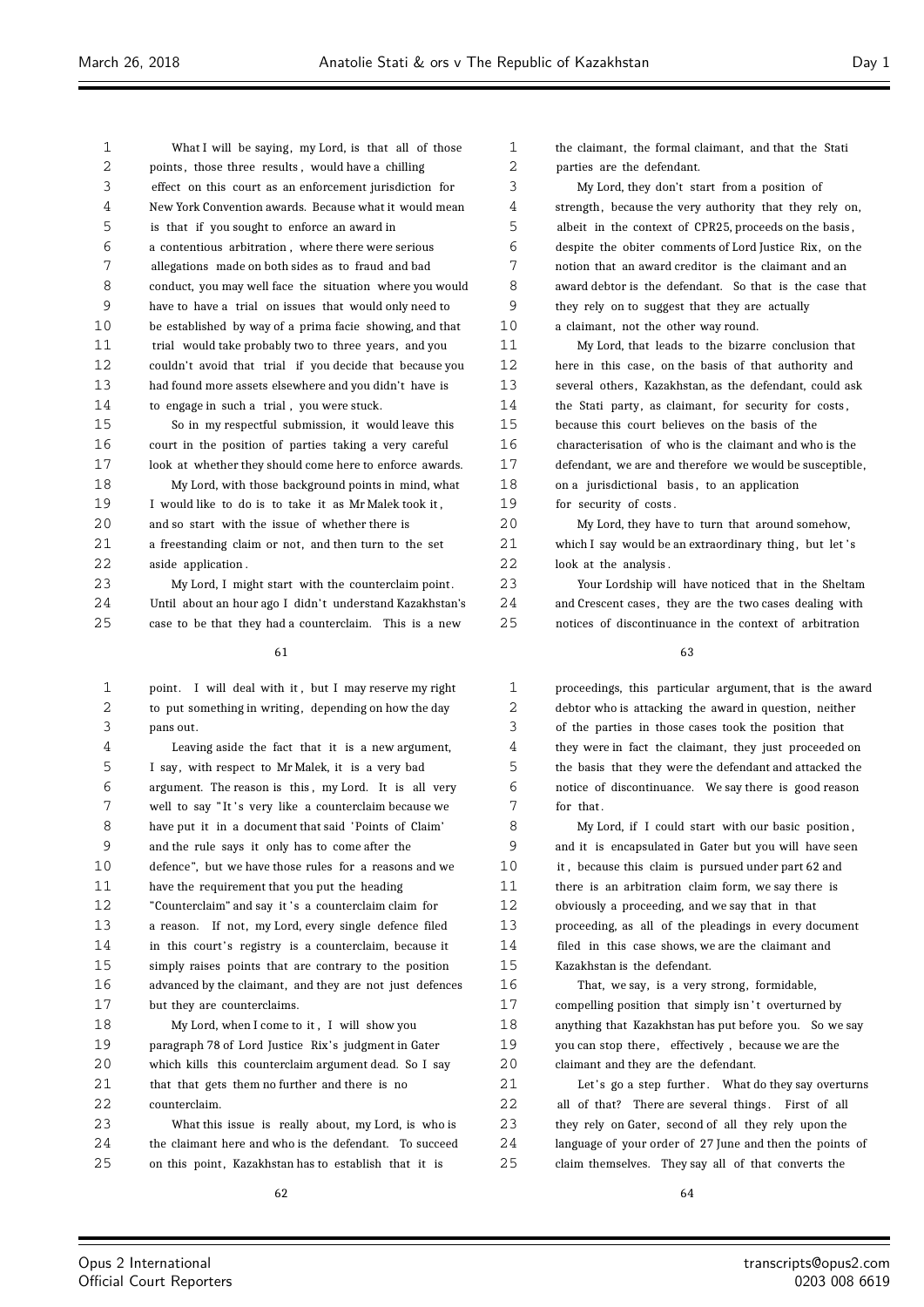| 1      | order and they become the claimant.                                                                           | 1      | including triple damages.                                                                                          |
|--------|---------------------------------------------------------------------------------------------------------------|--------|--------------------------------------------------------------------------------------------------------------------|
| 2      | My Lord, I am going to say that the passages from                                                             | 2      | The question is $-$ and I'll come to the RICO claim                                                                |
| 3      | Gater, Lord Justice Rix's obiter comments, don't help                                                         | 3      | in a minute $--$ do you see the kinds of things that you                                                           |
| 4<br>5 | them, and I am going to show you why. I am also going                                                         | 4<br>5 | see in the RICO complaint, which make it an independent<br>claim separate from just enforcement, in this document? |
| 6      | to say that the analogy that is drawn between domestic                                                        | 6      |                                                                                                                    |
| 7      | proceedings, either to enforce a foreign judgment or to                                                       | 7      | And the simple answer is that you do not.                                                                          |
| 8      | enforce a domestic award, aren't things that can be<br>drawn as analogies between a foreign enforcement under | 8      | If you take up page 35 of tab 6, in paragraph 2.1 to<br>3, Kazakhstan provides a summary of its case. Having       |
| 9      |                                                                                                               | 9      |                                                                                                                    |
| 10     | section 101, and 102 and 103.                                                                                 | 10     | provided a summary, at paragraph 3 it says:<br>"Kazakhstan relies on the course of conduct referred                |
| 11     | As to the 27 June order, my Lord, it simply doesn't                                                           | 11     | to above as follows "                                                                                              |
| 12     | go far enough. Perhaps if we could take that up,                                                              | 12     |                                                                                                                    |
| 13     | my Lord, it is in the A bundle at tab 5.<br>My Lord, if I could take up page 32 of the                        | 13     | Then in the following three subparagraphs, at the<br>end of each they make it very clear as to what this goes      |
| 14     | pagination, it is under the heading "The application".                                                        | 14     | to. "The result is that the enforcement or any part                                                                |
| 15     | My Lord, there you will see:                                                                                  | 15     | thereof of the award in this jurisdiction would be                                                                 |
| 16     | "The defendants claim that the award was obtained by                                                          | 16     | contrary to English public policy", and the same words                                                             |
| 17     | fraud and should proceed to trial as if commenced under                                                       | 17     | are repeated, my Lord, in the following two paragraphs.                                                            |
| 18     | CPR part 7."                                                                                                  | 18     | My Lord, we see the same if go to page 57. Page 57,                                                                |
| 19     | What they say in their skeleton is that that makes                                                            | 19     | you will see there, having set out in detail the points                                                            |
| 20     | Kazakhstan a substantive claimant, and it designates,                                                         | 20     | that they wish to make:                                                                                            |
| 21     | this is their word "designates", Kazakhstan as the                                                            | 21     | "The consequences of the claimant's deliberate                                                                     |
| 22     | claimant in the formal sense. Then they go on to say                                                          | 22     | misleading of the tribunal and the relief claimed by                                                               |
| 23     | that following this they filed the points of claim and                                                        | 23     | Kazakhstan, Kazakhstan is entitled to and hereby claims                                                            |
| 24     | that gave rise to independent relief.                                                                         | 24     | a declaration that " and we see very similar language                                                              |
| 25     | Just pausing there, my Lord. If that was so, if                                                               | 25     | repeated in each " the enforcement or any part of the                                                              |
|        |                                                                                                               |        |                                                                                                                    |
|        | 65                                                                                                            |        | 67                                                                                                                 |
| 1      | that is what that order was designed to do, it would                                                          | 1      | award in this jurisdiction would be contrary to English                                                            |
| 2      | have said in clear terms $--$ and the word "as if", as we                                                     | 2      | public policy."                                                                                                    |
| 3      | will see when we go through Gater, has some meaning $--$                                                      | 3      | What they are really doing here, my Lord, is                                                                       |
| 4      | it would have said "the Republic of Kazakhstan, as                                                            | 4      | mirroring what you observed at paragraph 94 of your                                                                |
| 5      | claimant in these proceedings, shall file points of                                                           | 5      | judgment, which is that the relief that the Stati                                                                  |
| 6      | claim and this shall proceed as a CPR part 7". It                                                             | 6      | parties ultimately sought here was the benefit of an                                                               |
| 7      | doesn't say that. That is why we say all that order did                                                       | 7      | English judgment.                                                                                                  |
| 8      | was set forth the basis upon which the parties would                                                          | 8      | There is nowhere in that document an independent                                                                   |
| 9      | proceed to set out their respective positions on whether                                                      | 9      | claim for anything else other than relief to the effect                                                            |
| 10     | the ECT Award would become an English judgment. All                                                           | 10     | that we cannot enforce the judgment here. There is                                                                 |
| 11     | that meant was Kazakhstan's arguments, their points that                                                      | 11     | nothing outside it.                                                                                                |
| 12     | they wish to raise, under the Arbitration Act, as to why                                                      | 12     | MR JUSTICE KNOWLES: I don't know if anything turns on this,                                                        |
| 13     | the fraud meant that this court ought not recognise the                                                       | 13     | but at 50(3) doesn't have those words "in this                                                                     |
| 14     | award, would be set forth in that manner.                                                                     | 14     | jurisdiction ".                                                                                                    |
| 15     | My Lord, while we are in that bundle perhaps if we                                                            | 15     | MR SPRANGE: No. I personally don't think anything turns on                                                         |
| 16     | can take up the points of claim and just deal briefly                                                         | 16     | that because the critical bit is:                                                                                  |
| 17     | with this contention that the points of claim gave rise                                                       | $17$   | " such that the enforcement or that part of the                                                                    |
| 18     | to a claim for independent relief.                                                                            | 18     | award would be contrary to English public policy."                                                                 |
| 19     | My Lord, we say you are absolutely right to draw                                                              | 19     | I say makes sense, my Lord, because, as I am going                                                                 |
| 20     | attention to the RICO claim, because that is a case                                                           | 20     | to submit to you later, this is something that is unique                                                           |
| 21     | where some relief is sought above and beyond whether                                                          | 21     | to the New York Convention regime. It is each enforcing                                                            |
| 22     | this award is enforceable, not to be recognised as                                                            | 22     | court's business to ensure, before it grants a judgment                                                            |
| 23     | a judgment. As Mr Malek accepts, it is a RICO claim                                                           | 23     | of its own in respect of an award, that its own public                                                             |

24 alleging a series of what I will call economic torts 25 under United States law and seeks relief accordingly , 24 policy is complied with. And that makes perfect sense. 25 And although we made lots of submissions to you as to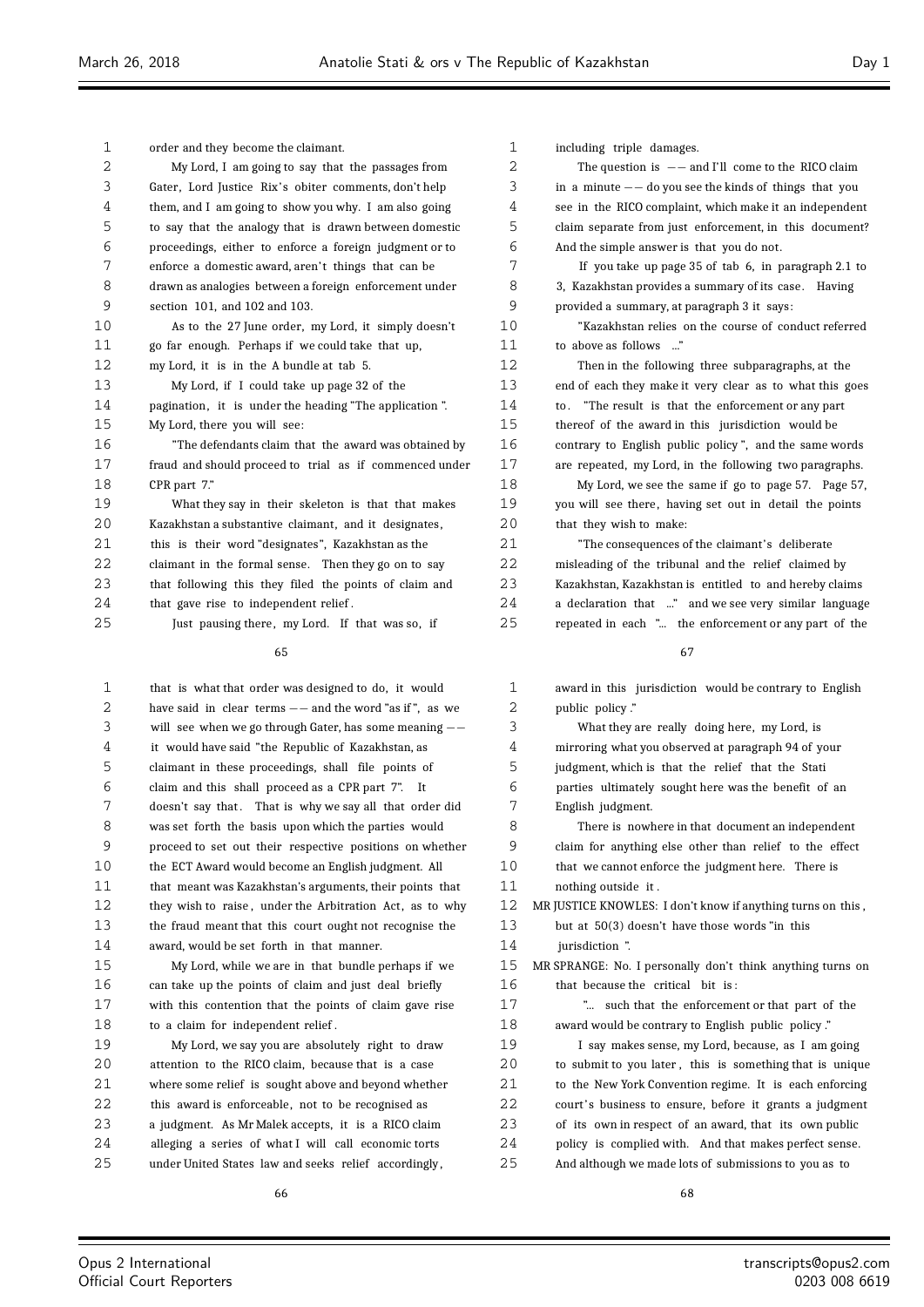2 vou on that point. But the significance of that here is huge, because what it means is that having attended to that issue and 5 having had it resolved, we say it is simply not the 6 business of any court, including this court, to then go into those factors for the benefit of courts elsewhere. It simply doesn't make any sense. My Lord, you have heard a lot from Kazakhstan as to why there shouldn't be a Notice of Discontinuance, but that is the real reason when you separate it all away. They want to take a judgment from this court and use it in other jurisdictions . That is it , pure and simple. My Lord, on the basis then that there is no standalone claim from a procedural point of view on the view of the order or the pleadings, I now just need to briefly turn to the cases . I have already made the point, my Lord, that on the basis of Gater and the other relevant authorities , for 20 the purposes of security for costs under CPR25 we are 21 the claimants and they are the defendants, and they can

whether there should be a trial , we never argued with

 ask us for security in this case. I also pose this probably rhetorical question: if 24 it 's the other way round, does that mean that Kazakhstan could file a Notice of Discontinuance? If they say they

 are really the defendant in substance and in form, as 2 they suggest in their skeleton, could they bring these proceedings to an end by filing a Notice of Discontinuance? The obvious answer to that is of course 5 they couldn't. They could withdraw, but the proceedings would still exist and we would have our judgment. So my Lord, I do need to take up Gater. I am going to use, my Lord, for the majority of cases Kazakhstan's authorities bundle. It is at tab 3. My Lord, I respectfully submit this case is helpful but only to a limited degree, because it not a section or not a part 38 case; it is a case about security for costs . Obviously, I say the considerations are different and a lot of this analysis probably goes too far , because obviously in a case of security for costs you have got that whole question of who is really the claimants, somebody may have filed proceedings first seeking declarations .

 Nevertheless, my Lord, I say, viewed in the round, it is actually supportive of the Statis ' position . 21 If we could take up the decision, I am sure your Lordship is aware of the background. If we can turn to page 23, this is where the judge first picked up on this debate about who is the claimant and who is the defendant. In paragraph 52, on the left *<sup>−</sup>*hand column, he

 notes that Mr Justice Field had rejected the submission from Mr Edelman, who was resisting the security for costs , and had concluded that: "Gater was advancing a claim to be entitled to such relief and Naftogaz is therefore properly to be regarded as the defendant." Mr Justice Field then went on to adopt the reasoning of His Honour Judge Chambers QC in Dardana v Yukos to similar effect . I show you that just to set the scene 10 as to the debate that comes later, my Lord. 11 If we then turn to page 26, we then have Lord Justice Rix dealing with the question of 13 jurisdiction . Here he has to consider whether Gater is properly the claimant and therefore susceptible to a security for costs application . In paragraph 71, essentially he adopts the point that I have already made to you this morning, that because arbitration proceedings under CPR62 commenced by way of arbitration claim and because Gater is the claimant in the arbitration claim form, and because the CPR is engaged in other respects , such as part 58, it is clear who is the claimant and who is the defendant.

Lord Justice Rix describes that argument that I rely on,

24 and I say it is impregnable on this point, he says:

25 T regard that as a strong, even formidable

# 

argument."

 My Lord, there is then discussion about whether, leaving aside part 62, that is the position in reality .

 What Lord Justice Rix then did , and we see this at paragraph 75 on page 27, and this is important, my Lord, because he says:

 "So since these matters were not deeply canvassed before us [and because he decides on discretion , he assumes but not decides] that there is technical jurisdiction to order security for costs against any award creditor ."

 That means that he is proceeding on the basis that the award creditor is the claimant and the award debtor is the respondent.

15 My Lord, having done that, you will then see on the same page, above paragraph 76, he deals with discretion . It is in the context of discretion that he addresses the points that Kazakhstan now raise before you as supporting their position that they have a freestanding 20 claim. In other words, he didn't consider it, he didn't state it as a matter of jurisdiction but just discretion .

 My Lord, if you turn over to page 28, it is paragraph 78, which starts on the previous page, that is relied upon by Kazakhstan in its skeleton .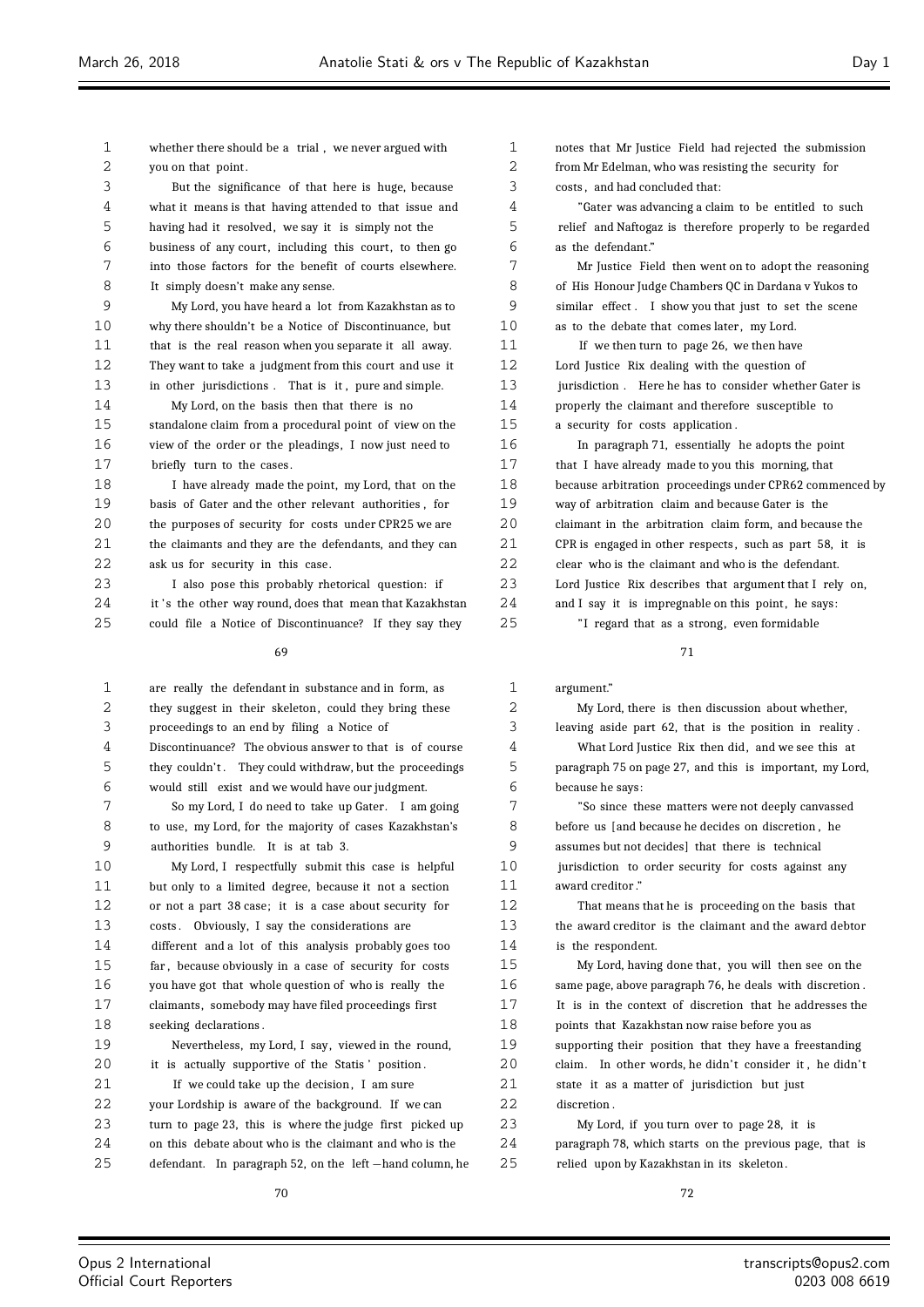| 1  | What it is is Lord Justice Rix indicating that there       |              |
|----|------------------------------------------------------------|--------------|
| 2  | might be situations in which the dynamic is reversed.      |              |
| 3  | We see that in the sentence that begins:                   |              |
| 4  | "In the case of an application to set aside                |              |
| 5  | registration of a foreign judgment under part 74.7, a      |              |
| 6  | court can order any issue between judgment creditor and    |              |
| 7  | judgment debtor to be tried."                              |              |
| 8  | CPR74.7. Just very briefly, that provision in terms        |              |
| 9  | allows the court to $--$ if you take up volume 1, and it   |              |
| 10 | is page 2209, and it reads:                                | 1            |
| 11 | "The court hearing the application may order any           | 1            |
| 12 | issue between the judgment creditor and the judgment       | 1            |
| 13 | debtor to be tried."                                       | 1            |
| 14 | We accept that. What I respectfully don't accept,          | $\mathbf{1}$ |
| 15 | my Lord, is what follows. What the judge then says is:     | $\mathbf{1}$ |
| 16 | "No doubt the same might occur in connection with an       | $\mathbf{1}$ |
| 17 | application to set aside an enforcement under order part   | $\mathbf{1}$ |
| 18 | $62.$ "                                                    | $\mathbf{1}$ |
| 19 | I accept that the court has very broad case                | $\mathbf{1}$ |
| 20 | management discretion and powers, so probably could, if    | 2            |
| 21 | it thought it was the right thing to do, but you don't     | 2            |
| 22 | see in part 62 the language that you see in 74.7.          | 2            |
| 23 | There, my Lord, you will see that the judge                | 2            |
| 24 | therefore respectfully disagrees with Judge Chambers in    | $\tilde{ }$  |
| 25 | Dardana and the rationale that is there.                   | $\tilde{ }$  |
|    | 73                                                         |              |
| 1  | If it ended there, I would still say that this case        |              |
| 2  | does not help Kazakhstan because it doesn't come           |              |
| 3  | anywhere near dislodging either the fact that on the       |              |
| 4  | face of it we are the claimant and they are the            |              |
| 5  | defendant, or (2) the fact that under this decision we     |              |
| 6  | are the claimant and defendant through the lens of CPR25   |              |
| 7  | and security for costs.                                    |              |
| 8  | Be that as it may, my Lord, when we look at later          |              |
| 9  | cases that delve into this issue in more detail the        |              |
| 10 | position becomes very clear as to what the proper          | 1            |
| 11 | position is.                                               | 1            |
| 12 | Just before we go, my Lord, I want to put to bed the       | 1            |
| 13 | counterclaim point. If you read in paragraph 78            | 1            |
| 14 | there $--$ and this, my Lord, is picked up in our skeleton | 1            |
| 15 | argument at 13.2.4 on page 9. You will see there in our    | 1            |
| 16 | skeleton, my Lord, it may be even if the regime could      | 1            |
| 17 | apply to the party seeking enforcement, it could not       | 1            |
| 18 | apply to the counter applicant on the basis that the       | 1            |

 arbitration claim claimant is simply not in a formal position of being a defendant to a counterclaim.

 My Lord, if I could now take up Mr Justice Burton's decision in Diag, and that is at tab 13 of the claimants' authorities bundle.

This case involved enforcement of an arbitral award

and there was a debate about whether it was properly

 final because there was an outstanding review. In the context of an application and claim here to enforce that 3 award as a judgment of this court, the question arose as 4 to this court's jurisdiction to grant security for costs , and therefore the debate about who is properly the claimants and who is properly the defendants. My Lord, if we could pick it up at paragraph 17. 8 I apologise, my Lord, this report is not page numbered. There, my Lord, the judge notes that : "Since the majority decision in Gater was in fact that there was jurisdiction , he was able to proceed and therefore resolve that issue briefly ." He then, my Lord, addressed the question of 14 discrimination and that, very briefly, was this: there was an argument, both in Gater and in this case, that you couldn't impose upon New York Convention enforcement something that was more onerous than you would impose upon domestic enforcement, and so that required a discussion and debate about what the domestic regime provided for . For present purposes, my Lord, we don't 21 need to delve into that.

 What we do need to delve into , though, my Lord, is the way that the judge resolved the question of who was really the defendant and who was really the claimant. My Lord, we can pick that up at paragraph 24, which is

| 1  | two pages following. This, my Lord, was the judge           |
|----|-------------------------------------------------------------|
| 2  | considering the DAC report relating to the                  |
| 3  | Arbitration Act, and the only significance is that from     |
| 4  | that it picked up this notion, which is used later in       |
| 5  | the judgment, of what are described as "passive defences"   |
| 6  | to the enforcement of award", and the posited defences      |
| 7  | being those that are set are set out in sections 67 to      |
| 8  | 69. I show you that by way of background, my Lord.          |
| 9  | Paragraph 27.                                               |
| 10 | MR JUSTICE KNOWLES: Yes, thank you.                         |
| 11 | MR SPRANGE: "The third sub-issue is whether the defendant   |
| 12 | is a defendant for the purposes of security for costs.      |
| 13 | This arises out of the fact that the onus of proof is       |
| 14 | one for the defendant, and were it not for my conclusion    |
| 15 | at paragraph 8 above there would be an application to       |
| 16 | set aside."                                                 |
| 17 | Then he considers the Chambers decision in Yukos,           |
| 18 | and in paragraph 29 notes that Field accepted that.         |
| 19 | I forgot to show it to you, my Lord, but                    |
| 20 | Lord Justice Buxton in Gater also accepted that, and the    |
| 21 | reference is paragraph 101. My Lord, do you wish me to      |
| 22 | take you back to it?                                        |
| 23 | MR JUSTICE KNOWLES: No, thanks. Do if you want to, but      |
| 24 | MR SPRANGE: No, I say it is a resounding endorsement of the |
| 25 | Chambers' view, which is adopted by Field and later         |
|    |                                                             |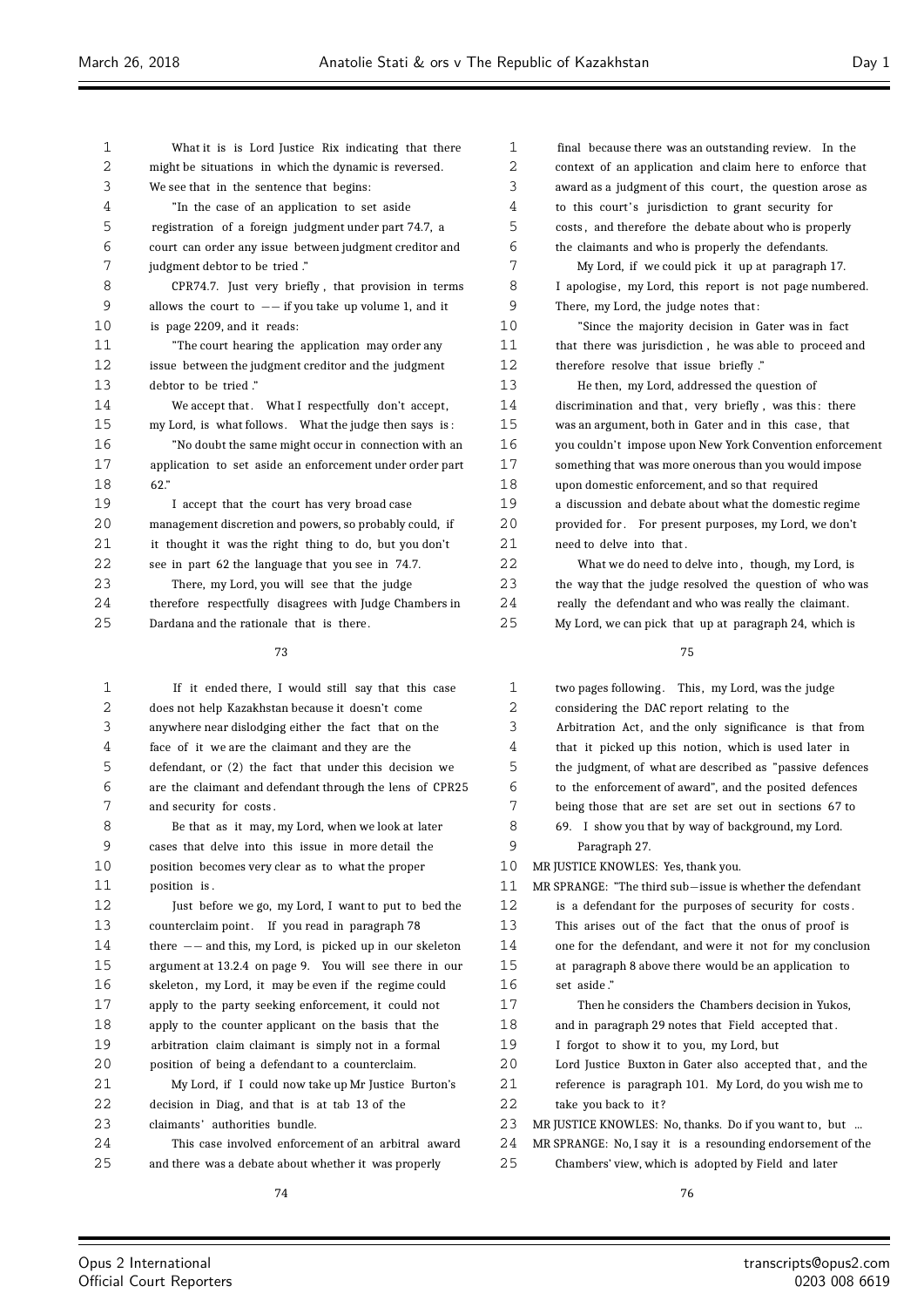$\equiv$ 

| 1  | here.                                                    | 1  | Mr Justice Burton's decision in Diag that I have just      |
|----|----------------------------------------------------------|----|------------------------------------------------------------|
| 2  | My Lord, the thrust of all of this we see over the       | 2  | shown you.                                                 |
| 3  | next page, just above paragraph 34, and it is really, in | 3  | If you could take up, my Lord, paragraph 55, which         |
| 4  | my submission, confirming what I said at the beginning   | 4  | we see on the bottom of page 4278. My Lord, here the       |
| 5  | of my submissions on this point, what Lord Justice Rix   | 5  | judge was grappling with the issue that often arises in    |
| 6  | noted in paragraph 71, which is confirmed here:          | 6  | terms of the security for costs: what is the status of     |
| 7  | "In any event, there is a claim on an arbitration        | 7  | the various claims, and if there is a counterclaim or      |
| 8  | claim form unless there were an express order from the   | 8  | a defence, is it any different than the mirror of the      |
| 9  | ex parte judge for service and there was service under   | 9  | claimant's claim?                                          |
| 10 | $62.18(3)$ , it would be a claim not treated as being an | 10 | What the judge here did was draw on                        |
| 11 | arbitration claim but it would still be a claim."        | 11 | Lord Justice Bingham's notion of an independent vitality   |
| 12 | Over the page, my Lord, having accepted that the         | 12 | test. We see that in paragraph 57 over the page.           |
| 13 | thrust of Court of Appeal decision is that there is      | 13 | Firstly, she refers to the Court of Appeal's decision in   |
| 14 | jurisdiction, the following is said:                     | 14 | Autoworld, which uses the phrase "independent vitality",   |
| 15 | "In response to an arbitration claim form, the           | 15 | and then notes in 56 that that came from                   |
| 16 | defendant here is putting forward what would be          | 16 | Hutchinson Telephone, Lord Justice Bingham's decision.     |
| 17 | described in the DAC report as passive defences. I am    | 17 | Then she deploys that later in the judgment, my Lord.      |
| 18 | satisfied that there is jurisdiction for the court to    | 18 | We say it is a very important test for the purposes        |
| 19 | order security for costs in favour of such               | 19 | of this application, because it is very obvious that       |
| 20 | a defendant "                                            | 20 | Kazakhstan's points of claim that you have seen            |
| 21 | Then he talks about onus of proof:                       | 21 | certainly do not have an independent vitality over and     |
| 22 | "Both in relation to the enforcement of a domestic       | 22 | above the question of relief of should this court issue    |
| 23 | and consequentially a convention award, the defendant is | 23 | an English judgment.                                       |
| 24 | a defendant within CPR25.12 and not an applicant         | 24 | It also kills off this recently launched notion of         |
| 25 | rendered liable for security for costs under             | 25 | a counterclaim, my Lord, because it is very clear that     |
|    | 77                                                       |    | 79                                                         |
| 1  | section 70."                                             | 1  | there is no independent vitality to those points.          |
| 2  | Then, my Lord, he went on to consider discretion,        | 2  | My Lord, if you could now turn to paragraph 64.            |
| 3  | which doesn't matter for our purposes.                   | 3  | A little like Lord Justice Rix, Lord Justice Buxton and    |
| 4  | My Lord, I then went to go to an earlier iteration       | 4  | Mr Justice Burton, she adopts the notion that the          |
| 5  | of the Nogotkov decision. This is a decision of          | 5  | recognition application, albeit a slightly different       |
| 6  | Mrs Justice Rose that came before the decision that      | 6  | one, is properly described as a proceeding with the        |
| 7  | Mr Malek relies on. Unfortunately, the copy in the       | 7  | meaning of CPR25.12.                                       |
| 8  | bundle is not a reported version. I do have a reported   | 8  | Then, my Lord, if you go to paragraph 65, and this         |
| 9  | version of that decision.                                | 9  | is addressing the question of whether the Hermitage        |
| 10 | MR JUSTICE KNOWLES: Thanks.                              | 10 | parties can properly be described as the defendants to     |
| 11 | MR SPRANGE: My Lord, I have given you five copies. Not   | 11 | the recognition application, she says "In my judgment      |
| 12 | only does it look a lot thick are than it really is, but | 12 | they can". My Lord, the thrust of her reasoning there      |
| 13 | Mr Malek doesn't get one.                                | 13 | is that they are arguing that the recognition would be     |
| 14 | Mr Malek has shown you the decision that dealt with      | 14 | contrary to the public policy of England, so they are      |
| 15 | the set aside of the recognition order. This is the      | 15 | defendants to the recognition proceeding.                  |
| 16 | application for security for costs for that, let's call  | 16 | On that, my Lord, you will see in paragraph 66 that        |
| 17 | it, battle. What Mrs Justice Rose had to deal with was   | 17 | she adopts Mr Justice Burton's decision in Diag.           |
| 18 | who, in the context of the recognition under the cross   | 18 | MR JUSTICE KNOWLES: That paragraph was ?                   |
| 19 | border insolvency regime, was the claimant and who was   | 19 | MR SPRANGE: Paragraph 66 she refers to Diag and adopts it, |
| 20 | the defendant. So it was a similar debate.               | 20 | and you see the adoption at paragraph 67:                  |
| 21 | My Lord, I accept the cross border insolvency regime     | 21 | "I accept Mr Smouha's submission that I should             |
| 22 | is not the New York Convention, so there is              | 22 | follow the approach adopted in that case."                 |
| 23 | a distinction to be drawn there, but I still say what    | 23 | I think Mr Malek and I will probably have to pay Mr        |
| 24 | follows is relevant and helpful, not least because the   | 24 | Smouha on the side, since we are both adopting his         |
| 25 | judge here thought it appropriate to rely upon           | 25 | submissions in this case.                                  |
|    | 78                                                       |    | 80                                                         |
|    |                                                          |    |                                                            |

Ξ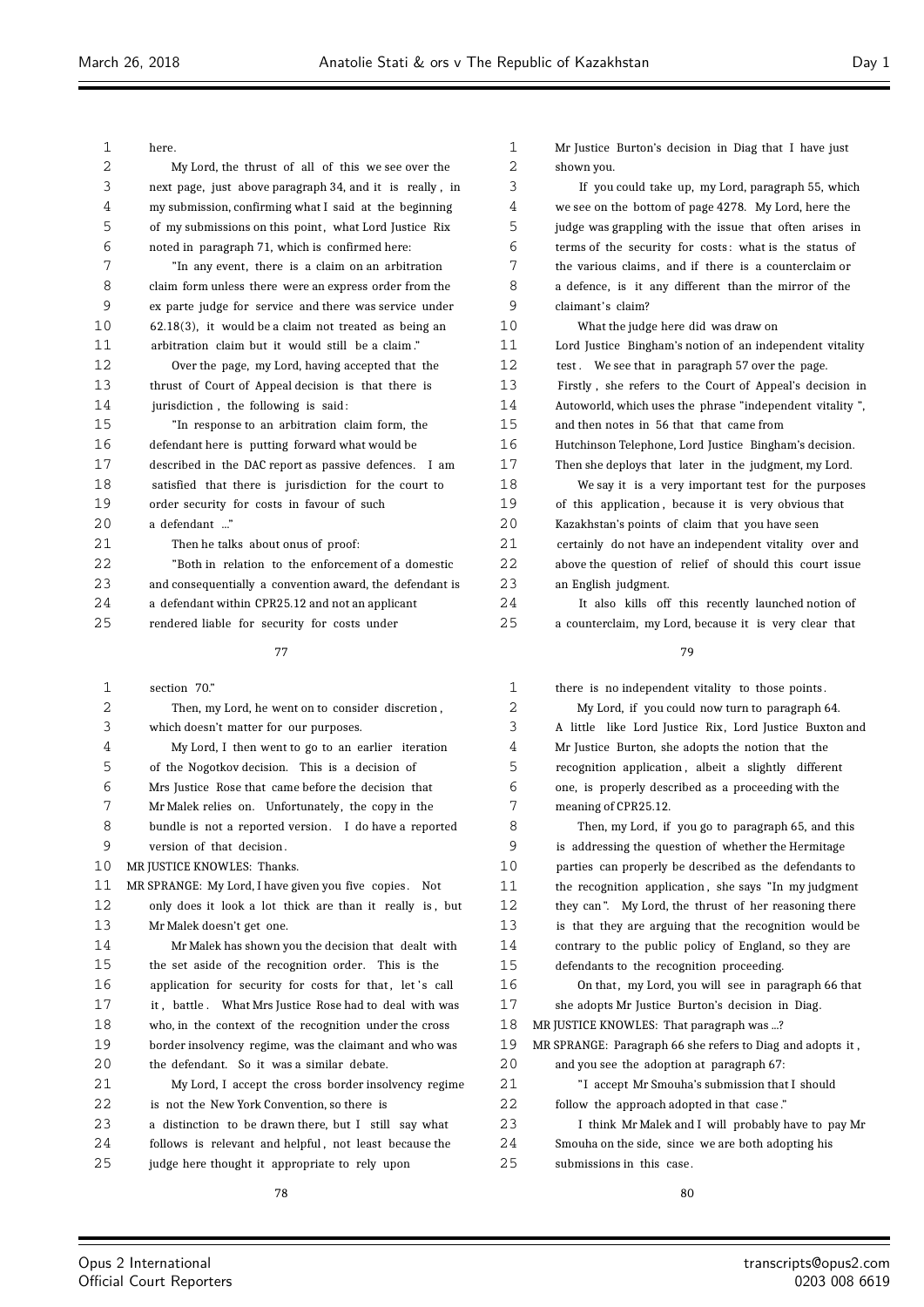| $\mathbf{1}$ | MR JUSTICE KNOWLES: He does quite well on his own.       |
|--------------|----------------------------------------------------------|
| 2            | MR SPRANGE: I suspect you're right, my Lord.             |
| 3            | If we could go to paragraph 71, and this is the nub      |
| 4            | of the judgment, as we say:                              |
| 5            | "There is nothing in the point that the set aside        |
| 6            | application has an independent vitality because it would |
| 7            | deprive Mr Nogotkov of the ability to use article 21 of  |
| 8            | the model law. There are many occasions when the relief  |
| 9            | sought by a defendant has other implication for other    |
| 10           | persons."                                                |
| 11           | Not a point that we say is relevant here. But then       |
| 12           | the following part, my Lord:                             |
| 13           | "That does not deprive the defendant of his status       |
| 14           | as such. The Hermitage parties are not seeking any       |
| 15           | separate relief themselves, and the set aside            |
| 16           | application is a purely defensive stance taken against   |
| 17           | a recognition order which Mr Nogotkov accepts was sought |
| 18           | and obtained in order to bring the section 236           |
| 19           | application against them."                               |
| 20           | We say all of that is entirely analogous here.           |
| 21           | My Lord, just if you could finally pick up               |
| 22           | paragraph 76, you will see:                              |
| 23           | "Even in the absence of such evidence, in my             |
| 24           | judgment the application to set aside the recognition    |
| 25           | order is part and parcel of the proceedings or claim     |

| 1  | that was commenced. The set aside application cannot be  |
|----|----------------------------------------------------------|
| 2  | regarded as freestanding, entirely separate from the     |
|    | order which it seeks to challenge. Whether or not the    |
|    | Hermitage parties were defendants to Mr Nogotkov's claim |
| .5 | or proceedings at the moment it was initiated, they have |
| 6  | certainly become defendants now that they have           |
|    | challenged the making of the recognition order."         |

 My Lord, what we say in summary is this: all of the cases confirm that certainly for the purposes of CPR25 10 the creditor, the party seeking recognition, is the claimant, and the party seeking to set aside that 12 recognition, on whatever grounds including public policy , is the defendant. His Honour Judge Chambers, Mr Justice Field , Mr Justice Burton and Mrs Justice Rose, Lord Justice Buxton and Lord Justice Bingham all support that view in various ways; and the obiter comments made by Lord Justice Rix, by his own admission without the benefit of full argument from the parties , and made in the context of discretion rather than jurisdiction , simply don't help Kazakhstan here. Bear in mind, my Lord, Kazakhstan are trying to climb an Everest here, because everything else is against them on who is the claimant and who has the claim.

My Lord, if I can now turn to ...

| 1 | MR JUSTICE KNOWLES: Is that a good time?                   |
|---|------------------------------------------------------------|
| 2 | MR SPRANGE: It is a good time.                             |
| 3 | Perhaps I can just say this, my Lord: as to part 1,        |
| 4 | they do not have a freestanding claim, they simply         |
| 5 | don't, and so the only real live issue before you is the   |
| 6 | set aside, which I will address at 2 o'clock.              |
| 7 | MR JUSTICE KNOWLES: Yes. There is the indemnity costs bit, |
| 8 | although that is short.                                    |
| 9 | MR SPRANGE: Yes, my Lord, although I will think about it   |
|   |                                                            |

- and see what I need to say on it . It seems to me it is being either clarified for my benefit or abandoned, as
	-

12 I saw it. It no longer seems to be  $-$ -<br>13 MR IUSTICE KNOWLES: It's not put as high. MR JUSTICE KNOWLES: It's not put as high, if I understood 14 Mr Malek, as "freestanding", but it 's in there.

- MR SPRANGE: Yes. All I say on that is whatever Kazakhstan
- wishes to argue and raise on indemnity costs , they are
- entitled to do and can do under the regime that is in
- place where you have a Notice of Discontinuance, and we
- certainly don't need a trial for that purpose.
- 20 MR JUSTICE KNOWLES: Yes. Great. Thank you very much.
- MR SPRANGE: Thank you, my Lord.
- 22 MR JUSTICE KNOWLES: Two o'clock.
- (1.00 pm)
- (The short adjournment)
- (2.00 pm)

| $\mathbf{1}$ | MR SPRANGE: My Lord, unless there's any questions arising |
|--------------|-----------------------------------------------------------|
| 2            | on the issue of freestanding claim, I now propose         |
| 3            | turning to the Notice of Discontinuance set aside.        |
| 4            | MR JUSTICE KNOWLES: Thank you.                            |
| 5            | MR SPRANGE: My Lord, I might just start with the question |
| 6            | of the legal test.                                        |
| 7            | There is somewhat of a debate between the parties,        |
| 8            | in that I say that you ought to consider the following    |
| 9            | three points: is the Notice of Discontinuance itself an   |
| 10           | abuse? Is the party discontinuing receiving some form     |
| 11           | of collateral advantage? What are the surrounding         |
| 12           | circumstances, and in particular what is the claimant     |
| 13           | seeking to achieve by discontinuing?                      |
| 14           | I say you ought not consider these three things:          |
| 15           | Is there some element of abuse generally, but not         |
| 16           | related to the Notice of Discontinuance? On that,         |
| 17           | my Lord, I accept what Mr Malek says, if there is abuse   |
| 18           | in the proceedings and therefore discontinuing them       |
| 19           | means that the Notice of Discontinuance is abusive, then  |
| 20           | sure you can take that into consideration; but you can't  |
| 21           | cherry pick something that a party to a piece of          |
| 22           | litigation has done that might be found or regarded as    |
| 23           | abusive and say that means they can never file a Notice   |
| 24           | of Discontinuance. There has to be a nexus between the    |
| 25           | abuse and the Notice of Discontinuance.                   |
|              |                                                           |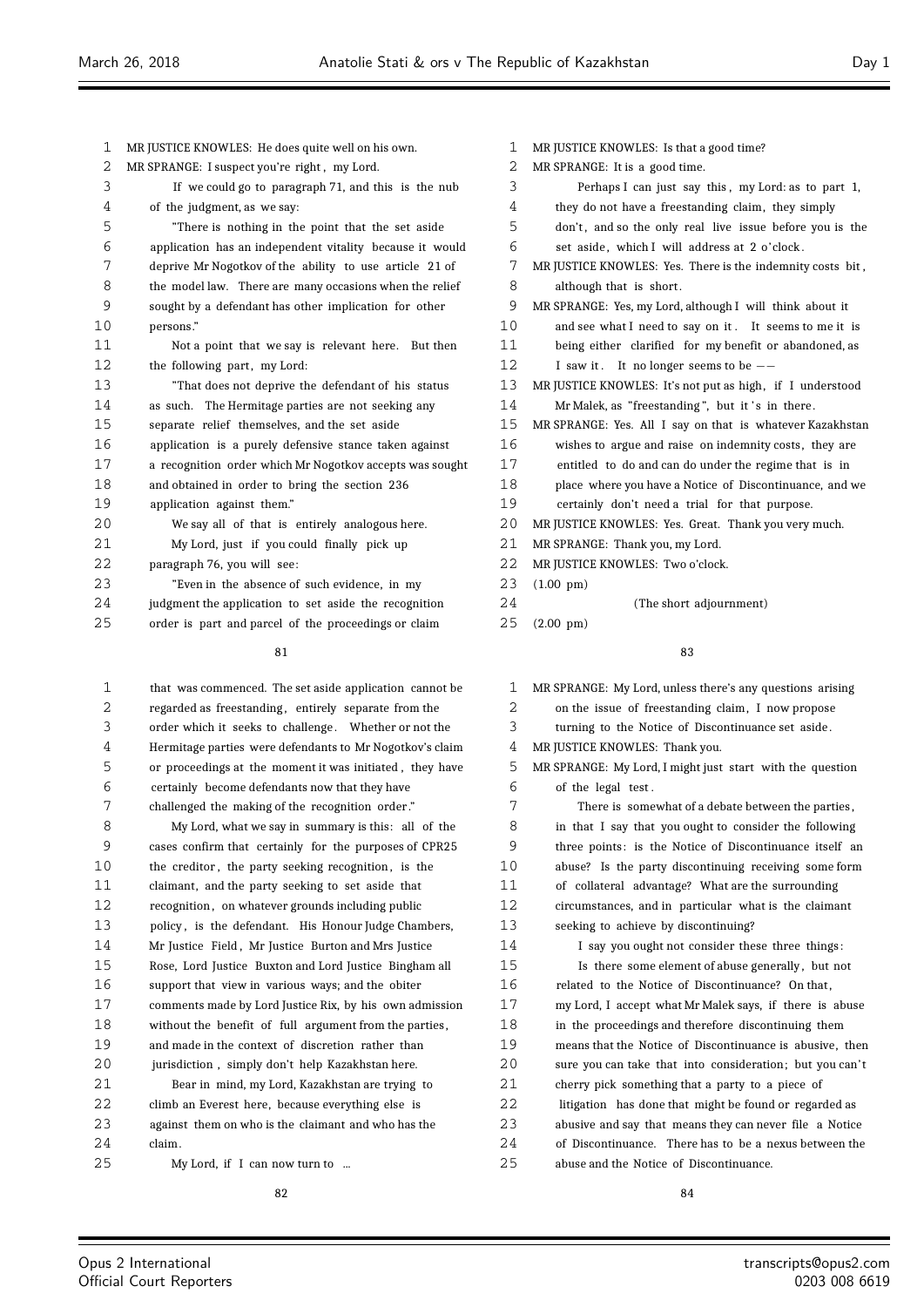| 1  | The second thing you ought not to consider is the        | 1  | court thinks there is something wholly extraordinary or   |
|----|----------------------------------------------------------|----|-----------------------------------------------------------|
| 2  | private interests of the party receiving the Notice of   | 2  | exceptional about a case, the overriding objective will   |
| 3  | Discontinuance. My Lord, I think whilst a number of      | 3  | allow it to parachute in on a particular point. So        |
| 4  | defendants would be happy to receive a Notice of         | 4  | that, I say, is the test for setting aside a Notice of    |
| 5  | Discontinuance, there would be not an insignificant      | 5  | Discontinuance, which is obviously subject to the         |
| 6  | minority who wouldn't, and they will always have an      | 6  | overriding objective; and what I say was exercised by     |
| 7  | interest in something determined; and if that was        | 7  | the Chancellor in Nogotkov was an example of that. But    |
| 8  | a factor, there would be a lot more Notices of           | 8  | my Lord, for that to happen, and I am using the words     |
| 9  | Discontinuance set aside.                                | 9  | the Chancellor used, it has to be "wholly exceptional";   |
| 10 | Finally, I say you ought not to take into                | 10 | and when we come to Nogotkov, I will explain why that     |
| 11 | consideration general notions of public policy. I will   | 11 | case was on a different stratosphere of exceptional from  |
| 12 | come on to the Chancellor's decision in Nogotkov later,  | 12 | anything else I would submit this court has ever seen.    |
| 13 | as to where I say that ought to be put.                  | 13 | MR JUSTICE KNOWLES: A particular focus is on your         |
| 14 | My Lord, just to make good why I say that's the test     | 14 | submission that the private interest of the party         |
| 15 | that you should adopt, if you could briefly take up the  | 15 | receiving the notice should not be considered. As         |
| 16 | Pakistan case, which is tab 7 of the defendants'         | 16 | opposed to something that comes into the balance. But     |
| 17 | authorities bundle. My Lord, it is page 104.             | 17 | if I look at the overriding objective, I would be hard    |
| 18 | I really just want to emphasise the part that I say      | 18 | pressed, wouldn't I, to exclude the interests of either   |
| 19 | is relevant. I know Mr Malek has shown you passages of   | 19 | party in an evaluation? Unless I'm wrong.                 |
| 20 | this, but what the judge did in paragraph 46 is note     | 20 | MR SPRANGE: I think that's fair, but I think when you are |
| 21 | that under the CPR there is effectively a new regime,    | 21 | weighing up the overriding interests in this context,     |
| 22 | then he says:                                            | 22 | these are the parameters:                                 |
| 23 | "But in my view it would be wrong to treat abuse of      | 23 | First of all, the right to discontinue is a right,        |
| 24 | process as either a necessary or an exclusive criteria   | 24 | it is an established right, exercisable without reason,   |
| 25 | which has to be satisfied if the application is to       | 25 | without notice. It will be dislodged if the party         |
|    | 85                                                       |    | 87                                                        |
| 1  | succeed."                                                | 1  | receiving it can show that it has been used for abusive   |
| 2  | Fine, but what does that mean in practice? Then he       | 2  | purposes or some collateral advantage. That is            |
| 3  | refers to Aikens J as was in Sheltam. Then, my Lord, if  | 3  | effectively as far as it goes for that party's private    |
| 4  | you pick that up about two-thirds of the way down:       | 4  | interest, because they may be the victim of that, if      |
| 5  | "However, I agree with [and he is referring to the       | 5  | it's abuse. For example, in the Pakistan case the abus    |
| 6  | rule] that a court may set aside a Notice of             | 6  | or the collateral advantage was Pakistan would quit the   |
| 7  | Discontinuance if it concludes that it is an abuse of    | 7  | proceedings, reinvoke State immunity, turn up to          |
| 8  | process of the court. I accept that this may not be the  | 8  | a negotiation about a fund that had been fought about     |
| 9  | only circumstance "                                      | 9  | for four decades and say: you are never going to get it   |
| 10 | Then he went on to refer to Ernst & Young v Butte,       | 10 | because we've got State immunity.                         |
| 11 | and that gets us to collateral advantage.                | 11 | Now, in that case there probably is, on one view,         |
| 12 | Then over the page, my Lord, he refers to would that     | 12 | a private interest of the other parties, but it is        |
| 13 | permission have been granted unconditionally, and then   | 13 | really the abuse and the collateral advantage that the    |
| 14 | this:                                                    | 14 | other party is gaining.                                   |
| 15 | "A court must also be entitled to consider both the      | 15 | If you just look at a private interest by itself, send    |
| 16 | circumstances in which the Notice of Discontinuance was  | 16 | it is not tethered to an abuse or a collateral            |
| 17 | issued and what the claimant is attempting to achieve by | 17 | advantage, then I say it is isn't something that you      |
| 18 | issuing the service of the notice."                      | 18 | ought to take into consideration, because every           |
| 19 | Those are all of the features that you should            | 19 | defendant who doesn't like a Notice of Discontinuance     |
| 20 | consider, and it doesn't include the private interest in | 20 | will be able to point to a separate private interest in   |

| 1  | receiving it can show that it has been used for abusive |
|----|---------------------------------------------------------|
| 2  | purposes or some collateral advantage. That is          |
| 3  | effectively as far as it goes for that party's private  |
| 4  | interest, because they may be the victim of that, if    |
| 5  | it's abuse. For example, in the Pakistan case the abuse |
| 6  | or the collateral advantage was Pakistan would quit the |
| 7  | proceedings, reinvoke State immunity, turn up to        |
| 8  | a negotiation about a fund that had been fought about   |
| 9  | for four decades and say: you are never going to get it |
| 10 | because we've got State immunity.                       |
| 11 | Now, in that case there probably is, on one view,       |
| 12 | a private interest of the other parties, but it is      |
| 13 | really the abuse and the collateral advantage that the  |
| 14 | other party is gaining.                                 |
| 15 | If you just look at a private interest by itself, so    |
| 16 | it is not tethered to an abuse or a collateral          |
| 17 | advantage, then I say it is isn't something that you    |
| 18 | ought to take into consideration, because every         |
| 19 | defendant who doesn't like a Notice of Discontinuance   |
| 20 | will be able to point to a separate private interest in |
| 21 | having the case pursued.                                |
| 22 | MR JUSTICE KNOWLES: Can I ask you one more thing.       |
| 23 | I suppose that takes one back to the strength of your   |
| 24 | proposition that there is a right to discontinue. Is it |
| 25 | possible instead to read the CPR as in fact not         |

MR SPRANGE: The way I look at it is this , my Lord: if this

21 its own right of the party being discontinued against, and there are no general public policy considerations . MR JUSTICE KNOWLES: Is it possible that more comes in

because the overriding objective comes in?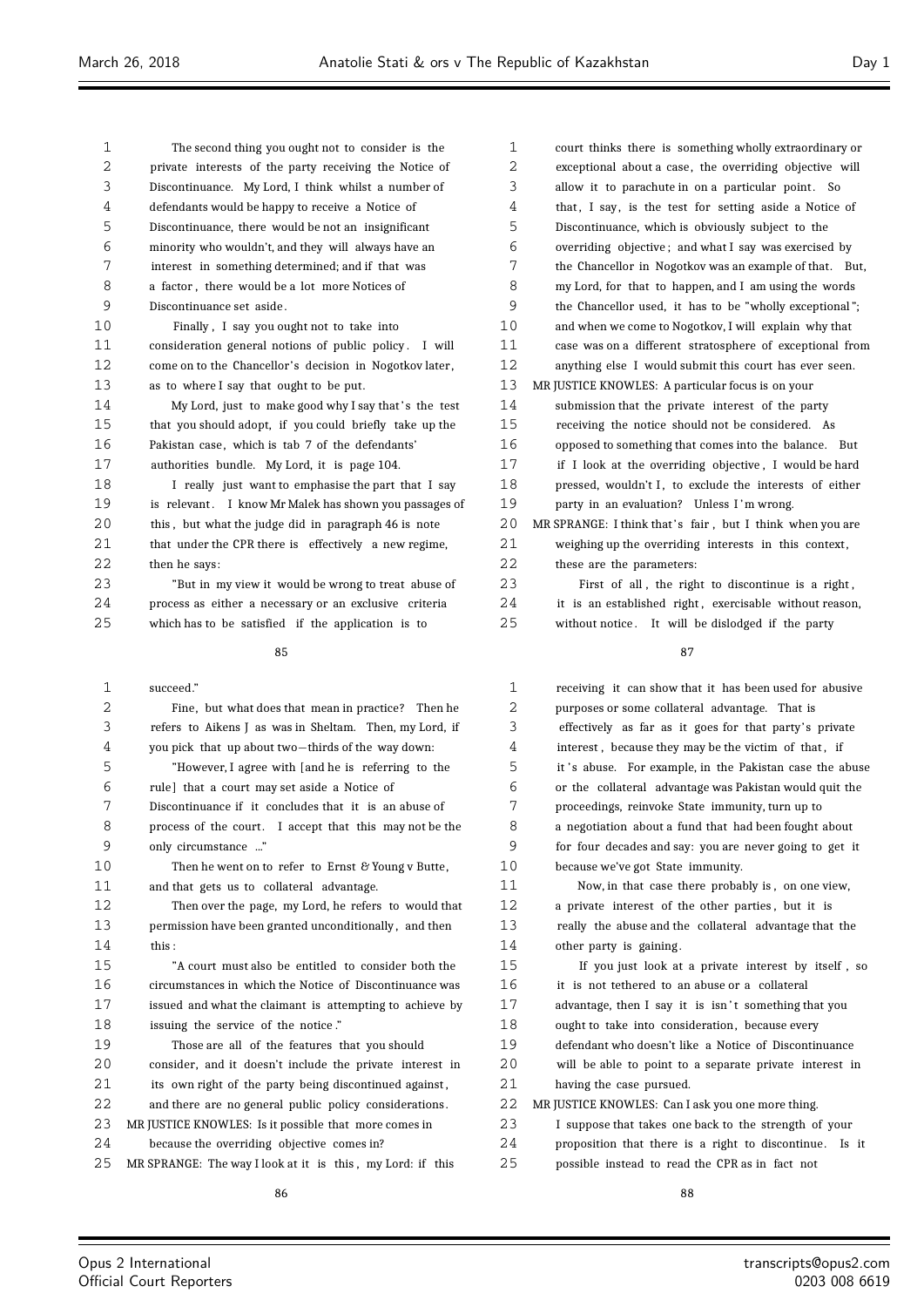conferring a right ; what it is dealing with in two places is a procedure. It says that you can give a notice to discontinue, and the consequences will flow unless the other side engages with an application to set 5 aside, in which case the court will examine the thing on the overall merits by reference to the overriding objective . So it is not that the first part of that two*−*step procedure gives you a right , it is that it describes a convenient sequence to come to an outcome. MR SPRANGE: Yes, my Lord, if we were under the old rule 11 I would agree with that characterisation. But under this rule I say no, and I say no for this reason: under the old rule , as I will show you in a moment, you would in most circumstances require permission, so there would be a process; you would file it and then you would seek permission and then there would be a debate. That is point 1. Point 2 is when you file a Notice of Discontinuance under this regime, it is not a process, that is it , the case I say discontinued; and I would guess that in the majority of cases that is the end of the case, there is no proceeding left and it is over, subject to just resolving the question of costs . If it was as you described it , my Lord, if it was a sort of process, that would be almost like where you recognise an award on a preliminary basis and then come 2 back with permission to set it aside. It would be pregnant but not confirmed. Whereas this is very stark: you file it , the case is over. MR JUSTICE KNOWLES: Yes. MR SPRANGE: So no, I don't . The other thing is I should say is this , my Lord, that when you look at a private interest untethered to abuse or collateral advantage, what case where a defendant doesn't want the discontinuance, wouldn't they be able to point to a private interest that they wished to pursue? It would be the easiest thing to come 13 up with, because every defendant would say, "I want to 14 be vindicated" or "I want my day in court" or "I need a public decision on this " or whatever. 16 My Lord, I can't emphasise it enough, I do say that the context of this regime is absolutely critical . When you file a Notice of Discontinuance, the case is over; subject to any application for costs , or the type of application that we are here today for . 21 My last point on that, my Lord, is this: where you see Mr Justice Henderson and Mr Justice Aikens as he was expanding the test somewhat, that, to my mind, and in my submission, is taking on board the fact that the regime has changed. The court doesn't get a say at the beginning of the process; it only gets a say at the end, but that say is more broad than it used to be. MR JUSTICE KNOWLES: Thank you. MR SPRANGE: Having said that it is an irrelevancy and you 5 shouldn't take it into consideration, I also say it simply doesn't arise as matter of fact . This really goes to the heart of why we are here, because what Kazakhstan is saying is : we have an interest in the English court continuing to a lengthy trial before this 10 court. If you are with me on accepting that that is not a correct position and there is no advantage, to me the rest falls away, including the public policy , because if there is no private interest , how can there really be a public one. 15 To address the private interest point, I really need to unpack for you what precisely it is that Kazakhstan say on this . Mr Malek's skeleton very neatly summarises 18 this, and I would ask you just to take it up for reference at paragraph 40, so we can keep it in front of  $20 \text{ u} s.$ 21 MR JUSTICE KNOWLES: Yes. MR SPRANGE: I am going to deal with it in the order that he provides in paragraphs 40 to 45, my Lord. 24 MR JUSTICE KNOWLES: Yes. MR SPRANGE: The first point that he raises is this **Q1**  possibility of bringing future proceedings to enforce the award in this jurisdiction at a later date. 3 My Lord, I say that is a very bad point, for this reason: under this regime we can't , without the 5 permission of the court. My Lord, just to get a grip on what that means, if we could take up the White Book volume 1, at page 119. My Lord, 38.7 says: "A claimant who discontinues a claim needs the permission of the court to make another claim against the same defendant." Then sets out the circumstances, and in the explanatory note below it says: "The court is likely to give permission, for example, where the claimant was misled or tricked by the defendant or important new evidence has come to light or where there has been a retrospective change in the law ." Those are high burdens indeed. So we say that whilst we are happy to give an undertaking, and I think Mr Malek probably gives us too much credit in suggesting that our language was artful , and to be very clear to the court now, our undertaking is we will not, the Stati parties will not bring enforcement proceedings of the ECT Award in England and Wales. MR JUSTICE KNOWLES: For all time in any circumstance? MR SPRANGE: For all time in any circumstances. My Lord,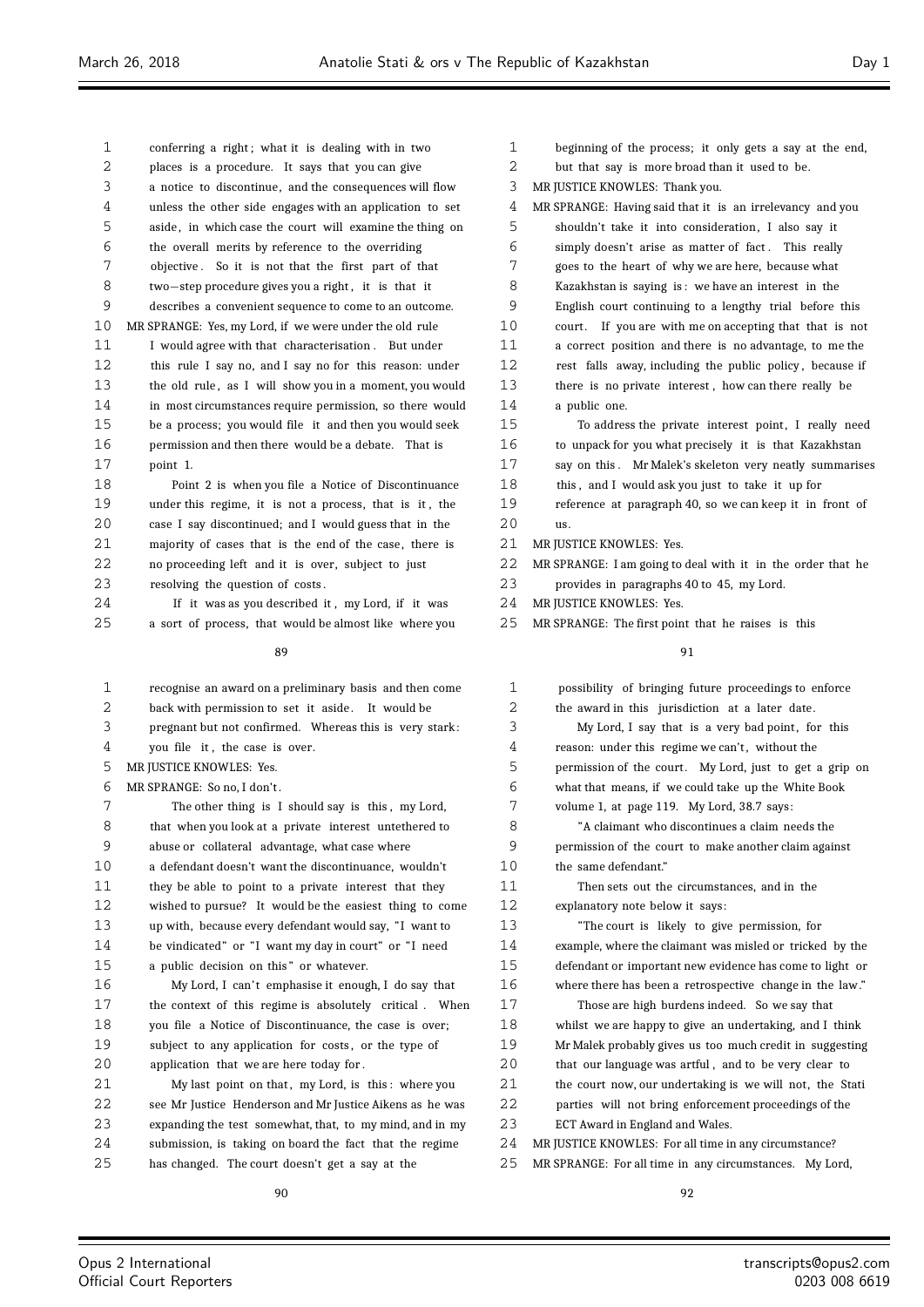- the reason we feel comfortable giving that undertaking 2 is because if the court required such an undertaking, we don't think it really is much different from this rule , 4 in the sense that let's say it later turned out that Kazakhstan had entirely misled you at the January hearing and the award, your June judgment was procured by fraud. We would have is to get over those types of hurdles, whether it was an undertaking or the permission. So we are happy to give it , but we really don't see that it gives any more protection, and in the
- circumstances that we give that undertaking we would be required, a bit like they were, to effectively satisfy the two limbs in Westacre to come back. They can't really say that this is a genuine point.

 My Lord, if it was, it would be a genuine point in every single Notice of Discontinuance, because you could always say there was a risk that somebody would come back. Although I am coming on to it in a bit more detail in a moment, my Lord, when you look at the Stati party reasons for not doing it , they are an award 22 creditor, they have attached in various jurisdictions other than in England 40 times the award, including large sums in Sweden where the award is now, we say, impregnable, it makes sense for them to give that kind

 of undertaking because this is not a place that they need to pursue any more.

 So it is not as though it can be said that the undertaking is given just to satisfy the court and get 5 out; it 's an undertaking which makes logical sense when you look at the surrounding circumstances.

7 So, my Lord, on that we say that's not a valid private interest .

 The next point they raise , my Lord, is that there are reputational issues in Kazakhstan refusing to pay, and a determination of the fraud claim will remedy that. My Lord, that just doesn't make logical sense, because 13 let's assume, and we say this is a very big assumption, 14 let 's say there was a trial and the Stati parties lost and they could not enforce the judgment here. Kazakhstan would still suffer the reputational harm it suffers today by not complying with the enforcement of this award in Sweden. Because the English judgment will have no effect in Sweden and, in my submission, it won't have any effect in any other jurisdictions , because they will all look at it through their own public policy . So no matter what happens here in England, if Kazakhstan continues not to comply with an award that 24 has been upheld at the seat, it may in the press say it 25 has got reasons not to, but as a matter of law it won't.

 So having a trial here simply won't help reputational issues .

| 3  | My Lord, I'm going to show you in a moment some          |
|----|----------------------------------------------------------|
| 4  | important evidence from independent, I would say,        |
| 5  | Belgian and Dutch lawyers, and in that it is also made   |
| 6  | very clear that Kazakhstan could in a moment put up      |
| 7  | security in any of these other six jurisdictions, could  |
| 8  | leave money in a court in any jurisdiction pending the   |
| 9  | enforcement proceedings there, and stop everything       |
| 10 | everywhere. So if reputation was the real concern,       |
| 11 | there is plenty of simple measures Kazakhstan can take   |
| 12 | other than trying to force this court into pursuing      |
| 13 | a fraud trial that can only ever involve the             |
| 14 | determination of issues under English public policy.     |
| 15 | My Lord, the next point is that fraud is a live          |
| 16 | issue that should be determined. My Lord, first of all,  |
| 17 | I think this is a slightly unfair point in the sense     |
| 18 | that it takes a passage from your judgment and deploys   |
| 19 | it in a broader sense than it was intended. I'm sure     |
| 20 | your Lordship, being the author of the judgment, can     |
| 21 | tell me if I have got that wrong almost immediately, but |
| 22 | paragraph 93 of your judgment $-$ do you have it,        |
| 23 | my Lord? I have got the reported version, but it is in   |
| 24 | the bundle.                                              |

25 MR JUSTICE KNOWLES: Yes.

#### 

| $\mathbf{1}$ | MR SPRANGE: It is in A, tab 4 in substance, my Lord,     |
|--------------|----------------------------------------------------------|
| 2            | I would like to take up paragraph 89.                    |
| 3            | What your Lordship may recall is that you made the       |
| 4            | point at the end of paragraph 89:                        |
| 5            | "The powers of the English court and the                 |
| 6            | requirements of English public policy are not so         |
| 7            | limited."                                                |
| 8            | So in rejecting our argument that you ought to tuck      |
| 9            | in behind the Swedish decision, English public policy is |
| 10           | more nuanced and looks at other issues, and so that is   |
| 11           | why there was no, amongst other reasons, estoppel from   |
| 12           | the Swedish decision.                                    |
| 13           | Then you go on to your conclusion and note, this is      |
| 14           | in paragraph 92, that the Swedish and US decisions       |
| 15           | didn't create estoppel, and in 93 is the paragraph that  |
| 16           | is relied on so heavily.                                 |
| 17           | My Land we of course don't goy opything shout that       |

 My Lord, we of course don't say anything about that , 18 other than it is obvious and correct. But we say it needed to be looked at in the context of your decision as a whole, which means you are looking at the question of what should happen in this jurisdiction where an award creditor wants an English judgment. Simply because they have got through the gate in other jurisdictions doesn't mean that they get through the 25 gate here; and to allow that, as you say there, would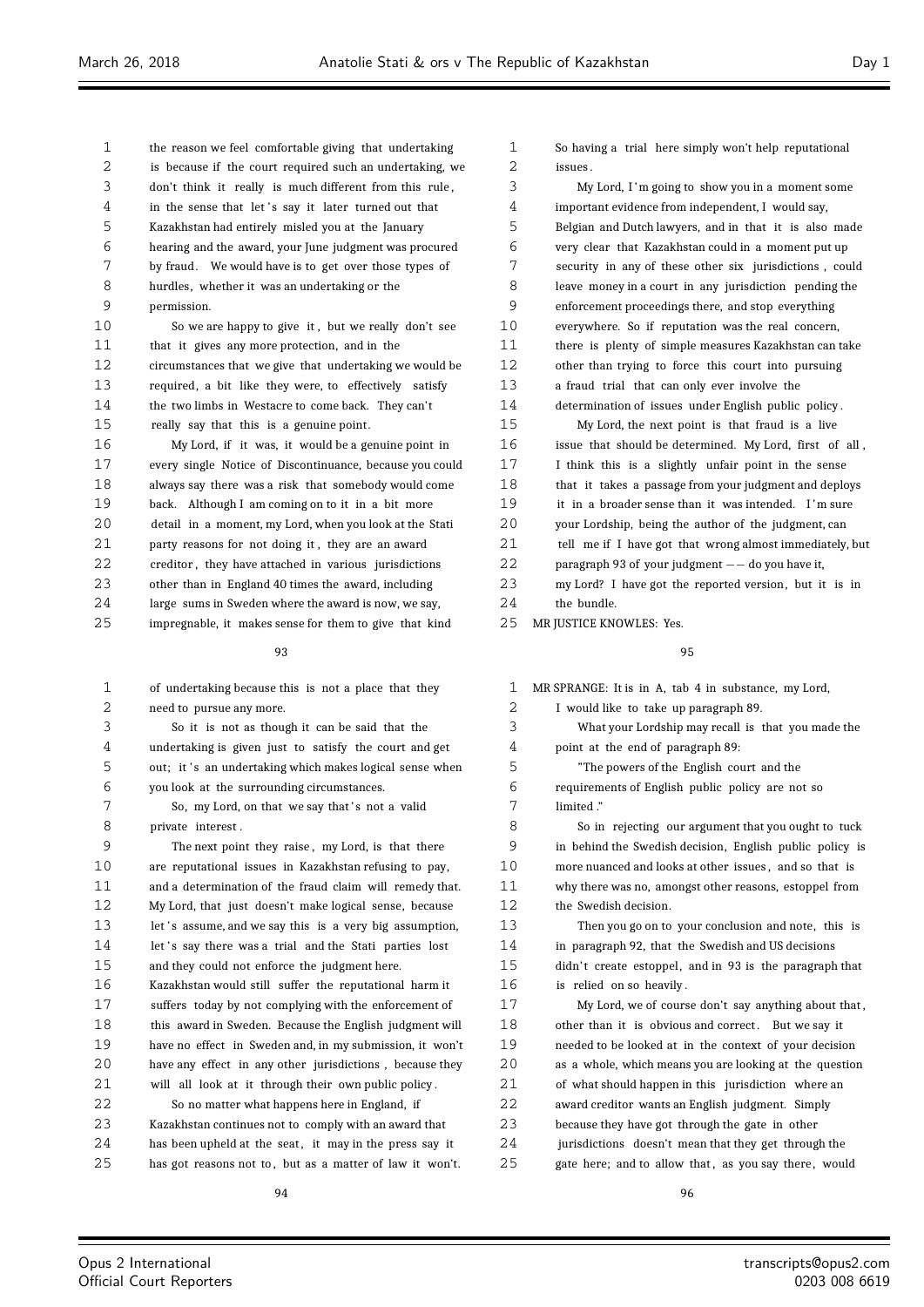not be good for the integrity of the New York Convention arbitration users, et cetera , et cetera . That doesn't mean, which is exactly what Kazakhstan says it means, that you were saying to all jurisdictions in all of the world "Until this court has considered all of this , under transnational public policy and your own public policy there ought not to be enforcement". That, my Lord, means that when we say the fraud is a live issue , we need to be very careful ; because what is a live issue is whether under English public policy this court should recognise this award, and your Lordship has carefully picked out two issues , that is the indirect impact and whether the KMG indicative offer was induced by the misrepresentations, and you passed those as two issues that weren't addressed by the Swedish court. So when you say the fraud issue is a live issue , 18 there is two important caveats, it 's those narrow aspects of the fraud and from the context of English public policy . In my respectful submission, the fraud 21 as a live issue generally isn't a fair or accurate summary. 23 So if there were a jurisdiction out there, my Lord, that had in its Arbitration Act, "We will adopt any English decision on public policy and the enforcement of an award", and we were seeking to enforce in that jurisdiction , I could see paragraph 93 having some force . But we're not in that position at all ; as a matter of fact , we are in the opposite position , in the sense that other than England, English public policy 6 isn't relevant in any other jurisdiction. Then (h):

7 It 's rather ironic, my Lord, that the aggressive thrust of Kazakhstan's case before you in January of last year was "because of the differences in public policy between Sweden and England there ought to be a trial here ", and having taken that position so forcefully , it now bites them back, because if that is 13 so, it works the other way. This court can't be giving any help to any other New York Convention jurisdiction on enforcement of this award, because those courts will look through the lens of their own public policy .

 But there is an even more fundamental point than this , my Lord. If this were a genuine complaint of Kazakhstan and their issue was, "Well, we just think as a matter of transnational public policy or good New York Convention sense this needs to be looked at ", that is what they are doing very precisely in the RICO proceedings in the United States . If we could just take up the RICO complaints, because there are some important passages that I want to

 show you. It is in volume C2. The point of showing you this , my Lord, is if this is a genuine point, Kazakhstan has taken care of it by filing this case.

 If you were at all enamoured by this as an argument, you could tick that box by saying the DC court has recognised the ECT Award. We saw that decision from Friday .

 Kazakhstan has filed a fraud case under the RICO statute in the United States , they are making a series of allegations relating to the award and, in relation to 11 the indirect issue, the KMG indicative offer being induced by fraud. That will be, indeed as you will see 13 from the front page of that, or might even be a jury 14 trial, but there will certainly be all of the procedural advantages that litigation in the United States 16 attracts, including discovery, depositions, oral hearing at trial , cross*−*examination. My Lord, it will go directly to the issues that you flagged up in your June judgment.

 If I could take you first to the index, we see it on page 2, and it is under the heading "1. The underlying 22 fraud",  $(g)$  and  $(h)$ :

 "False representations of construction costs of the LPG plant in audited financial statements."

### 

 " Falsified financial statements were used to obtain bids for the purchase of the LPG plant ."

 If you could then turn to page 35, my Lord, and skipping over (g) simply, my Lord, you will be very familiar with those allegations relating to the audited financial statements from the earlier hearings, but you will see the bottom of page 35(h), you will see there the allegation :

 "The Statis continued their fraudulent scheme when they attempted to sell certain of their assets , including the LPG plant, through a bidding process

Project Zenith ."

 Then if you could take up paragraph 1.18 they referred to the "teaser ", which was the Renaissance Capital document, and you will see the third line from the bottom:

 "The teaser mentioned an amount of 230 million on capital expenditure."

 Then, my Lord, in paragraph 119 there is reference to the information memorandum, and it notes in paragraph 121 that the information memorandum is based on financial information which was derived from ... and it is all of the financials that Kazakhstan say in this court they wish to explore at trial , whether they were inaccurate and inconsistent with IFRS, which we see at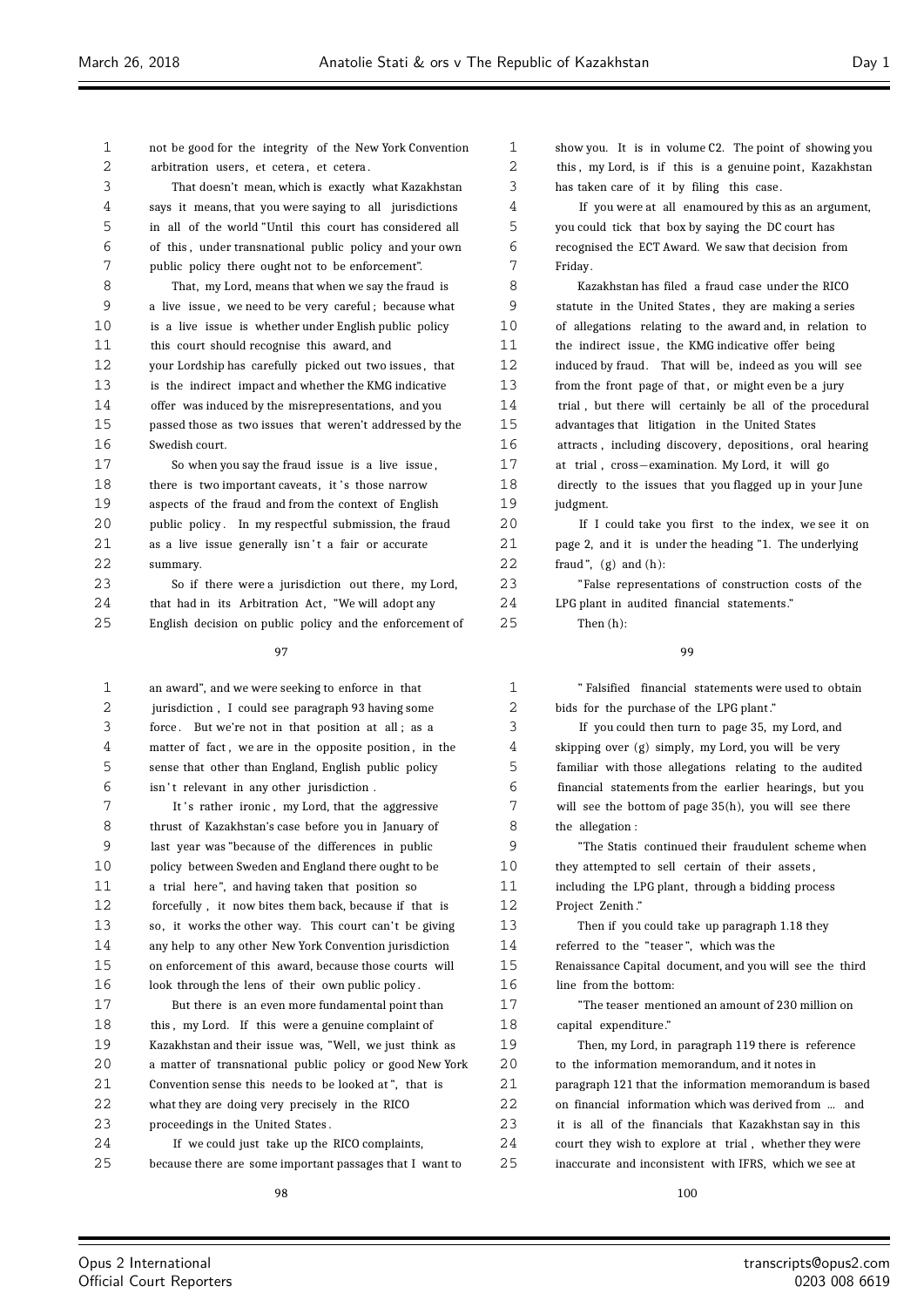paragraph 122, and in particular the allegation that there was no mention of Perkwood, and we see that on page 123. My Lord, if you go to paragraph 124 there is a direct allegation that they were falsified on false information by Mr Stati or the Statis and the Stati companies, and at the bottom of that paragraph: " It was false or misleading because of the failure of all of the Stati parties to disclose Perkwood as a related party ." If you could take up paragraph 130, which we see at page 40 of the pagination, it then discusses the KMG indicative offer , and contends in paragraph 131 that that was based on the information memorandum and the expenditure on the LPG plant. The detail of where that leads in terms of the allegation is at 133, on the next page, which reads: "The KMG indicative offer was thus procured by fraud because defendants knew that the bid was expressly 20 submitted in reliance on information that the defendants knew to be false ." Then there you have it . My Lord, if you could just turn now to the end of this document. I don't propose to show you all of the relief , but if you could take up page 94 you will see there that there is various counts of fraud, fraud and civil conspiracy, and they adopt all of the paragraphs

 that I have shown you. 4 My Lord, that's a substantive action brought by Kazakhstan against the Stati parties in the United States , where they wish to have, in the full glare/gaze of the US court system under the federal rules of civil procedure, a trial on those issues . My Lord, those issues are the very issues that they say are live . If we go back to your judgment, if I could just briefly remind you, it is tab 4 of the A bundle, if you take up paragraph 21 of the judgment on page 15, you will see there , my Lord, in paragraphs 21 and 22 you refer to Perkwood, and that is just the allegation there that Perkwood was one of the entities that had siphoned off money. That was one of Kazakhstan's allegations in the ECT arbitration .

 Then, my Lord, if we could turn to paragraph 47, which is on page 20, and you refer there to:

 " If the KMG indicative bid was in fact the result of 21 the defendants' dishonest representation, at this stage is the necessary strength a prima facie case?" 23 On that basis, my Lord, if you could go over to 52 and 53, in those paragraphs, my Lord, you noted that that issue hadn't been dealt with by the US court at

 that stage in the preliminary recognition decision that we relied on before you as and estoppel, and in

particular you said:

 "The decision of the US court does not conclude the 5 question of the consequences of the tribunal's reliance on the KMG indicative bid . This includes the question of whether the tribunal was misled because the KMG indicative bid was based on the alleged fraudulent material and the claimant knew that when they presented not the fraudulent material but the KMG indicative bid ."

11 My Lord, just to close the loop on that, you then in , paragraphs 64 to 66, reached similar findings in relation to Sweden, in the sense that the Swedish court likewise hadn't addressed these issues because of the effect of Swedish public policy .

 My Lord, those are the issues that really are live based on your judgment, and it is absolutely plain that following the discontinuance of these proceedings they remain very much live in the RICO claim on a standalone 20 basis, untethered by public policy. So the US court will be able to look at those two points that I have referred to in your judgment and that are pleaded in the 23 RICO action, and look at them simply on the basis: are they a fraud? It won't have to say, on the basis of whatever it finds , that it is pursuant to its own public

### 

 policy or the public policy of any other jurisdiction . So, my Lord, the question arises as follows: which court is in a better place to consider this live issue? And the answer is plainly the United States court , because that is where it is going to be considered in fraud terms, without being straitjacketed by a particular public policy .

 My Lord, Mr Malek raises jurisdiction . I obviously 9 can't make any concessions today about jurisdiction, but 10 let's just look at this. How is it that a party who approaches the US courts to enforce a New York Convention award is going to turn around and say that that court doesn't have jurisdiction over it for a related action? My Lord, I would submit that is a very bad point , and the reality is that the Stati parties are going to have to face up and deal with this RICO case.

 My Lord, I will deal with this point in more detail 19 when I cover the assistance to foreign courts, but let's just pause for a moment. What is going to be more useful for Kazakhstan, a judgment from a federal court following trial on those very issues that I have shown you that are pleaded, not tethered to any public policy , 24 or a judgment of this court, which is tethered to public policy , and is just that narrow question of whether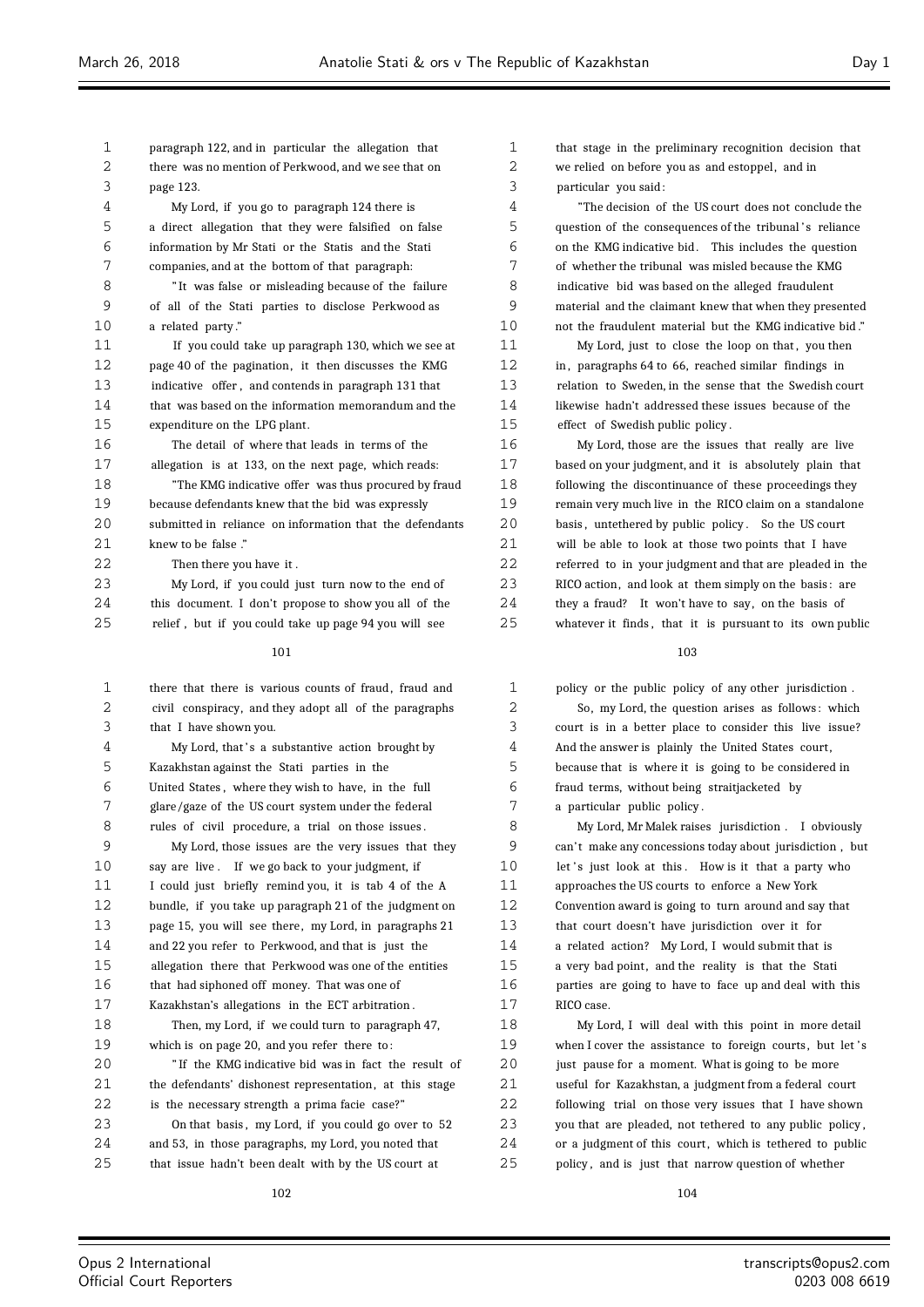| 1                 | there should be a judgment here?                         |
|-------------------|----------------------------------------------------------|
| 2                 | My Lord, if getting judgments for use in other           |
| 3                 | jurisdictions was a permissible act, which I say it is   |
| 4                 | not, for reasons I will come to, it is very clear that   |
| 5                 | the US judgment and the US proceedings are the right     |
| 6                 | place, not here.                                         |
| 7                 | My Lord, the next point that is taken is in              |
| 8                 | paragraph 43 of their skeleton. It goes something like   |
| 9                 | this: they say that a judgment of this court following   |
| 10                | a trial $-$ and this is as high as they put it $-$ may   |
| 11                | result in other courts being assisted; "assisted" is the |
| $12 \overline{ }$ | highest they put it, and they describe it as having some |
| 13                | evidential value.                                        |
| 14                | I say two things, my Lord.                               |
| 15                | First of all, on the basis of the evidence that          |
| 16                | simply isn't the case. But even more so, that            |
| 17                | assistance and evidential value is simply not a reason   |
| 18                | to set aside a discontinuance and go to trial.           |
| 19                | My Lord, again I need just to set the scene with         |
| 20                | your judgment. Your judgment, hopefully I can remember   |
| 21                | it, what your judgment said is: this is Swedish public   |
| 22                | policy, this is what Swedish public policy did with the  |
| 23                | fraud, it looked at the direct impact, it didn't look at |
| 24                | the indirect impact and in particular whether the KMG    |
| 25                | indicative offer was one that was itself induced by      |

 fraud. Under English policy , this court needs to look at those two issues and decide them, because the Swedish 3 court didn't and the US court didn't. And that is what we are going to have, that is what is going to be the focus of that trial .

 If that is true , then what Kazakhstan has as a very basic burden is to prove to you, by evidence today, that an English court finding on those two extra points is relevant under the public policy of the other 10 jurisdictions and will be taken into consideration by them, because their public policy similarly differs from Sweden and is more akin to English public policy and therefore it will help.

14 If they cannot prove that, my Lord, they cannot say to you that those courts will be assisted by anything 16 that this court finds. Because what if the position in civil law jurisdictions like the Netherlands, like Belgium, like Luxembourg, the approach is like Sweden? 19 The fact that an English court, applying its own public 20 policy, looks left, looks right, not just straight ahead, may be an utter irrelevancy . But as you sit here today, my Lord, you simply don't have any help on that 23 from Kazakhstan; and absent that help, you can't accept their submission that it will be of assistance to those 25 courts.

 My Lord, I don't just say that as a matter of submission, I also say it because there is some compelling evidence to support that conclusion, and it comes in several forms. The first is if we look at the Bank of New York

 evidence that was submitted in the part 8 proceedings before Mr Justice Popplewell. We see the views of Dutch and Belgian lawyers on behalf of the bank, so you would expect them not to have the same skin in the game that the Stati parties or Kazakhstan have.

 Although dealing with slightly different issues , in particular State immunity, both lawyers made it very clear that English law, in that case State immunity, was simply irrelevant to the Belgian and Dutch courts. If I can take up those statements, my Lord, they are in the C2 bundle. If I could start at tab 17, it is page 150.

 Just briefly , my Lord, the deponent of this witness statement, whose lengthy name I won't attempt, is a partner at Linklaters , they were acting for the Bank of New York in the part 8 proceedings, and she is giving evidence about the effect of the garnishee *−−* the attachment orders in the Netherlands. On page 150 she is dealing with the question of the relevance in the Netherlands of an English judgment rendered in the part 8 proceedings.

#### 

 You will recall , my Lord, Kazakhstan wanted this court to make determinations relating to issues of English law that they could then take to these jurisdictions and rely upon. So not a dissimilar exercise to what they are applying for now, only I say they probably had some compelling reasons then but don't now.

 This what is she had to say, and you will see it in paragraph 67:

 "English law of sovereign immunity is not relevant to any Dutch court's ruling ."

Then amplified in paragraph 71:

 "The Dutch court should re*−*examine the question of immunity from execution under the applicable Dutch law provisions , notwithstanding the existence of an English court judgment with respect to the question of sovereign immunity under English law."

 My Lord, in the next tab we have a statement from a Linklaters partner in Brussels addressing the same points . If you could take up page 173, paragraph 71, you will see there too, my Lord:

 "The issue of State immunity under English law would be irrelevant with regard to the scope or ability of the garnishee order in Belgium, since the Belgian court must 25 apply the Belgian rules, [et cetera ]."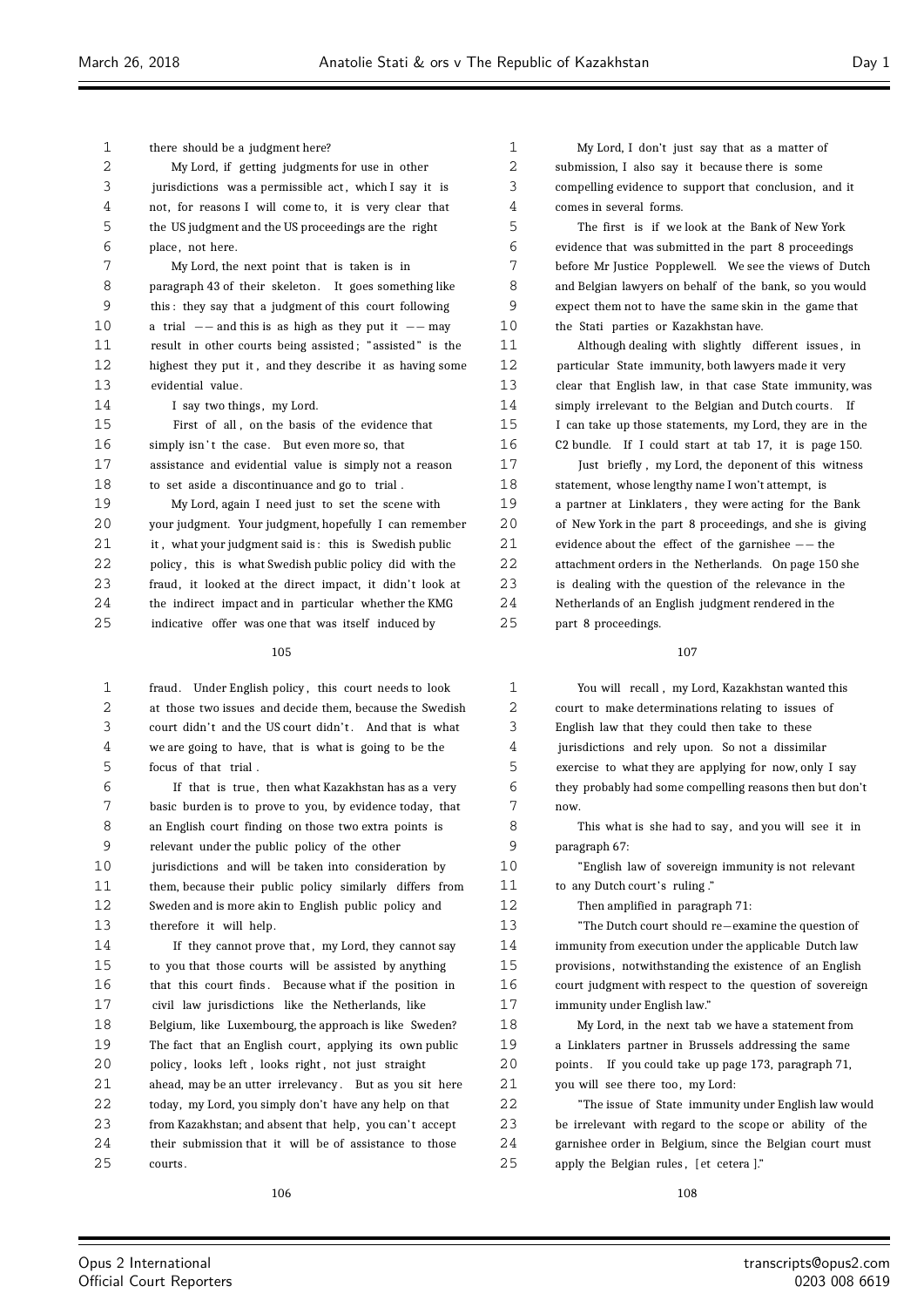$\equiv$ 

| 1  | Then:                                                    | 1           | like Mr Justice Popplewell did in September 2015 before  |
|----|----------------------------------------------------------|-------------|----------------------------------------------------------|
| 2  | "The question of whether assets will be considered       | 2           | the Swedish proceedings. You may recall that that was    |
| 3  | to be located as a matter of English law or where the    | 3           | the first listing of the question of whether the         |
| 4  | obligations under the global custody agreement are       | 4           | judgment should become an award, and it was adjourned on |
| 5  | performed as a matter of English law are likewise        | 5           | the basis at the court's own behest because of the       |
| 6  | irrelevant, for the reasons set out above."              | 6           | Stockholm proceedings.                                   |
| 7  | I appreciate, my Lord, this doesn't relate to public     | 7           | Lastly in this bundle, if you could briefly take up      |
| 8  | policy, but the principle remains the same. These        | 8           | 19, my Lord. This is the Belgian court on the            |
| 9  | courts are going to look at their own laws. And in       | 9           | enforcement side of the house. We see that at page 176.  |
| 10 | circumstances where they are plainly not interested in   | 10          | It is the exequatur proceedings, and the significance    |
| 11 | what this court thinks of English law issues that are    | 11          | here is at the bottom of page 177 we have the court in   |
| 12 | pertinent to them, such as the location of assets or     | 12          | various, what we English lawyers would probably regard   |
| 13 | State immunity, bearing in mind that the global          | 13          | as recitals, saying "Whereas", "Whereas", and in the     |
| 14 | agreement in question is governed by English law, why    | 14          | final two paragraphs on 177 you have got the Stati       |
| 15 | would they be interested in any way, shape or form in    | 15          | parties' position saying everything is being decided at  |
| 16 | what this court has to say about those additional limbs  | 16          | the seat in Sweden, so it's fine.                        |
| 17 | that you have alluded to in your judgment?               | 17          | Then you have got Kazakhstan's reliance on the           |
| 18 | Now, Kazakhstan hasn't presented any evidence to         | 18          | decision of this court of 6 June. Then the Statis'       |
| 19 | that effect, and the evidence that is available, from    | 19          | response to that. So the court sees very clearly the     |
| 20 | two independent lawyers, I would say, suggests exactly   | 20          | procedural posture between the parties and the fact that |
| 21 | the opposite.                                            | 21          | there is the decision of this court.                     |
| 22 | My Lord, there is just two more things that I need       | 22          | Then over the page, having noted the parties'            |
| 23 | to show you in this particular bundle. The first is if   | 23          | respective positions, they say:                          |
| 24 | you could look at tab 13, and this goes to the same      | 24          | "There exists no reason not to grant enforcement in      |
| 25 | issue.                                                   | 25          | Belgium of the arbitral awards  that no violation of     |
|    | 109                                                      |             | 111                                                      |
| 1  | There, my Lord, is the translation of a letter           | $\mathbf 1$ | Belgian international public policy is established at    |
| 2  | in November of last year where Kazakhstan was writing to | 2           | this stage."                                             |
| 3  | the Dutch court to ask for a stay of the Dutch           | 3           | So the Belgian court, aware that the English court       |
| 4  | proceedings. It was written post your judgment, and      | 4           | felt there was a prima facie case of fraud from an       |
| 5  | your judgment got much air time. If you take up          | 5           | English public policy perspective and ordered a trial,   |
| 6  | page 101, you will see there in the third paragraph      | 6           | didn't stop the Belgian court, albeit on a preliminary   |
| 7  | reference to paragraph 93 of your judgment.              | 7           | basis, going ahead.                                      |
| 8  | What they are effectively saying in this application     | 8           | So, my Lord, where that gets us is, let's assume $--$    |
| 9  | is the English court is going to look at all of these    | 9           | my submission, based on all of that, is that you cannot  |
| 10 | issues. Here is what was said at paragraph 93, here is   | $10$        | be satisfied on the evidence that the assistance as is   |
| 11 | the procedural posture, "There is going to be a trial    | 11          | described is genuine or real from a legal point of view, |
| 12 | in October/November", we see that in the next paragraph, | 12          | and whilst Kazakhstan might like the atmospheric         |
| 13 | "please stay".                                           | 13          | benefits of a judgment of this court, it is going to be  |
| 14 | Now, my Lord, there is a debate and a dispute about      | 14          | of precious little value to courts of other              |
| 15 | the significance of what happened next, but this much is | 15          | jurisdictions, for no other reason than they need to     |
| 16 | clear: there was no stay by the Dutch court, and there   | 16          | apply their own public policy, much like this court did. |
| 17 | will be a hearing on I think it's 22 June, I will show   | $17\,$      | But there is a further point, my Lord, and I say         |
| 18 | you a reference to Mr Dzhazoyan's statement in a moment, | 18          | this is even more compelling $--$                        |
| 19 | with respect to that issue. So the Dutch court, fully    | 19          | MR JUSTICE KNOWLES: There is obviously references in the |
| 20 | appraised of your judgment and the issues there, didn't  | 20          | evidence from Kazakhstan suggesting that they have       |
| 21 | stay the proceedings, it was happy to proceed to         | 21          | spoken to counsel in Holland and elsewhere, who thinks   |
| 22 | a hearing that takes place in June.                      | 22          | that there would be some regard had to an English        |
| 23 | In my submission, if what Kazakhstan now says is         | 23          | decision. Are you going to go to those? Or is it that    |
| 24 | fair and accurate then the Dutch court wouldn't have     | 24          | the passages that you have taken me to, you suggest have |
| 25 | proceeded to the hearing in June, it would stayed, a bit | 25          | more weight?                                             |
|    |                                                          |             |                                                          |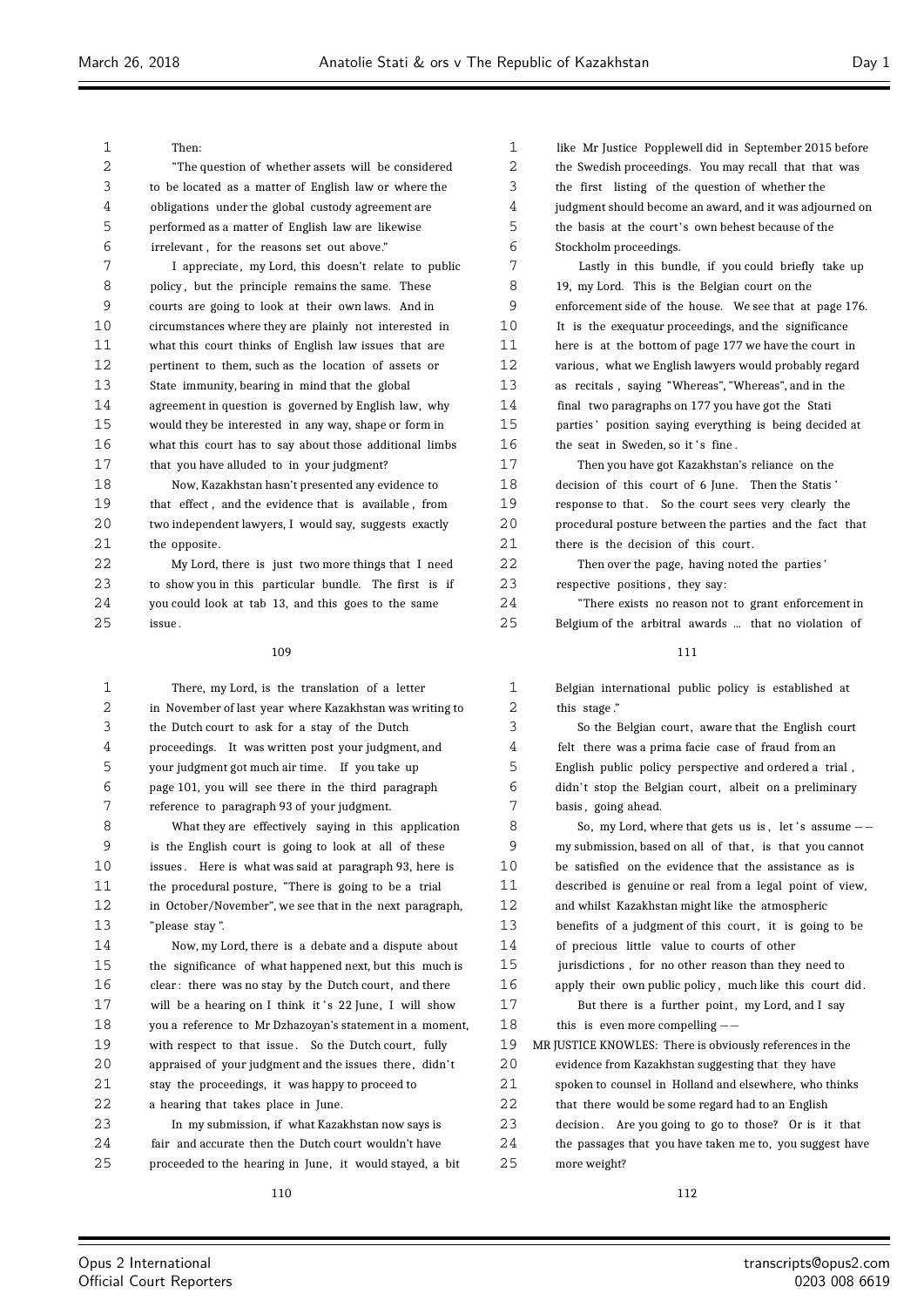| 1  | MR SPRANGE: Yes, each of those passages, and your Lordship |
|----|------------------------------------------------------------|
| 2  | has no doubt read them carefully, as I have and            |
| 3  | Mr Malek, and the language is "It is on information and    |
| 4  | belief from Mr Carrington" and it says "shall be of        |
| 5  | assistance", "shall be of assistance", "shall be of        |
| 6  | assistance".                                               |
| 7  | I accept, my Lord, any court in the world will             |
| 8  | always take "assistance", in inverted commas, from the     |
| 9  | decision of another jurisdiction which deals with some     |
| 10 | common matter. Whether you sit as a judge or an            |
| 11 | arbitrator or as a lawyer, if you see a decision from      |
| 12 | another jurisdiction you read it and it might give you     |
| 13 | some assistance, but I say that $--$                       |
| 14 | MR JUSTICE KNOWLES: Can I just stop you there. Just in     |
| 15 | case it has a bearing. I think the formulation is          |
| 16 | "would be likely to have regard to". Does the phrasing     |
| 17 | matter, for your purposes?                                 |
| 18 | MR SPRANGE: No, it doesn't, my Lord. Because what I say is |
| 19 | that if you want this court to go to trial in the face     |
| 20 | of a Notice of Discontinuance, in circumstances where      |
| 21 | this court can only deal with English public policy on     |
| 22 | the two narrow-ish points that you have referred to, you   |
| 23 | need a lot more than "will have regard to" or              |
| 24 | "assistance". What you have to be told is that public      |

policy in Belgium is like English public policy , it

#### 

 would look at the additional points like the English court has. If the English court were to address those two, it would be relevant under Belgian law for the following reasons. It may have a res judicata effect . It may this and may that. Saying that " it will have 6 regard to" and "assistance", that's a polite way of 7 saying it won't be ignored, but that's not really the enquiry you have to embark on. Where we get that from, my Lord, is remember this, and I am going to show you Mr Justice Popplewell's

 decision in the part 8 proceeding, remember in that case the declarations were relating to English law with respect to an English law agreement that was going to be considered by courts in Belgium and the Netherlands as to whether they ought to attach assets . So English law was fairly and squarely something that those courts were 17 going to have to look at.

 That application failed for a number of reasons, but the ones that are particularly relevant to this , my Lord, is , if you could take up page 74 *−−* it is at C2, tab 21. Please ignore that page number, because I was looking at my own copy, not the bundle copy *−−* 23 MR JUSTICE KNOWLES: Sure.

MR SPRANGE: It is 211, my Lord.

MR JUSTICE KNOWLES: Thank you. (Pause)

 MR SPRANGE: Before I just show you the principles , my Lord, 2 just look at it at a macro level. Mr Justice Popplewell declined to interpret a key provision of the GCA under English law, despite the fact that that GCA would be an integral part of the considerations in two foreign courts as to whether assets ought to be attached or not, and what their situs might be. So when you look at that in the round, you can say 9 to yourself, just as a matter of common sense, that might be something of more than just assistance to those 11 courts. Kazakhstan doesn't have that luxury here, for the reason that I have articulated . The Belgian and Dutch courts won't be applying English public policy when they look at the enforcement of this award; they will be applying their own public policy . So it is not something that they will look to to decide on at all .

 As to principles , my Lord, at paragraph 97 the judge set out the relevant principles with respect to declaratory relief . This is just whether the declarations should be allowed. These are principles extracted from Rolls Royce. My Lord, 2 is of particular significance :

 "The real and present issue between the parties before the court as to the existence or extent of the

| 1  | legal right."                                               |
|----|-------------------------------------------------------------|
| 2  | We say that is not satisfied here, because there is         |
| 3  | no legal right. Because of the discontinuance, the          |
| 4  | Burton order doesn't exist because the proceedings don't    |
| 5  | exist. So there is no legal right to be decided. We         |
| 6  | can't get a judgment here. And all that Kazakhstan          |
| 7  | seeks, based on a number of grounds, is that we don't       |
| 8  | get a judgment here, so there is no legal right.            |
| 9  | My Lord, the balance of the grounds are well-known          |
| 10 | and I don't need to go $--$                                 |
| 11 | MR JUSTICE KNOWLES: You're still saying I've got a legal    |
| 12 | right to enforce. You're not prepared to say to             |
| 13 | Kazakhstan I don't have that right. So                      |
| 14 | MR SPRANGE: We are, my Lord, in two ways. One, we have      |
| 15 | brought to an end a proceeding where that was the only      |
| 16 | relief we sought, and we can't come back without the        |
| 17 | permission of the court, and that would be on very, very    |
| 18 | limited grounds. We are also prepared to give an            |
| 19 | undertaking to say that we will not come back to this       |
| 20 | court to enforce the English award. I don't see how         |
| 21 | more definitive you could be in saying that we will $-$     |
| 22 | the Stati parties' ability to enforce in this               |
| 23 | jurisdiction is, on any view, dead and buried.              |
| 24 | MR JUSTICE KNOWLES: Does that not go to $--$ you're putting |
| 25 | out of your reach your ability to exercise this right,      |
|    | 116                                                         |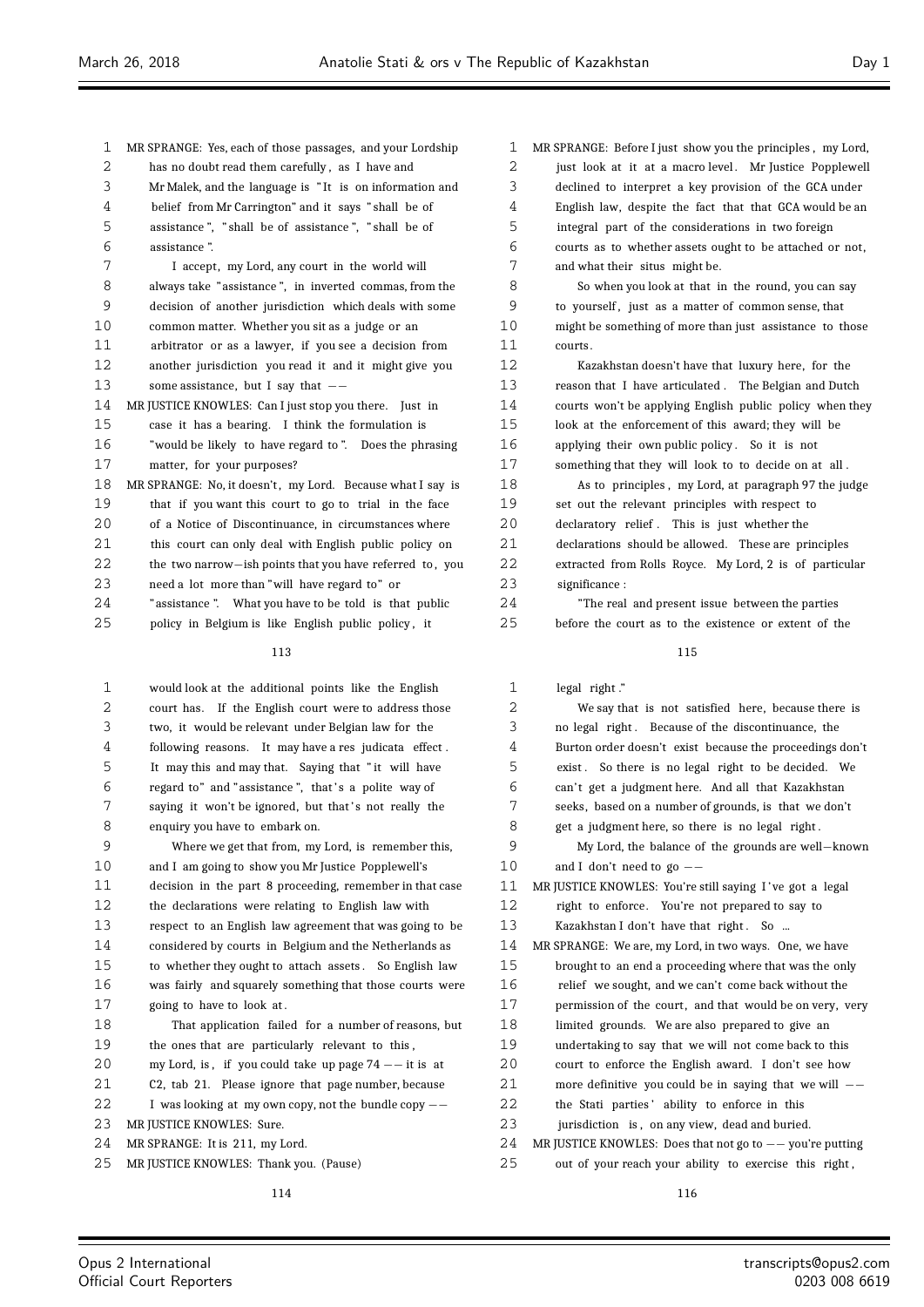| 1  | but you're not accepting, on the merits, that you have      | 1  | This is exactly, we say, the situation here:             |
|----|-------------------------------------------------------------|----|----------------------------------------------------------|
| 2  | no right.                                                   | 2  | "It is a rare case in which the court will do so         |
| 3  | MR SPRANGE: We are not accepting $--$ well, yes, I think we | 3  | simply for the purposes of assisting the foreign court,  |
| 4  | are, my Lord. We are not accepting that we can't            | 4  | without it serving any purpose in relation to an issue   |
| 5  | enforce this award in Luxembourg or Belgium or the          | 5  | between the parties before the English court."           |
| 6  | Netherlands, because we can, and there is nothing to        | 6  | There is a reference to Howden v Ace:                    |
| 7  | stop us doing that; and we are the beneficiary of           | 7  | "The court must exercise very considerable caution       |
| 8  | a New York Convention award, so should be.                  | 8  | before doing so on these grounds. Where the assistance   |
| 9  | If this case went to trial in England and we lost,          | 9  | has not been requested by the foreign court [which is    |
| 10 | we could still do that. There wouldn't be any               | 10 | our case] it must be clear that the foreign court cannot |
| 11 | impediment to us seeking to enforce in other                | 11 | itself receive evidence and resolve the English law      |
| 12 | jurisdictions.                                              | 12 | issues on its own without difficulty "                   |
| 13 | So it is right that we are giving up forever any            | 13 | That is simply not the case here. In fact, the           |
| 14 | enforcement in this court, my Lord, and by that any         | 14 | opposite is true:                                        |
| 15 | assets located in this jurisdiction, but it doesn't         | 15 | " and that the English's court view will be of           |
| 16 | mean, and nor should it mean, that we can't try and         | 16 | real and substantial assistance."                        |
| 17 | enforce elsewhere.                                          | 17 | Well, Kazakhstan's evidence on the assistance            |
| 18 | That, we say, is a very important distinction.              | 18 | doesn't go anywhere near real and substantial:           |
| 19 | MR JUSTICE KNOWLES: Yes.                                    | 19 | "Otherwise, the idea that the English court should       |
| 20 | MR SPRANGE: Obviously, my Lord, I will explore that in the  | 20 | give unsolicited advice to a foreign court may be        |
| 21 | context of the Bank of New York attachments in a moment.    | 21 | regarded as presumptuous and condescending."             |
| 22 | MR JUSTICE KNOWLES: Thanks.                                 | 22 | That is why, my Lord, when I started out, I said         |
| 23 | MR SPRANGE: My Lord, if you go 98, which is after the       | 23 | that if you adopt Kazakhstan's approach and take it to   |
| 24 | setting forth of those principles, it is noted there:       | 24 | its natural conclusion, it is elevating this court to    |
| 25 | "It serves no useful purpose as between the parties         | 25 | almost an international arbitration advisory court.      |
|    | 117                                                         |    | 119                                                      |
|    |                                                             |    |                                                          |
| 1  | to these proceedings and if it is intended to serve some    | 1  | "This is what our public policy says, so here you go,    |
| 2  | other purpose then it offends the principles I have         | 2  | when you look at this case this is what you should do."  |
| 3  | identified."                                                | 3  | My Lord, where all that leads us to is I say there       |
| 4  | So we say, my Lord, here, in circumstances where the        | 4  | is no private interest.                                  |
| 5  | relief, do we get an English judgment or not, has been      | 5  | The fresh proceedings point is dealt with by the         |
| 6  | determined against us by the Notice of Discontinuance,      | 6  | fact that the case is over, and we would only get        |
| 7  | Kazakhstan's use of these proceedings can only be for       | 7  | permission on the narrowest of grounds, and that we are  |
| 8  | another purpose and that is not permissible.                | 8  | also prepared to give a very clear undertaking that      |
| 9  | My Lord, lastly on page 76, paragraph 103 and               | 9  | enforcement in this jurisdiction for the Stati parties   |
| 10 | 104  (Pause)                                                | 10 | of the ECT Award is forever over.                        |
| 11 | Here the judge concluded that the declarations that         | 11 | The reputational issue we say doesn't arise, because     |
| 12 | were sought as to English law, it's not clear that they     | 12 | a judgment of this court will make no difference, and    |
| 13 | would be of any assistance, and it's noted that the         | 13 | there is plenty of other ways that can be solved.        |
| 14 | English court would be prepared to grant declarations       | 14 | The fraud is a live issue. You have heard what           |
| 15 | for the purposes of informing a foreign court of the        | 15 | I have said about that and the RICO claim.               |
| 16 | position under English law where it will assist the         | 16 | The foreign court assistance point, my Lord, I say       |
| 17 | foreign court in resolving issues before that court.        | 17 | is not borne out by the evidence, and in any event would |
| 18 | It wasn't the case in this particular case, even            | 18 | be an impermissible use and not a reason for this court  |
| 19 | though the GCA is governed by English law; and in my        | 19 | to proceed to a trial.                                   |
| 20 | submission it could never be the case with respect to       | 20 | That, my Lord, brings me to the public policy            |
| 21 | the issues that Kazakhstan would like to take to trial,     | 21 | question. If I can start, my Lord, just by saying if     |
| 22 | because English law simply won't arise in those other       | 22 | you accept that the reasons that the Stati parties have  |
|    |                                                             |    |                                                          |
| 23 | jurisdictions because it is not English public policy       | 23 | given for discontinuing are genuine, there cannot be     |

24 that is before them, but rather local public policy . 25 The second point, my Lord, we see in paragraph 104.

25 I say they plainly are genuine, for this reason,

24 a public policy issue .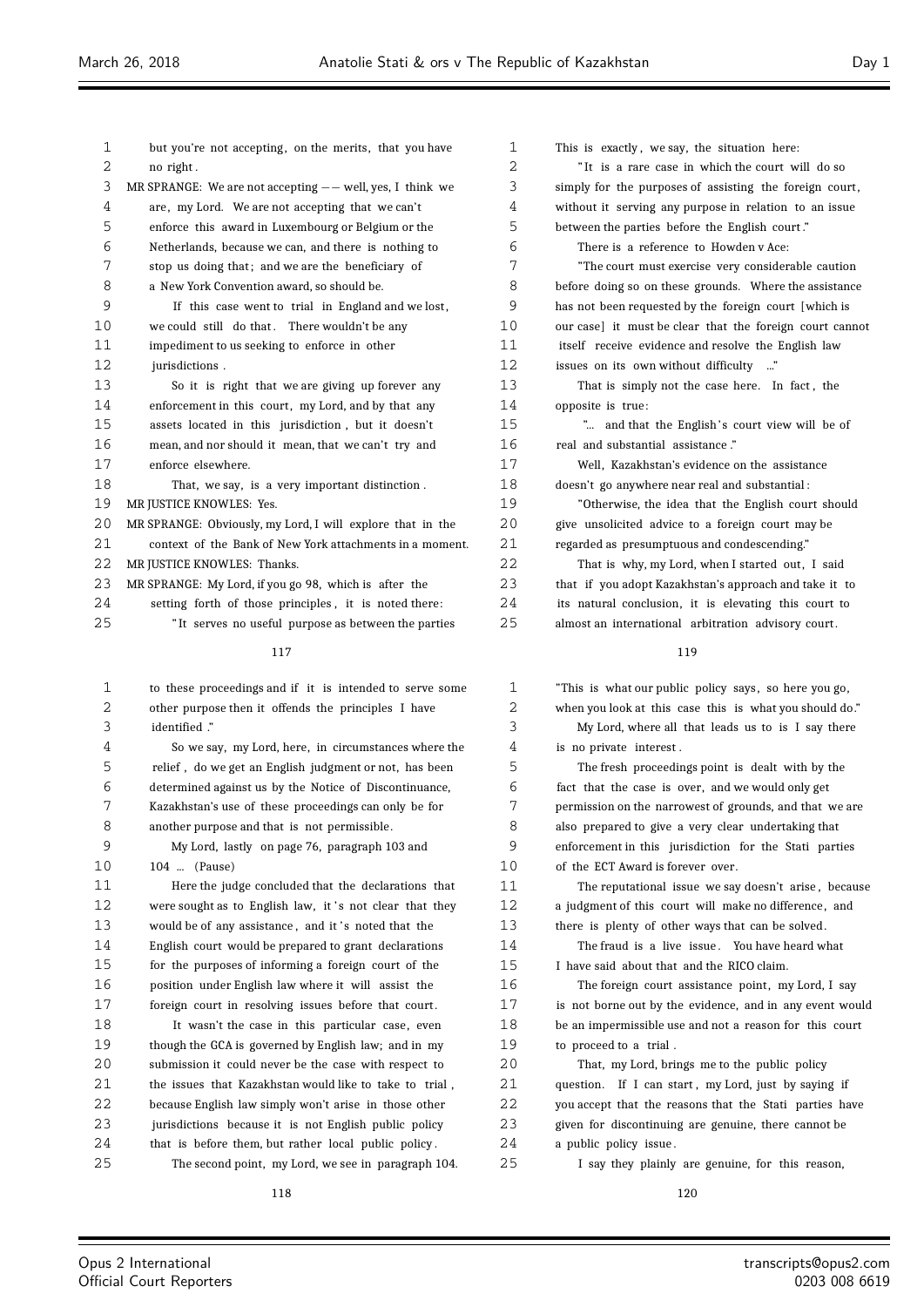| 1  | my Lord.                                                   |
|----|------------------------------------------------------------|
| 2  | First of all, the actual facts that we contend             |
| 3  | aren't seriously in dispute. Kazakhstan accepts that       |
| 4  | there is a very large amount of money attached in          |
| 5  | a number of jurisdictions. When you consider, my Lord,     |
| 6  | that this whole notion of enforcing a New York             |
| 7  | Convention award is about one thing, it is about getting   |
| 8  | paid under the award that you have obtained, the idea      |
| 9  | that a commercial party would say, "I have filed in six    |
| 10 | or seven jurisdictions, I'm not sure what I would find,    |
| 11 | I have found more than enough in three or four             |
| 12 | jurisdictions so I'm not going to pursue proceedings       |
| 13 | elsewhere", there is nothing abusive or unusual or         |
| 14 | illogical about that. It makes perfect sense. That is      |
| 15 | based on undisputed facts.                                 |
| 16 | The second point, my Lord, about impecuniosity,            |
| 17 | there is an attack made on that, but the evidence is       |
| 18 | compelling. If I could just take you to bundle B,          |
| 19 | tab 6, my Lord, page 112. This is Mr Dzhazoyan's second    |
| 20 | witness statement.                                         |
| 21 | MR JUSTICE KNOWLES: Sorry, the page is?                    |
| 22 | MR SPRANGE: Page 112.                                      |
| 23 | MR JUSTICE KNOWLES: Thanks.                                |
| 24 | MR SPRANGE: In paragraphs 49 to 52 he explains the funding |
| 25 | position. It is said in a "nudge nudge, wink wink" kind    |
|    |                                                            |

 of way that Mr Dzhazoyan is making all this up, but the 2 evidence is very, very clear. He says there that there has been three funding arrangements, one in August 2016, one in May 2017 and there is a third that is to be put in place . Bear in mind, my Lord, these are funding arrangements which have been put in place over the objection of the Vitol parties , who was the party to the JOA arbitration , so they are certainly receiving the scrutiny of an adversary. They are also receiving the 10 scrutiny of this court, because they have to be done 11 with the permission of this court, because of the existence of the freezing order. So the funding arrangements in August 2016 and May 2017 were ultimately approved by the English court . Then the third , you will see in paragraph 51 he says , "which is yet to be approved by the English court ". I am instructed, my Lord, that Mr Justice Popplewell has now approved that variation since this witness statement was filed . So, my Lord, Kazakhstan cannot stand here and attack this evidence, given that it is from an officer of the court and it is an officer of the court who is acting understands are the scrutiny of an adversary and the court itself . 25 There is a further point, my Lord. Mr Malek made

1 the point about what has the funder said. Well, what funder on the planet wouldn't say, "You have got 44 times*−*odd the award attached in four or five jurisdictions , you are going to have to go to a long and expensive trial in this jurisdiction , we don't know what the asset position is , we're not funding that ". That makes perfect logical sense. There is no reason to think that is not a genuine explanation. My last point on this , my Lord, is this : bearing in mind you have to look to see whether there is some kind of collateral advantage, there is no collateral advantage here for the Stati parties ; it is a huge collateral disadvantage, because they are going to have to , in all of the jurisdictions in which they seek to enforce, deal with all of these allegations that appear 16 in this court's June judgment, and they are going to have to face Kazakhstan saying ferociously and aggressively , "They ducked out of going to a trial ". I fail to see how that is an advantage to them.

 The more advantageous thing would be, if they could, 21 to fund it, fight it and clear their name. That would be the best thing to do. That would be the advantage for them.

 So leaving aside any order this court makes in relation to costs , there is also the fact that they are

#### 

 leaving themselves open on a regular basis to continuing attacks .

 My Lord, if you accept that those explanations are reasonable, then I say there cannot be a public policy objection to the Notice of Discontinuance.

 My Lord, I just want to finish the public policy on two topics . One, just I do need to show you the 8 Chancellor's decision, because it is an extraordinary case, and because of its extraordinary nature we say 10 it's simply not a case that is of any assistance to you here.

 My Lord, if we could take that up, it is at tab 10 of the defendants' authorities bundle.

 My Lord, Kazakhstan invokes this really on two bases. First of all , they say this is authority for the notion that the court can proceed to determine something if it will expose wrongdoing; and it is also authority 18 for the proposition that litigants can't turn the tap on 19 and off, let's just call that the Smouha point.

 My Lord, they are principles that make sense but they need to be very carefully deployed, because, my Lord, they could be applied to almost every case otherwise. If you think of a case that is discontinued, one party will always be able to say "They shouldn't be 25 able to just turn the tap off, they ought to go to trial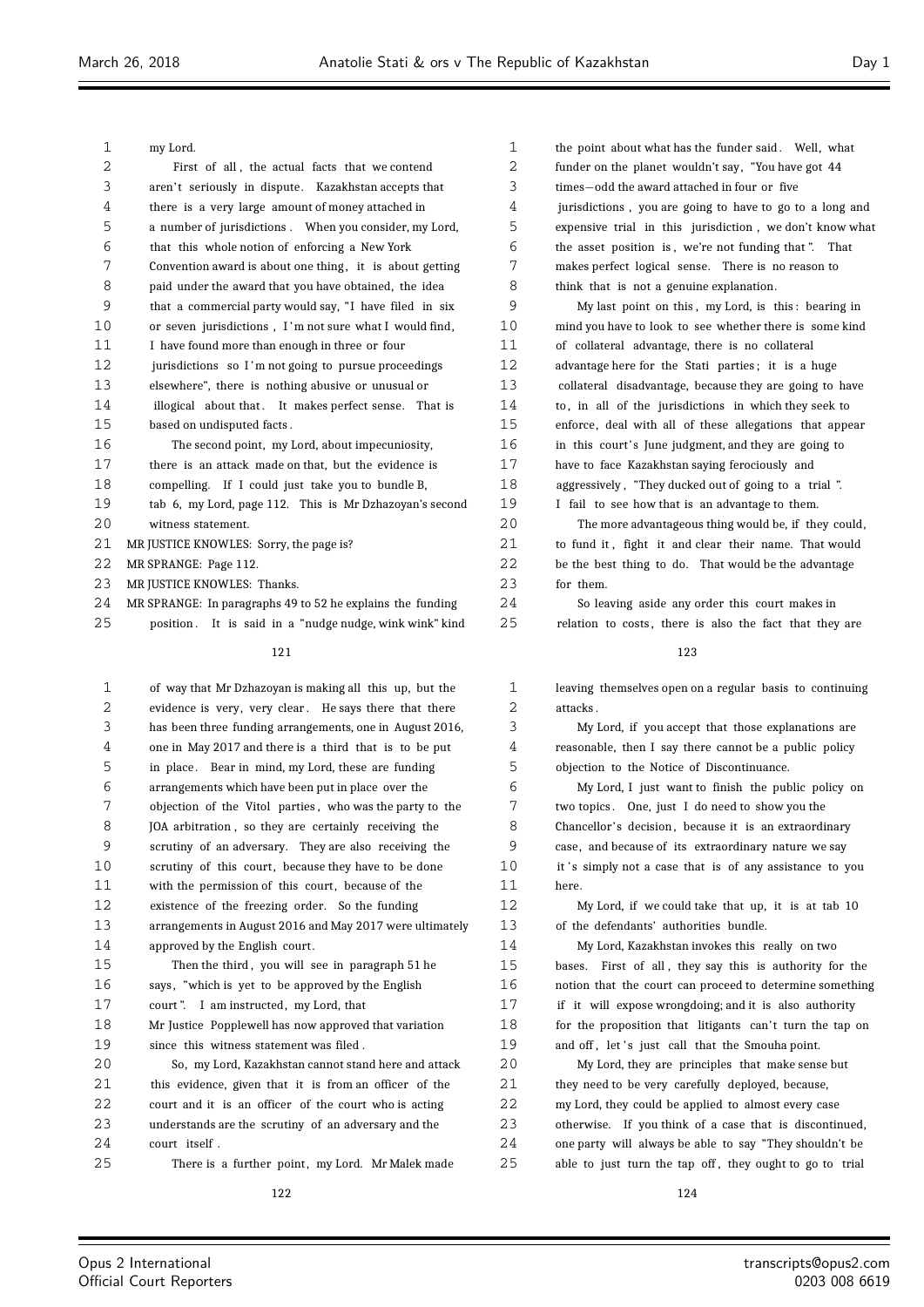$\equiv$ 

| 1  | and face the music", or "There is some wrongdoing here     | 1  | O              |
|----|------------------------------------------------------------|----|----------------|
| 2  | that we would like to expose".                             | 2  |                |
| 3  | So, my Lord, in my submission you can't take those         | 3  | tŀ             |
| 4  | two points, pluck them out of a very careful, reasoned     | 4  | S6             |
| 5  | judgment in extraordinary circumstances and apply them     | 5  | al             |
| 6  | generally.                                                 | 6  | R              |
| 7  | I also say that this case is distinguishable at            | 7  | 1              |
| 8  | a high level on three grounds.                             | 8  | t.             |
| 9  | First of all, this was not an application under            | 9  | m              |
| 10 | CPR38.4, so it had nothing to do with the discontinuance   | 10 | A              |
| 11 | of a claim. That doesn't mean I say that the Chancellor    | 11 | $r\epsilon$    |
| 12 | didn't have the power to do what he did; I simply say it   | 12 | fc             |
| 13 | needs to be looked at in the context of what it was,       | 13 | W              |
| 14 | which was not a discontinuance.                            | 14 | p              |
| 15 | The second point is this, that I don't accept, as          | 15 |                |
| 16 | Kazakhstan has said several times, that these              | 16 | tŀ             |
| 17 | proceedings are advanced. We haven't had disclosure        | 17 | d              |
| 18 | yet, we haven't had witness statements and we are not on   | 18 | gi             |
| 19 | the doors of court for the trial. I say it is not          | 19 | W              |
| 20 | advanced, really we just have pleadings.                   | 20 | d              |
| 21 | In this case the opposite was true; the parties were       | 21 | V(             |
| 22 | poised to deal with the recognition point and the full     | 22 | lo             |
| 23 | and frank disclosure.                                      | 23 | W              |
| 24 | The third point, my Lord, and this goes back to the        | 24 | g              |
| 25 | nature of what is sought here, here the court was          | 25 | W              |
|    | 125                                                        |    |                |
| 1  | deciding or was called upon to decide a procedural         | 1  | a:             |
| 2  | question of whether there had been a breach of the duty    | 2  | tŀ             |
| 3  | of full and frank disclosure, in circumstances where the   | 3  | Sέ             |
| 4  | parties had addressed their evidence to that.<br>That is   | 4  | e <sub>2</sub> |
| 5  | very different to the situation before you now, where      | 5  | al             |
| 6  | you have a defendant saying it wants to go to trial to     | 6  | $\mathbf r$    |
| 7  | get declarations. Here you are being asked to allow        | 7  |                |
| 8  | a trial on the substantive merits, not simply consider     | 8  | tŀ             |
| 9  | a procedural point.                                        | 9  | MR JU          |
| 10 | My Lord, in terms of the facts, I do think it is           | 10 | sł             |
| 11 | important that we look carefully at why this was an        | 11 | MR SF          |
| 12 | exceptional case. If you could take up, please,            | 12 | m              |
| 13 | page 186, paragraph 77. Here, my Lord, the judge is        | 13 | h:             |
| 14 | considering whether he ought to consider the full and      | 14 | MR JU          |
| 15 | frank disclosure issue, and the first reason he doesn't,   | 15 | u.             |
| 16 | and we see this at the end of paragraph 77, is:            | 16 | (3.17)         |
| 17 | "There are material, if not critical, differences          | 17 |                |
| 18 | between an order setting aside a recognition ab initio     | 18 | (3.23)         |
| 19 | and terminating such an order at the office holder's       | 19 | MR SF          |
| 20 | request some 17 months after it took effect."              | 20 |                |
| 21 | So there was actually something of substance that          | 21 | e.             |
| 22 | flowed from the court's decision.                          | 22 | W              |
| 23 | We don't have that here. There was a preliminary           | 23 |                |
| 24 | recognition order, the case is over, there is nothing.     | 24 | re             |
| 25 | It's done.<br>There is nothing material or critical by way | 25 | ta             |
|    |                                                            |    |                |

|  |  |  | of relief for the court to consider. |
|--|--|--|--------------------------------------|

| 2  | My Lord, the second point is just how extraordinary      |
|----|----------------------------------------------------------|
| 3  | the facts were of this case. As your Lordship will have  |
| 4  | seen from the summary at the beginning of the case and   |
| 5  | also from passages which I am about to show you, the     |
| 6  | Russian government has been after Hermitage for          |
| 7  | 15 years. A lawyer died in prison in Russia without      |
| 8  | trial. Principles of Hermitage have been pursued         |
| 9  | mercilessly by the Russian State by all means possible.  |
| 10 | As we will see, this has been something that has         |
| 11 | resulted in around a dozen requests to this government   |
| 12 | for judicial assistance by the Russian authorities,      |
| 13 | which have been declined on the basis of English public  |
| 14 | policy.                                                  |
| 15 | That is a very serious matter, and you can see why       |
| 16 | the Chancellor would wish to have these issues           |
| 17 | determined, if Russian officials are coming here, being  |
| 18 | given the powers of an officer of the English court by   |
| 19 | way of recognition, in circumstances where they are not  |
| 20 | disclosing the existence of this alleged political       |
| 21 | vendetta against the Hermitage group. And that doesn't   |
| 22 | look like stopping, and it is going to continue, despite |
| 23 | what the government keeps saying to the Russian          |
| 24 | government. You can see why the Chancellor thought it    |
| 25 | was appropriate to give a judgment of this court for     |

| 1  | assistance to judges of this court and the government in  |
|----|-----------------------------------------------------------|
| 2  | the future as to what they might do if approached in the  |
| 3  | same way. That starts to makes sense. But boy is it       |
| 4  | extraordinary facts. They are the kinds of facts that     |
| 5  | almost read like they're out of a novel rather than       |
| 6  | reality.                                                  |
| 7  | My Lord, if I could just perhaps show you some of         |
| 8  | those.                                                    |
| 9  | MR JUSTICE KNOWLES: I am just thinking when to take the   |
| 10 | shorthand break.                                          |
| 11 | MR SPRANGE: My Lord, I will probably take two or three    |
| 12 | minutes on this and then it's really tidy up, so I am     |
| 13 | happy to take it now or                                   |
| 14 | MR JUSTICE KNOWLES: Shall we take it now? It will put you |
| 15 | under less pressure.                                      |
| 16 | $(3.17 \text{ pm})$                                       |
| 17 | (Short break)                                             |
| 18 | $(3.23 \text{ pm})$                                       |
| 19 | MR SPRANGE: Thank you, my Lord.                           |
| 20 | In paragraph 78, I wanted to refer you to the             |
| 21 | exceptional circumstances of this particular case. You    |
| 22 | will see halfway down:                                    |
| 23 | "The core of his response [this is Mr Smouha's            |
| 24 | response, as to why Mr Smouha needed this judgment] was   |
| 25 | taking me into detail of the campaign the Hermitage       |
|    |                                                           |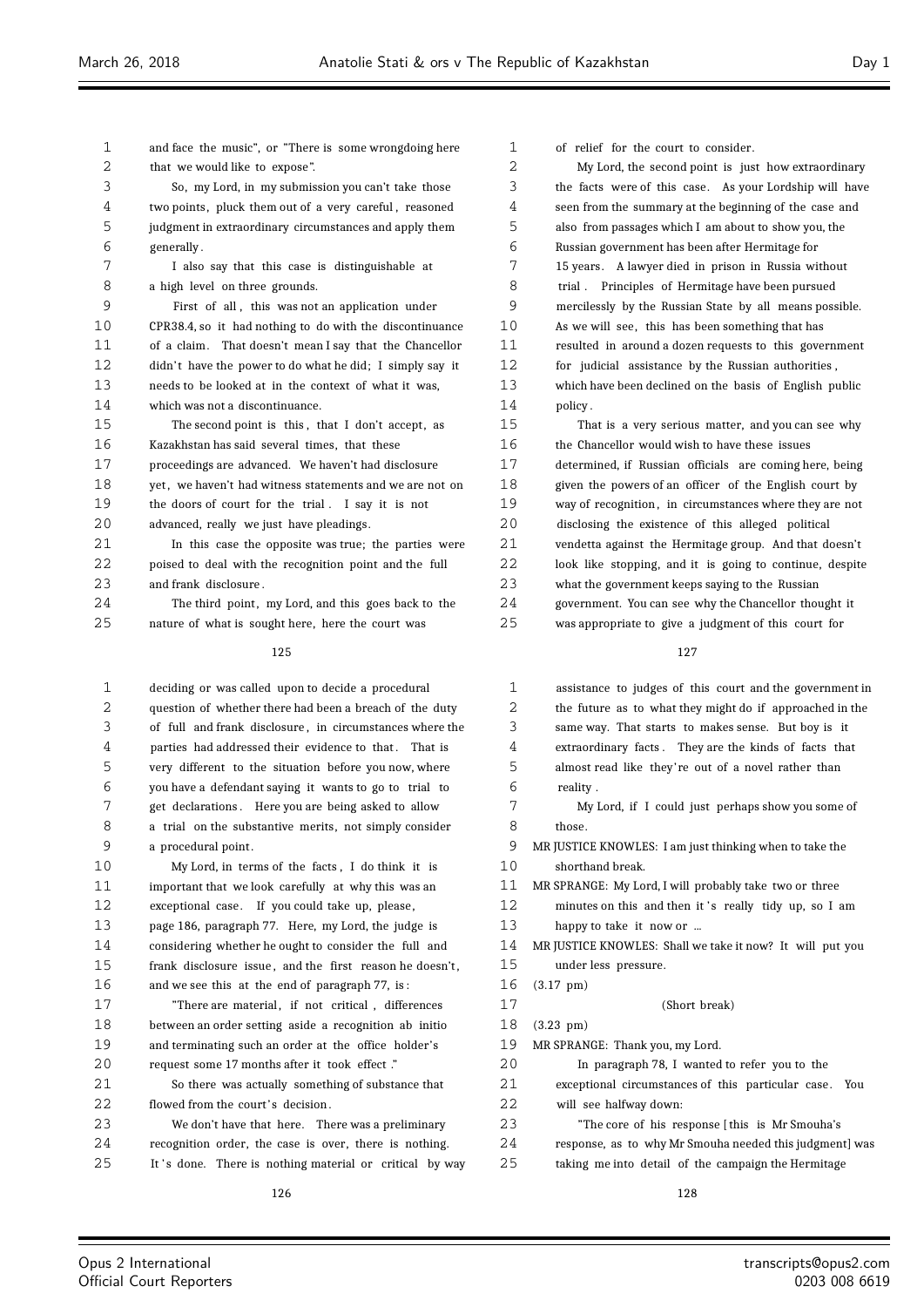| parties alleged and the UK government's response to      | 1  | clear its views about connected aspects of the case,     |
|----------------------------------------------------------|----|----------------------------------------------------------|
| numerous international requests for assistance that the  | 2  | this court cannot stand by without deciding whether or   |
|                                                          | 3  | not there has indeed been inappropriate conduct. It is   |
|                                                          | 4  | of public interest for that issue to be determined,      |
| "It needed to be made clear in a public judgment         | 5  | whatever effect it has on the private parties to the     |
| that this later step had been wrongful and improper so   | 6  | litigation . I [cannot] emphasise, however, that this is |
| as to discourage further steps being taken in the        | 7  | a wholly exceptional case".                              |
| future, as he argued was likely if not inevitable. It    | 8  | MR JUSTICE KNOWLES: I think you put a "cannot" in there. |
| does  seem that the Russian State $\,$ ".                | 9  | "I emphasise".                                           |
|                                                          | 10 | MR SPRANGE: "I emphasise". I'm sorry, my Lord.           |
|                                                          | 11 | Then in paragraph 82 the point is made again:            |
| "It does not seem that the Russian State has been        | 12 | "As I have said, the campaign against the Hermitage      |
| prepared to accept no for an answer regarding requests   | 13 | parties is unlikely to stop, and judgment on the FFD     |
| for assistance from the UK authorities."                 | 14 | issue will at least ensure that the public policy        |
| That is unpacked over the page, which I will show        | 15 | context is put before the court in any future without    |
| you, my Lord, but his third reason is here, that he      | 16 | notice application made at the behest " that's the       |
| couldn't decide that without looking at the full and     | 17 | Russian authority.                                       |
| frank disclosure issues. In the circumstances where he   | 18 | My Lord, that clearly is a very, very exceptional        |
| couldn't untangle it all, he felt that he had to decide  | 19 | case.                                                    |
| it. Of course, that is not an issue here.                | 20 | Bear in mind that US congress passed a statute           |
| Then, my Lord, he really gets into the details, in       | 21 | laying sanctions against 44 people who had been involved |
| paragraph 79, of the background and you will see at the  | 22 | in the proceedings and the death of Mr Magnitsky. This   |
|                                                          | 23 | is quite clearly a geopolitical issue that raised        |
| "There appears to have been unprecedented number of      | 24 | important issues of public policy that needed to be      |
| steps taken against the Hermitage parties and            | 25 | resolved for future purposes in this jurisdiction. That  |
|                                                          |    | 131                                                      |
|                                                          |    |                                                          |
|                                                          | 1  | is where we get a very important distinction between     |
| Then words the bottom of that same paragraph:            | 2  | that case and our case. Here the Chancellor was not      |
| "There is no reason to suppose that those                | 3  | seeking to assist a private party in litigation in       |
| responsible for these steps are likely to give up or     | 4  | a foreign jurisdiction, which is what Kazakhstan is      |
| even stop trying to involve or gain assistance from the  | 5  | seeking to do. What Kazakhstan wants is a judgment from  |
| UK government or the courts of England and Wales in this | 6  | this court that it can take to other jurisdictions to    |
| process. The numerous requests of assistance in          | 7  | use. What the Chancellor was doing here was deciding     |
| criminal proceedings, all of which have been met with    | 8  | something under English public policy principles for the |
| the same response, are clear evidence of this."          | 9  | benefit of the UK government and the courts. You can     |
|                                                          |    |                                                          |

iples for the s You can imagine if somebody else comes to this court to seek recognition of an insolvency order from Russia in this 12 context, that decision will be very helpful. But it is a decision on English public policy relating to potential things happening here in this jurisdiction . 15 It's not for the benefit of a foreign court.

 What is more, my Lord, it is dealing with English public policy where English public policy is the relevant enquiry. Any judgment from this court following a trial can only be on English public policy , and that won't be relevant anywhere else because it will be local public policy :

 My Lord, having set the scene as to why that is an exceptional case, it doesn't help and sets the bar, I would say, extremely high in terms of public policy considerations generally , and not necessarily with

seriously indeed."

Then in paragraph 81, my Lord:

says:

 Then, my Lord, this is an important bit : "The UK's government repeated response to these

 requests is crucial , in my judgment, to an identification of where the public interest lies ." You will see there , my Lord, that the

 Secretary of State had responded in relation to the Russian assistance requests, in relation to the criminal proceedings there, that to do so would be contrary to , among other things, English public policy . As the judge

 "In matters of this kind it is incumbent upon the court to take the views of the UK government very

 wrongdoing and where the UK government has already made 

"Where there are very serious allegations of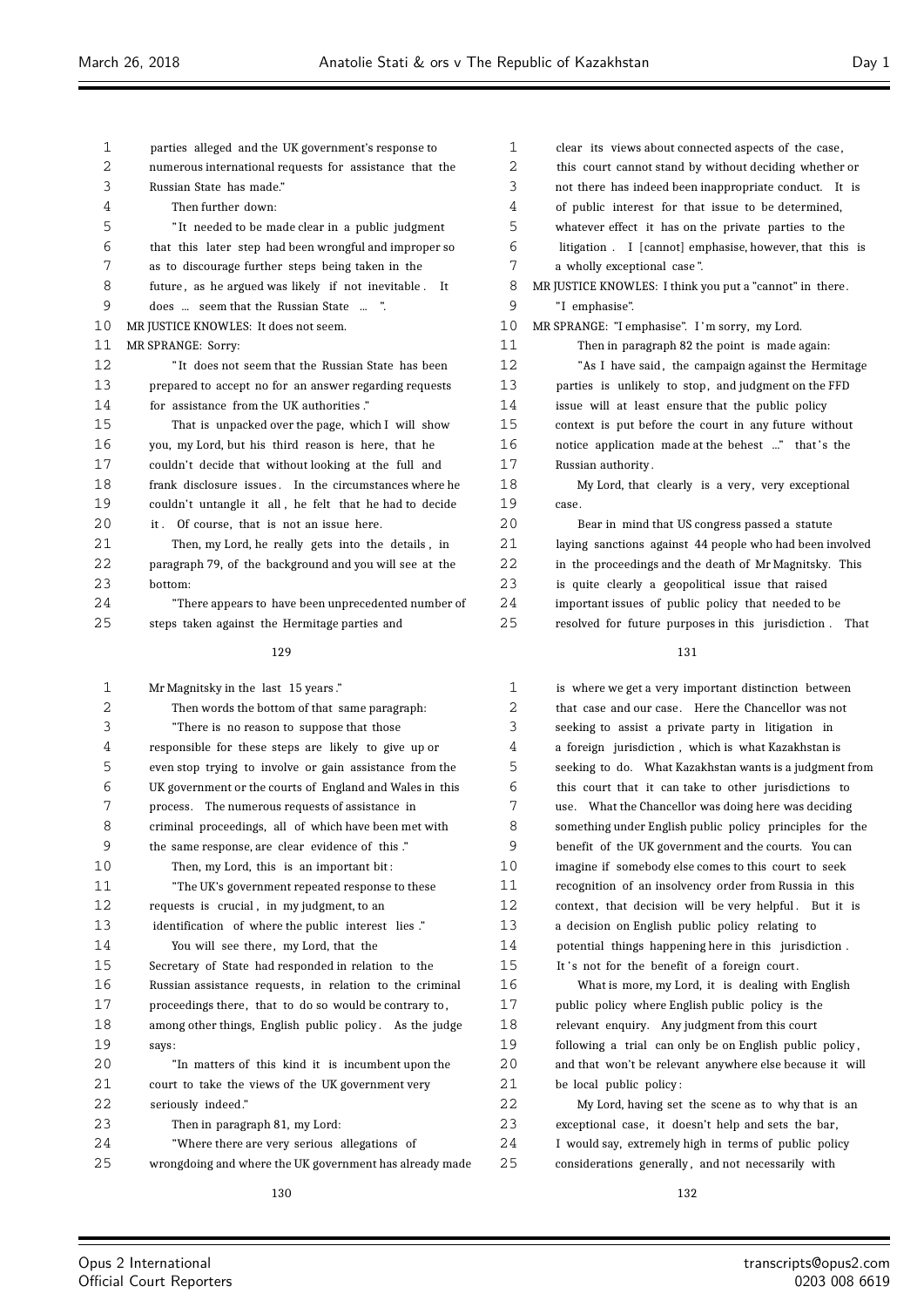respect to a Notice of Discontinuance because, as I say, 2 it is my primary submission they don't arise, the quick question is : the points that Kazakhstan raise as public

- policy , do they come anywhere close to what we see
- there?

 I have covered them in the context of the private interests , so I will give just your Lordship, other than one exception a quick laundry list .

 The first is that there is a public policy point because the Stati parties are trying to prevent the investigation of their fraud. As I say, my Lord, as 12 I have said previously, that is a bad point because the Stati parties have had to fight fraud generally in six 14 jurisdictions and they are going to have to fight all of the fraud in the United States and in Belgium and in the Netherlands and in Luxembourg. So there is no question of the fraud allegations not being investigated ; they are going to be investigated in fact in five or six places .

 The next point that is raised is that the proceedings before you are at an advanced stage, and you 22 have heard what I have said about that. They are not. The financial and reputational consequences is 24 raised. As I have already said, my Lord, if Kazakhstan really has a problem with that, then they can put

 security in one jurisdiction outside England and all of this comes to an end. And a decision of this court is not going to help the reputational issue , because it won't affect proceedings elsewhere.

 My Lord, it is then said that it would act as a deterrent to other parties , but how is a finding by this court on specific facts that a particular award was allegedly procured by fraud, how is that going to act as a deterrent to parties? If anything is a deterrent , 10 my Lord, it is this court's judgment of 6 June. There is nothing further that a trial will give . And it is 12 not a public policy point, my Lord. The law in this jurisdiction is well*−*established after Westacre as to the position, and this will just be another example of the application of those principles .

 Finally , my Lord, it is said on public policy grounds that Kazakhstan has a strong prima facie case that this court has been subject to a fraudulent abuse by the Stati parties . My Lord, if I could just take up for that purpose, ask you to look at their skeleton argument at paragraph 50, subparagraph 3, page 21.

 My Lord, I say that the heading there is not a fair 23 characterisation of the position, and I say that for two reasons. If you look at paragraph 2, you will see the word "strong" is used in the heading and then "strong"

 is used in paragraph 2. If you look carefully at the paragraphs of your judgment that are relied upon, nowhere does it say "strong ". In some instances it says " sufficient " and some instances it says "of the necessary strength of prima facie ", but it doesn't say "strong ".

 The only paragraph in which "strong" is used is in paragraph 11, subparagraph 10, but that is a quartation from Westacre, that is not a finding by you. So we say "strong" is not a fair word to use.

 The second point is this , my Lord, and this is the 12 more important one. It's paragraph 3, it says:

13 "If [if] the State's fraud allegations are proven at 14 trial ..." et cetera. Where we are today, my Lord, is simply this : they have satisfied the two limbs of Westacre, so there is going to be a trial . It cannot be said that there is evidence of fraudulent abuse of this 18 court's process. That is very much open season. There will need to be a substantive trial at which all of 20 these issues will be addressed in detail for that to be 21 explored properly. In that, my Lord, if we could stay in your judgment, if you have it handy, one of the 23 issues that will be alive in those proceedings is, if you take up paragraph 26 of your judgment on page 16, 25 there, my Lord, you relied, and on the basis that every

 care was taken in the written evidence of Ms Nacimiento, you relied on her evidence as to two important points. First , in paragraph 26, that the State had since the award discovered that there was a separate arbitration ; and further , in paragraph 27, that the Perkwood contract was not available to Kazakhstan in the arbitration . That is at the bottom of paragraph 29.

 My Lord, you will have seen the third witness statement from Mr Dzhazoyan. I don't need to go into all of this for the purposes of today, because that issue is not squarely before you, but it is before you in this sense: Kazakhstan cannot stand here today and say that there is a strong prima facie case of fraudulent abuse of this court , because there is going 15 to be a ding dong battle about that, and two of the fundamental planks that Kazakhstan relied upon before 17 you, they didn't know about the related arbitrations until 2015 and they didn't have the Perkwood contract are both wrong. Flat wrong. It seems from Ms Nacimiento's evidence that they knew in 2013 about the existence of the other arbitration , and that somebody from the general prosecutor's office , it being heavily involved in the underlying arbitration , had a copy of the Perkwood contract. That is a document that they described as critical to the discovery of the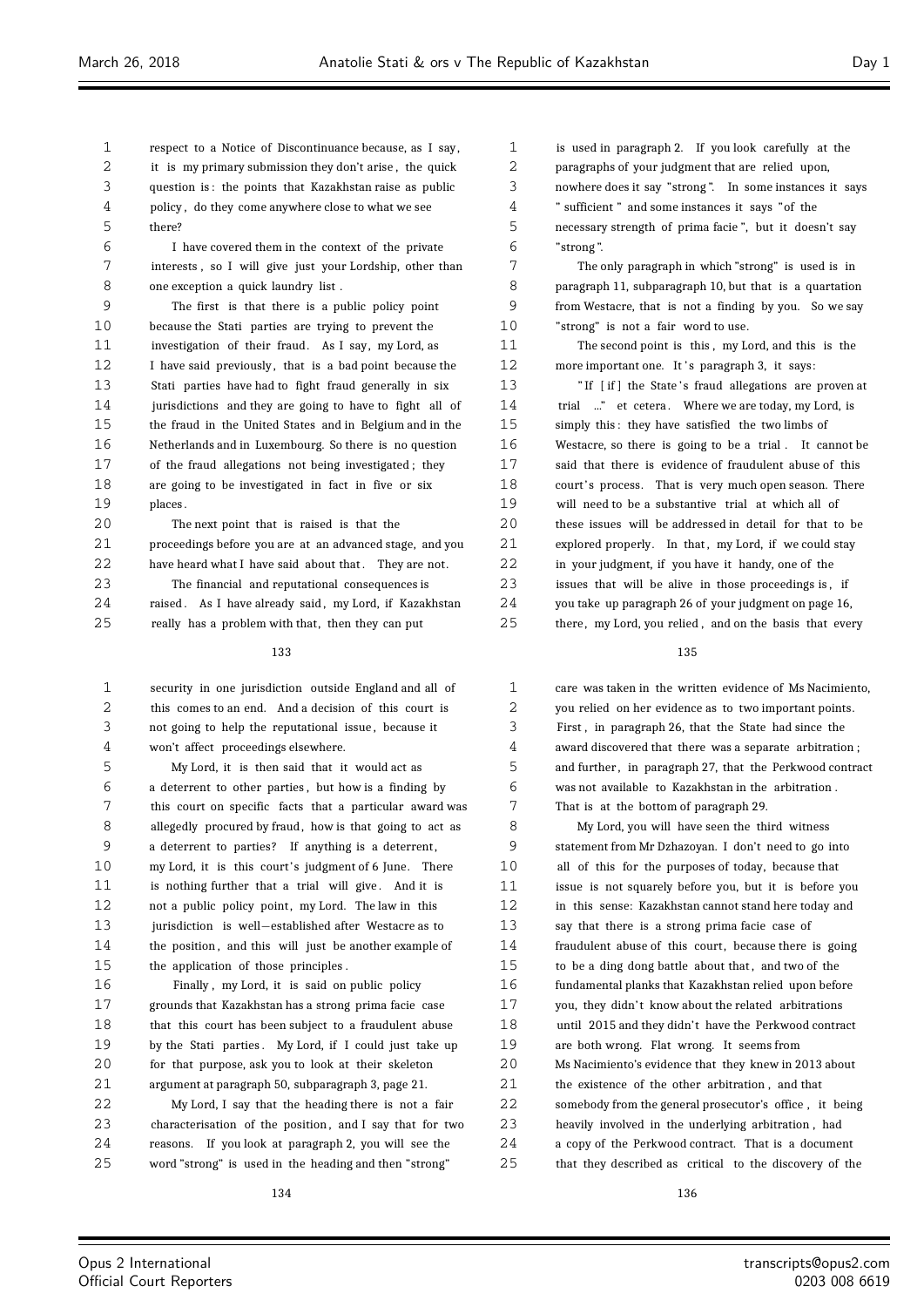| 1              | fraud.                                                   |
|----------------|----------------------------------------------------------|
| $\overline{2}$ | So the correction point goes to this, my Lord. This      |
| 3              | is a tough, hard fought, nasty battle between            |
| 4              | a sovereign state and an investor. There are             |
| 5              | allegations flying left, right and centre by both        |
| 6              | parties. For them to be resolved there needs to be       |
| 7              | a trial. The bitter nature of that battle and the        |
| 8              | allegations back and forth each way simply don't give    |
| 9              | rise to a public policy ground. It cannot be said, on    |
| 10             | the basis of that, it is something that has to be        |
| 11             | determined by this court. Certainly, those things        |
| 12             | cannot be invoked in the way that Kazakhstan seeks to,   |
| 13             | by reference to the Chancellor's decision of discovering |
| 14             | a wrong, because they are simply incomparable to the     |
| 15             | Russian State's campaign, relentless, decade and a half, |
| 16             | never stopping campaign against the Hermitage group.     |
| 17             | My Lord, if I could leave public policy and just         |
| 18             | deal with some tidy up issues.                           |
| 19             | First of all, my Lord, just this notion of               |
| 20             | enforcement against assets in England. I say that is     |
| 21             | not a submission or a point that survives                |
| 22             | Mr Justice Popplewell's decision in the part 8           |
| 23             | proceedings. If we could just pick those up again,       |
| 24             | my Lord, it is C2 at tab 21. There just two paragraphs,  |
| 25             | my Lord.                                                 |

 First of all , this is a finding as to the nature of those assets , and this is based on evidence that you have before you. Given time, I will not take you to it but there was a witness statement in the bundle from the banker at Bank of New York, and it is James Robert Ronald at tab 16, the essential element of his evidence on this was that the assets in question, the \$22 billion worth of assets , are effectively without a situs ; in other words, they don't have a physical location . The way they are treated for location purposes is based upon designations within the bank, which is based upon a range of things . You will see, my Lord, on page 190 how 14 Mr Justice Popplewell dealt with this . My Lord, there is two points. There is a relatively small cash component, which is treated internally by the Bank of New York as being located in London; and the majority of the assets are in the form of securities and not such as to have a physical existence so far as Mr Ronald described. Then it is noted that they have various locations depending on a variety of laws and including , among other places, England, the Netherlands and Belgium. My Lord, if you could then move to paragraph 28, this is how the funds came to be frozen . It is wrong,

 we say, for Kazakhstan to say that the Stati parties 2 attached these assets. What the Stati parties did, as they are entitled to do, is on the back of enforcement in the Netherlands and Belgium they got attachment orders, and the attachment orders get served on the bank, and then the bank makes a decision about what it does, and the Bank of New York took a conservative approach and attached a series of assets . Whether that survives or not, and what the position is with respect to that will be decided in due course. But it is not *−−* it is presented as though the Stati parties have gone out and surreptitiously tried to grab English*−*based 13 assets through an attachment proceedings, but that, in 14 my submission, is not fair or accurate, and the real answer we see in paragraph 28 and paragraph 29. 16 My Lord, as I said, that is all based on the evidence of Mr Ronald, which is before the court . My Lord, the other point on this is as follows: this

 issue resolves itself . There is going to be a proceeding in Belgium with respect to these assets , 21 and the Netherlands, and there it will be resolved. If the assets are located here, Kazakhstan will have plenty of cause for celebration because of the Notice of Discontinuance. They will not be assets that are available to the Stati parties .

#### 13<sup>c</sup>

 So the fear that they have, we say, is not a real fear , because given the Notice of Discontinuance and given the fact that the Belgium and the Netherlands proceedings will resolve themselves, there is no prospect of the Stati parties getting assets here, given the Notice of Discontinuance.

 My Lord, two final points . You have seen the reference to the Pakistan case and the Media CAT case in terms of setting aside a Notice of Discontinuance. We say neither of those are analogous because the facts are very different .

 In the Pakistan case, Pakistan was avoiding the effect *−−* by discontinuing themselves, they took themselves back into the State immunity protections, because the waiver by filing proceedings would be gone, and that would help them in the negotiation . Nothing 17 like that arises here, and we have no such collateral advantage.

 In the Media CAT case, the claimants to those proceedings were trying to pursue IP claims by a letter 21 writing campaign away from the gaze of the court, because they were making good money out of it and the law firm involved was getting a cut . Nothing like that arises here. There is no collateral advantage to us. My Lord, in National Iranian v Crescent and Sheltam,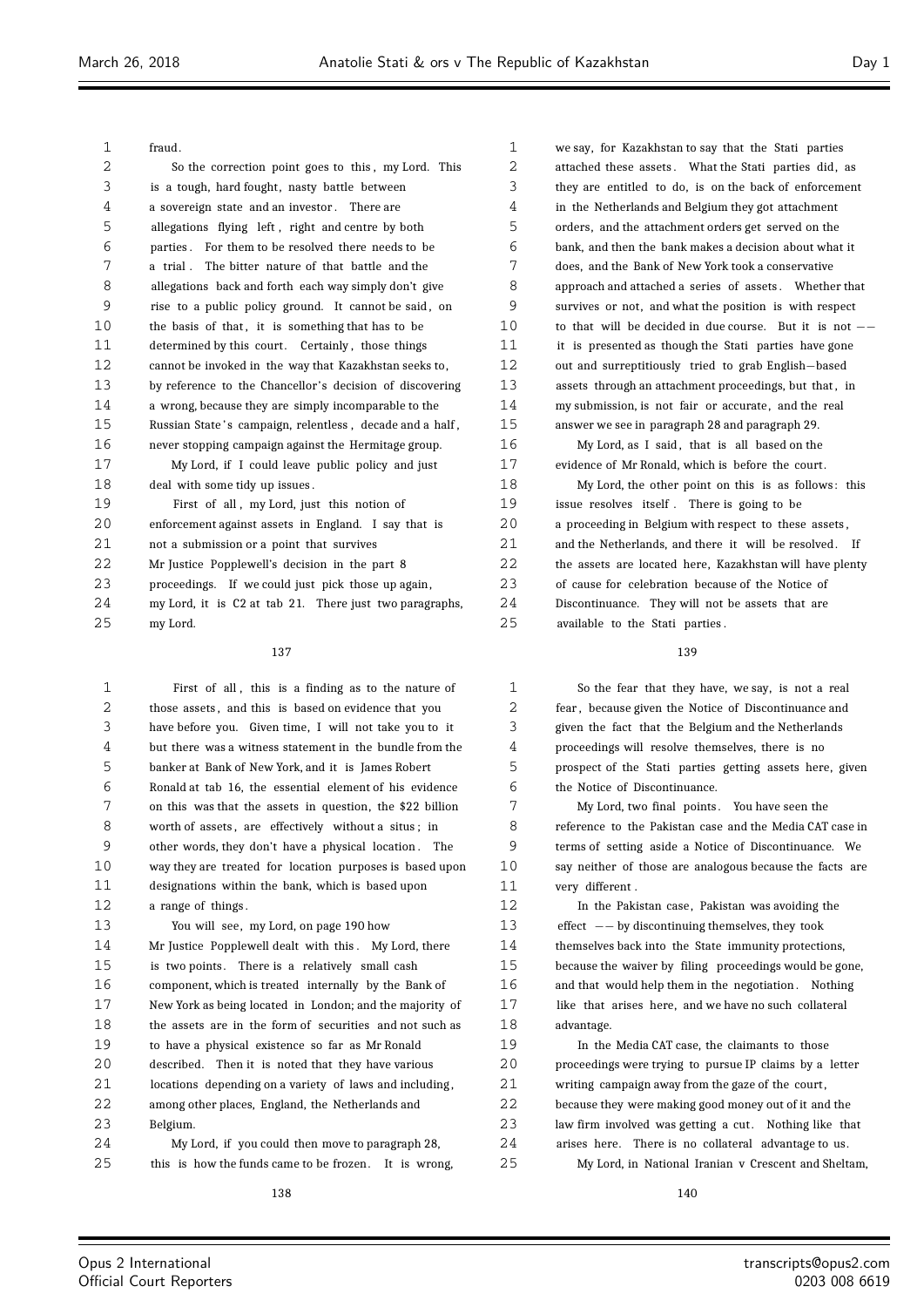| $\mathbf{1}$ | both arbitration decisions dealing with a Notice of      |
|--------------|----------------------------------------------------------|
| 2            | Discontinuance the facts were twisted, importantly, the  |
| 3            | other way. First of all, London was the seat, and that   |
| 4            | is very important because it was the supervisory court.  |
| 5            | In both cases, immediately before hearings about whether |
| 6            | the award ought to be properly challenged the parties in |
| 7            | question stepped away, and they stepped away on the      |
| 8            | basis that they were going to pursue proceedings in      |
| 9            | other jurisdictions for enforcement, and were likely to  |
| 10           | make contentions about the sanctity of the award. The    |
| 11           | English court said: we are the seat, that is             |
| 12           | a collateral advantage, we are going to make it very     |
| 13           | clear that the law, the court of supervisory             |
| 14           | jurisdiction, has addressed the challenge points.        |
| 15           | Again, it is very different to our case.                 |
| 16           | My Lord, lastly that just brings me to the Canadian      |
| 17           | cases that we sent. I can hand those up in hard copy,    |
| 18           | my Lord.                                                 |
| 19           | MR JUSTICE KNOWLES: Would you? Thanks. (Handed)          |
| 20           | MR SPRANGE: My Lord, I am not suggesting that the        |
| 21           | Supreme Court of Alberta is binding on this court, but   |
| 22           | these decisions, we say, are very helpful in the sense   |
| 23           | that the court is dealing with the closest analogy we    |
| 24           | could find to the issue before this court. There is two  |
| 25           | decisions. There is the first instance decision from     |

 the Queen's Bench of Alberta , and then there is the appeal decision flowing from it . My Lord, there were some important similarities in the sense that there was enforcement proceedings in a number of jurisdictions , including in the United States . There had been no set aside of the award at the seat . Enforcement proceedings 7 in Alberta had been pursued, gone quiet, and then discontinued. In Indonesia the award debtor wanted those proceedings to continue so they could undertake an attack on the award and take it elsewhere. My Lord, if you could take up paragraph 19 on page 5 of the first instance decision . Bear in mind, my Lord, the test here we say is more loose than before this 14 court, because it is just one of fairness, and we see that in 18. 16 The significant point, my Lord, is this, the Alberta court concluded there that Pertamina, which is the Indonesian company, could point to no right or litigation right or cause of action created by the litigation which would be lost by ending the proceedings: "Pertamina argued that it loses the ability to establish fraud in the defence of the claim to enforce the arbitral award. It argues that if successful in establishing fraud it might be able to use that decision

 My Lord, if you could pick up paragraphs 24 and 25, and perhaps we can go to 25:

 " It seems reasonable to think that Pertamina's real complaint can be addressed by showing the US district court that it has a meritorious case which justifies setting aside the injunction , allowing it to pursue its remedies. It also may attempt to avail itself of the apparent right to pursue the review on the basis of fraud in the Swiss Supreme Court. Either forum appears to be a much better alternative to this jurisdiction ."

 My Lord, that decision was upheld on appeal, and I just need to show you one paragraph from the appeal judgment. That is paragraph 11:

 "Alberta is very plainly not the appropriate forum 18 for any attempt to upset the arbitral award for fraud. It got involved originally just to chase assets here which probably never existed . Getting a judgment in an inappropriate forum in hope of influencing a court 22 elsewhere is, and always will be, a novel idea, tending to destroy all conflict of law rules on jurisdiction 24 recognition. This appeal and its underlying motion are an attempt to have the tail wag an elderly elephant ."

 What we say here is that although there are some nuanced differences , at the bottom the principles are exactly the same.

 What Kazakhstan is asking you to do is to give an advisory opinion on English public policy with respect to the fraud, that it can go use to try to help it in other jurisdictions that will be applying their own local public policy ; and that is not a private interest that can be permissibly pursued and it is certainly not something that they are entitled to do under public policy , and it is certainly not one of the grounds upon which you could set aside the Notice of Discontinuance. My Lord, unless there is any other issues you would me to help you with, those are Mr Stati and the Stati party's submissions. MR JUSTICE KNOWLES: I just ask you one thing. What happened, on your submission, to the 2014 ex parte order 18 that you got from Mr Justice Burton by reason of the Notice of Discontinuance? MR SPRANGE: My Lord, I say, as a technical matter, it is void. It doesn't exist any more, because the proceedings don't exist . So an order was made but those proceedings were brought to an end, so it has no legal life , no legal substance. I also say this , my Lord, if that was the only issue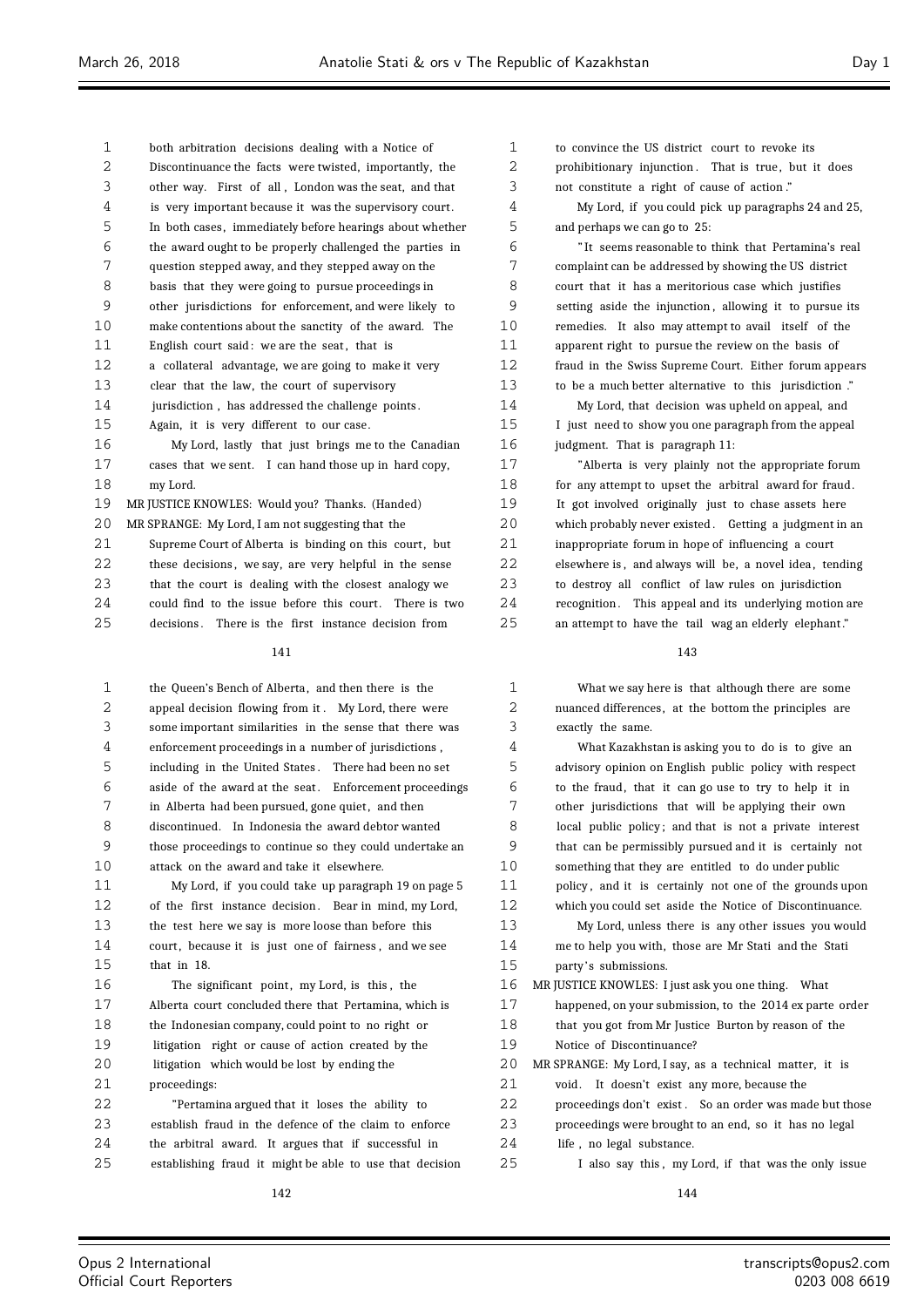| 1  | left, if that was the only point of concern, it would be |              |
|----|----------------------------------------------------------|--------------|
| 2  | very easy for there to be an order made that dismissed   |              |
| 3  | or set aside that order.                                 |              |
| 4  | My Lord, if your Lordship concludes that there ought     |              |
| 5  | to be an undertaking to buttress the requirement for the |              |
| 6  | permission, that can be made clear in it. Although       |              |
| 7  | I say that both would only be giving what is already     |              |
| 8  | there. In other words, there is no further legal effect  |              |
| 9  | of having it made clear in a recital or in an order that |              |
| 10 | the Burton order doesn't exist, because how can we $--$  | $\mathbf{1}$ |
| 11 | put it this way, could we turn up to the registry with   | $\mathbf{1}$ |
| 12 | a judgment and say we would like a judgment on the back  | $\mathbf{1}$ |
| 13 | of that order; and the answer would be no, because the   | $\mathbf{1}$ |
| 14 | proceedings are over, no longer alive.                   | $\mathbf{1}$ |
| 15 | MR JUSTICE KNOWLES: Thanks very much.                    | $\mathbf{1}$ |
| 16 | MR SPRANGE: Thank you, my Lord.                          | $\mathbf{1}$ |
| 17 | $(3.49 \text{ pm})$                                      | $\mathbf{1}$ |
| 18 | Reply submissions by MR MALEK                            | $\mathbf{1}$ |
| 19 | MR MALEK: My Lord, can I just briefly cover some of the  | $\mathbf{1}$ |
| 20 | points. I will endeavour not to repeat what I said       | 2            |
| 21 | earlier, for obvious reasons.                            | 2            |
| 22 | MR JUSTICE KNOWLES: Thanks.                              | 2            |
| 23 | MR MALEK: As far as the question about the freestanding  | 2            |
| 24 | claim, your Lordship has got my point, which is          | 2            |
| 25 | essentially that your Lordship does not need to get into | 2            |

 the debate raised by the decision of Lord Justice Rix in Gater Assets . As my learned friend I think stated in 3 his skeleton, correctly, if your Lordship wants to take through that debate to the very end, I think one has to look at the judgment of Lord Mance in the Dallah case, where he says he's not going to express a view one way or another. But our point is it doesn't arise , because our case is based on what has actually happened in this case by virtue of the order and your Lordship's decision and the way that parties have behaved. If you are against me that this is not 12 a freestanding point, it still comes into the question as to whether or not it is appropriate that we have a private interest that should be recognised when your Lordship comes to consider the Notice of Discontinuance. The only point perhaps of a technical matter is that 18 there was a suggestion that it is not possible to set aside the claim or the counterclaim, to discontinue the 20 claim or counterclaim, but that is not correct. The reference there is CPR20.3 subparagraph 1, which is at page 657, which deals with the effect of carrying across provisions in relation to counterclaims.

 As far as the Notice of Discontinuance is concerned, the big dispute between us has been identified by my

 learned friend in his submission about what a correct test is and the relevance of abuse and collateral advantages. But we say that the answer to that is the overriding objective . It is a concept that is fundamental to civil procedure in this country. It brings forward a whole series of considerations , both private and public; and private interests do have relevance, and that is the interests of both parties to the dispute. In our submission, in answer to the question raised by your Lordship, which is do you have a right to 12 discontinue, the answer is that there isn't a right. The process is that you can attempt to discontinue by

 serving a Notice of Discontinuance, but ultimately it is up to the court to consider whether or not that Notice of Discontinuance stands, and we submit that what the court does in those circumstances is apply the overriding objective .

 Now, as far as the private/public interests are concerned, the question is : what is the position now in terms of the ability on the part of the Statis to come 22 back to the court? On our side, it is not entirely clear . It looks as if they are prepared to give an undertaking in the terms of CPR38.7 but, as I have said earlier , that is going to give rise to lots of

#### 

 opportunities to argue that things have happened, which 2 means that they can come back to the court, and we say that the position is not clear .

 As to the reputational issues that are in play here, we have identified what those reputational issues are . They are serious ones. The notion that we should, in effect , just simply provide security in the foreign 8 jurisdictions in relation to awards that we say have been obtained, an award that has been obtained by fraud, in our submission is fanciful .

 As far as the question of have we made an unfair interpretation of your Lordship's judgment, and if we just pick up the relevant paragraph it is in *−−* I think it is 93 is the one that we need to look at. In our respectful submission, your Lordship was saying that there should be a trial of this dispute in London. The steps and the reasoning, obviously your Lordship is familiar . The fact of the matter is that the 19 supervisory court did not deal with the point. And this , as your Lordship has identified at paragraph 89, is an exceptional case. In our respectful submission, the point that your Lordship makes at paragraph 93 about the integrity of arbitration as a process and the need to examine the matters at trial , and the interests of justice requiring that examination, all of those points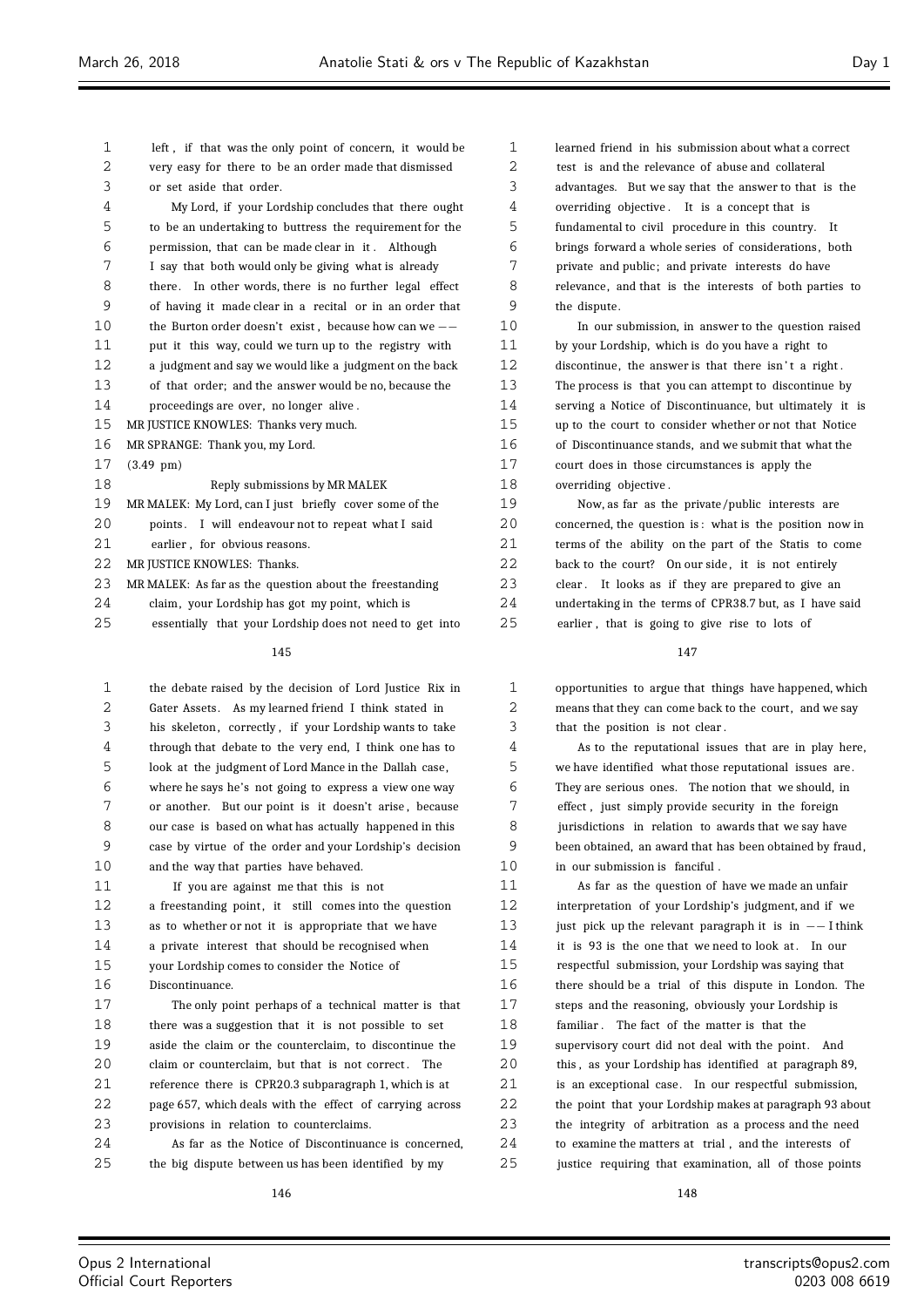- are valid , and they remain particularly valid if we are right when your Lordship comes to analyse the reasons given for the Notice of Discontinuance, and
- your Lordship concludes that we are right in saying that
- 5 there is no substance to either of the points, whether
- it is in terms of funding or whether it is in terms of
- impecuniosity. What we submit is behind your Lordship's reasoning, what was driving it , was the notion that the
- supervisory court had not dealt with the fraud issue and that it is vital for that to be examined, and that
- involved a trial in London for which your Lordship has given directions .
- None of the explanations for not going ahead with the trial make any sense, and it still remains the case that the Notice of Discontinuance came out of the blue, and the timing suggests that it had nothing to do with attachments but a purely tactical , abusive forum shopping tactic which we say has no place in
- international arbitration .
- If it means that parties are going to be more careful about coming to London and enforcing awards, 22 that, we say, is something that is to be encouraged 23 rather than something, as my learned friend says, that has bad consequences for London.
- In our respectful submission, this is precisely the

1 type of exceptional case where the court, having set a process leading to a trial , where the parties have worked very hard and spent considerable sums of money going to a trial , where the court has given a reasoned 5 judgment at to why the trial should take place, it's not open to a party to simply get out. To some extent that party may be locked in , but that is a consequence of coming to London to enforce an arbitration award, particularly in circumstances where they are attacking assets which are of fundamental importance to my client , being immune, and recognised by this court in the AIG as being immune and subject to the protection of the 13 English court.

 The next point that was made was "Oh, you don't need all of this , you can use the RICO proceedings". But in 16 my respectful submission, my learned friend's argument goes absolutely nowhere. Those proceedings have not got to the stage where a dismissal application is made, although we understand that one is going to be made. My learned friend cannot stand up before your Lordship and say to your Lordship that there is not going to be a challenge as to jurisdiction , because there will be. There will be a challenge in terms of subject matter, there will be a challenge in relation to in personam jurisdiction , there will be a challenge in relation to

 the merits. The contrast with this action is that the court has looked at the merits and decided that a trial is appropriate.

 There is no equivalence between the RICO proceedings and these proceedings. The issues are different , they may overlap in partly , but the existence of the RICO proceedings cannot be an answer to what should happen in relation to the trial in London. The issues in London 9 are ripe for consideration, disclosure is about to take 10 place and a date has been given. As I have said, there 11 is no equivalence at all.

 The next point is the complaint that all we are trying to do here is to give advisory assistance , 14 opinions for foreign courts, where that is an inappropriate exercise . But as we have seen from the evidence, summarised in annex 1, there is utility in the English proceedings going forward. Weight will be given to them. There may be a dispute about that weight, but your Lordship sees, or will see when he goes through the schedule, that there is in fact reference to English 21 authority, and the AIG case has been cited and applied 22 by the foreign court.

 In Carrington 2, as Mr Harris reminds me, and the reference there is at page 123, tab 7, bundle B, it is pointed out that the district court in Amsterdam lifted

### 

 the garnishments on the basis of the analysis of the 2 English law GCA given in the AIG Capital. This indicates the willingness of the Dutch courts to have regard to decisions of this court in an appropriate case. So we actually have a practical example of where an English case has been considered; and it is hardly 7 surprising, in circumstances where the underlying issue about whether or not the issue was obtained by fraud is going to be the same.

 Yes, of course, ultimately the question of public policy has to be applied by the courts applying its own principles . But the prior question, as to whether or not the award was obtained by fraud, is one that will have to be investigated . And as my learned friend said on a number of occasions, and when your Lordship comes to the transcript look at 10 past 3, he says that the June allegations , referring to your Lordship's 18 decision, will have to be dealt with in all jurisdictions . So it can hardly be said that these issues are not going to be considered.

 As to the decision of Mr Justice Popplewell in Bank of New York Mellon, yes, we do not dispute the principle that an English court does not go about in the business of giving advisory opinions where they have no purpose and where they may give rise to an arrogance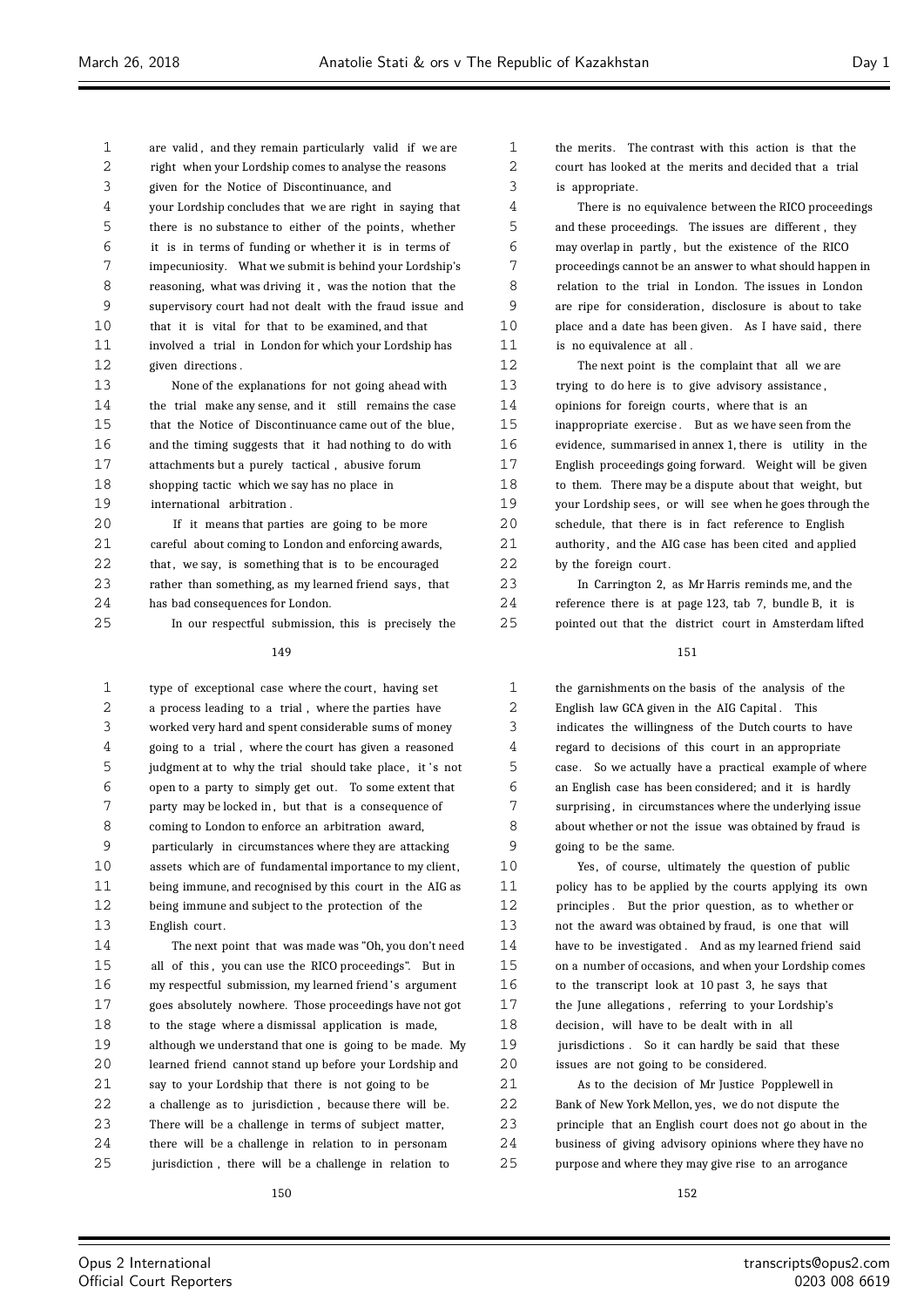- that is unjustified . But in this case, the point about the underlying fraud is not a point of just giving an advisory opinion, it is a matter directly raised in these proceedings and it is a matter which the court has
- already opined on.
- To say that the issue is "strong ", a strong prima facie case, what we had in mind there was the fact 8 that your Lordship was applying the test in Westacre, which, as your Lordship records at 11, subparagraphs 9 and 10, referring to a prima facie case of fraud which is sufficient to overcome the extreme caution, and then goes on to say whether perjury is the fraud alleged , where the very issue before the arbitrators is whether a witness or witnesses were lying , the evidence must be so strong that it would reasonably be expected to be decisive of the hearing, and if answered have that result .

 That is what we had in mind, when we referred to prima facie cases of fraud we say "strong ", and that is the passage that we have in mind.

 Now, as far as the public policy considerations are concerned, your Lordship has our submissions that yes, of course we accept that the Hermitage case was an exceptional set of facts , but we also say that this case is an exceptional set of facts .

#### 

 How often is it that the English court is having to make a finding of fraud, even on a prima facie basis , where the supervisory court has declined to do that 4 because the nature of the analysis is different? This is an exceptional case on any view.

 In terms of the reasons that have been given as to why the Notice of Discontinuance, I would submit that those are matters that the court is going to need to look at very carefully ; because if the court concludes that they are not compelling reasons, then we are left with the argument that this Notice of Discontinuance, in our submission, must be set aside because there is no 13 justification for it.

 The two justifications that have been given, namely the fact that there have been these attachments, made months ago and in unexplained circumstances now said to be decisive , attachments where the underlying merits do 18 not have to be looked at at all are points that, in our respectful submission, simply do not answer the case.

 Why is it that they need attachments of 28 billion for a claim of 500 million? So this case has nothing to do with attachments. The Statis will continue and seek attachments. They will continue to seek disclosure orders in the United States . So this case has nothing to do with attachments.

 As to impecuniosity, yes of course we accept that an officer of the court has referred to impecuniosity, but with the greatest of respect he hasn't actually answered the question as to why the money can't be raised and funded in other ways. So it is simply merely an assertion , it is not particularised , it is not back up 7 with any material, and in those circumstances the reasons that have been given do not bear up to analysis .

 Now as far as the Hermitage case is concerned and the public policy points are concerned, your Lordship has those points and I 'm not going to go through it again.

 As to the Canadian case, your Lordship will look at that and see whether or not it gives you any assistance . 15 My learned friend says it 's very helpful, that it 's a close analogy, although accepting that the position is perhaps more nuanced. But in our submission the Canadian case highlights why this case is different and why it should proceed to trial .

20 If I can just highlight three points about the 21 Canadian case that your Lordship should look at. In the Canadian case, the award creditor had a good reason for 23 discontinuing. It had actually been paid out in full on the award. That is not the case here. The reasons 25 given, as I have submitted, are bogus, and Stati does

#### 

 not even allege that it has been paid out even on part 2 of it yet. In fact, we are at an early stage in all jurisdictions other than in Sweden.

 The second point is that in Canada, the Canadian case, the fraud case had been fully heard and ruled on by two different foreign courts . Again, not in the case before your Lordship. And your Lordship has already made the prima facie case of fraud, which we have referred to . And no court has heard or determined the fraud case.

11 The third point, perhaps most critically, in the Canadian case the Canadian court had already heard and dismissed the defences to enforcement, presumably including the fraud case. Here, the exact opposite is the case. The English court has heard an attempt by Stati to shut down the fraud case and dismissed it , making the clear finding that there is a strong prima facie case of fraud which must be investigated at a trial in England. There is equally a prima facie 20 finding on a fraud on this court, we submit, which follows from the fraud case. That just highlights how important your Lordship's determination last year is in terms in the analysis .

 My Lord, I think that has probably covered all the 25 points. Just Mr Harris may have one other point for me.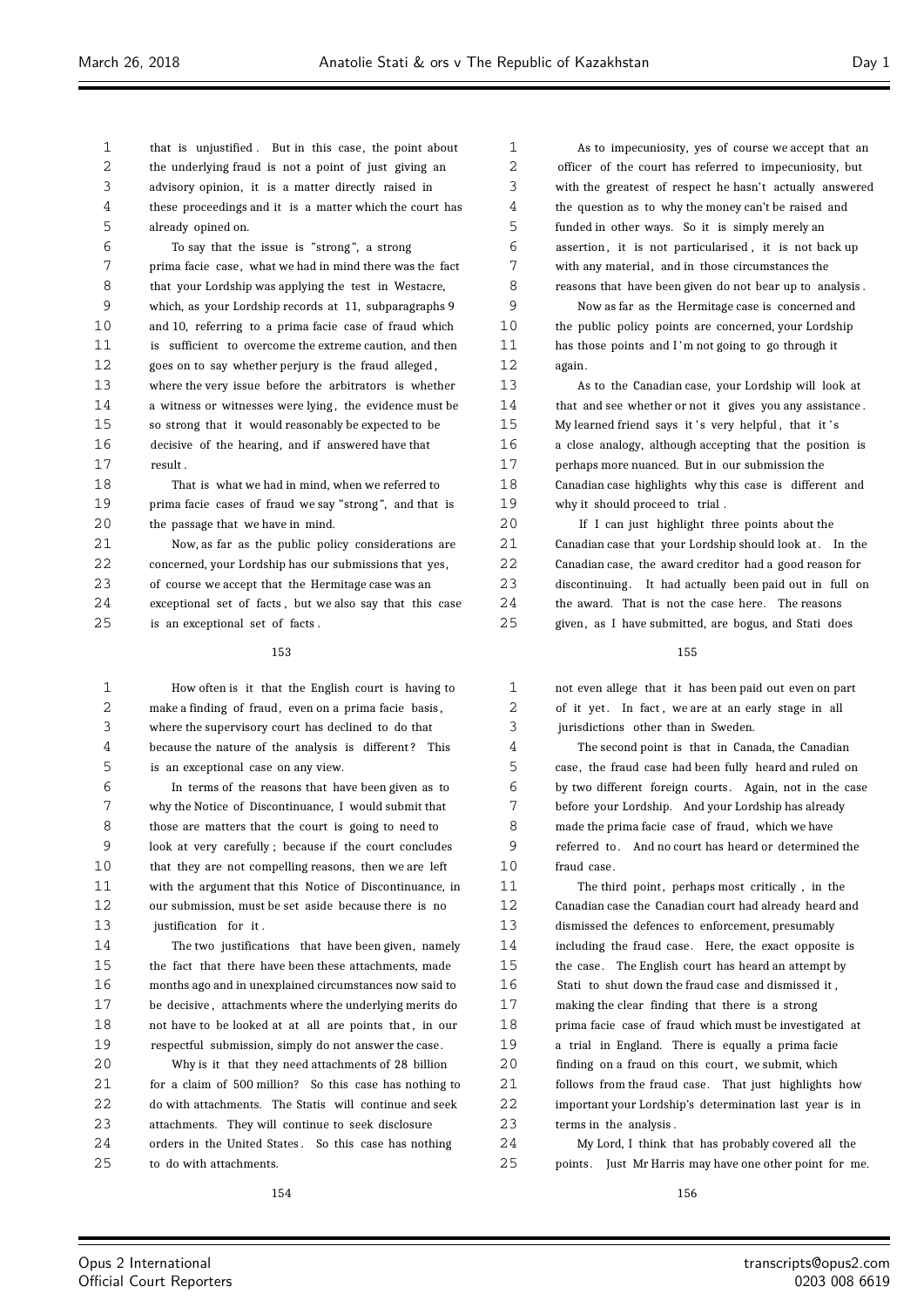| $\mathbf{1}$ | Mr Harris has asked me to point out that my learned        |
|--------------|------------------------------------------------------------|
| 2            | friend was wrong to say that the Dutch court had refused   |
| 3            | a stay, showing that he didn't listen to the argument      |
| 4            | based on the English authority. The reference there is     |
| 5            | bundle B, tab 7, Mr Carrington's second witness            |
| 6            | statement, paragraph 6. That is at page 123.               |
| 7            | MR JUSTICE KNOWLES: Thanks very much.                      |
| 8            | $(4.07 \text{ pm})$                                        |
| 9            | Further submissions by MR SPRANGE                          |
| 10           | MR SPRANGE: My Lord, if I'm permitted, just two things.    |
| 11           | I forgot to give you two references.<br>If I could         |
| 12           | give you those.                                            |
| 13           | MR JUSTICE KNOWLES: Yes, please do.                        |
| 14           | MR SPRANGE: And I do have one piece of housekeeping.       |
| 15           | You asked me about the effect of the discontinuance        |
| 16           | and what that meant.                                       |
| 17           | MR JUSTICE KNOWLES: On the 2014 order, is that?            |
| 18           | MR SPRANGE: Yes, yes. I said to you the proceedings were   |
| 19           | brought to an end by the filing of the Notice of           |
| 20           | Discontinuance.                                            |
| 21           | Page 1194 of the White Book, and it is 38.5(2) which       |
| 22           | simply says the proceedings are brought to an end as       |
| 23           | against the party on the date when they are served with    |
| 24           | the Notice of Discontinuance.                              |
| 25           | MR JUSTICE KNOWLES: Could you give me the reference again? |

| 1  | MR SPRANGE: Sorry, it is page 1194 of volume 1 of the White |
|----|-------------------------------------------------------------|
| 2  | Book, and it is 38.5(2).                                    |
| 3  | MR JUSTICE KNOWLES: Thanks.                                 |
| 4  | MR SPRANGE: The other reference I forgot to give you with   |
| 5  | precision was your Lordship referred $--$ I referred        |
| 6  | your Lordship, sorry, to Mr Justice Popplewell's            |
| 7  | decision at paragraph 28. I said that was based on the      |
| 8  | evidence of Mr James Robert Ronald. The reference to        |
| 9  | his evidence in question is tab 16 of C2, and it is         |
| 10 | paragraphs 30 to 35 and 49 to 55.                           |
| 11 | MR JUSTICE KNOWLES: C2.                                     |
| 12 | MR SPRANGE: Tab 16.                                         |
| 13 | MR JUSTICE KNOWLES: Thanks.                                 |
| 14 | MR SPRANGE: Page 128, paragraph 30 for five paragraphs, and |
| 15 | page 131, paragraph 49 for five paragraphs.                 |
| 16 | MR JUSTICE KNOWLES: Yes.                                    |
| 17 | $(4.09 \text{ pm})$                                         |
| 18 | Housekeeping                                                |
| 19 | MR SPRANGE: The house keeping, my Lord, is just this. We    |
| 20 | put the schedule of foreign jurisdiction status with our    |
| 21 | skeleton. Mr Malek helpfully, almost like a Redfern         |
| 22 | schedule in an arbitration, put his comments to that,       |
| 23 | which we got late yesterday. No problem with that. We       |
| 24 | would just like to reflect. I am imagining that             |
| 25 | your Lordship is going to reserve, and if that is the       |
|    |                                                             |

| 1    | case we would just like to consider it overnight and if  |
|------|----------------------------------------------------------|
| 2    | we have anything to add we will put it in a different    |
| 3    | colour in another column, but we won't go beyond what    |
| 4    | Mr Malek said.                                           |
| 5    | MR JUSTICE KNOWLES: Yes.                                 |
| 6    | Are you okay with that?                                  |
| 7    | MR MALEK: Yes.                                           |
| 8    | MR JUSTICE KNOWLES: Great. By some time in the course of |
| 9    | tomorrow?                                                |
| 10   | MR SPRANGE: Absolutely, my Lord, yes.                    |
| 11   | MR JUSTICE KNOWLES: That would be excellent.             |
| 12   | Great. I am very grateful for the assistance all         |
| 13   | round. I will reserve. I am acutely aware of time        |
| 14   | pressure overall for everyone to know where they stand.  |
| 15   | No indication either way of my decision, but for the     |
| 16   | time being this case is being held in the diary for that |
| 17   | trial date, just so that all options are open.           |
| 18   | Information through the usual channels when it is        |
| 19   | ready. Thanks very much.                                 |
| 20   | $(4.10 \text{ pm})$                                      |
| 21   | (The hearing was concluded)                              |
| 2.2. |                                                          |
| 23   |                                                          |

# 

# INDEX

- PAGE Application by MR MALEK ..............................1
- Submissions by MR SPRANGE ...........................57
- Reply submissions by MR MALEK ......................145
- Further submissions by MR SPRANGE ..................157
- Housekeeping .......................................158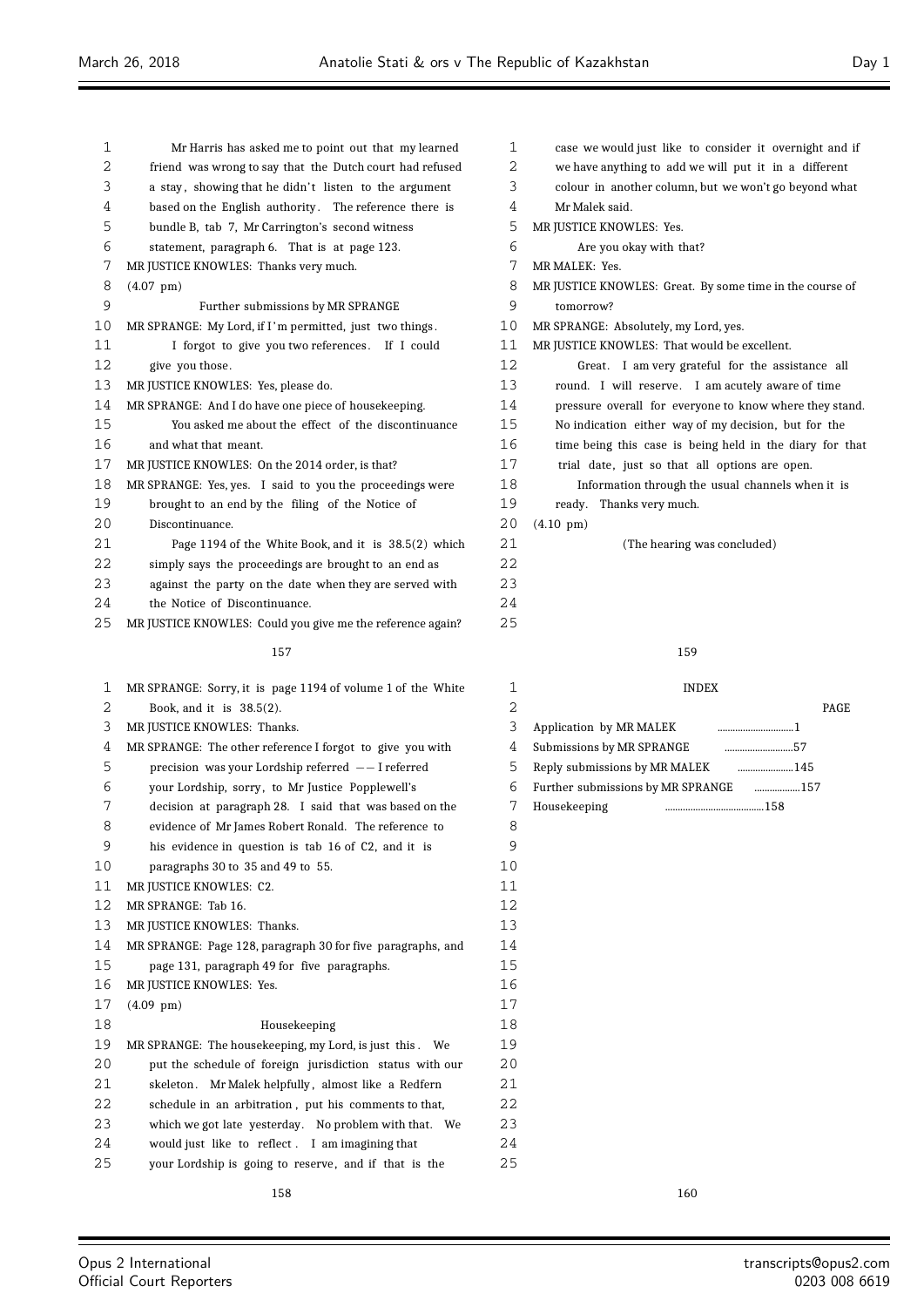$\equiv$ 

161

 $\equiv$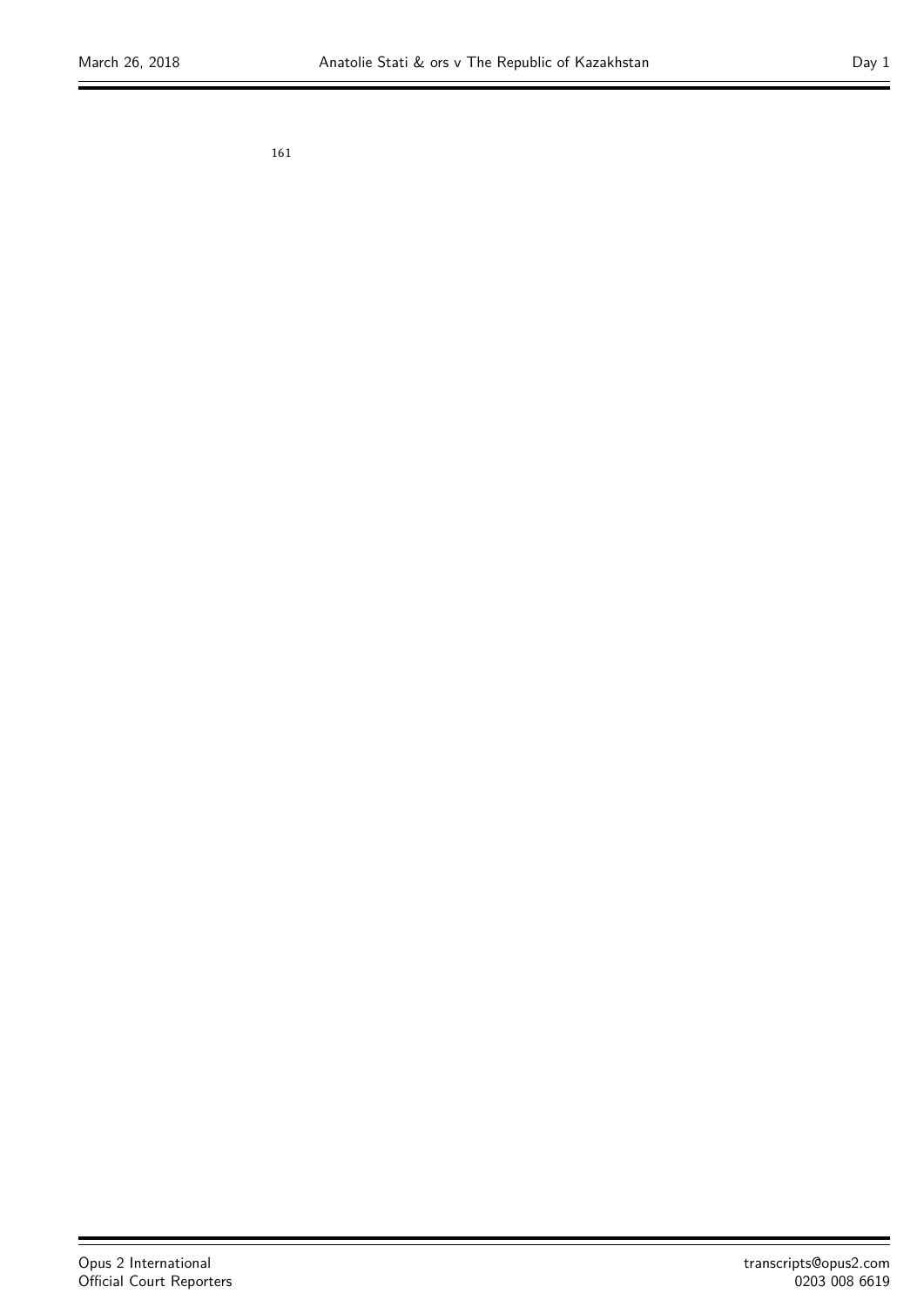**A ab (1)** 126:18 **abandon (2)** 25:18  $27.17$ **abandoned (1)** 83:11 **abandoning (1)** 5:23 **ability (7)** 23:16 81:7 108:23 116:22,25 142:22 147:21 **able (9)** 6:18 60:18 75:11 88:20 90:11 103:21 124:24,25 142:25 **above (7)** 66:21 67:11 72:16 76:15 77:3 79:22 109:6 **absence (1)** 81:23 **absent (1)** 106:23 **absolutely (5)** 66:19 90:17 103:17 150:17 159:10 **absurd (1)** 59:6 **abuse (25)** 36:14 37:3 38:4,7,19 39:17,18 48:6 49:20 51:8 84:10,15,17,25 85:23 86:7 88:5,5,13,16 90:9 134:18 135:17 136:14 147:2 **abused (2)** 47:7 50:13 **abusing (1)** 50:5 **abusive (9)** 5:4 20:19 39:15 49:21 84:19,23 88:1 121:13 149:17 **accept (19)** 24:1 47:4 50:10 53:10 73:14,14,19 78:21 80:21 84:17 86:8 106:23 113:7 120:22 124:3 125:15 129:13 153:23 155:1 **accepted (4)** 56:8 76:18,20 77:12 **accepting (5)** 91:10 117:1,3,4 155:16 **accepts (5)** 4:24 5:2 66:23 81:17 121:3 **access (1)** 51:1 **accompanied (1)** 22:4 **accordance (3)** 16:10 18:7 27:23 **accorded (1)** 18:15 **according (1)** 36:13 **accordingly (1)** 66:25 **account (4)** 30:10 53:13,25 57:1 **accurate (3)** 97:21 110:24 139:14 **ace (1)** 119:6 **achieve (2)** 84:13 86:17 **across (1)** 146:22 **acting (2)** 107:19 122:22 **action (9)** 7:2 24:11 56:19 102:4 103:23 104:14 142:19 143:3 151:1 **actions (1)** 7:3 **actual (1)** 121:2 **actually (9)** 6:20 34:18 63:9 70:20 126:21 146:8 152:5 155:3,23

**acutely (1)** 159:13 **add (2)** 2:15 159:2 **additional (5)** 1:20 29:8,9 109:16 114:1 **address (6)** 8:17 30:1 52:10 83:6 91:15 114:2 **addressed (11)** 16:6 17:5 19:18 27:4 75:13 97:15 103:14 126:4 135:20 141:14 143:7 **addresses (1)** 72:17 **addressing (3)** 15:4 80:9 108:19 **adduce (1)** 23:15 **adjourned (1)** 111:4 **adjournment (1)** 83:24 **adjudicate (1)** 43:20 **adjudicating (1)** 12:20 **administration (4)** 38:24 50:4,23 60:5 **admission (1)** 82:17 **adopt (7)** 50:16 59:23 71:7 85:15 97:24 102:2 119:23 **adopted (2)** 76:25 80:22 **adopting (1)** 80:24 **adoption (1)** 80:20 **adopts (4)** 71:16 80:4,17,19 **advanced (7)** 42:21 54:17 59:16 62:16 125:17,20 133:21 **advancing (1)** 71:4 **advantage (17)** 36:15 40:11 84:11 86:11 88:2,6,13,17 90:9 91:11 123:11,12,19,22 140:18,24 141:12 **advantageous (1)** 123:20 **advantages (2)** 99:15 147:3 **adversary (2)** 122:9,23 **adverse (1)** 51:14 **advice (1)** 119:20 **advisory (6)** 52:18 119:25 144:5 151:13 152:24 153:3 **affect (1)** 134:4 **affecting (1)** 17:16 **afford (1)** 24:4 **after (10)** 5:11,20 10:4 26:3 55:23 62:9 117:23 126:20 127:6 134:13 **again (9)** 21:18 49:23 105:19 131:11 137:23 141:15 155:12 156:6 157:25 **against (19)** 8:21 40:22 57:17 72:10 81:16,19 82:23 86:21 92:9 102:5 118:6 127:21 129:25 131:12,21 137:16,20 146:11 157:23 **aggressive (1)** 98:7 **aggressively (1)** 123:18 **ago (2)** 61:24 154:16 **agree (4)** 33:22,23 86:5 89:11 **agreement (4)** 6:12

109:4,14 114:13 **agrees (1)** 38:13 **ahead (7)** 18:21 19:3,5 23:12 106:21 112:7 149:13 **aig (4)** 6:20 150:11 151:21 152:2 **aikens (4)** 6:21 38:11 86:3 90:22 **aim (1)** 38:2 **air (1)** 110:5 **akin (1)** 106:12 **albeit (4)** 56:24 63:5 80:5 112:6 **alberta (5)** 141:21 142:1,7,17 143:17 **alive (2)** 135:23 145:14 **allegation (7)** 19:5 58:1 100:8,101:1,5,17 102:15 **allegations (54)** 4:5,24 8:10 9:7 11:21 12:3,15,18,21,24 13:5,8,11,25 14:4,9 15:5,15 18:4,7,14,16,22 19:9,16,18 20:4,5,12,18 21:9 23:11 27:2 30:7 42:6,11 46:16 47:17 49:5,12,18 56:24 60:17 61:7 99:10 100:5 102:17 123:15 130:24 133:17 135:13 137:5,8 152:17 **allege (1)** 156:1 **alleged (8)** 18:21 25:24 56:20,20 103:8 127:20 129:1 153:12 **allegedly (1)** 134:8 **alleging (1)** 66:24 **allot (1)** 53:13 **allotting (1)** 53:11 **allow (4)** 58:6 87:3 96:25 126:7 **allowed (2)** 57:3 115:21 **allowing (2)** 35:8 143:9 **allows (2)** 28:13 73:9 **alluded (1)** 109:17 **almost (6)** 89:25 95:21 119:25 124:22 128:5 158:21 **alone (1)** 30:2 **already (17)** 4:22 14:5 21:4 42:8 46:18 48:8 54:2,18 60:6 69:18 71:17 130:25 133:24 145:7 153:5 156:7,12 **also (39)** 1:24 2:3 3:18 5:5 6:3 11:1,9,10,14 19:21 20:11 24:23 31:25 33:23 36:2 39:10 47:11,21 51:5 53:25 54:11 65:4 69:23 76:20 79:24 86:15 91:5 95:5 107:2 116:18 120:8 122:9 123:25 124:17 125:7 127:5 143:10 144:25 153:24 **alternative (2)** 35:7 143:13 **alternatively (1)** 28:16

**although (14)** 3:15 8:11 42:14 54:5 56:12 68:25 83:8,9 93:19 107:11 144:1 145:6 150:19 155:16 **always (6)** 60:22 85:6 93:18 113:8 124:24 143:22 **among (2)** 130:18 138:22 **amongst (1)** 96:11 **amount (2)** 100:17 121:4 **amounts (2)** 48:6 53:16 **amplified (1)** 108:12 **amsterdam (1)** 151:25 **analogies (1)** 65:8 **analogous (2)** 81:20 140:10 **analogy (3)** 65:5 141:23 155:16 **analyse (1)** 149:2 **analysis (8)** 46:6 56:5 63:22 70:14 152:1 154:4 155:8 156:23 **andor (1)** 49:10 **annex (5)** 2:5 14:18 15:20 24:23 151:16 **another (10)** 2:3,15 59:17 92:9 113:9,12 118:8 134:14 146:7 159:3 **answer (16)** 6:1 23:9 39:6 47:10 48:16 67:6 70:4 104:4 129:13 139:15 145:13 147:3,10,12 151:7 154:19 **answered (3)** 8:22 153:16 155:3 **anything (15)** 2:21 8:18,23 22:17 52:10 56:3 64:18 68:9,12,15 87:12 96:17 106:15 134:9 159:2 **anywhere (4)** 74:3 119:18 132:20 133:4 **apart (2)** 18:1,12 **apologise (1)** 75:8 **apparent (1)** 143:11 **appeal (15)** 5:15,16 9:18 12:8,17 16:9 17:10 26:6 43:2,3 77:13 142:2 143:14,15,24 **appealing (1)** 12:10 **appeals (1)** 79:13 **appear (5)** 1:15,17 41:11 49:9 123:15 **appears (4)** 29:24 50:23 129:24 143:12 **applicable (2)** 36:10 108:14 **applicant (2)** 74:18 77:24 **application (47)** 1:13 5:13,16 10:5 22:7 23:24 24:15 28:9 34:21 35:5 37:24 38:6,9 39:6 43:2 48:19 49:16 57:11 61:22 63:18 65:14 71:15 73:4,11,17 75:2 76:15

78:16 79:19 80:5,11 81:6,16,19,24 82:1 85:25 89:4 90:19,20 110:8 114:18 125:9 131:16 134:15 150:18 160:3 **applications (2)** 32:19 33:11 **applied (4)** 44:16 124:22 151:21 152:11 **applies (5)** 29:7 44:24 45:10,13,18 **apply (8)** 19:20,23 74:17,18 108:25 112:16 125:5 147:17 **applying (9)** 35:22 38:21 106:19 108:5 115:14,16 144:7 152:11 153:8 **appraised (1)** 110:20 **appreciate (1)** 109:7 **appreciated (1)** 5:24 **approach (9)** 37:1,24 38:14 54:25 59:5 80:22 106:18 119:23 139:8 **approached (1)** 128:2 **approaches (1)** 104:11 **appropriate (11)** 20:2 28:14,17 39:4 53:12 78:25 127:25 143:17 146:13 151:3 152:4 **approved (3)** 122:14,16,18 **approximately (1)** 24:14 **apt (1)** 51:5 **arbitral (6)** 42:19 47:18 74:24 111:25 142:24 143:18 **arbitration (37)** 7:16 9:4,6 13:20 38:13 41:16 42:11 49:25 51:23 59:10,11 61:6 63:25 64:11 66:12 71:18,19,20 74:19 76:3 77:7,11,15 97:2,24 102:17 119:25 122:8 136:4,6,21,23 141:1 148:23 149:19 150:8 158:22 **arbitrations (1)** 136:17 **arbitrator (1)** 113:11 **arbitrators (2)** 42:20 153:13 **areas (1)** 37:18 **arent (2)** 65:7 121:3 **argue (2)** 83:16 148:1 **argued (3)** 69:1 129:8 142:22 **argues (1)** 142:24 **arguing (1)** 80:13 **argument (21)** 3:3 16:17 17:7 22:18 36:6 40:2 62:4,6,20 64:1 71:23 72:1 74:15 75:15 82:18 96:8 99:4 134:21 150:16 154:11 157:3 **arguments (1)** 66:11 **arise (10)** 20:18 40:12 51:25,25 52:9 91:6 118:22 120:11 133:2 146:7

**arises (6)** 25:6 76:13 79:5 104:2 140:17,24 **arising (1)** 84:1 **arose (1)** 75:3 **around (4)** 3:19 63:20 104:12 127:11 **arrangements (4)** 22:23  $122.3613$ **arrogance (2)** 52:24 152:25 **artful (1)** 92:20 **article (1)** 81:7 **articulated (1)** 115:13 **aside (41)** 3:13 7:15 32:19 33:1 34:21 35:5,23 36:16 37:24 52:13 53:23 57:1 61:22 62:4 72:3 73:4,17 76:16 78:15 81:5,15,24 82:1,11 83:6 84:3 85:9 86:6 87:4 89:5 90:2 105:18 123:24 126:18 140:9 142:6 143:9 144:12 145:3 146:19 154:12 **ask (13)** 15:22 16:2 21:17 37:7 40:6 49:3 63:13 69:22 88:22 91:18 110:3 134:20 144:16 **asked (6)** 23:7 52:16,17 126:7 157:1,15 **asking (2)** 60:1 144:4 **aspect (2)** 33:10 54:6 **aspects (4)** 7:24 46:18 97:19 131:1 **assert (1)** 22:20 **assertion (1)** 155:6 **asset (1)** 123:6 **assets (38)** 4:8 6:11,18,19 7:4,7 17:17,22 24:13 26:4 30:22 41:12 57:18,20 58:7,9 61:13 100:10 109:2,12 114:15 115:6 117:15 137:20 138:2,7,8,18 139:2,8,13,20,22,24 140:5 143:19 146:2 150:10 **assist (4)** 34:18 56:1 118:16 132:3 **assistance (30)** 18:15 34:13 104:19 105:17 106:24 112:10 113:5,5,6,8,13,24 114:6 115:10 118:13 119:8,16,17 120:16 124:10 127:12 128:1 129:2,14 130:5,7,16 151:13 155:14 159:12 **assisted (4)** 42:17 105:11,11 106:15 **assisting (1)** 119:3 **associated (1)** 60:5 **assume (2)** 94:13 112:8 **assumes (1)** 72:9 **assumption (3)** 5:21 51:13 94:13 **atmospheric (2)** 57:13 112:12 **attach (2)** 7:7 114:15 **attached (7)** 4:8 93:22

115:6 121:4 123:3 139:2,8 **attachment (6)** 17:16 26:4 107:22 139:4,5,13 **attachmentgarnishment (2)** 24:21,24 **attachments (19)** 6:11,18 7:4 24:8 25:5,16,23 41:2,11 48:15 53:18 117:21 149:17 154:15,17,20,22,23,25 **attack (3)** 121:17 122:20 142:10 **attacked (1)** 64:5 **attacking (2)** 64:2 150:9 **attacks (1)** 124:2 **attained (1)** 6:11 **attempt (11)** 22:18 27:7 36:15 45:19,22 107:18 143:10,18,25 147:13 156:15 **attempted (1)** 100:10 **attempting (1)** 86:17 **attended (1)** 69:4 **attention (1)** 66:20 **attracts (1)** 99:16 **audited (2)** 99:24 100:5 **august (4)** 24:22 25:1 122:3,13 **author (1)** 95:20 **authorities (10)** 2:18 37:8 43:14 69:19 70:9 74:23 85:17 124:13 127:12 129:14 **authority (9)** 37:20 45:25 63:4,12 124:15,17 131:17 151:21 157:4 **autoworld (1)** 79:14 **avail (1)** 143:10 **available (3)** 109:19 136:6 139:25 **avoid (4)** 27:6,15 48:12 61:12 **avoiding (2)** 54:12 140:12 **award (99)** 7:16 11:23,24 13:10,13,16,16 14:3,12 20:21,23 21:11 22:9 23:3,21 27:14 30:12,13,20 31:2,23 32:9 33:13,16 39:10 40:1,5 41:17,18,24 47:14 48:24 49:2 57:24 58:4,9,14 59:22 60:8 61:5 63:7,8 64:1,2 65:7,16 66:10,14,22 67:15 68:1,18,23 72:11,13,13 74:24 75:3 76:6 77:23 90:1 92:2,23 93:6,21,23,24 94:18,23 96:22 97:11 98:1,15 99:6,10 104:12 111:4 115:15 116:20 117:5,8 120:10 121:7,8 123:3 134:7 136:4 141:6,10 142:6,8,10,24 143:18

Opus 2 International Official Court Reporters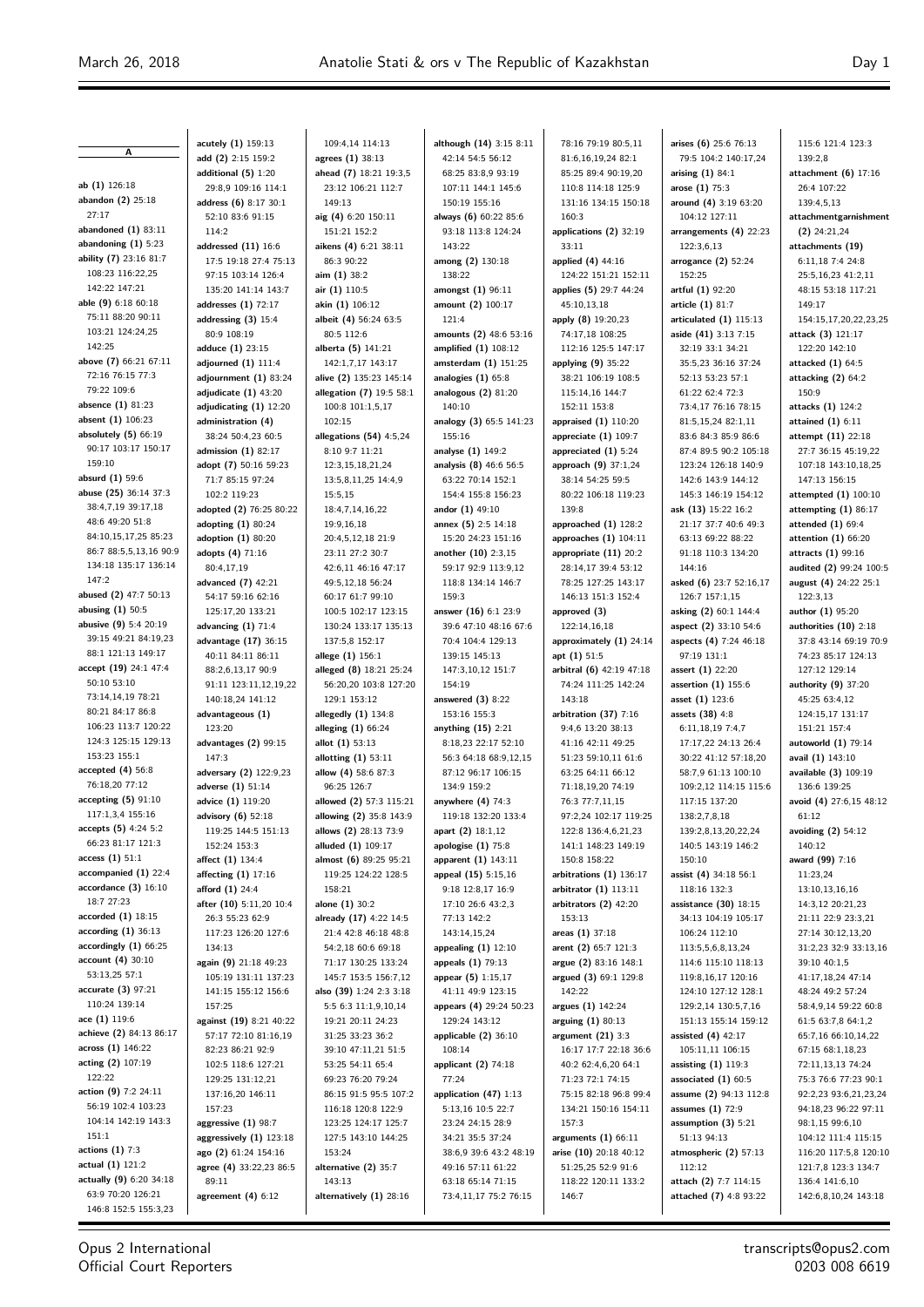148:9 150:8 152:13

63:6 65:3 82:17

155:22,24 **awards (7)** 9:6 28:7 61:4,17 111:25 148:8 149:21 **aware (3)** 70:22 112:3 159:13 **away (14)** 4:10 17:17,19 25:22 48:21 49:14 51:11 57:18,23 69:11 91:12 140:21 141:7,7 **B b (4)** 24:17 121:18 151:24 157:5 **b4 (1)** 21:17 **back (28)** 8:25 14:23 15:16 21:4 28:25 35:16 41:2 42:3 49:24 50:7,17 76:22 88:23 90:2 93:14,19 98:12 102:10 116:16,19 125:24 137:8 139:3 140:14 145:12 147:22 148:2 155:6 **backed (1)** 15:25 **background (14)** 3:6 7:21,22 8:5,7,24 10:18 18:5 21:16,20 61:18 70:22 76:8 129:22 **bad (7)** 48:15 61:7 62:5 92:3 104:15 133:12 149:24 **balance (2)** 87:16 116:9 **bank (19)** 6:13,13 8:1 16:6,15,25,25 35:18 107:5,8,19 117:21 138:5,11,16 139:6,6,7 152:22 **banker (1)** 138:5 **banks (1)** 17:3 **bar (3)** 1:11 40:19 132:23 **barred (1)** 40:13 **based (18)** 12:4 16:16 17:6 53:6 100:21 101:14 103:8,17 112:9 116:7 121:15 138:2,10,11 139:16 146:8 157:4 158:7 **bases (1)** 124:15 **basic (2)** 64:8 106:7 **basically (1)** 6:17 **basis (45)** 5:21 12:4 13:17 14:13 20:13,14,22 21:13 28:19 31:15 32:11,22 34:8 38:1 48:24 52:6 55:17 58:24 59:21 63:5,12,15,18 64:5 66:8 69:14,19 72:12 74:18 90:1 102:23 103:20,23,24 105:15 111:5 112:7 124:1 127:13 135:25 137:10 141:8 143:11 152:1 154:2 **battle (5)** 24:2 78:17 136:15 137:3,7 **bear (5)** 82:21 122:5 131:20 142:12 155:8 **bearing (3)** 109:13 113:15 123:9 74:10 156:7  $127.4$ 149:7

**became (1)** 49:13 **become (4)** 65:1 66:10 82:6 111:4 **becomes (2)** 17:19 **bed (1)** 74:12 **before (60)** 4:17 5:9,13,19 8:9 10:6,22 12:21 14:17,25 15:15 19:16 23:10 25:2,7 27:8,17 39:19 43:11 46:7 48:4,20 55:6 56:17 57:12,19 59:16 60:9 64:18 68:22 72:8,18 74:12 78:6 83:5 91:9 98:8 103:2 107:7 111:1 115:1,25 118:17,24 119:5,8 126:5 131:15 133:21 136:11,11,16 138:3 139:17 141:5,24 142:13 150:20 153:13 **beginning (3)** 77:4 91:1 **begins (1)** 73:3 **behalf (2)** 1:17 107:8 **behaved (1)** 146:10 **behest (3)** 23:5 111:5 131:16 **behind (3)** 21:24 96:9 **being (42)** 2:19 14:11 16:22 18:4 21:10 23:3 26:9 27:8 32:24 36:3 44:25 48:3,12 49:12 52:15,17 54:13,13 56:20,20,22,23 74:20 76:7 77:10 83:11 86:21 95:20 99:11 104:6 105:11 111:15 126:7 127:17 129:7 133:17 136:22 138:17 150:11,12 159:16,16 **belgian (12)** 15:9 95:5 107:8,14 108:24,25 111:8 112:1,3,6 114:3 115:13 **belgium (13)** 15:8 18:13 106:18 108:24 111:25 113:25 114:14 117:5 133:15 138:23 139:4,20 140:3 **belief (1)** 113:4 **believe (1)** 58:7 **believes (1)** 63:15 **below (2)** 9:2 92:12 **bench (2)** 1:8 142:1 **beneficiary (1)** 117:7 **benefit (13)** 18:23 22:8 24:8,15 26:4,13 51:10 68:6 69:7 82:18 83:11 132:9,15 **benefits (1)** 112:13 **best (1)** 123:22 **bet (1)** 51:10 **better (3)** 3:16 104:3 143:13 **between (23)** 5:2 6:12 15:6 16:25 41:25 43:21 44:10 65:5,8 73:6,12 84:7,24 98:10 111:20 115:24 117:25

119:5 126:18 132:1 137:3 146:25 151:4 **beyond (3)** 50:15 66:21 159:3 **bhalla (1)** 1:17 **bid (5)** 101:19 102:20 103:6,8,10 **bidding (1)** 100:11 **bids (1)** 100:2 **big (2)** 94:13 146:25 **billion (7)** 4:8 6:12 17:22 24:14 25:24 138:7 154:20 **billions (1)** 53:17 **binding (2)** 12:22 141:21 **bingham (1)** 82:15 **binghams (2)** 79:11,16 **bit (8)** 2:25 47:11 68:16 83:7 93:13,19 110:25 130:10 **bites (1)** 98:12 **bitter (1)** 137:7 **bizarre (1)** 63:11 **block (1)** 6:18 **blue (2)** 38:17 149:15 **bnym (1)** 17:5 **board (1)** 90:24 **body (1)** 11:16 **bogus (1)** 155:25 **bolt (1)** 38:16 **book (5)** 28:6,24 92:6 157:21 158:2 **border (2)** 78:19,21 **borne (1)** 120:17 **both (17)** 2:18 29:7 39:1 48:15 61:7 75:15 77:22 80:24 86:15 107:12 136:19 137:5 141:1,5 145:7 147:6,8 **bottom (9)** 79:4 100:7,16 101:7 111:11 129:23 130:2 136:7  $144.2$ **box (1)** 99:5 **boy (1)** 128:3 **branch (1)** 17:1 **breach (2)** 44:17 126:2 **breached (1)** 44:15 **breaches (1)** 49:6 **breadth (1)** 23:19 **break (5)** 3:4 34:22 35:3 128:10,17 **breaking (1)** 39:20 **briefly (13)** 8:2 43:12 47:25 66:16 69:17 73:8 75:12,14 85:15 102:11 107:17 111:7 145:19 **bring (4)** 19:23 70:2 81:18 92:22 **bringing (3)** 1:20 39:25 92:1 **brings (3)** 120:20 141:16 147:6 **broad (2)** 73:19 91:2 **broader (3)** 56:17,20 95:19 **brought (8)** 29:2 45:10 56:22 102:4 116:15 144:23 157:19,22 **brown (1)** 37:11 **brussels (1)** 108:19

**bundle (25)** 10:13,15 31:5 37:8 43:14 45:4 55:15,18 65:12 66:15 70:9 74:23 78:8 85:17 95:24 102:12 107:16 109:23 111:7 114:22 121:18 124:13 138:4 151:24 157:5 **bundles (2)** 1:19 2:18 **burden (1)** 106:7 **burdens (1)** 92:17 **buried (1)** 116:23 **burton (7)** 45:2 52:5 80:4 82:14 116:4 144:18 145:10 **burtons (3)** 74:21 79:1 80:17 **business (4)** 50:21 68:22 69:6 152:24 **butte (1)** 86:10 **buttress (1)** 145:5 **buxton (3)** 76:20 80:3 82:15 **C c1 (1)** 32:6 **c2 (6)** 99:1 107:16 114:21 137:24 158:9,11 **call (4)** 35:25 66:24 78:16 124:19 **called (1)** 126:1 **came (5)** 58:12 78:6 79:15 138:25 149:15 **campaign (6)** 57:17 128:25 131:12 137:15,16 140:21 **canada (1)** 156:4 **canadian (8)** 141:16 155:13,18,21,22 156:4,12,12 **cannot (26)** 13:19 14:14 24:4 46:19 47:4 50:10 51:8 60:11 68:10 82:1 106:14,14 112:9 119:10 120:23 122:20  $124 \cdot 4$  131 $\cdot 268$ 135:16 136:12 137:9,12 150:20 151:7 **cant (14)** 84:20 90:16 92:4 93:14 98:13 104:9 106:23 116:6,16 117:4,16 124:18 125:3 155:4 **canvassed (1)** 72:7 **capital (3)** 100:15,18 152:2 **card (1)** 6:25 **care (2)** 99:3 136:1 **careful (4)** 61:16 97:9 125:4 149:21 **carefully (8)** 5:14 22:25 97:12 113:2 124:21 126:11 135:1 154:9 **carried (2)** 8:11 49:1 **carrington (3)** 49:5 113:4 151:23 **carringtons (2)** 13:6 157:5 **carry (2)** 12:24 15:5 **carrying (1)** 146:22 **carved (2)** 22:22 23:5 **carves (1)** 23:1

**cases (16)** 4:12 34:12 37:18 39:1 53:13 63:24,24 64:3 69:17 70:8 74:9 82:9 89:21 141:5,17 153:19 **cash (1)** 138:15 **castanho (1)** 37:11 **cat (2)** 140:8,19 **cause (5)** 4:14 56:19 139:23 142:19 143:3 **caution (2)** 119:7 153:11 **caveats (1)** 97:18 **celebration (2)** 4:14 139:23 **central (4)** 6:13 15:3 16:25 17:4 **centre (1)** 137:5 **certain (4)** 14:20 17:2 33:23 100:10 **cetera (4)** 97:2,2 108:25 135:14 **challenge (6)** 82:3 141:14 150:22,23,24,25 **challenged (2)** 82:7 141:6 **chambers (5)** 71:8 73:24 76:17,25 82:13 **chancellor (12)** 43:15 44:5,19 45:6 46:25 87:7,9 125:11 127:16,24 132:2,7 **chancellors (6)** 43:25 46:11,14 85:12 124:8 137:13 **change (1)** 92:16 **changed (1)** 90:25 **channels (1)** 159:18 **characterisation (3)** 63:16 89:11 134:23 **characterised (1)** 41:20 **chase (1)** 143:19 **cherkasov (7)** 43:13 45:21,25 46:9 47:12 49:11 50:7 **cherry (1)** 84:21 **cherrypicking (1)** 20:19 **chilling (1)** 61:2 **choice (1)** 28:12 **choose (1)** 20:24 **chronology (1)** 2:3 **circumstance (3)** 40:4 86:9 92:24 **circumstances (29)** 25:8 26:13 28:16 41:1 46:6 49:17 51:24 54:14 60:13 84:12 86:16 89:14 92:11,25 93:12 94:6 109:10 113:20 118:4 125:5 126:3 127:19 128:21 129:18 147:17 150:9 152:7 154:16 155:7 **cite (2)** 9:3 37:6 **cited (2)** 34:12 151:21 **civil (4)** 102:2,8 106:17 147:5 **claimant (44)** 4:24 5:1,7 29:3 30:14,21 31:23 32:13,22 40:21 44:6 58:24 62:16,24 63:1,1,7,10,14,16

64:4,14,20 65:1,20,22 66:5 70:24 71:14,20,22 72:13 74:4,6,19 75:24 78:19 82:11,23 84:12 86:17 92:8,14 103:9 **claimants (14)** 15:21 21:25 22:8 29:3,4 40:13 55:6 67:21 69:21 70:17 74:23 75:6 79:9 140:19 **claimed (3)** 32:17 33:3 67:22 **claims (5)** 26:21 40:21 67:23 79:7 140:20 **clarified (1)** 83:11 **clear (35)** 19:9 30:4 35:7 37:5 40:8 46:11,18 47:2 50:9 53:22 59:14 66:2 67:13 71:22 74:10 79:25 92:20 95:6 105:4 107:13 110:16 118:12 119:10 120:8 122:2 123:21 129:5 130:9 131:1 141:13 145:6,9 147:23 148:3 156:17 **clearly (5)** 8:6 41:17 111:19 131:18,23 **clerk (1)** 2:5 **client (2)** 38:17 150:10 **clients (1)** 56:4 **climb (1)** 82:22 **close (3)** 103:11 133:4 155:16 **closest (1)** 141:23 **code (1)** 37:14 **collateral (18)** 36:15 40:11 55:7,10 84:11 86:11 88:2,6,13,16 90:9 123:11,11,13 140:17,24 141:12  $147.2$ **colleague (1)** 1:8 **colour (1)** 159:3 **column (3)** 2:15 70:25 159:3 **come (28)** 9:25 12:12 15:16 21:3 35:16 38:16 41:2 49:23 59:1 61:17 62:9,18 67:2 74:2 85:12 87:10 89:9 90:1,12 92:15 93:14,18 105:4 116:16,19 133:4 147:21 148:2 **comes (13)** 36:5 60:5 71:10 86:23,24 87:16 107:4 132:10 134:2 146:12,15 149:2 152:15 **comfortable (1)** 93:1 **coming (5)** 42:3 93:19 127:17 149:21 150:8 **comity (2)** 52:25 53:1 **commas (1)** 113:8 **commence (1)** 20:24 **commenced (3)** 65:17 71:18 82:1 **commencing (1)** 9:23 **commented (1)** 51:18 **comments (5)** 15:25

158:22 **commercial (2)** 8:1 121:9 **committed (2)** 20:14 39:8 **common (6)** 5:21 18:11 19:2 51:12 113:10 115:9 **companies (1)** 101:7 **company (2)** 44:12 142:18 **compelling (10)** 26:19,22 47:2 50:9 64:17 107:3 108:6 112:18 121:18 154:10 **competent (1)** 16:22 **competing (2)** 53:5 54:9 **complaint (4)** 67:4 98:18 143:7 151:12 **complaints (1)** 98:24 **complete (1)** 23:9 **completion (1)** 54:3 **complicated (1)** 53:21 **complied (2)** 44:7 68:24 **comply (1)** 94:23 **complying (1)** 94:17 **component (1)** 138:16 **comprise (1)** 18:5 **compulsion (1)** 55:11 **concept (1)** 147:4 **concern (3)** 44:18 95:10 145:1 **concerned (15)** 1:18 2:20 3:4,23 8:24 10:20 11:4 12:12 29:21 39:23 146:24 147:20 153:22 155:9,10 **concerning (2)** 14:19 15:1 **concerns (2)** 3:19 28:20 **concessions (1)** 104:9 **conclude (2)** 59:4 103:4 **concluded (6)** 13:12 57:21 71:3 118:11 142:17 159:21 **concludes (4)** 86:7 145:4 149:4 154:9 **conclusion (8)** 19:14 21:17 27:9 63:11 76:14 96:13 107:3 119:24 **conclusions (1)** 42:20 **condescending (1)** 119:21 **conditions (1)** 55:17 **conduct (9)** 27:7,13 46:21 48:6,11,12 61:8 67:10 131:3 **conferring (1)** 89:1 **confidence (2)** 50:4,21 **confirm (1)** 82:9 **confirmation (2)** 11:22 13:9 **confirmed (3)** 29:15 77:6 90:3 **confirming (2)** 40:15 77:4 **confirms (2)** 12:9,13 **conflict (1)** 143:23 **congress (1)** 131:20 **connected (2)** 46:18

Opus 2 International Official Court Reporters transcripts@opus2.com 0203 008 6619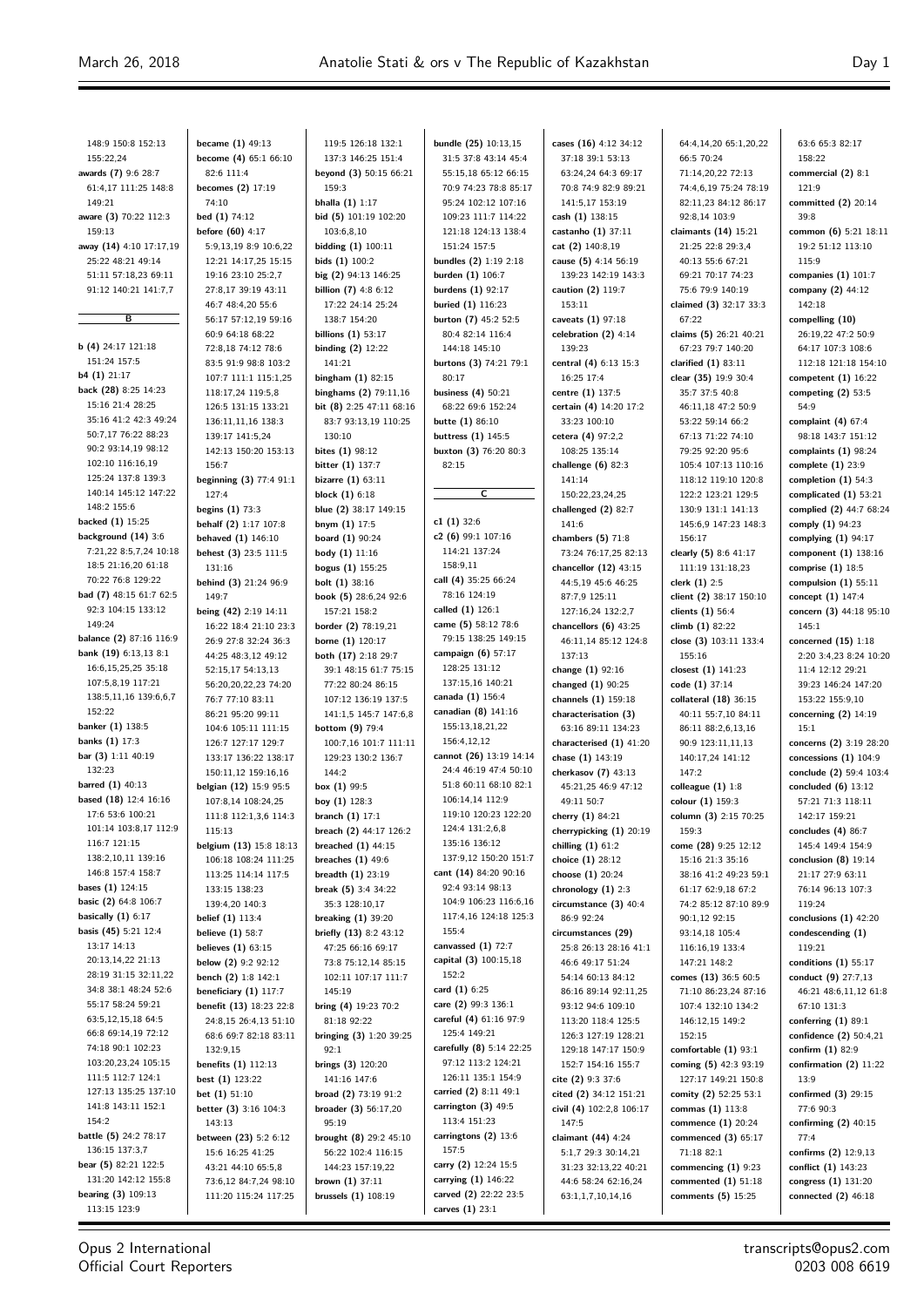27:9 28:10 43:6

131:1 **connection (2)** 23:24 73:16 **consequence (1)** 150:7 **consequences (11)** 10:8,10 12:11 27:15 41:17 47:20 67:21 89:3 103:5 133:23 149:24 **consequent (1)** 33:7 **consequentially (1)** 77:23 **conservative (1)** 139:7 **consider (19)** 12:15 36:17 37:23 71:13 72:20 78:2 84:8,14 85:1 86:15,20 104:3 121:5 126:8,14 127:1 146:15 147:15 159:1 **considerable (3)** 59:25 119:7 150:3 **consideration (17)** 11:2 39:21 41:24 45:5 47:21 48:1 50:2 52:20 53:7,14 57:11 84:20 85:11 88:18 91:5 106:10 151:9 **considerations (16)** 7:19 35:11,13 41:22 43:8,10 52:3,25 53:1 54:21 70:13 86:22 115:5 132:25 147:6 153:21 **considered (10)** 12:14 20:12 22:10 87:15 97:5 104:5 109:2 114:14 152:6,20 **considering (6)** 12:18 44:4 57:11 60:24 76:2 126:14 **considers (1)** 76:17 **consistent (1)** 27:7 **conspiracy (1)** 102:2 **constitute (1)** 143:3 **constituted (2)** 33:20,25 **construction (2)** 17:7 99:23 **construe (1)** 37:21 **construed (1)** 37:16 **contend (4)** 36:11,16 45:24 121:2 **contends (1)** 101:13 **content (1)** 54:24 **contention (1)** 66:17 **contentions (1)** 141:10 **contentious (1)** 61:6 **contested (1)** 26:9 **context (23)** 11:2 37:16 38:13 42:25 50:25 57:9 58:10 59:12 63:5,25 72:17 75:2 78:18 82:19 87:21 90:17 96:19 97:19 117:21 125:13 131:15 132:12 133:6 **continuance (1)** 18:6 **continue (10)** 20:6,17 23:8,12 37:19 38:5 127:22 142:9 154:22,23 **continued (1)** 100:9 **continues (1)** 94:23

**continuing (2)** 91:9 124:1 **contract (6)** 6:15 16:20,24 136:5,18,24 **contrary (11)** 5:1 14:1 24:6 42:7 52:25 62:15 67:16 68:1,18 80:14 130:17 **contrast (1)** 151:1 **controlling (1)** 51:21 **convenient (2)** 34:24 89:9 **convention (16)** 9:6 13:22 57:24 58:4 59:12 61:4 68:21 75:16 77:23 78:22 97:1 98:14,21 104:12 117:8 121:7 **converts (1)** 64:25 **convince (1)** 143:1 **copies (1)** 78:11 **copy (8)** 2:7,10 11:13 78:7 114:22,22 136:24 141:17 **core (1)** 128:23 **corner (1)** 15:24 **correct (7)** 25:4 36:9 39:4 91:11 96:18 146:20 147:1 **correction (1)** 137:2 **correctly (1)** 146:3 **cost (1)** 29:25 **costs (39)** 3:14 4:15 7:18 23:23,25 25:9 30:3,5,9 38:4 42:6 54:12,18,22,23 55:1,3 60:24 63:14,19 69:20 70:13,15 71:3,15 72:10 74:7 75:5 76:12 77:19,25 78:16 79:6 83:7,16 89:23 90:19 99:23 123:25 **couldnt (5)** 61:12 70:5 75:16 129:17,19 **counsel (2)** 11:8 112:21 **counter (1)** 74:18 **counterclaim (27)** 28:21,23 29:1,5,10,13,14,17 33:20,24 34:4,5,9 61:23,25 62:7,12,12,14,20,22 74:13,20 79:7,25 146:19,20 **counterclaims (5)** 29:8 33:19,22 62:17 146:23 **countries (1)** 9:7 **country (2)** 6:17 147:5 **counts (1)** 102:1 **couple (1)** 1:19 **course (21)** 1:10 6:16 7:5 11:5 17:1 26:1 35:6 37:18 41:10 53:3,6,10 67:10 70:4 96:17 129:20 139:10 152:10 153:23 155:1 159:8 **courtappointed (1)** 51:3 **courts (56)** 9:5 12:7 13:14,21 15:8 16:19 17:16 19:7 24:12 38:5,25 42:16,17,22 48:7 49:10,20

50:6,14,22 51:8,23 52:23 53:12 56:9 59:20 62:14 68:22 69:7 75:4 98:15 104:11,19 105:11 106:15,25 107:14 108:11 109:9 111:5 112:14 114:14,16 115:6,11,14 123:16 126:22 130:6 132:9 134:10 135:18 151:14 152:3,11 156:6 **cover (3)** 21:23 104:19 145:19 **covered (5)** 11:5 12:4 24:23 133:6 156:24 **cpr (9)** 28:2 37:4,14,21 65:18 66:6 71:21 85:21 88:25 **cpr11e (1)** 53:11 **cpr203 (1)** 146:21 **cpr25 (4)** 63:5 69:20 74:6 82:9 **cpr2512 (2)** 77:24 80:7 **cpr384 (2)** 36:10 125:10 **cpr387 (3)** 40:18 41:7 147:24 **cpr62 (1)** 71:18 **cpr747 (1)** 73:8 **create (1)** 96:15 **created (1)** 142:19 **credible (2)** 7:5 22:2 **credit (1)** 92:19 **creditor (10)** 20:22 63:7 72:11,13 73:6,12 82:10 93:22 96:22 155:22 **crescent (2)** 63:24 140:25 **criminal (2)** 130:8,16 **criteria (1)** 85:24 **criterion (1)** 38:8 **critical (5)** 68:16 90:17 126:17,25 136:25 **critically (1)** 156:11 **cross (2)** 78:18,21 **crossexamination (2)** 59:24 99:17 **crossreference (1)** 30:14 **crucial (1)** 130:12 **currently (1)** 54:14 **custody (2)** 6:12 109:4 **cut (1)** 140:23 **D d (3)** 10:13 55:17,18 **d37 (1)** 55:15 **d84 (1)** 10:15 **dac (2)** 76:2 77:17 **dallah (1)** 146:5 **damages (1)** 67:1 **dardana (2)** 71:8 73:25 **date (8)** 4:20 40:1 43:1 54:19 92:2 151:10 157:23 159:17 **dated (1)** 55:14 **dates (1)** 24:23 **david (1)** 24:1 **day (3)** 10:14 62:2  $00.14$ **days (4)** 5:19 9:23 10:6  $27.8$ 

**dc (15)** 1:21 11:5,18 12:13,14,16,17,20,25 13:8,14,24 14:2 21:7 99:5 **dcs (1)** 12:2 **dead (3)** 60:9 62:20 116:23 **deadline (2)** 5:20 10:6 **deal (24)** 3:1,21 8:2,20 15:13 30:15,17 33:2 34:11,15,16 35:9 59:16 62:1 66:16 78:17 91:22 104:16,18 113:21 123:15 125:22 137:18 148:19 **dealing (14)** 15:10 20:1 31:12 38:3 39:1 50:18 63:24 71:12 89:1 107:11,23 132:16  $141 \cdot 1,23$ **deals (6)** 9:14,17 28:6 72:16 113:9 146:22 **dealt (11)** 16:12,13 22:11 44:19 55:23 78:14 102:25 120:5 138:14 149:9 152:18 **death (1)** 131:22 **debate (12)** 30:11 70:24 71:10 74:25 75:5,19 78:20 84:7 89:16 110:14 146:1,4 **debt (1)** 25:24 **debtor (9)** 30:12,13,20 63:8 64:2 72:13 73:7,13 142:8 **debtors (1)** 31:2 **decade (1)** 137:15 **decades (1)** 88:9 **deception (1)** 49:1 **decide (13)** 30:19,24 42:24 44:6,15,21 56:6 61:12 106:2 115:17 126:1 129:17,19 **decided (12)** 4:22 5:3 9:8 14:20 15:18 18:20 47:3 50:10 111:15 116:5 139:10 151:2 **decides (3)** 55:2 72:8,9 **deciding (6)** 46:12,20 57:1 126:1 131:2 132:7 **decision (79)** 4:2 5:7 9:2 11:5 12:1,2,7,10,16 13:14,24 14:7 16:8 19:21 20:9 26:9 35:17 37:11 38:12 43:12,14,16,18,25 44:8 50:14,17 52:23 54:2 59:18 70:21 74:5,22 75:10 76:17 77:13 78:5,5,6,9,14 79:1,13,16 80:17 85:12 90:15 96:9,12,19 97:25 99:6 103:1,4 111:18,21 112:23 113:9,11 114:11 124:8 126:22 132:12,13 134:2 137:13,22 139:6 141:25 142:2,12,25 143:14 146:1,9 152:18,21 158:7

159:15 **decisionmaking (1)** 1:10 **decisions (7)** 19:6 37:12 96:14 141:1,22,25 152:4 **decisive (2)** 153:16 154:17 **declaration (1)** 67:24 **declarations (8)** 32:18,23 70:18 114:12 115:21 118:11,14 126:7 **declaratory (8)** 7:12 10:23 31:6 33:3,15 34:3 57:3 115:20 **declined (3)** 115:3 127:13 154:3 **deeply (1)** 72:7 **defeat (1)** 26:21 **defences (5)** 62:16 76:5,6 77:17 156:13 **defendant (36)** 29:2 32:24 40:23 62:24 63:2,8,13,17 64:5,15,20 70:1,25 71:6,22 74:5,6,20 75:24 76:11,12,14 77:16,20,23,24 78:20 81:9,13 82:13 88:19 90:10,13 92:10,15 126:6 **defendants (15)** 56:8 60:17 65:16 69:21 75:6 80:10,15 82:4,6 85:4,16 101:19,20 102:21 124:13 **defensive (1)** 81:16 **definition (1)** 28:25 **definitive (1)** 116:21 **degree (4)** 18:23 33:23,25 70:11 **delayed (1)** 1:3 **deliberate (1)** 67:21 **deliberately (1)** 42:19 **delve (3)** 74:9 75:21,22 **denied (1)** 11:19 **dependent (2)** 33:15 55:1 **depending (3)** 25:18 62:2 138:21 **depends (1)** 46:6 **deploy (1)** 6:24 **deployed (1)** 124:21 **deploys (2)** 79:17 95:18 **deponent (1)** 107:17 **depositions (1)** 99:16 **deprive (2)** 81:7,13 **derived (1)** 100:22 **describe (1)** 105:12 **described (11)** 7:20 10:25 29:1 76:5 77:17 80:6,10 89:24 112:11 136:25 138:20 **describes (2)** 71:23 89:9 **designates (2)** 65:20,21 **designations (1)** 138:11 **designed (4)** 49:9,15 51:22 66:1 **desire (2)** 26:20 54:10 **despite (5)** 25:1 26:20 63:6 115:4 127:22 **destroy (1)** 143:23 **detail (9)** 14:17 16:17

67:19 74:9 93:20 101:16 104:18 128:25 135:20 **details (1)** 129:21 **deter (2)** 20:4 50:5 **determination (6)** 10:24 41:14 42:17 94:11 95:14 156:22 **determinations (1)** 108:2 **determinative (2)** 43:21 46:3 **determine (6)** 28:14 42:15 45:7 46:2 49:18 124:16 **determined (14)** 7:17 42:12 45:17 46:22 48:3 60:6,14 85:7 95:16 118:6 127:17 131:4 137:11 156:9 **determining (6)** 15:15 19:15,18 47:6 50:12 60:12 **deterrent (3)** 134:6,9,9 **develop (3)** 5:5 8:14 20:20 **developed (1)** 14:24 **development (1)** 11:4 **developments (2)** 11:6 19:24 **diag (4)** 74:22 79:1 80:17,19 **diary (1)** 159:16 **didnt (14)** 61:13,24 72:20,20 96:15 105:23 106:3,3 110:20 112:6 125:12 136:17,18 157:3 **died (1)** 127:7 **differ (1)** 36:9 **difference (2)** 15:6 120:12 **differences (3)** 98:9 126:17 144:2 **different (17)** 13:2 25:21 56:19 70:14 79:8 80:5 87:11 93:3 107:11 126:5 140:11 141:15 151:5 154:4 155:18 156:6 159:2 **differs (1)** 106:11 **difficulties (2)** 23:22 48:23 **difficulty (1)** 119:12 **ding (1)** 136:15 **direct (2)** 101:5 105:23 **directed (2)** 9:20 44:22 **directing (1)** 20:5 **direction (3)** 9:14 23:19 29:16 **directions (3)** 18:8 32:8 149:12 **directly (2)** 99:18 153:3 **disadvantage (1)** 123:13 **disagreement (1)** 15:3 **disagrees (1)** 73:24 **disclaimed (1)** 40:3 **disclose (2)** 38:4 101:9 **disclosed (1)** 55:5 **disclosing (1)** 127:20 **disclosure (25)** 5:19 10:5,7 18:24 25:10,10

44:7,16,21 45:7 48:20,21 49:6 54:4 59:24 125:17,23 126:3,15 129:18 151:9 154:23 **discontinuance (95)** 3:8,12,14 4:13 5:6,11 6:5 7:15 9:25 10:9,13,17 21:22,25 22:2,4 25:3 26:3 27:12,22 31:1 33:21,23 34:10,21 35:6,24 36:13,14 37:25 38:16 39:11,14 45:1 48:10 52:7,10 53:22 55:6 57:2 58:19,24 60:10,16,21 63:25 64:6 69:10,25 70:4 83:18 84:3,9,16,19,24,25 85:3,5,9 86:7,16 87:5 88:19 89:18 90:10,18 93:17 103:18 105:18 113:20 116:3 118:6 124:5 125:10,14 133:1  $130.24$   $140.269$ 141:2 144:12,19 146:16,24 147:14,16 149:3,15 154:7,11 157:15,20,24 **discontinue (12)** 20:10,17,25 22:19 27:8 58:25 87:23 88:24 89:3 146:19 147:12,13 **discontinued (5)** 25:15 86:21 89:20 124:23 142:8 **discontinues (2)** 40:21 92:8 **discontinuing (10)** 25:7 26:19 42:5 54:11 84:10,13,18 120:23 140:13 155:23 **discourage (1)** 129:7 **discouraging (1)** 45:8 **discovered (1)** 136:4 **discovering (1)** 137:13 **discovery (2)** 99:16 136:25 **discretion (8)** 38:1 72:8,16,17,22 73:20 78:2 82:19 **discrimination (1)** 75:14 **discussed (1)** 2:20 **discusses (1)** 101:12 **discussion (3)** 37:10 72:2 75:19 **disentangle (1)** 45:13 **dishonest (1)** 102:21 **disinstruct (1)** 53:24 **dislodged (1)** 87:25 **dislodging (1)** 74:3 **dismissal (1)** 150:18 **dismissed (4)** 43:3 145:2 156:13,16 **dispute (15)** 3:22 15:11 16:14 18:13 39:3 44:10 56:14 58:3 110:14 121:3 146:25 147:9 148:16 151:18 152:22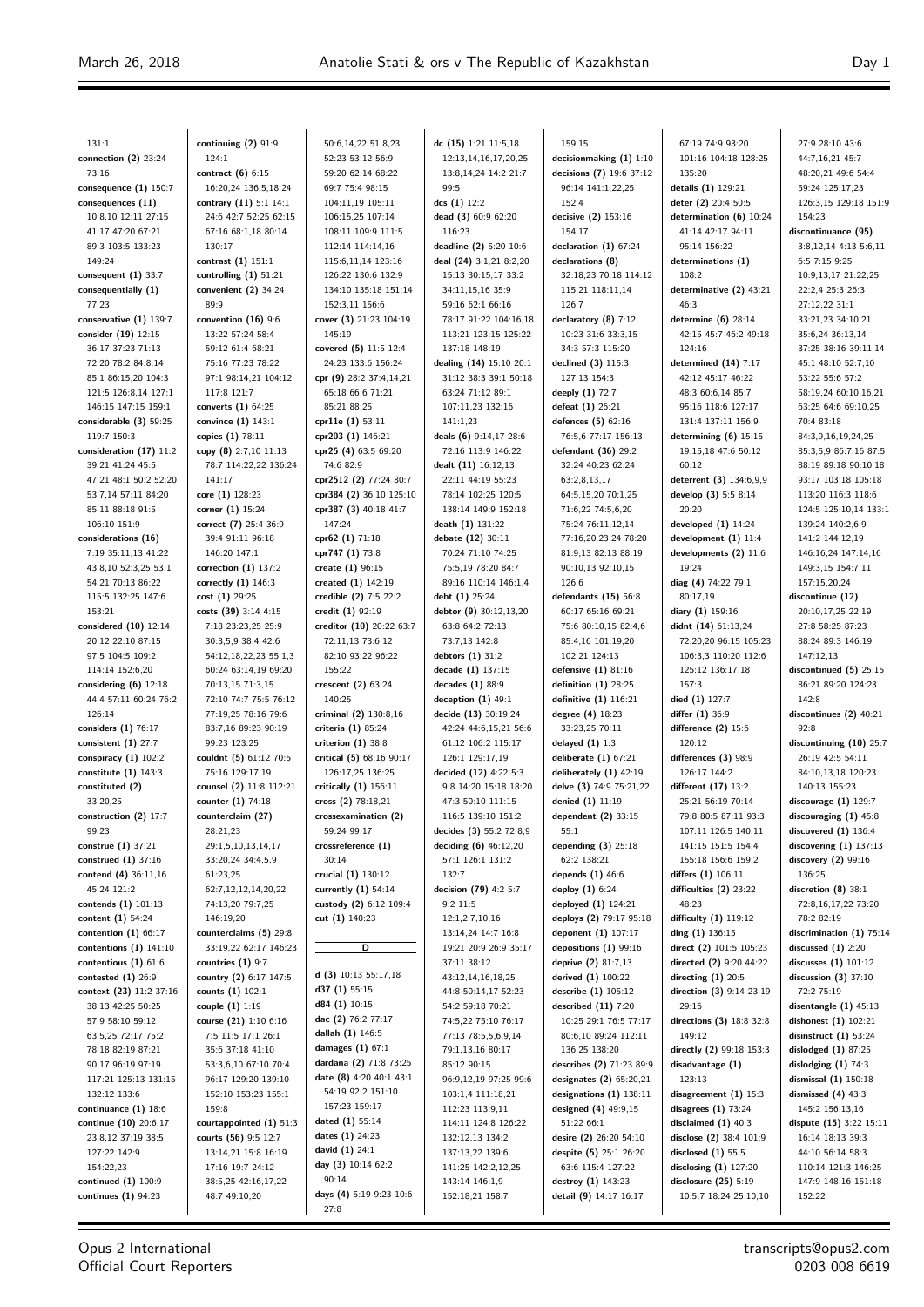$\equiv$ 

| disputed (2) 19:9 56:23                        | drawn (3) 65:5,8 78:23                           | encapsulated (1) 64:9                          | 109:3,5,11,14 110:9                          | 16:1,7 17:25 19:7,13                            | expenditure (2) 100:18                            | far (29) 1:18 2:19                                |
|------------------------------------------------|--------------------------------------------------|------------------------------------------------|----------------------------------------------|-------------------------------------------------|---------------------------------------------------|---------------------------------------------------|
| disputes $(1)$ 5:2                             | driven $(1)$ 32:3                                | encountering $(1)$ 23:22                       | 111:12 112:3,5,22                            | 22:14,24 23:9,15,18                             | 101:15                                            | 3:3,23 8:24 10:8,20                               |
| dissimilar $(1)$ 108:4                         | driving $(1)$ 149:8                              | encouraged $(1)$ 149:22                        | 113:21,25                                    | 24:5,5,11,16,24 40:24                           | expensive $(1)$ 123:5                             | 11:3 12:11 14:15                                  |
| dissuaded $(1)$ 13:24                          | dropping $(1)$ 42:5                              | end (17) 2:10 8:3 29:17                        | 114:1,2,12,13,15                             | 48:18 52:21,22 81:23                            | explain (3) 22:19 55:12                           | 15:24 29:20 34:17                                 |
| distinction $(4)$ 51:16                        | ducked (1) 123:18                                | 60:7 67:13 70:3 89:21                          | 115:4,14 116:20                              | 92:15 95:4 105:15                               | 87:10                                             | 36:16 39:20,22 42:25                              |
| 78:23 117:18 132:1                             | due (3) 10:6 48:20                               | 91:1 96:4 101:23                               | 118:5, 12, 14, 16, 19, 22, 23                | 106:7 107:3,6,21                                | explained $(4)$ 13:1                              | 43:10 52:19 65:11                                 |
| distinguish $(1)$ 45:20                        | 139:10                                           | 116:15 126:16 134:2                            | 119:5,11,19 122:14,16                        | 109:18,19 112:10,20                             | 19:10 32:4 45:8                                   | 70:15 88:3 138:19                                 |
| distinguishable (1)                            | dutch (15) 26:4 95:5                             | 144:23 146:4                                   | 127:13,18 130:18                             | 119:11,17 120:17                                | explains (4) 11:12,18                             | 145:23 146:24 147:19                              |
| 125:7                                          | 107:7,14 108:11,13,14                            | 157:19,22                                      | 132:8,13,16,17,19                            | 121:17 122:2,21 126:4                           | 20:9 121:24                                       | 148:11 153:21 155:9                               |
| district (4) 13:3 143:1,7<br>151:25            | 110:3,3,16,19,24<br>115:13 152:3 157:2           | endeavour $(1)$ 145:20<br>endeavoured (1) 27:6 | 141:11 144:5 150:13<br>151:17,20 152:2,6,23  | 130:9 135:17<br>136:1,2,20 138:2,6              | explanation $(7)$ 10:3<br>22:5,13 24:4,7,19       | farreaching $(1)$ 47:19<br>fashioning $(1)$ 51:21 |
| divide $(1)$ 2:22                              | duty (6) 28:10,11                                | ended (2) 57:18 74:1                           | 154:1 156:15 157:4                           | 139:17 151:16 153:14                            | 123:8                                             | favour (2) 38:6 77:19                             |
| document (9) 2:4 29:18                         | 44:7,15,17 126:2                                 | ending (2) 4:23 142:20                         | englishbased $(1)$ 139:12                    | 158:8,9                                         | explanations $(4)$ 22:1,6                         | fear (3) 51:14 140:1,2                            |
| 62:8 64:13 67:5 68:8                           | dynamic $(1)$ 73:2                               | endorsement (1) 76:24                          | englishs (1) 119:15                          | evidenced $(1)$ 23:24                           | 124:3 149:13                                      | feature (1) 18:24                                 |
| 100:15 101:24 136:24                           | dzhazoyan $(3)$ 11:10                            | enforce (29) 11:23                             | enough (4) 26:25 65:11                       | evidential $(3)$ 42:22                          | explanatory $(1)$ 92:12                           | features (1) 86:19                                |
| documentary (1) 22:17                          | 122:1 136:9                                      | 13:16,16 23:21 39:10                           | 90:16 121:11                                 | 105:13,17                                       | explore (3) 4:18 100:24                           | february (2) 25:2 45:3                            |
| documents $(4)$ 3:19                           | dzhazoyans (2) 110:18                            | 40:4 49:2 54:15 57:24                          | enquiry (4) 39:12 47:17                      | ex (12) 6:6                                     | 117:20                                            | federal (2) 102:7 104:21                          |
| 55:5,9,16                                      | 121:19                                           | 58:7 61:5,17 65:6,7                            | 114:8 132:18                                 | 28:11,14,15,19                                  | explored (1) 135:21                               | feel (2) 3:16 93:1                                |
| does (30) 5:8 15:2                             |                                                  | 68:10 75:2 92:1 94:15                          | ensure (2) 68:22 131:14                      | 32:19,25 39:9 45:1                              | expose (4) 43:23 49:18                            | felt (2) 112:4 129:19                             |
| 17:11 18:21 19:13                              | Ε                                                | 98:1 104:11                                    | entirely (7) 30:5 37:14                      | 52:6 77:9 144:17                                | 124:17 125:2                                      | ferociously $(1)$ 123:17                          |
| 23:6 41:19 44:2 48:23                          |                                                  | 116:12,20,22                                   | 40:8 81:20 82:2 93:5                         | exact (1) 156:14                                | exposed (1) 39:24                                 | ffd $(3)$ 45:16 47:3                              |
| 50:14 52:10 69:24                              | earlier (12) 17:12                               | 117:5,11,17 123:15                             | 147:22                                       | exactly (4) 97:3 109:20                         | exposing (1) 46:11                                | 131:13                                            |
| 74:2 78:12 81:1,13                             | 19:10,12,19 26:5 42:4<br>52:3.11 78:4 100:6      | 142:23 150:8                                   | entities (2) 17:4 102:15                     | 119:1 144:3                                     | express (2) 77:8 146:6                            | field (5) 71:1,7 76:18,25                         |
| 86:2 103:4 113:16                              | 145:21 147:25                                    | enforceable $(1)$ 66:22                        | entitled (9) 20:23 21:11                     | examination (3) 9:11                            | expressly (1) 101:19                              | 82:14                                             |
| 116:24 129:9,10,12                             | early (2) 5:7 156:2                              | enforced (2) 7:16 23:3                         | 58:5 67:23 71:4 83:17                        | 21:1 148:25                                     | extension $(2)$ 10:5                              | fifth (3) 3:12 34:20 53:5                         |
| 135:3 139:7 143:2                              | easiest (1) 90:12                                | enforcement (57) 6:16                          | 86:15 139:3 144:10                           | examine (3) 13:8 89:5                           | 47:14                                             | fight (3) 123:21                                  |
| 145:25 147:17 152:23<br>155:25                 | easy (1) 145:2                                   | 7:2 9:6 11:6,21 12:25<br>13:3 14:3,12 20:25    | entitles $(1)$ 51:10<br>equally (1) 156:19   | 148:24<br>examined (3) 9:8 18:4                 | extensive $(1)$ 5:17<br>extent (5) 17:21 23:22    | 133:13,14<br>file (7) 66:5 69:25 84:23            |
| doesnt (36) 8:14 23:4                          | echoing (1) 48:7                                 | 21:6,11 22:15 24:9,11                          | equivalence (2)                              | 149:10                                          | 55:1 115:25 150:6                                 | 89:15,18 90:4,18                                  |
| 40:19 44:18 59:2                               | economic (1) 66:24                               | 26:8,11 28:7 30:13                             | 151:4,11                                     | examines (1) 13:11                              | extra (1) 106:8                                   | filed (7) 62:13 64:14                             |
| 65:10 66:7 68:13 69:8                          | ect $(8)$ 23:2 33:13                             | 32:20,25 33:16 39:25                           | ernst $(1) 86:10$                            | examining $(5)$ 12:23                           | extracted (1) 115:22                              | 65:23 70:17 99:8                                  |
| 74:2 78:3,13 86:20                             | 51:18 66:10 92:23                                | 42:1 51:18 56:18                               | essence (6) 4:2 9:12                         | 13:4 14:8 18:14 21:8                            | extraordinary (8) 5:6                             | 121:9 122:19                                      |
| 88:19 90:10,25 91:6                            | 99:6 102:17 120:10                               | 59:12 61:3 65:8                                | 16:14,16 35:20 43:7                          | example (7) 20:19                               | 63:21 87:1 124:8,9                                | filing (4) 70:3 99:3                              |
| 94:12 96:24 97:3                               | edelman (1) 71:2                                 | 67:5,14,25 68:17                               | essential $(2)$ 55:20                        | 43:23 87:7 88:5 92:14                           | 125:5 127:2 128:4                                 | 140:15 157:19                                     |
| 104:13 109:7 113:18                            | effect (28) 9:9 13:14,15                         | 73:17 74:17,24                                 | 138:6                                        | 134:14 152:5                                    | extreme (1) 153:11                                | final $(4)$ 26:9 75:1                             |
| 115:12 116:4 117:15                            | 16:18 19:25 30:25                                | 75:16,18 76:6 77:22                            | essentially (2) 71:16                        | excellent (1) 159:11                            | extremely (1) 132:24                              | 111:14 140:7                                      |
| 119:18 120:11 125:11                           |                                                  |                                                |                                              |                                                 |                                                   |                                                   |
|                                                | 31:4,21 38:2 42:20                               | 92:22 94:17 95:9                               | 145:25                                       | exception $(2)$ 15:3                            |                                                   | finally (4) 35:12 81:21                           |
| 126:15 127:21 132:23                           | 45:12 46:22 61:3 68:9                            | 97:7,25 98:15                                  | establish (2) 62:25                          | 133:8                                           | F                                                 | 85:10 134:16                                      |
| 135:5 144:21 145:10                            | 71:9 94:19,20 103:15                             | 111:9,24 115:15                                | 142:23                                       | exceptional (23)                                |                                                   | financial $(8)$ 4:7 16:11                         |
| 146:7                                          | 107:21 109:19 114:4                              | 117:14 120:9 137:20                            | established $(3)$ 61:10                      | 4:16,17,18,19                                   | face (6) 61:8 74:4                                | 47:19 99:24                                       |
| doing (6) 68:3 93:21                           | 126:20 131:5 140:13                              | 139:3 141:9 142:4,6                            | 87:24 112:1                                  | 6:9,10,24 46:24 47:12                           | 104:16 113:19 123:17                              | 100:1,6,22 133:23                                 |
| 98:22 117:7 119:8                              | 145:8 146:22 148:7<br>157:15                     | 156:13                                         | establishes $(3)$ 43:19                      | 51:24 87:2,9,11                                 | 125:1                                             | financials (1) 100:23                             |
| 132:7                                          |                                                  | enforcing (5) 22:9 58:9                        | 44:4 46:1                                    | 126:12 128:21                                   | faced (2) 17:14 18:16                             | find $(5)$ 24:23 43:13                            |
| domestic (6) 42:15                             | effectively $(11)$ 8:12<br>10:2 11:23 41:12 60:1 | 68:21 121:6 149:21                             | establishing $(1)$ 142:25                    | 131:7,18 132:23                                 | faces $(1)$ 28:12<br>facets $(1)$ 39:1            | 58:9 121:10 141:24                                |
| 65:5,7 75:18,19 77:22<br>done (9) 2:11,15 8:20 | 64:19 85:21 88:3                                 | engage (4) 48:23 49:21<br>60:3 61:14           | estimate (1) 9:22<br>estoppel (5) 12:22 41:5 | 148:21 150:1<br>153:24,25 154:5                 | facie (23) 5:15 13:13,17                          | finding $(12)$ 5:14 9:3<br>18:18 27:14 41:4       |
| 17:15 28:18 72:15                              | 93:13 110:8 138:8                                | engaged (7) 46:5 47:16                         | 96:11,15 103:2                               | excess (2) 6:19 7:7                             | 14:13 20:13,14,22                                 | 106:8 134:6 135:9                                 |
| 84:22 122:10 126:25                            | efforts (1) 13:16                                | 48:5 52:4 58:16 60:12                          | et (4) 97:2,2 108:25                         | exclude (1) 87:18                               | 21:13 47:13 48:5                                  | 138:1 154:2 156:17,20                             |
| dong (1) 136:15                                | eight (1) 9:23                                   | 71:21                                          | 135:14                                       | exclusive (2) 38:8 85:24                        | 61:10 102:22 112:4                                | findings (1) 103:12                               |
| dont (48) 2:14 4:6 5:25                        | either (9) 38:8 65:6                             | engages (1) 89:4                               | europe (1) 42:2                              | exclusively $(1)$ 36:12                         | 134:17 135:5 136:13                               | finds (2) 103:25 106:16                           |
| 6:1 7:3 8:18 10:12                             | 74:3 83:11 85:24                                 | england (24) 7:2,17                            | evaluation $(1)$ 87:19                       | execution (1) 108:14                            | 153:7,10,19 154:2                                 | fine (2) 86:2 111:16                              |
| 11:12 12:5 23:25                               | 87:18 143:12 149:5                               | 20:11,17 22:9,16 23:2                          | even (19) 6:10 14:1                          | exequatur (1) 111:10                            | 156:8,18,19                                       | finish $(1)$ 124:6                                |
| 28:22 34:18,23 43:15                           | 159:15                                           | 40:5,17 41:8 50:22                             | 17:19 39:4,17 44:8                           | exercisable (1) 87:24                           | factor (8) 6:23 18:6                              | finishing $(1)$ 2:24                              |
| 45:13 48:18 63:3 65:3                          | elderly (1) 143:25                               | 59:22 80:14 92:23                              | 50:24 71:25 74:16                            | exercise (8) 37:21 38:2                         | 30:10 38:6 46:12                                  | firm $(1)$ 140:23                                 |
| 68:12,15 73:14,21                              | elected $(1)$ 23:15                              | 93:23 94:22 98:5,10                            | 81:23 98:17 99:13                            | 51:2 59:12 108:5                                | 56:25 60:23 85:8                                  | first (55) 3:5 10:22                              |
| 75:20 82:20 83:5,19                            | element (2) 84:15 138:6                          | 117:9 130:6 134:1                              | 105:16 112:18 118:18                         | 116:25 119:7 151:15                             | factors (1) 69:7                                  | 11:14 12:2,13 14:19                               |
| 90:6 93:3,10 96:17                             | elephant (1) 143:25<br>elevate (1) 59:9          | 137:20 138:22 156:19                           | 130:5 154:2 156:1,1                          | exercised $(1)$ 87:6                            | factsensitive (1) 46:5<br>factual (3) 21:16 42:18 | 15:17 18:11 19:1 20:4                             |
| 101:24 106:22 107:1                            | elevating (1) 119:24                             | english (112) 3:7 4:9                          | event (3) 19:17 77:7                         | exercising $(1)$ 59:20                          | 44:18                                             | 21:24 22:7,11,13                                  |
| 108:6<br>116:4,7,10,13,20                      | else (6) 55:24 68:9                              | 6:15 7:17,24 10:19<br>14:6 15:1,4,19 16:21     | 120:17<br>ever (4) 39:12 58:12               | exist (7) 26:23 70:6<br>116:4,5 144:21,22       | fail (1) 123:19                                   | 24:3,20 29:24 31:3,12<br>35:9,24 37:1 44:2        |
| 123:5 125:15 126:23                            | 82:22 87:12 132:10,20                            | 17:14 18:13,22                                 | 87:12 95:13                                  | 145:10                                          | failed (2) 58:19 114:18                           | 46:1,14 48:2 50:1                                 |
| 133:2 136:9 137:8                              | elsewhere (9) 5:3 61:13                          | 19:12,16 22:22 23:5                            | everest (1) 82:22                            | existed (1) 143:20                              | failure (1) 101:8                                 | 53:16 56:7 57:13                                  |
| 138:9 144:22 150:14                            | 69:7 112:21 117:17                               | 25:5,18 26:12 40:12                            | every (11) 16:1 18:12                        | existence (8) 33:16                             | fair (7) 57:25 87:20                              | 58:10 59:9 64:22                                  |
| doors (1) 125:19                               | 121:13 134:4 142:10                              | 49:14 51:1,3 52:15,23                          | 27:6 47:11 62:13                             | 108:15 115:25 122:12                            | 97:21 110:24 134:22                               | 70:17,23 87:23 89:7                               |
| doubt (3) 38:5 73:16                           | 143:22                                           | 53:2 58:14,15,18                               | 64:13 88:18 90:13                            | 127:20 136:21 138:19                            | 135:10 139:14                                     | 91:25 95:16 99:20                                 |
| 113:2                                          | embark (1) 114:8                                 | 59:16,18 60:9 66:10                            | 93:17 124:22 135:25                          | 151:6                                           | fairly (1) 114:16                                 | 105:15 107:5 109:23                               |
| down (8) 3:4 12:12 32:5                        | embodied $(1)$ 21:6                              | 67:16 68:1,7,18 79:23                          | everyone (1) 159:14                          | existing $(1)$ 27:23                            | fairness (1) 142:14                               | 111:3 121:2 124:15                                |
| 39:20 86:4 128:22                              | emerge (3) 9:1 21:16,19                          | 91:9 94:18 95:14                               | everything $(4)$ 55:24                       | exists (1) 111:24                               | falls $(1)$ $91:12$                               | 125:9 126:15 133:9                                |
| 129:4 156:16                                   | emerged $(1)$ 36:21                              | 96:5,6,9,22                                    | 82:22 95:9 111:15                            | expanding $(1)$ 90:23                           | false (6) 5:24 20:10                              | 136:3 137:19 138:1                                |
| dozen (1) 127:11                               | emphasise $(6)$ 46:23<br>85:18 90:16             | 97:10,19,25 98:5                               | everywhere $(1)$ 95:10                       | expect (1) 107:9                                | 99:23 101:5,8,21                                  | 141:3,25 142:12                                   |
| drafting $(1)$ 32:1                            | 131:6,9,10                                       | 106:1,8,12,19                                  | evidence (60) 8:11                           | expected (1) 153:15                             | falsified (2) 100:1 101:5<br>familiar (2) 100:5   | firstly (1) 79:13                                 |
| draw (3) 27:10 66:19<br>79:10                  | employed $(1)$ 54:13                             | 107:13,24<br>108:3,10,15,17,22                 | 11:3,16 12:5,9 13:12<br>14:15,19,25 15:20    | expediency (2) 31:15,21<br>expended $(1)$ 54:18 | 148:18                                            | five $(9)$ 24:12 35:1<br>43:11 47:25 78:11        |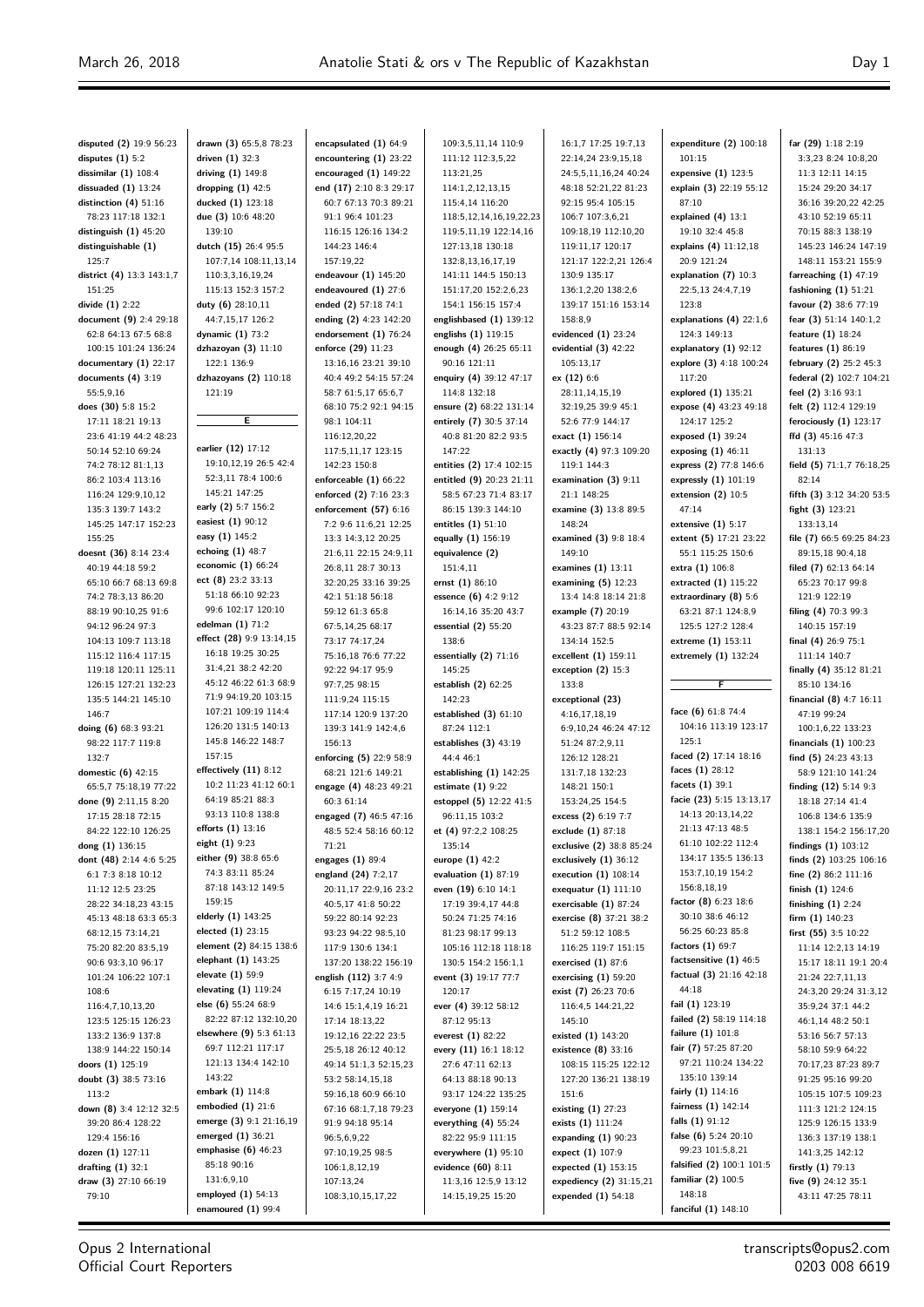$\equiv$ 

| 123:3 133:18<br>158:14,15                       | fourth (5) 3:10 26:7<br>33:2 45:15 52:14              | funders (5) 22:22<br>23:6,7,8,10                 | given (35) 5:23 9:14<br>10:3 16:18 21:15 22:6 | greatest $(2)$ 34:13<br>155:3                | helpful (6) 55:19 70:10<br>78:24 132:12 141:22 | idea (3) 119:19 121:8<br>143:22                    |
|-------------------------------------------------|-------------------------------------------------------|--------------------------------------------------|-----------------------------------------------|----------------------------------------------|------------------------------------------------|----------------------------------------------------|
| fixture $(1)$ 27:24                             | framework $(2)$ 27:25                                 | funding $(10)$                                   | 28:12 37:22 40:13                             | grip (1) 92:5                                | 155:15                                         | identical (2) 45:24 46:8                           |
| flagged (1) 99:18                               | 28:2                                                  | 23:1,8,13,22 121:24                              | 42:21 48:14 51:1                              | ground (2) 18:11 137:9                       | helpfully (1) 158:21                           | identification (1)                                 |
| flat (1) 136:19                                 | frank (10) 28:10                                      | 122:3,5,12 123:6                                 | 52:23 59:2,3 60:10                            | grounds (11) 33:6,11                         | helps $(1)$ 1:23                               | 130:13                                             |
| floating $(1)$ 3:18                             | 44:7,16,21 45:7 49:6                                  | 149:6                                            | 78:11 94:4 120:23                             | 82:12 116:7,9,18                             | henderson $(4)$ 35:17                          | identified $(7)$ 48:11                             |
| flouted (2) 47:7 50:13                          | 125:23 126:3,15                                       | funds (5) 22:7,11,16                             | 122:21 127:18 138:3                           | 119:8 120:7 125:8                            | 37:5 38:13 90:22                               | 52:1 54:2 118:3                                    |
| flow $(1)$ 89:3<br>flowed $(1)$ 126:22          | 129:18<br>frankly (2) 17:18 45:23                     | 48:15 138:25<br>further (28) 6:2,23 7:1          | 140:2,3,5 149:3,12<br>150:4 151:10,17 152:2   | 134:17 144:11<br>group (2) 127:21 137:16     | herbert $(1)$ 55:13<br>here (89) 1:8 6:4 7:23  | 146:25 148:5,20<br>identify (2) 33:10 55:4         |
| flowing $(1)$ 142:2                             | fraud (119) 4:1,5,23                                  | 8:9 18:5 22:16 24:15                             | 154:6,14 155:8,25                             | guess (1) 89:20                              | 17:13 20:19 21:3                               | ie $(1)$ 24:4                                      |
| flying $(1)$ 137:5                              | 5:15,22 6:1 9:7,10                                    | 25:5 26:25 29:18                                 | gives (5) 31:21 89:8                          |                                              | 26:16 33:17 35:12                              | ifrs (1) 100:25                                    |
| focus (2) 87:13 106:5                           | 10:25 11:20                                           | 37:22 39:25 40:16,20                             | 92:19 93:11 155:14                            | н                                            | 40:14 44:25                                    | ignore (2) 15:10 114:21                            |
| focuses (1) 36:12                               | 12:3,15,18,20,23                                      | 41:8 45:9 56:1 62:21                             | giving (9) 28:1 38:2                          |                                              | 45:10,14,18 46:17                              | ignored (2) 52:6 114:7                             |
| follow $(1)$ 80:22                              | 13:4,8,14,18,25                                       | 64:21 112:17 122:25                              | 93:1 98:13 107:20                             |                                              | 48:1 51:5,6 56:6 58:2                          | ignores (1) 33:14                                  |
| following $(13)$ 36:22<br>65:23 67:12,17 76:1   | 14:4,8,13 15:5,11<br>18:2,4,7,14,21,22                | 129:4,7 134:11 136:5<br>145:8 157:9 160:6        | 117:13 145:7 152:24<br>153:2                  | h (2) 99:22,25<br>hadnt (2) 102:25 103:14    | 59:21 61:17 62:24<br>63:12 68:3,6,10 69:3      | ill $(1)$ 67:2<br>illogical $(1)$ 121:14           |
| 77:14 81:12 84:8                                | 19:5,8,16,18                                          | futile $(1)$ 4:10                                | glance (1) 21:18                              | half (1) 137:15                              | 71:13 75:2 77:1,6,16                           | im (10) 4:3 55:25 87:19                            |
| 103:18 104:22 105:9                             | 20:4,12,14,23                                         | future (10) 7:2 40:5,12                          | glaregaze (1) 102:7                           | halfway $(1)$ 128:22                         | 78:25 79:4,10                                  | 95:3,19 121:10,12                                  |
| 114:4 132:19                                    | 21:1,8,12 23:11 26:21                                 | 45:9 50:6 92:1 128:2                             | global (3) 6:12 109:4,13                      | hand (5) 2:8,12 11:13                        | 81:11,20 82:20,22                              | 131:10 155:11 157:10                               |
| follows (8) 39:14 59:8                          | 27:1,14 30:7,8 31:24                                  | 129:8 131:15,25                                  | glossary (1) 29:1                             | 32:5 141:17                                  | 90:20 91:7 94:15,22                            | imagine (2) 41:1 132:10                            |
| 67:11 73:15 78:24                               | 32:10,12 36:1,3                                       |                                                  | goal (1) 58:17                                | handed $(4)$ 2:4,12 11:13                    | 95:1 96:25 98:11                               | imagining $(1)$ 158:24                             |
| 104:2 139:18 156:21                             | 39:8,12 41:4,14,25                                    | G                                                | goes (13) 37:11 60:25                         | 141:19<br>handy (1) 135:22                   | 105:1,6 106:21                                 | immediately (2) 95:21                              |
| footnote (3) 10:9,9 55:9                        | 42:11 47:14,15,18                                     |                                                  | 67:13 70:14 88:3 91:7                         | happen (4) 53:22 87:8                        | 110:10,10 111:11                               | 141:5<br>immune (2) 150:11,12                      |
| force (3) 16:16 95:12<br>98:3                   | 48:16,19,25 60:17,21<br>61:7 65:17 66:13 93:7         | g (2) 99:22 100:4                                | 105:8 109:24 125:24<br>137:2 150:17 151:19    | 96:21 151:7                                  | 115:12 116:2,6,8<br>118:4,11 119:1,13          | immunity $(11)$ 6:22                               |
| forcefully $(1)$ 98:12                          | 94:11 95:13.15                                        | gain (1) 130:5                                   | 153:12                                        | happened $(5)$ 25:19                         | 120:1 122:20 123:12                            | 88:7,10 107:12,13                                  |
| foreign (56) 3:7 6:17                           | 97:8,17,19,20                                         | gaining (1) 88:14                                | going (81) 2:21,22 3:4                        | 110:15 144:17 146:8                          | 124:11 125:1,25,25                             | 108:10,14,17,22                                    |
| 7:25 10:20 11:3                                 | 99:8,12,22 101:18                                     | game (1) 107:9                                   | 6:24 8:8,15,24                                | 148:1                                        | 126:7,13,23 127:17                             | 109:13 140:14                                      |
| 15:2,12,14,15                                   | 102:1,1 103:24 104:6                                  | garnishee (2) 107:21                             | 16:10,13,17                                   | happening $(3)$ 17:13                        | 129:16,20 132:2,7,14                           | impact (4) 13:5 97:13                              |
| 16:18,19 17:6,15,16                             | 105:23 106:1 112:4                                    | 108:24                                           | 17:9,19,20,23 21:23                           | 36:20 132:14                                 | 136:12 139:22                                  | 105:23,24                                          |
| 18:5,16                                         | 120:14                                                | garnishments (1) 152:1<br>gate (2) 96:23,25      | 24:8 28:4 34:22 35:16                         | happens $(1)$ 94:22<br>happy (7) 31:8 42:6   | 140:5,17,24 142:13                             | impecuniosity (4)                                  |
| 19:7,8,11,15,17<br>20:3,9,17 21:6 24:8,12       | 133:11, 13, 15, 17 134:8<br>135:13 137:1              | gater (15) 30:22 62:19                           | 46:5 50:7 52:22<br>53:21,23 54:20,22          | 85:4 92:18 93:10                             | 143:19 144:1 148:4<br>151:13 155:24 156:14     | 121:16 149:7 155:1,2<br>impediment (1) 117:11      |
| 25:4,19 41:2,11 42:14                           | 142:23,25 143:12,18                                   | 64:9,23 65:3 66:3                                | 56:10,13,14 59:4                              | 110:21 128:13                                | hereby $(1)$ 67:23                             | impermissible (3) 36:17                            |
| 47:20 50:25 52:18,23                            | 144:6 148:9 149:9                                     | 69:19 70:7 71:4,13,19                            | 65:2,4,4 68:19 70:7                           | hard $(6)$ 2:7,10 87:17                      | hermitage (13) 45:16                           | 38:21 120:18                                       |
| 53:20 65:6,8 73:5                               | 152:8,13                                              | 75:10,15 76:20 146:2                             | 88:9 91:22 95:3                               | 137:3 141:17 150:3                           | 80:9 81:14 82:4                                | implausible $(1)$ 26:11                            |
| 104:19 115:5                                    | 153:2,10,12,19 154:2                                  | gave (4) 5:13 19:22                              | 104:5,12,16,20                                | hardly (2) 152:6,19                          | 127:6,8,21 128:25                              | implication $(1)$ 81:9                             |
| 118:15,17                                       | 156:5,8,10,14,16,18,20,21                             | 65:24 66:17                                      | 106:4,4 109:9                                 | harm $(1)$ 94:16                             | 129:25 131:12 137:16                           | implications $(1)$ 50:15                           |
| 119:3,9,10,20 120:16                            | fraudulent $(10)$ 6:8                                 | gaze (1) 140:21<br>gca (4) 115:3,4 118:19        | 110:9,11 112:7,13,23                          | harris (4) 1:15 151:23<br>156:25 157:1       | 153:23 155:9                                   | importance $(4)$ 11:2                              |
| 132:4,15 148:7<br>151:14,22 156:6               | 39:10 48:6,11 100:9<br>103:8,10 134:18                | 152:2                                            | 114:10,13,17 121:12<br>123:4,13,16,18 127:22  | hasnt (2) 109:18 155:3                       | hermitagecherkasov (1)<br>47:24                | 14:8 21:8 150:10<br>important (24) 13:10           |
| 158:20                                          | 135:17 136:14                                         | general (6) 14:16 19:22                          | 133:14,18 134:3,8                             | havent $(4)$ 2:9 56:8                        | hes (2) 1:10 146:6                             | 18:24 21:23 28:12,23                               |
| forever (2) 117:13                              | free (3) 3:20 20:25                                   | 31:2 85:11 86:22                                 | 135:16 136:14 139:19                          | 125:17,18                                    | high (6) 18:23 83:13                           | 39:1 43:18 46:12 72:5                              |
| 120:10                                          | 55:17                                                 | 136:22                                           | 141:8,12 146:6 147:25                         | having (19) 41:15 57:18                      | 92:17 105:10 125:8                             | 79:18 92:15 95:4                                   |
| forgot (3) 76:19 157:11                         | freehills $(1)$ 55:13                                 | generally (6) 57:15                              | 149:13,20 150:4,19,21                         | 67:8,19 69:4,5 72:15                         | 132:24                                         | 97:18 98:25 117:18                                 |
| 158:4                                           | freestanding $(13)$ 3:11                              | 84:15 97:21 125:6                                | 151:17 152:9,20 154:8                         | 77:12 88:21 91:4 95:1                        | highest $(1)$ 105:12                           | 126:11 130:10 131:24                               |
| form $(8)$ 64:11 70:1                           | 27:21 30:5 32:23 36:7                                 | 132:25 133:13<br>genuine (8) 93:15,16            | 155:11 158:25                                 | 98:2,11 105:12 111:22<br>132:22 145:9 150:1  | highlight (3) 18:9 21:15<br>155:20             | 132:1 135:12 136:2                                 |
| 71:20 77:8,15 84:10<br>109:15 138:18            | 61:21 72:19 82:2<br>83:4,14 84:2 145:23               | 98:18 99:2 112:11                                | goliath (1) 24:1<br>gone (5) 42:25 43:2       | 154:1                                        | highlights (2) 155:18                          | 141:4 142:3 156:22<br>importantly (4) 13:7         |
| formal (5) 33:20 34:3                           | 146:12                                                | 120:23,25 123:8                                  | 139:11 140:15 142:7                           | head $(2)$ 32:17 60:16                       | 156:21                                         | 23:8 25:14 141:2                                   |
| 63:1 65:22 74:19                                | freezing $(3)$ 17:21 41:12                            | geopolitical (1) 131:23                          | good (15) 1:5,6 26:25                         | heading (9) 30:2 32:7                        | history $(1)$ 27:5                             | impose (2) 75:16,17                                |
| formalities $(1)$ 29:18                         | 122:12                                                | get (21) 3:15 6:25                               | 34:25 45:16,17 59:23                          | 44:20 47:22 62:11                            | hold (1) 17:21                                 | impregnable $(2)$ 71:24                            |
| formality (2) 33:24 34:1                        | fresh $(1)$ 120:5                                     | 17:16 46:13 78:13                                | 64:6 83:1,2 85:14 97:1                        | 65:14 99:21 134:22,25                        | holders (1) 126:19                             | 93:25                                              |
| formed (1) 37:14                                | friday (2) 1:25 99:7                                  | 88:9 90:25 92:5 93:7<br>94:4 96:24 114:9         | 98:20 140:22 155:22                           | headline $(1)$ 18:1<br>hear (2) 43:20 46:2   | holland (1) 112:21                             | improper (1) 129:6                                 |
| formidable $(2)$ 64:16<br>71:25                 | friendly (2) 47:20 53:19<br>friends $(9)$ 1:15,16 2:2 | 116:6,8 118:5 120:6                              | governed (2) 109:14<br>118:19                 | heard (10) 42:12 43:1                        | home $(1)$ 51:17<br>honour (2) 71:8 82:13      | impunity (2) 49:21 51:9<br>inaccurate $(1)$ 100:25 |
| forms (1) 107:4                                 | 28:22 30:16 33:18                                     | 126:7 132:1 139:5                                | government $(14)$ 6:20                        | 48:3 69:9 120:14                             | hope (2) 34:25 143:21                          | inappropriate $(4)$ 46:21                          |
| formulation $(1)$ 113:15                        | 34:13 36:4 150:16                                     | 145:25 150:6                                     | 46:17 51:17,20                                | 133:22 156:5,9,12,15                         | hopefully (3) 15:23,25                         | 131:3 143:21 151:15                                |
| forth (4) 66:8,14 117:24                        | front (2) 91:19 99:13                                 | gets (6) 4:15 62:21                              | 127:6,11,23,24 128:1                          | hearing (11) 8:13 16:10                      | 105:20                                         | include (1) 86:20                                  |
| 137:8                                           | frozen (2) 24:13 138:25                               | 86:11 91:1 112:8                                 | 130:6,11,21,25 132:9                          | 48:19 73:11 93:6                             | hour $(1)$ 61:24                               | included (2) 29:3,17                               |
| forum (10) 5:4 20:12,19                         | full $(13)$ 28:10                                     | 129:21                                           | governments $(1)$ 129:1                       | 99:16 110:17,22,25                           | house $(1)$ 111:9                              | includes (2) 29:10 103:6                           |
| 49:21 58:2,8                                    | 44:7,15,21 45:7 49:6                                  | getting (6) 58:17 105:2<br>121:7 140:5,23 143:20 | grab (1) 139:12                               | 153:16 159:21<br>hearings $(2)$ 100:6        | housekeeping (4)                               | including (11) 9:9 67:1                            |
| 143:12,17,21 149:17<br>forward (6) 9:15,20 35:8 | 82:18 102:6 125:22<br>126:3,14 129:17                 | give (36) 12:21 26:15                            | grant (3) 75:4 111:24<br>118:14               | 141:5                                        | 157:14 158:18,19<br>160:7                      | 69:6 82:12 91:12<br>93:23 99:16 100:11             |
| 77:16 147:6 151:17                              | 155:23                                                | 27:25 30:21 32:5                                 | granted $(5)$ 11:22                           | heart (2) 49:16 91:7                         | howden (1) 119:6                               | 138:21 142:5 156:14                                |
| fought (3) 5:12 88:8                            | fully (4) 19:18 53:10                                 | 33:6,11 41:7 48:20                               | 13:9,15 44:12 86:13                           | heavily (2) 96:16 136:23                     | however (6) 13:1 30:24                         | incomparable (1)                                   |
| 137:3                                           | 110:19 156:5                                          | 52:17 54:3 55:12 89:2                            | granting $(1)$ 38:6                           | heavy (2) 5:12 43:1                          | 33:25 46:24 86:5                               | 137:14                                             |
| found (13) 9:10 13:17                           | fund $(4)$ 23:16 26:5                                 | 92:13,18 93:10,12,25                             | grants (1) 68:22                              | heightens (2) 14:7 21:7                      | 131:6                                          | incomplete $(1)$ 20:11                             |
| 14:12 20:14,22 21:12                            | 88:8 123:21                                           | 113:12 116:18 119:20                             | grappling $(1)$ 79:5                          | held (7) 4:20 6:20 7:5                       | huge (2) 69:3 123:12                           | inconsistent $(1)$ 100:25                          |
| 42:8 45:6,15 47:12                              | fundamental (4) 98:17                                 | 120:8 127:25 130:4<br>133:7 134:11 137:8         | grateful $(2)$ 16:12                          | 17:8 26:4 44:5 159:16<br>help (13) 65:3 74:2 | hundreds (1) 53:17                             | incorrect (2) 12:4 27:3                            |
| 61:13 84:22 121:11<br>four (5) 14:16 18:9 88:9  | 136:16 147:5 150:10<br>funded $(1)$ 155:5             | 144:4 147:23,25                                  | 159:12<br>great (3) 83:20                     | 82:20 95:1 98:14                             | hurdles (1) 93:8<br>hutchinson (1) 79:16       | increase (2) 14:10 21:10<br>incumbent $(1)$ 130:20 |
| 121:11 123:3                                    | funder $(2)$ 123:1,2                                  | 151:13 152:25                                    | 159:8,12                                      | 106:13,22,23 132:23                          |                                                | incurred (3) 23:23 25:9                            |

134:3 140:16 144:6,14

**I**

157:11,12,25 158:4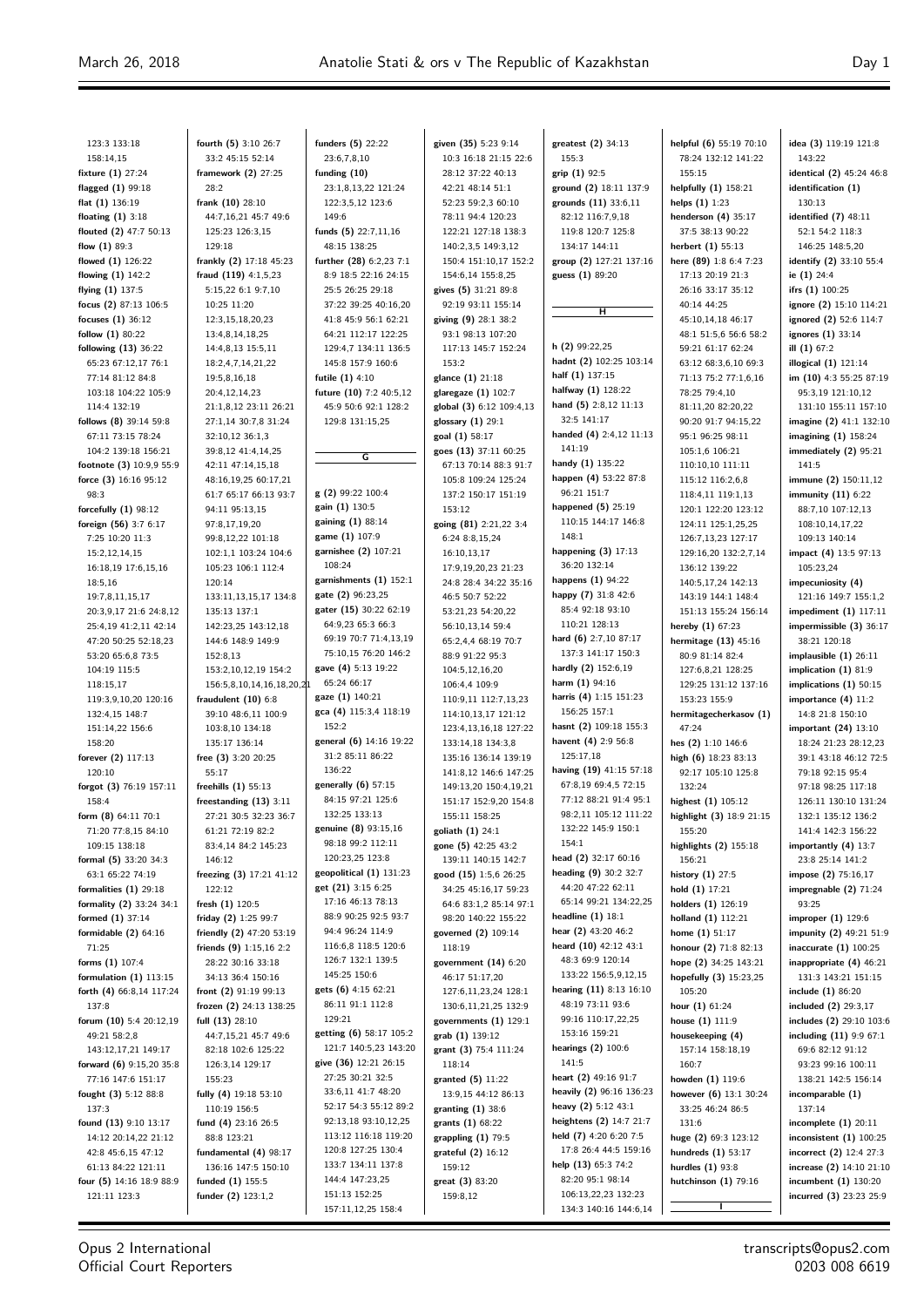$\equiv$ 

| 54:13                                               | interesting $(1)$ 26:1                      | 131:24 135:20,23                             | judgments $(1)$ 105:2                      | 32:9 36:3 39:6,7 59:19                       | launched (3) 45:2 56:4                            | 109:5                                           |
|-----------------------------------------------------|---------------------------------------------|----------------------------------------------|--------------------------------------------|----------------------------------------------|---------------------------------------------------|-------------------------------------------------|
| indemnity $(5)$ 29:25                               | interests $(14)$ 6:3 9:10                   | 137:18 144:13 148:4,5                        | judicata (1) 114:4                         | 61:24 66:11 70:8                             | 79:24                                             | limbs (3) 93:14 109:16                          |
| 30:3,5 83:7,16                                      | 41:21 42:10 52:16                           | 151:5,8 152:20                               | judicial (3) 52:24 54:18                   | 79:20 98:8 102:17                            | laundry (1) 133:8                                 | 135:15                                          |
| independent $(11)$ 65:24<br>66:18 67:4 68:8         | 54:9 85:2 87:18,21<br>133:7 147:7,8,19      | issuing (2) 40:14 86:18                      | 127:12<br>june (18) 8:7 9:16               | 111:17 118:7<br>119:17,23                    | lawyer (2) 113:11 127:7<br>lawyers (6) 53:24 95:5 | limited $(6)$ 14:2,6 17:11<br>70:11 96:7 116:18 |
| 79:11,14,21 80:1 81:6                               | 148:24                                      | iteration $(1)$ 78:4<br>its (63) 4:15,24 9:5 | 18:18 19:19 31:4                           | keep (3) 44:4 53:15                          | 107:8,12 109:20                                   | line $(1)$ 100:16                               |
| 95:4 109:20                                         | interim $(1)$ 25:11                         | 13:21 23:7 24:23                             | 48:17 52:1 64:24                           | 91:19                                        | 111:12                                            | linklaters (2) 107:19                           |
| index (2) 99:20 160:1                               | internally $(1)$ 138:16                     | 31:23 32:12,15                               | 65:10 93:6 99:18                           | keeps (1) 127:23                             | laying (1) 131:21                                 | 108:19                                          |
| indicate $(1)$ 26:23                                | international $(8)$ 16:23                   | 33:4,10,15 38:18 39:9                        | 110:17,22,25 111:18                        | kennelly $(1)$ 1:16                          | lead (3) 11:8 27:14 59:6                          | liquidator $(2)$ 50:25                          |
| indicates (4) 27:5 32:1                             | 57:17 59:10,10 112:1                        | 41:14 42:15 46:7,18                          | 123:16 134:10 152:17                       | key (4) 37:12 38:18                          | leading (1) 150:2                                 | 51:3                                            |
| 40:25 152:3                                         | 119:25 129:2 149:19                         | 47:7 50:13 51:21                             | jurisdiction (51) 18:12                    | 55:15 115:3                                  | leads (3) 63:11 101:16                            | list (3) 36:23 43:11                            |
| indicating $(1)$ 73:1                               | interpret $(1)$ 115:3                       | 52:16,19 56:19 58:25                         | 26:10 40:1 41:12,15                        | kicked (1) 6:7                               | 120:3                                             | 133:8                                           |
| indication $(1)$ 159:15                             | interpretation (1)                          | 60:16 62:7,12 67:8                           | 54:15 56:8,15,23 58:6                      | kills (2) 62:20 79:24                        | learned $(19)$ 1:15,16                            | listed $(1)$ 9:22                               |
| indicative $(9)$ 97:13                              | 148:12                                      | 68:23,23 69:24 72:25                         | 59:18 61:3 67:15                           | kind (6) 18:25 19:24                         | 2:2,20 28:22 30:16                                | listen $(1)$ 157:3                              |
| 99:11 101:13,18                                     | into (30) 3:4 6:2                           | 83:13,14 86:21 88:5                          | 68:1,14 71:13                              | 93:25 121:25 123:10                          | 33:18 34:12 36:4                                  | listing $(1)$ 111:3                             |
| 102:20 103:6,8,10                                   | 8:11,15 16:17 30:10                         | 94:5 97:18,24 98:7                           | 72:10,21 75:4,11                           | 130:20                                       | 37:13 56:12 146:2                                 | lists $(1)$ 16:11                               |
| 105:25                                              | 36:5 39:12 49:1                             | 103:25 106:19 110:17                         | 77:14,18 82:20 92:2                        | kinds (3) 29:8 67:3                          | 147:1 149:23                                      | litigant $(1)$ 50:24                            |
| indirect (3) 97:13 99:11                            | 53:13,25 56:25 57:10                        | 111:16 118:12,13                             | 95:8 96:21 97:23                           | 128:4                                        | 150:16,20 152:14                                  | litigants (4) 50:5 51:7,8                       |
| 105:24                                              | 69:7 74:9 75:21,22                          | 119:12,24 124:9,10                           | 98:2,6,14 104:1,8,9,13                     | king (2) 55:14,15                            | 155:15 157:1                                      | 124:18                                          |
| indonesia (1) 142:8                                 | 84:20 85:10 87:16                           | 126:25 128:12 131:1                          | 113:9,12 116:23                            | kirtland (3) 11:12,18                        | least (4) 17:13 27:18                             | litigation $(8)$ 23:13                          |
| indonesian $(1)$ 142:18                             | 88:18 91:5 95:12                            | 132:15 135:12                                | 117:15 120:9 123:5                         | 12:5                                         | 78:24 131:14                                      | 46:23 84:22 99:15                               |
| induced (3) 97:14 99:12<br>105:25                   | 106:10 128:25 129:21<br>136:9 140:14 145:25 | 143:1,9,24 150:5<br>152:11 155:15,15         | 131:25 132:4,14                            | kirtlands (2) 11:7 12:9                      | leave (4) 45:1 61:15<br>95:8 137:17               | 131:6 132:3 142:19,20                           |
| inevitable $(1)$ 129:8                              | 146:12                                      | itself (11) 15:23 36:14                      | 134:1,13 141:14<br>143:13,23 150:22,25     | kmg (9) 97:13 99:11<br>101:12,18 102:20      | leaving (4) 62:4 72:3                             | little $(3)$ 3:24 80:3<br>112:14                |
| infer $(1)$ 27:11                                   | introduce $(2)$ 11:20                       | 39:15 42:15 84:9                             | 158:20                                     | 103:6,7,10 105:24                            | 123:24 124:1                                      | live (17) 8:19 41:25                            |
| inferred $(1)$ 48:9                                 | 48:19                                       | 88:15 105:25 119:11                          | jurisdictional (1) 63:18                   | knew (4) 101:19,21                           | left (8) 3:16 5:25 54:24                          | 42:7 43:21 44:3 46:3                            |
| influencing $(1)$ 143:21                            | introduction (2) 3:23                       | 122:24 139:19 143:10                         | jurisdictions (40) 14:20                   | 103:9 136:20                                 | 89:22 106:20 137:5                                | 83:5 95:15                                      |
| informal (1) 55:16                                  | 7:9                                         | ive $(1)$ 116:11                             | 15:19 20:24 23:2,20                        | know (16) 2:14 5:10                          | 145:1 154:10                                      | 97:9,10,17,21 102:10                            |
| information (8)                                     | inverted $(1)$ 113:8                        |                                              | 24:13 25:16,21 27:2                        | 10:12 11:12 28:18                            | lefthand (1) 70:25                                | 103:16,19 104:3                                 |
| 100:20,21,22                                        | investigated $(5)$ 36:3                     | J                                            | 42:2 45:11 57:25                           | 32:15 34:22,23 43:15                         | legal (16) 10:8 17:4                              | 120:14                                          |
| 101:6,14,20 113:3                                   | 133:17,18 152:14                            |                                              | 59:13,20 69:13 93:22                       | 55:19,22 68:12 85:19                         | 35:10,14,19 54:12                                 | local (3) 118:24 132:21                         |
| 159:18                                              | 156:18                                      | j(1)86:3                                     | 94:20 95:7 96:24 97:4                      | 123:5 136:17 159:14                          | 84:6 112:11                                       | 144:8                                           |
| informed $(1)$ 10:14                                | investigating (2) 51:6                      | jail (1) 6:25                                | 105:3 106:10,17 108:4                      | knowingly (1) 39:8                           | 116:1,3,5,8,11                                    | located (5) 58:7 109:3                          |
| informing $(1)$ 118:15                              | 54:8                                        | james (2) 138:5 158:8                        | 112:15 117:12 118:23                       | knowles (71)                                 | 144:23,24 145:8                                   | 117:15 138:17 139:22                            |
| initiated $(1)$ 82:5                                | investigation (3) 49:23                     | january (2) 93:5 98:8                        | 121:5,10,12 123:4,14                       | 1:5,7,12,22                                  | legitimate $(4)$ 35:25                            | location $(3)$ 109:12                           |
| initio (1) 126:18                                   | 50:3 133:11                                 | joa (1) 122:8                                | 132:6 133:14 141:9                         | 2:1,7,9,13,17,23 3:2                         | 36:18 38:22 42:23                                 | 138:9,10                                        |
| injunction (2) 143:2,9                              | investor (1) 137:4                          | joined $(1)$ 1:7<br>joke (1) 38:17           | 142:4 144:7 148:8                          | 16:4 21:21 28:3 31:11                        | lengthy (3) 53:21 91:9                            | locations (1) 138:21                            |
| insignificant $(1)$ 85:5<br>insolvency (3) 78:19,21 | invite (4) 8:16 27:10<br>45:21 53:15        | jozoyan (1) 22:25                            | 152:19 156:3<br>jury (1) 99:13             | 34:25 43:17 55:19,23<br>56:3 57:5 68:12      | 107:18<br>lens (2) 74:6 98:16                     | locked $(1)$ 150:7<br>logic (1) 48:24           |
| 132:11                                              | invoke (1) 49:10                            | judge (20) 37:13 70:23                       | justification $(1)$ 154:13                 | 76:10,23 78:10 80:18                         | less (3) 11:2 27:2                                | logical (3) 94:5,12                             |
| instance (2) 141:25                                 | invoked (1) 137:12                          | 71:8 73:15,23,24                             | justifications (1) 154:14                  | 81:1 83:1,7,13,20,22                         | 128:15                                            | 123:7                                           |
| 142:12                                              | invokes (1) 124:14                          | 75:9,23 76:1 77:9                            | justified $(1)$ 41:19                      | 84:4 86:23 87:13                             | lets (10) 63:21 64:21                             | london (20) 5:23 6:11                           |
| instances (2) 135:3,4                               | invoking $(1)$ 39:9                         | 78:25 79:5,10 82:13                          | justifies (3) 18:6 30:6                    | 88:22 90:5 91:3,21,24                        | 78:16 93:4 94:13,14                               | 7:5                                             |
| instant $(1)$ 16:1                                  | involve (3) 44:3 95:13                      | 85:20 113:10 115:18                          | 143:8                                      | 92:24 95:25 112:19                           | 104:10,19 112:8                                   | 17:1,15,16,17,19,22                             |
| instead $(1)$ 88:25                                 | 130:5                                       | 118:11 126:13 130:18                         | justly (2) 38:3 39:2                       | 113:14 114:23,25                             | 124:19                                            | 25:20,22 138:17 141:3                           |
| instructed $(1)$ 122:17                             | involved (9) 53:19,20                       | judges (1) 128:1                             |                                            | 116:11,24 117:19,22                          | letter (3) 55:13 110:1                            | 148:16 149:11,21,24                             |
| integral $(1)$ 115:5                                | 60:17 74:24 131:21                          | judgment (108) 5:14                          | $\overline{\mathsf{K}}$                    | 121:21,23 128:9,14                           | 140:20                                            | 150:8 151:8,8                                   |
| integrity (9) 6:4 9:4                               | 136:23 140:23 143:19                        | 8:7 12:23 13:4 14:22                         |                                            | 129:10 131:8 141:19                          | level (2) 115:2 125:8                             | long (5) 25:7 51:12 53:4                        |
| 13:20 38:25 42:10                                   | 149:11                                      | 15:1,4,7,10,20                               | kazakhstan (87) 3:10                       | 144:16 145:15,22                             | liable (1) 77:25                                  | 60:13 123:4                                     |
| 49:24 51:22 97:1                                    | involving (2) 6:4 60:21                     | 18:2,14,19 19:8 27:16<br>33:7,13 36:1 39:24  | 6:14,21 10:23 11:8<br>20:15 25:17 31:15,22 | 157:7,13,17,25                               | liberty (2) 19:20,22                              | longer (6) 26:12 37:3                           |
| 148:23<br>intended (2) 95:19                        | ip (1) 140:20                               | 42:9,23 43:23                                | 32:13,15,17,21                             | 158:3,11,13,16<br>159:5,8,11                 | libyan (1) 17:2                                   | 43:21 46:2 83:12<br>145:14                      |
| 118:1                                               | iranian $(1)$ 140:25<br>ironic (1) 98:7     | 46:13,14,16 48:17                            | 33:3,10 39:10,13,24                        | knows (9) 1:14 3:24                          | lies $(1) 130:13$<br>life $(1)$ 144:24            | longstanding $(1)$ 57:16                        |
| intending $(1)$ 11:15                               | irrelevancy (2) 91:4                        | 52:1 58:13,14,15,18                          | 41:16 58:16 59:5,15                        | 5:18 7:9 17:1 28:8                           | lifted $(1)$ 151:25                               | look (55) 2:14 3:6,8 6:2                        |
| intention $(1)$ 20:16                               | 106:21                                      | 59:15 60:9 62:19 65:6                        | 60:23 62:25 63:13                          | 29:6 31:9 43:9                               | light (4) 14:22 18:17                             | 10:16 14:17 15:12,22                            |
| interest (70) 10:4,24,25                            | irrelevant $(4)$ 46:8                       | 66:10,23 68:5,7,10,22                        | 64:15,18 65:20,21                          |                                              | 54:17 92:15                                       | 16:3 28:20 40:6                                 |
| 11:1 18:2,3                                         | 107:14 108:23 109:6                         | 69:12 70:6                                   | 66:4 67:8,10,23,23                         |                                              | like (30) 51:11 53:9                              | 43:12,16 52:16 59:21                            |
| 35:11,12,25                                         | isnt (6) 64:17 88:17                        | 73:5,6,7,12,12 75:3                          | 69:9,24 72:18,25 74:2                      |                                              | 57:9 61:19 62:7 80:3                              | 61:17 63:22 74:8                                |
| 36:2,5,6,18,20                                      | 97:21 98:6 105:16                           | 76:5 79:17,23 80:11                          | 82:20,21 83:15                             | lack (3) 22:7,11,16                          | 88:19 89:25 93:13                                 | 78:12 86:25 87:17                               |
| 38:23,24                                            | 147:12                                      | 81:4,24 93:6 94:15,18                        | 91:8,16 93:5                               | language $(6)$ 35:20                         | 96:2 105:8                                        | 88:15 90:8 93:20                                |
| 39:7,20,21,22                                       | issued (4) 3:9 5:11 10:4                    | 95:18,20,22 96:22                            | 94:10,16,23 95:6,11                        | 64:24 67:24 73:22                            | 106:17,17,18,18 111:1                             | 94:6,21 98:16                                   |
| 41:13,13,23 42:23                                   | 86:17                                       | 99:19 102:10,12                              | 97:3 98:19 99:2,8                          | 92:20 113:3                                  | 112:12,16 113:25                                  | 103:21,23 104:10                                |
| 43:7,10,22 44:6 45:6                                | issues (45) 3:5 7:10                        | 103:17,22 104:21,24                          | 100:23 102:5 104:21                        | large (2) 93:24 121:4                        | 114:1 118:21 125:2                                | 105:23 106:1 107:5                              |
| 46:4,4,13,21,23                                     | 12:11 41:16,20 42:7                         | 105:1,5,9,20,20,21<br>107:24 108:16 109:17   | 106:6,23 107:10 108:1<br>109:18 110:2,23   | last (9) 3:14 21:3 33:17<br>90:21 98:9 110:2 | 127:22 128:5                                      | 109:9,24 110:9                                  |
| 47:4,6,10 48:1,2 49:17                              | 44:14 45:13 53:19                           | 110:4,5,7,20 111:4                           | 112:12,20 115:12                           | 123:9 130:1 156:22                           | 140:17,23 145:12                                  | 114:1,17                                        |
| 50:2,12 52:2,4,15,19                                | 57:19 61:9 94:10<br>95:2,14 96:10           | 112:13 116:6,8 118:5                         | 116:6,13 118:21 121:3                      | lastly (3) 111:7 118:9                       | 158:21,24 159:1<br>likelihood $(4)$ 14:11         | 115:2,8,15,17 120:2<br>123:10 126:11 127:22     |
| 53:6 54:8,11,12,21<br>60:20 85:7 86:20              | 97:12,15 99:18                              | 120:12 123:16 125:5                          | 122:20 123:17 124:14                       | 141:16                                       | 15:14 19:15 21:10                                 | 134:20,24 135:1 146:5                           |
| 87:14 88:4,12,15,20                                 | 102:8,9,9 103:14,16                         | 127:25 128:24 129:5                          | 125:16 132:4,5                             | late (1) 158:23                              | likely (9) 14:11 15:13                            | 148:14 152:16 154:9                             |
| 90:8,11 91:8,13,15                                  | 104:22 106:2 107:11                         | 130:12 131:13                                | 133:3,24 134:17                            | later (12) 3:17 40:1                         | 19:8 27:13 92:13                                  | 155:13,21                                       |
| 94:8 120:4 130:13                                   | 108:2 109:11                                | 132:5,18 134:10                              | 136:6,12,16 137:12                         | 68:20 71:10 74:8                             | 113:16 129:8 130:4                                | looked (9) 5:9 18:1                             |
| 131:4 144:8 146:14                                  | 110:10,20 118:17,21                         | 135:2,22,24 143:16,20                        | 139:1,22 144:4                             | 76:4,25 79:17 85:12                          | 141:9                                             | 48:14 96:19 98:21                               |
| interested (2) 109:10,15                            | 119:12 127:16 129:18                        | 145:12,12 146:5                              | kazakhstans (20) 10:24                     | 92:2 93:4 129:6                              | likewise (2) 103:14                               | 105:23 125:13 151:2                             |

12:18,20 18:4 21:8

 $\frac{1}{\text{Interest (1) } 23:1}$ 

Opus 2 International Official Court Reporters 148:12 150:5

transcripts@opus2.com 0203 008 6619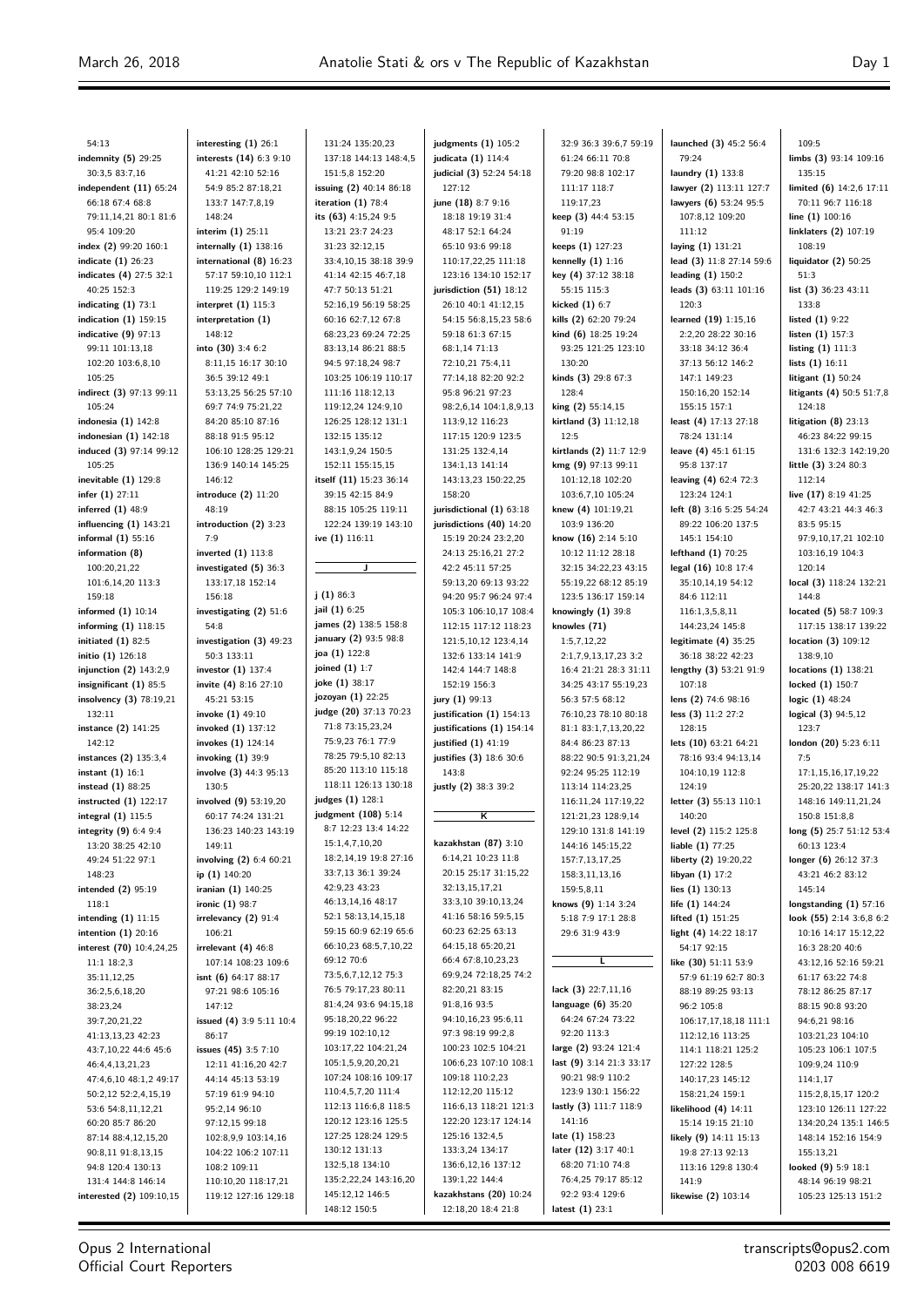Ė

| 154:18                                             | 16:5 21:22 28:4 31:12                             | millions $(1)$ 53:17                        | nacimiento (1) 136:1                            | note (5) 30:15 31:16                           | obligations (1) 109:4                            | 65:1,10 66:1,7 69:16                          |
|----------------------------------------------------|---------------------------------------------------|---------------------------------------------|-------------------------------------------------|------------------------------------------------|--------------------------------------------------|-----------------------------------------------|
| looking (6) 3:6 24:24                              | 35:5 43:18 55:22,25                               | mind (14) 44:4 53:15                        | nacimientos $(1)$ 136:20                        | 85:20 92:12 96:13                              | obliged (1) 55:25                                | 72:10 73:6,11,17                              |
| 30:9 96:20 114:22                                  | 56:7 58:1 61:19 62:5                              | 58:17 61:18 82:21                           | naftogaz (1) 71:5                               | noted (7) 8:10 77:6                            | observation $(1)$ 1:9                            | 77:8,19 78:15                                 |
| 129:17                                             | 66:23 78:7,13,14<br>80:23 83:14 84:17             | 90:23 109:13 122:5<br>123:10 131:20 142:12  | name (2) 107:18 123:21<br>namely (7) 4:21 14:20 | 102:24 111:22 117:24<br>118:13 138:20          | observed (2) 34:1 68:4<br>obtain (3) 25:16 58:14 | 81:17,18,25 82:3,7<br>91:22 108:24 116:4      |
| looks $(6)$ 21:2 22:25<br>96:10 106:20,20          | 85:19 92:19 104:8                                 | 153:7,18,20                                 | 15:18 32:2 48:15 54:7                           | notes $(6)$ 48:17 71:1                         | 100:1                                            | 122:12 123:24                                 |
| 147:23                                             | 113:3 122:25                                      | minded $(1)$ 16:2                           | 154:14                                          | 75:9 76:18 79:15                               | obtained (14) 6:7 20:23                          | 126:18,19,24 132:11                           |
| loop $(1)$ 103:11                                  | 145:18,19,23 158:21                               | minority $(1)$ 85:6                         | narrow (3) 36:12 97:18                          | 100:20                                         | 24:21,25 41:25 48:25                             | 144:17,22                                     |
| loose $(1)$ 142:13                                 | 159:4,7 160:3,5                                   | minute $(1)$ 67:3                           | 104:25                                          | nothing (17) 9:4 13:20                         | 52:6 65:16 81:18                                 | 145:2,3,9,10,13 146:9                         |
| lordship (96) 1:14,18,24                           | maleks (1) 91:17                                  | minutes (2) 35:1 128:12                     | narrowest (1) 120:7                             | 52:16 57:22 68:11                              | 121:8 148:9,9                                    | 157:17                                        |
| 2:14,21 3:16,24 4:17                               | managed $(1)$ 25:15                               | mirror (1) 79:8                             | narrowish (1) 113:22                            | 81:5 117:6 121:13                              | 152:8,13                                         | ordered (1) 112:5                             |
| 5:13,18 7:9 8:4,16                                 | management $(4)$ 7:11                             | mirroring $(1)$ 68:4                        | nasty (1) 137:3                                 | 125:10 126:24,25                               | obtaining (1) 39:9                               | ordering $(1)$ 13:25                          |
| 9:12,20 10:10,12                                   | 27:19 55:3 73:20                                  | misapprehension (1)                         | national (3) 26:5 35:18                         | 134:11 140:16,23                               | obvious (4) 70:4 79:19<br>96:18 145:21           | orders (13) 16:18,19,21                       |
| 13:19 15:22,24<br>16:1,3,7 17:1 19:22,25           | mance (1) 146:5<br>manner (2) 12:21 66:14         | 29:25<br>misconceived (1) 19:7              | 140:25<br>natural (1) 119:24                    | 149:16 154:21,24<br>notice (91) 3:8,12,14      | obviously $(13)$ 43:18                           | 17:6,16,21 24:21,25<br>52:11 107:22 139:5,5   |
| 21:18,19 24:22                                     | many (1) 81:8                                     | misconduct $(5)$ 49:23                      | nature (7) 18:25 32:7                           | 4:13 5:6,10 6:5 7:14                           | 44:3,18 54:25 56:11                              | 154:24                                        |
| 28:1,5,8,24 29:6,21                                | march (4) 1:1 11:7,10                             | 50:3 51:6,6 54:8                            | 124:9 125:25 137:7                              | 9:25 10:8,13,16                                | 64:12 70:13,15 87:5                              | original (1) 44:22                            |
| 31:8,9 32:6 34:15,18                               | 55:14                                             | misleading $(2)$ 67:22                      | 138:1 154:4                                     | 21:22,25 22:1,4 25:2                           | 104:8 112:19 117:20                              | originally $(1)$ 143:19                       |
| 37:7 39:21 40:6,18                                 | material (8) 2:10 30:8                            | 101:8                                       | nbk (1) 26:5                                    | 26:2 27:12,22 28:9                             | 148:17                                           | others $(1)$ 63:13                            |
| 42:8 43:8,13,15 44:11                              | 48:4 103:9,10                                     | misled (5) 8:13 42:19                       | near (2) 74:3 119:18                            | 30:25 33:22 34:10,21                           | occasion $(1)$ 4:18                              | otherwise $(4)$ 23:11                         |
| 45:22 47:8 48:17                                   | 126:17,25 155:7                                   | 92:14 93:5 103:7                            | nearing $(1)$ 21:2                              | 35:6,23 36:13,14                               | occasions $(2)$ 81:8                             | 26:20 119:19 124:23                           |
| 49:3,24 52:1 53:15,25                              | materials $(1)$ 1:18                              | misrepresentations (1)                      | neatly $(1)$ 91:17                              | 37:24 38:16 39:11,14                           | 152:15                                           | otiose $(1)$ 4:9                              |
| 55:2,12 57:21 63:23                                | matter (33) 4:25 16:24                            | 97:14                                       | necessarily (5) 39:14                           | 44:25 48:10 52:7,10                            | occur (1) 73:16                                  | ought (20) 47:3 49:7<br>50:9 60:8 66:13       |
| 70:22 95:20 96:3<br>97:12 113:1 127:3              | 17:7,9 19:2 20:21<br>31:14 35:8 36:19             | misses (2) 45:23 51:19<br>model $(1)$ 81:8  | 46:5 48:25 54:10<br>132:25                      | 53:22 55:6 57:2 58:18<br>59:3,25 60:10,16 64:6 | occurs (2) 14:10 21:9<br>oclock (2) 83:6,22      | 84:8,14 85:1,10,13                            |
| 133:7 145:4,24,25                                  | 37:15 38:23 43:2 55:3                             | moment (15) 10:17                           | necessary $(8)$ 30:19                           | 69:10,25 70:3 83:18                            | october (5) 9:23                                 | 88:18 96:8 97:7 98:10                         |
| 146:3,15 147:11                                    | 72:21 78:3 91:6                                   | 15:16 20:21 21:1                            | 34:5 38:8 42:9 50:3                             | 84:3,9,16,19,23,25                             | 24:22,25 25:1 51:13                              | 114:15 115:6 124:25                           |
| 148:15,17,20,22                                    | 94:22,25 98:4,20                                  | 35:16 43:11 59:2 82:5                       | 85:24 102:22 135:5                              | 85:2,4 86:6,16,18                              | octobernovember (3)                              | 126:14 141:6 145:4                            |
| 149:2,4,11 150:20,21                               | 107:1 109:3,5                                     | 89:13 93:20 95:3,6                          | need (32) 7:6 34:11                             | 87:4,15,25 88:19                               | 4:21 5:22 110:12                                 | outcome (3) 13:18 30:8                        |
| 151:19 152:15                                      | 113:10,17 115:9                                   | 104:20 110:18 117:21                        | 53:13 57:10 60:22                               | 89:3,18 90:18 93:17                            | offends (1) 118:2                                | 89:9                                          |
| 153:8,9,22                                         | 127:15 144:20 146:17                              | moments (1) 48:20                           | 61:9 69:16 70:7                                 | 113:20 118:6 124:5                             | offer (5) 97:14 99:11                            | outside (3) 33:12 68:11                       |
| 155:10,13,21 156:7,7                               | 148:18 150:23 153:3,4                             | monday $(1)$ 1:1                            | 75:21,22 83:10,19                               | 131:16 133:1 139:23                            | 101:13,18 105:25                                 | 134:1                                         |
| 158:5,6,25<br>lordships $(16)$ 2:4 8:6             | matters (11) 16:11<br>26:18 31:3 35:9 43:20       | money (6) 95:8 102:16<br>121:4 140:22 150:3 | 90:14 91:15 94:2 97:9<br>105:19 109:22 112:15   | 140:2,6,9 141:1<br>144:12,19 146:15,24         | office (3) 51:17 126:19<br>136:22                | outstanding (1) 75:1<br>outweighs (3)         |
| 9:3 18:8,18 19:19,21                               | 44:9 56:19 72:7                                   | 155:4                                       | 113:23 116:10                                   | 147:14,15 149:3,15                             | officer (4) 122:21,22                            | 54:8,10,12                                    |
| 30:15 31:13,16 32:16                               | 130:20 148:24 154:8                               | months (2) 126:20                           | 124:7,21 135:19 136:9                           | 154:7,11 157:19,24                             | 127:18 155:2                                     | over (28) 1:20 2:10 4:15                      |
| 146:9 148:12 149:7                                 | mean (9) 57:15 61:4                               | 154:16                                      | 143:15 145:25                                   | noticed $(1)$ 63:23                            | official (1) 44:12                               | 6:11 7:4 11:10 26:4                           |
| 152:17 156:22                                      | 69:24 86:2 96:24 97:3                             | more (36) 6:10 8:23                         | 148:14,23 150:14                                | notices (2) 63:25 85:8                         | officials (1) 127:17                             | 54:24 72:23 77:2,12                           |
| loses $(1)$ 142:22                                 | 117:16,16 125:11                                  | 13:10 17:19 25:14                           | 154:8,20                                        | notion (11) 51:4 63:7                          | often (2) 79:5 154:1                             | 79:12,21 86:12 89:22                          |
| lost $(4)$ 26:3 94:14                              | meaning (2) 66:3 80:7                             | 50:24 61:13 74:9                            | needed (4) 96:19                                | 76:4 79:11,24 80:4                             | oh (2) 60:18 150:14                              | 90:4,18 93:7 100:4                            |
| 117:9 142:20                                       | means (13) 12:19 23:16                            | 75:17 85:8 86:23                            | 128:24 129:5 131:24                             | 121:6 124:16 137:19                            | okay (3) 2:11,23 159:6                           | 102:23 104:13 111:22<br>120:6,10 122:6 126:24 |
| lot (5) 69:9 70:14 78:12<br>85:8 113:23            | 69:4 72:12 84:19,23<br>92:6 96:20 97:4,8          | 88:22 91:2 93:11,19<br>94:2 96:10 98:17     | needs (6) 40:21 92:8<br>98:21 106:1 125:13      | 148:6 149:8<br>notions (2) 59:16 85:11         | old (5) 37:3,10,19<br>89:10,13                   | 129:15 145:14                                 |
| lots (2) 68:25 147:25                              | 127:9 148:2 149:20                                | 104:18,20 105:16                            | 137:6                                           | notwithstanding (1)                            | once (1) 5:24                                    | overall (3) 54:6 89:6                         |
| lpg (4) 99:24 100:2,11                             | meant $(3)$ 66:11,13                              | 106:12 109:22                               | negotiation (2) 88:8                            | 108:15                                         | onerous (1) 75:17                                | 159:14                                        |
| 101:15                                             | 157:16                                            | 112:18,25 113:23                            | 140:16                                          | novel (2) 128:5 143:22                         | ones (2) 114:19 148:6                            | overcome (1) 153:11                           |
| luxembourg $(3)$ 106:18                            | measures (1) 95:11                                | 115:10 116:21 121:11                        | neither (2) 64:2 140:10                         | november (1) 110:2                             | oneway (1) 51:10                                 | overlap (3) 56:5,24                           |
| 117:5 133:16                                       | mechanism $(2)$ 20:1,2                            | 123:20 132:16 135:12                        | netherlands $(10)$ 106:17                       | nowhere (3) 68:8 135:3                         | onus (2) 76:13 77:21                             | 151:6                                         |
| luxury (1) 115:12                                  | media (2) 140:8,19                                | 142:13 144:21 149:20                        | 107:22,24 114:14                                | 150:17                                         | onwards (1) 22:12                                | overnight (1) 159:1                           |
| lying (1) 153:14                                   | mellon (6) 6:13 8:1<br>16:6,15,25 152:22          | 155:17                                      | 117:6 133:16 138:22<br>139:4,21 140:3           | nuanced (3) 96:10                              | open (4) 124:1 135:18                            | overreaching (1) 20:7                         |
| М                                                  | memorandum (3)                                    | morning (5) 1:5,6 2:5<br>42:4 71:17         | never (8) 25:14 49:7                            | 144:2 155:17<br>nub(1)81:3                     | 150:6 159:17<br>opined (1) 153:5                 | overriding (15)<br>35:21,23 37:22             |
|                                                    | 100:20,21 101:14                                  | most $(5)$ 1:10,11 4:12                     | 69:1 84:23 88:9                                 | nudge (2) 121:25,25                            | opinion (3) 52:18 144:5                          | 38:2,18,21 39:16                              |
| mackinnon $(1)$ 17:3                               | mention (2) 1:7 101:2                             | 89:14 156:11                                | 118:20 137:16 143:20                            | number (14) 8:10 23:20                         | 153:3                                            | 86:24 87:2,6,17,21                            |
| macro (1) 115:2                                    | mentioned $(4)$ 17:12                             | motion (2) 11:19                            | nevertheless (1) 70:19                          | 24:12 33:4 34:12                               | opinions (2) 151:14                              | 89:6 147:4,18                                 |
| magnitsky (2) 130:1                                | 28:22 52:3 100:17                                 | 143:24                                      | next (14) 23:14 27:19                           | 57:25 85:3 114:18,21                           | 152:24                                           | overseas (1) 27:16                            |
| 131:22                                             | mercilessly $(1)$ 127:9                           | motivation $(2)$ 10:16                      | 28:20 77:3 94:9 95:15                           | 116:7 121:5 129:24                             | opportunities (1) 148:1                          | overtaken (2) 19:6                            |
| main (1) 3:25                                      | merely (3) 23:1 32:24                             | 21:24                                       | 101:17 105:7 108:18                             | 142:4 152:15                                   | opportunity (1) 4:4                              | 24:12                                         |
| maintain (2) 17:20 50:4<br>maintaining $(1)$ 38:25 | 155:5                                             | move (1) 138:24                             | 110:12,15 133:20                                | numbered $(1)$ 75:8                            | opposed (1) 87:16                                | overturned $(2)$ 12:17                        |
| majeure (1) 16:16                                  | meritorious (1) 143:8<br>merits (9) 5:10 9:9 58:3 | moving $(1)$ 20:3<br>ms (2) 136:1,20        | 150:14 151:12<br>nexus (1) 84:24                | numerous (2) 129:2<br>130:7                    | opposite (6) 23:19 98:4<br>109:21 119:14 125:21  | 64:17<br>overturns (1) 64:21                  |
| majority (4) 70:8 75:10                            | 89:6 117:1 126:8                                  | much (16) 15:7 19:12                        | nogotkov (10) 43:13                             |                                                | 156:14                                           | overview $(1)$ 3:5                            |
| 89:21 138:17                                       | 151:1,2 154:17                                    | 56:17 57:5 83:20                            | 44:11 45:17 49:11                               | o                                              | oppressive (1) 57:16                             | own (26) 10:24                                |
| makes (15) 13:10 25:20                             | message $(1)$ 51:7                                | 92:19 93:3 103:19                           | 78:5 81:7,17 85:12                              |                                                | options (1) 159:17                               | 23:16,17 26:23 42:15                          |
| 34:4 46:11 65:19                                   | met (1) 130:8                                     | 110:5,15 112:16                             | 87:7,10                                         | obiter (3) 63:6 65:3                           | oral (4) 8:15 18:10                              | 49:23 51:21 59:20                             |
| 68:19,24 93:25 94:5                                | might (18) 3:16,16 4:13                           | 135:18 143:13 145:15                        | nogotkovs (1) 82:4                              | 82:16                                          | 34:16 99:16                                      | 68:23,23 81:1 82:17                           |
| 121:14 123:7,24 128:3                              | 6:25 25:18 58:7 61:23                             | 157:7 159:19                                | none (2) 34:14 149:13                           | objection $(2)$ 122:7                          | order (66) 3:13 6:6 9:15                         | 86:21 94:21 97:6                              |
| 139:6 148:22<br>making (9) 6:23 20:8               | 73:2,16 84:5,22 99:13                             | multiple (2) 42:2 45:11                     | nonetheless $(1)$ 42:16                         | 124:5<br>objective (16) 19:10                  | 19:19,23 27:15,25                                | 98:16 103:25 106:19                           |
| 29:13 34:6 82:7 99:9                               | 112:12 113:12<br>115:7,10 128:2 142:25            | music (1) 125:1<br>must (9) 27:22 36:14     | nonpayment $(1)$ 41:18<br>nor (4) $23:633:10$   | 35:22,23 37:23                                 | 28:15,15,17<br>31:4,13,14                        | 109:9 111:5 112:16<br>114:22 115:16 119:12    |
| 122:1 140:22 156:17                                | million (6) 4:8 7:6                               | 86:15 108:24 119:7,10                       | 49:22 117:16                                    | 38:3,19,21 39:16 54:6                          | 32:1,4,16,20,25 33:24                            | 144:7 152:11                                  |
| malek (44)                                         | 25:25,25 100:17                                   | 153:14 154:12 156:18                        | normally (2) 51:2,25                            | 86:24 87:2,6,17 89:7                           | 39:9 44:9,13,17,22,23                            |                                               |
| 1:6,11,13,14,24                                    | 154:21                                            |                                             | notably (1) 29:13                               | 147:4,18                                       | 45:2,3 52:5,8,12 64:24                           | P                                             |

**obligation (1)** 37:20

Opus 2 International Official Court Reporters **N**

 $\overline{a}$ 

2:2,8,11,14,18,24 3:3

**pages (2)** 24:17 76:1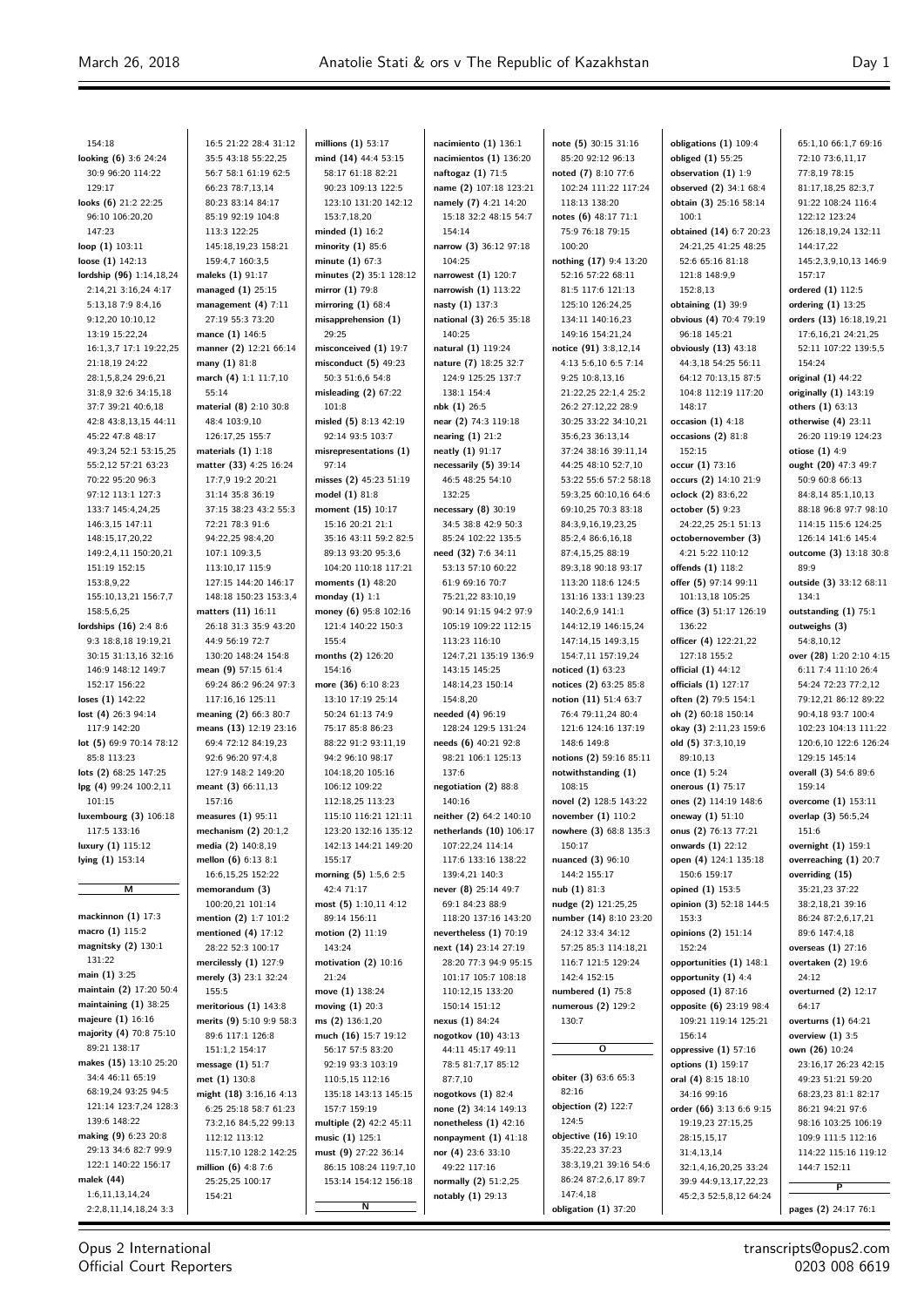**pagination (2)** 65:14 101:12 **paid (3)** 121:8 155:23 156:1 **pakistan (7)** 35:18 85:16 88:5,6 140:8,12,12 **pans (1)** 62:3 **parachute (1)** 87:3 **paragraph (150)** 4:6 8:25 9:14,16,17,21,24 10:1 13:6 18:18 19:20,22 21:17 22:20 23:3,18 25:13 26:2,8,16 27:4,10 30:16,18,23 31:6,13,17,20 32:4,7 33:8,9,18 35:15,16,21 36:4,23,24,24,25 37:6,8,9,13 38:15 40:9 42:9 44:19 46:15,25 48:18 49:4,25 50:8,18,19,20 51:16 54:24 58:13 62:19 67:7,9 68:4 70:25 71:16 72:5,16,24 74:13 75:7,25 76:9,15,18,21 77:3,6 79:3,12 80:2,8,16,18,19,20 81:3,22 85:20 91:19 95:22 96:2,4,14,15 98:2 100:13,19,21 101:1,4,7,11,13 102:12,18 105:8 108:9,12,20 110:6,7,10,12 115:18 118:9,25 122:15 126:13,16 128:20 129:22 130:2,23 131:11 134:21,24 135:1,7,8,12,24 136:3,5,7 138:24 139:15,15 142:11 143:15,16 148:13,20,22 157:6 158:7,14,15 **paragraphs (24)** 8:8 22:12 24:16 30:1,17 36:22,24 43:25 44:1 45:21 67:17 91:23 102:2,13,24 103:12 111:14 121:24 135:2 137:24 143:4 158:10,14,15 **parameters (1)** 87:22 **parcel (1)** 81:25 **part (33)** 1:9 28:4 29:6,7,12 31:19 37:12 45:19 64:10 65:18 66:6 67:14,25 68:17 70:12 71:21 72:3 73:5,17,22 81:12,25 83:3 85:18 89:7 107:6,20,25 114:11 115:5 137:22 147:21 156:1 **parte (12)** 6:6 28:11,14,15,19 32:19,25 39:9 45:1 52:6 77:9 144:17 **participate (2)** 53:23,24 **particular (20)** 15:14 31:3 46:7 49:19 57:20 59:22 64:1 84:12 87:3,13 101:1 103:3 104:7 105:24 107:12 109:23 115:22 118:18 128:21 134:7 **particularised (2)** 49:8 155:6 **particularly (8)** 25:8 28:12 42:24 54:16 60:22 114:19 149:1 150:9 **particulars (4)** 5:18 29:14,16 43:5 **parties (66)** 5:2,20 15:6 24:9 26:18 42:1 43:5,22 44:10 45:16 49:10 57:15,23 58:11,17,19 61:16 63:2 64:3 66:8 68:6 80:10 81:14 82:4,18 84:7 88:12 92:22 94:14 101:9 102:5 104:16 107:10 111:15,20,22 115:24 116:22 117:25 119:5 120:9,22 122:7 123:12 125:21 126:4 129:1,25 131:5,13 133:10,13 134:6,9,19 137:6 139:1,2,11,25 140:5 141:6 146:10 147:8 149:20 150:2 **partly (1)** 151:6 **partner (2)** 107:19 108:19 **parts (1)** 3:4 **party (29)** 4:12,15 36:18 42:4 47:5 50:11 58:4 63:14 74:17 82:10,11 84:10,21 85:2 86:21 87:14,19,25 88:14 93:21 101:10 104:10 121:9 122:7 124:24 132:3 150:6,7 157:23 **partys (3)** 38:22 88:3 144:15 **passage (2)** 95:18 153:20 **passages (7)** 46:14 65:2 85:19 98:25 112:24 113:1 127:5 **passed (3)** 2:4 97:15 131:20 **passive (3)** 32:24 76:5 77:17 **past (1)** 152:16 **pause (4)** 21:20 104:20 114:25 118:10 **pausing (4)** 4:12 26:22 44:24 65:25 **pay (4)** 41:16 42:6 80:23 94:10 **pd20 (1)** 29:12 **pending (1)** 95:8 **people (1)** 131:21 **per (1)** 39:17 **perfect (3)** 68:24 121:14 123:7 **performance (1)** 16:21 **performed (1)** 109:5 **perhaps (9)** 23:9 65:11 66:15 83:3 128:7

143:5 146:17 155:17 156:11 **perjury (1)** 153:12 **perkwood (7)** 101:2,9 102:14,15 136:5,18,24 **permissible (2)** 105:3 118:8 **permissibly (1)** 144:9 **permission (19)** 5:16 9:17 12:3 13:15 16:9 40:22 43:3 86:13 89:14,16 90:2 92:5,9,13 93:9 116:17 120:7 122:11 145:6 **permit (1)** 14:2 **permitted (4)** 49:20,22 51:1 157:10 **permitting (1)** 11:23 **personally (1)** 68:15 **personam (1)** 150:24 **persons (1)** 81:10 **perspective (2)** 17:13 112:5 **persuasive (1)** 37:19 **pertamina (2)** 142:17,22 **pertaminas (1)** 143:6 **pertinent (1)** 109:12 **petition (2)** 11:22 13:9 **phrase (1)** 79:14 **phrasing (1)** 113:16 **physical (2)** 138:9,19 **pick (10)** 20:24 29:22 75:7,25 81:21 84:21 86:4 137:23 143:4 148:13 **picked (4)** 70:23 74:14 76:4 97:12 **picking (1)** 53:8 **piece (2)** 84:21 157:14 **place (16)** 16:20 39:12 48:21 53:4 56:10,12 83:18 94:1 104:3 105:6 110:22 122:5,6 149:18 150:5 151:10 **places (4)** 33:5 89:2 133:19 138:22 **plain (1)** 103:17 **plainly (5)** 5:24 104:4 109:10 120:25 143:17 **planet (1)** 123:2 **planks (1)** 136:16 **plant (4)** 99:24 100:2,11 101:15 **play (13)** 6:4 7:23 35:10,12,15,19 36:5 48:1 52:15,25 53:1 54:9 148:4 **played (1)** 52:20 **pleaded (5)** 7:12 34:7,7 103:22 104:23 **pleadings (7)** 5:17 25:10 43:4 54:3 64:13 69:16 125:20 **please (4)** 110:13 114:21 126:12 157:13 **plenty (3)** 95:11 120:13 139:22 **pluck (1)** 125:4 **plug (1)** 43:6 **pm (9)** 57:7 83:23,25 128:16,18 145:17 157:8 158:17 159:20

**pointed (1)** 151:25 **pointers (1)** 38:18 **points (66)** 7:13 8:5,14,17,21 9:1 10:21 11:25 12:12 14:16 15:18 18:1 21:15,19,23 23:19 24:5 29:22 31:7 32:15 33:4 34:2,8,14 36:21 39:16 46:2 47:25 51:24 53:15 57:4,9 61:2,18 62:8,15 64:24 65:23 66:5,11,16,17 67:19 72:18 79:20 80:1 84:9 103:21 106:8 108:20 113:22 114:1 125:4 133:3 136:2 138:15 140:7 141:14 145:20 148:25 149:5 154:18 155:10,11,20 156:25 **poised (1)** 125:22 **policeman (1)** 59:11 **policy (83)** 20:21 42:15 47:22 49:11 59:17,17,19,21 67:16 68:2,18,24 80:14 82:13 85:11 86:22 91:12 94:21 95:14 96:6,9 97:6,7,10,20,25 98:5,10,16,20 103:15,20 104:1,1,7,23,25  $105.22,22$ 106:1,9,11,12,20 109:8 112:1,5,16 113:21,25,25 115:14,16 118:23,24 120:1,20,24 124:4,6 127:14 130:18 131:14,24 132:8,13,17,17,19,21,24 133:4,9 134:12,16 137:9,17 144:5,8,11 152:11 153:21 155:10 **polite (1)** 114:6 **political (1)** 127:20 **popplewell (7)** 17:8 107:7 111:1 115:2 122:18 138:14 152:21 **popplewells (4)** 16:8 114:10 137:22 158:6 **pose (1)** 69:23 **posited (1)** 76:6 **position (36)** 2:16 13:1 15:9 29:25 37:2 48:23 54:23 56:7 60:19 61:16 62:15 63:3 64:3,8,17 70:20 72:3,19 74:10,11,20 91:11 98:3,4,11 106:16 111:15 118:16 121:25 123:6 134:14,23 139:9 147:20 148:3 155:16 **positions (3)** 55:20 66:9 111:23 **possibilities (1)** 39:24 **possibility (6)** 12:19 19:17 20:2 40:3 41:8 92:1 **possible (4)** 86:23 88:25 127:9 146:18

**post (1)** 110:4 **posture (2)** 110:11 111:20 **potential (3)** 41:17 51:7 132:14 **potentially (1)** 53:17 **power (3)** 37:21 43:20 125:12 **powerful (1)** 38:6 **powers (6)** 14:2,5 51:2 73:20 96:5 127:18 **practical (1)** 152:5 **practically (1)** 22:15 **practice (3)** 29:15,16  $86.2$ **precious (1)** 112:14 **precisely (3)** 91:16 98:22 149:25 **precision (1)** 158:5 **precpr (1)** 37:12 **prefers (1)** 5:3 **pregnant (1)** 90:3 **prejudice (2)** 49:9,15 **preliminary (4)** 90:1 103:1 112:6 126:23 **premised (1)** 58:24 **prepared (10)** 11:10 27:17 41:6,10 116:12,18 118:14 120:8 129:13 147:23 **preparing (1)** 25:10 **present (5)** 9:8 17:23 23:24 75:20 115:24 **presented (3)** 103:9 109:18 139:11 **presently (2)** 12:14 26:18 **preserve (2)** 51:2,22 **press (1)** 94:24 **pressed (1)** 87:18 **pressure (2)** 128:15 159:14 **presumably (2)** 25:9 156:13 **presumptuous (1)** 119:21 **prevent (6)** 39:12 47:5,17 49:22 50:11 133:10 **previous (5)** 4:2,17 8:13 37:17 72:24 **previously (2)** 49:8 133:12 **prima (23)** 5:15 13:13,17 14:13 20:13,14,22 21:13 47:13 48:5 61:10 102:22 112:4 134:17 135:5 136:13 153:7,10,19 154:2 156:8,18,19 **primary (2)** 37:20 133:2 **principal (2)** 9:1 32:17 **principle (3)** 37:16 109:8 152:23 **principles (17)** 35:10,14,19 46:1 57:17 115:1,18,19,21 117:24 118:2 124:20 127:8 132:8 134:15 144:2 152:12 **prior (2)** 42:17 152:12 **prison (1)** 127:7

**private (33)** 10:25 16:23 18:2 35:11,25 36:6 39:20,22 41:13,21,23 46:23 54:9 85:2 86:20 87:14 88:3,12,15,20 90:8,11 91:13,15 94:8 120:4 131:5 132:3 133:6 144:8 146:14 147:7,7 **privatepublic (1)** 147:19 **probably (14)** 16:7 31:9 61:11 69:23 70:14 73:20 80:23 88:11 92:19 108:6 111:12 128:11 143:20 156:24 **problem (2)** 133:25 158:23 **procedural (12)** 3:6 7:21 27:5 31:14,20 37:14 69:15 99:14 110:11 111:20 126:1,9 **procedure (8)** 28:7,11 29:13 32:3 89:2,8 102:8 147:5 **procedures (3)** 47:7 50:13 52:19 **proceed (17)** 4:5 7:1,12 14:1 26:21 27:23 47:10 49:18 53:2 65:17 66:6,9 75:11 110:21 120:19 124:16 155:19 **proceeded (2)** 64:4 110:25 **proceeding (19)** 18:2 30:6 32:11,22 36:1,19 38:23 42:24 43:23 46:12 64:12,13 72:12 80:6,15 89:22 114:11 116:15 139:20 **proceedings (144)** 1:3,21 3:7,7 4:9,11,14,23,25 5:8,11 6:7 7:23,24,25,25 8:2 10:19,20,21 11:4,6,9,21 12:25 13:2 14:16,17 15:2,6,13,14 16:5,6 18:5 19:11,13 20:9,18 21:6 22:20,23 23:5,16 24:10 25:6,15,18,19,22 26:8,12,20 27:16 28:18 29:4 30:14 32:8 39:25 40:13,14,16,20 41:8 42:2,22 44:14 45:3,11 47:15 49:14 51:11 54:1,16,19 56:4,9,11,13,16,17,21 58:16 59:1 60:24 64:1 65:6 66:5 70:3,5,17 71:18 81:25 82:5 84:18 88:7 02:1,22 95:9 98:23 103:18 105:5 107:6,20,25 110:4,21 111:2,6,10 116:4 118:1,7 120:5 121:12 125:17 130:8,17 131:22 133:21 134:4 135:23 137:23 139:13 140:4,15,20 141:8 142:4,6,9,21 144:22,23 145:14

150:15,17 151:4,5,7,17 153:4 157:18,22 **proceeds (2)** 39:23 63:5 **process (26)** 9:4 13:21 36:15 37:3 38:5,8,19 39:9,17,18 42:11 48:7 51:8,21 85:24 86:8 89:15,19,25 91:1 100:11 130:7 135:18 147:13 148:23 150:2 **processes (4)** 6:5 38:25 49:20 50:6 **procured (11)** 13:13,18 14:13 21:12 27:14 31:24 32:9 47:14 93:6 101:18 134:8 **profit (2)** 14:11 21:11 **progress (3)** 15:13 20:8 21:5 **prohibitionary (1)** 143:2 **project (1)** 100:12 **promptly (1)** 16:12 **proof (2)** 76:13 77:21 **proper (2)** 16:19 74:10 **properly (12)** 33:20,25 47:16 71:5,14 74:25 75:5,6 80:6,10 135:21 141:6 **property (1)** 50:22 **proportionate (1)** 38:4 **propose (7)** 2:25 8:18 12:5 29:22 35:9 84:2 101:24 **proposed (1)** 31:15 **proposing (2)** 8:23 34:16 **proposition (6)** 15:4,11 22:24 46:10 88:24 124:18 **proscribed (1)** 29:19 **prosecute (1)** 25:22 **prosecuted (1)** 51:12 **prosecution (1)** 25:5 **prosecutors (1)** 136:22 **prospect (1)** 140:5 **protection (2)** 93:11 150:12 **protections (1)** 140:14 **prove (2)** 106:7,14 **proven (1)** 135:13 **provide (7)** 10:7 18:15 27:9 39:5 40:15,19 148:7 **provided (5)** 19:20 55:11,16 67:9 75:20 **provides (5)** 19:2 29:7,9 67:8 91:23 **providing (1)** 40:3 **provision (3)** 28:21 73:8 115:3 **provisions (4)** 37:15,17 108:15 146:23 **public (124)** 11:1 18:3 20:21 35:12 36:2,5,19 38:24 39:7,21 42:15 43:7,10,22 44:6 45:6 46:3,4,13,21  $47.4692248.12$ 49:11,17 50:2,12 52:2,4,14,19 53:5 54:7,9,12,20 59:17,17,19,21 60:19

Opus 2 International Official Court Reporters

transcripts@opus2.com 0203 008 6619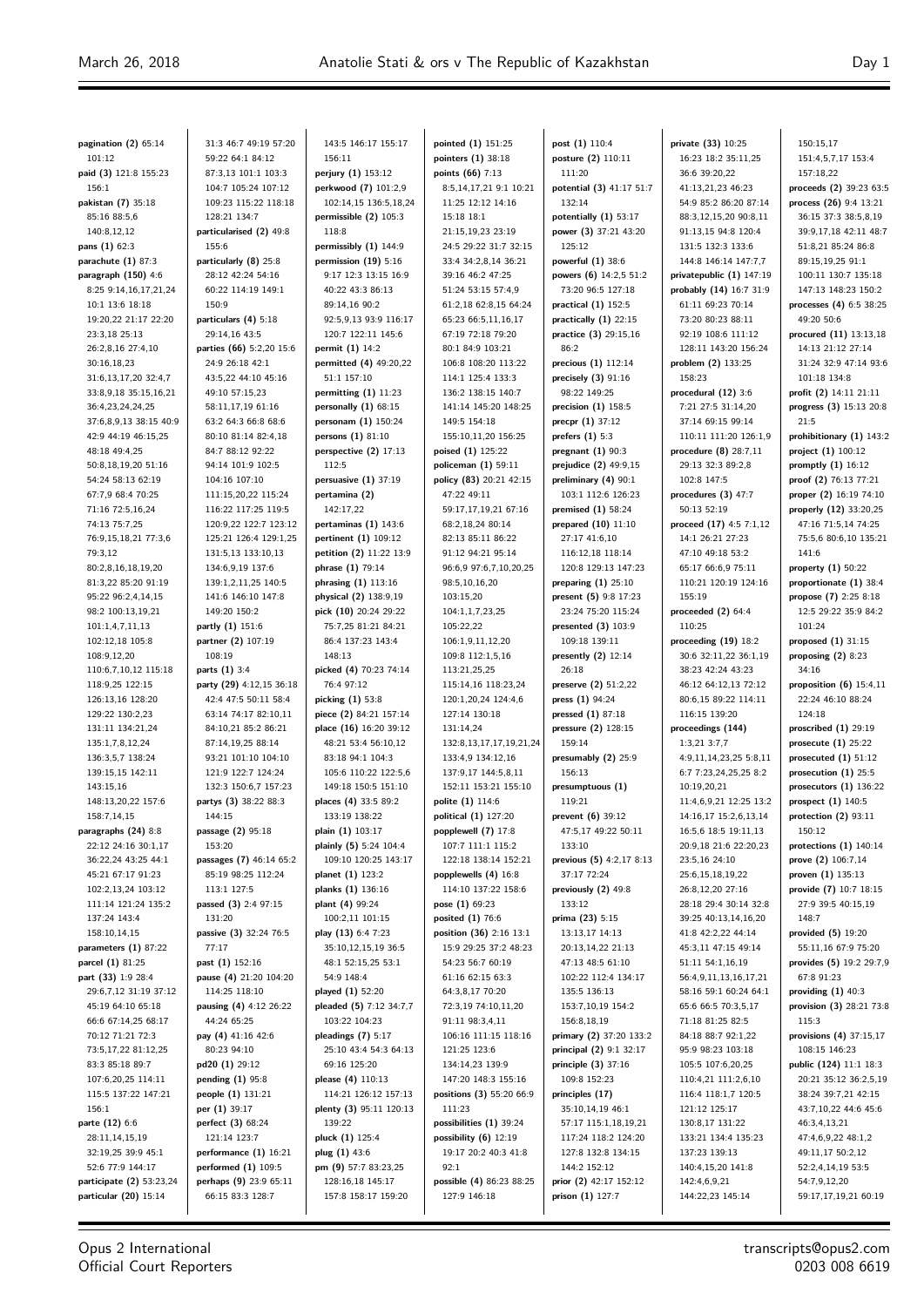67:16 68:2,18,23 80:14 82:12 85:11 86:22 90:15 91:12,14 94:21 95:14 96:6,9 97:6,7,10,20,25 98:5,9,16,20 103:15,20,25 104:1,7,23,24 105:21,22 106:9,11,12,19 109:7 112:1,5,16 113:21,24,25 115:14,16 118:23,24 120:1,20,24 124:4,6 127:13 129:5 130:13,18 131:4,14,24 132:8,13,17,17,19,21,24 133:3,9 134:12,16 137:9,17 144:5,8,10 147:7 152:10 153:21 155:10 **pulled (1)** 43:6 **purchase (1)** 100:2 **pure (1)** 69:13 **purely (4)** 31:14 32:3 81:16 149:17 **purpose (11)** 1:8 7:21 39:11 58:5 83:19 117:25 118:2,8 119:4 134:20 152:25 **purposes (16)** 17:2,24 29:11 69:20 75:20 76:12 78:3 79:18 82:9 88:2 113:17 118:15 119:3 131:25 136:10 138:10 **pursuant (3)** 32:16 40:14 103:25 **pursue (12)** 5:1,8 22:15 40:16 57:3 90:12 94:2 121:12 140:20 141:8 143:9,11 **pursued (8)** 33:6 49:5,8 64:10 88:21 127:8 142:7 144:9 **pursuing (4)** 24:9,15 42:1 95:12 **putting (2)** 77:16 116:24  $\overline{\Omega}$ **qc (1)** 71:8 **quartation (1)** 135:8 **queens (1)** 142:1 **question (54)** 7:18 9:9 16:14 17:4 18:20 25:6 28:21 30:9 41:24 47:8 52:8 54:23,25 55:4 56:6 60:14 64:2 67:2 69:23 70:16 71:12 75:3,13,23 79:22 80:9 84:5 89:23 96:20 103:5,6 104:2,25 107:23 108:13,16 109:2,14 111:3 120:21 126:2 133:3,16 138:7 141:7 145:23 146:12 147:10,20 148:11 152:10,12 155:4 158:9 **questions (4)** 40:11 42:18,24 84:1 **quick (2)** 133:2,8 **quickly (2)** 1:22 8:5 **quiet (1)** 142:7 **quit (1)** 88:6 **quite (5)** 18:1 26:1 40:25 81:1 131:23 **quote (5)** 13:19 18:19 22:21 33:5 50:20 **quoting (5)** 4:4 22:14 26:16 32:10 33:17 **R raise (7)** 12:3 41:19 66:12 72:18 83:16 94:9 133:3 **raised (8)** 10:22 131:23 133:20,24 146:1 147:10 153:3 155:4 **raises (3)** 62:15 91:25 104:8 **raising (1)** 20:18 **range (1)** 138:12 **rare (1)** 119:2 **rather (7)** 31:2 32:23 82:19 98:7 118:24 128:5 149:23 **rationale (3)** 32:3 49:11 73:25 **reach (1)** 116:25 **reached (1)** 103:12 **read (6)** 1:22 74:13 88:25 113:2,12 128:5 **reading (1)** 60:4 **reads (2)** 73:10 101:17 **ready (1)** 159:19 **real (13)** 5:25 27:6,11 69:11 83:5 95:10 112:11 115:24 119:16,18 139:14 140:1 143:6 **realise (1)** 48:10 **realises (1)** 6:10 **reality (7)** 17:12 31:22 34:5 48:16 72:3 104:15 128:6 **really (28)** 3:24 4:16 12:12 14:16 57:13 62:23 68:3 70:1,16 75:24,24 77:3 78:12 85:18 88:13 91:6,13,15 93:3,10,15 103:16 114:7 124:14 125:20 128:12 129:21 133:25 **reason (36)** 5:25 15:12 19:3 22:11 25:12 26:7,25 27:11 45:16,17 46:11 48:9 50:1 52:13,14 58:25 62:6,13 64:6 69:11 87:24 89:12 92:4 93:1 105:17 111:24 112:15 115:13 120:18,25 123:7 126:15 129:16 130:3 144:18 155:22 **reasonable (3)** 19:14 124:4 143:6 **reasonably (2)** 48:9 153:15 **reasoned (3)** 5:14 125:4 150:4 **reasoning (4)** 71:7 80:12 148:17 149:8 **reasons (37)** 3:9 4:19 5:23 18:9 22:10,19 24:18 26:14,15,19,22 30:21 32:3 47:3 48:14 49:12 50:9 51:25 59:2,7 62:10 93:21 94:25 96:11 105:4 108:6 109:6 114:4,18 120:22 134:24 145:21 149:2 154:6,10 155:8,24 **recall (3)** 96:3 108:1 111:2 **receive (2)** 85:4 119:11 **received (1)** 3:20 **receiver (1)** 44:12 **receiving (7)** 4:13 84:10 85:2 87:15 88:1  $122.8.9$ **recent (2)** 14:7 21:7 **recently (1)** 79:24 **recital (1)** 145:9 **recitals (1)** 111:13 **recognise (5)** 16:22 27:13 66:13 90:1 97:11 **recognised (8)** 14:5 28:10 58:13,15 66:22 99:6 146:14 150:11 **recognises (1)** 31:21 **recognition (23)** 33:7,12 44:13,16,23 78:15,18 80:5,11,13,15 81:17,24 82:7,10,12 103:1 125:22 126:18,24 127:19 132:11 143:24 **reconsideration (1)** 11:19 **recorded (1)** 9:22 **records (1)** 153:9 **redfern (1)** 158:21 **reexamine (1)** 108:13 **refer (6)** 10:9 11:15 86:10 102:14,19 128:20 **reference (26)** 31:16 32:6,8,18 37:9,17 38:11 45:8 55:12 56:13 76:21 89:6 91:19 100:19 110:7,18 119:6 137:13 140:8 146:21 151:20,24 157:4,25 158:4,8 **references (4)** 14:22 15:25 112:19 157:11 **referred (11)** 10:1 11:16 67:10 100:14 103:22 113:22 153:18 155:2 156:9 158:5,5 **referring (4)** 31:9 86:5 152:17 153:10 **refers (4)** 79:13 80:19 86:3,12 **reflect (1)** 158:24 **reflected (1)** 19:21 **reflects (1)** 41:7 **refusal (3)** 9:17 33:7,12 **refuse (1)** 12:2 **refused (2)** 13:8 157:2 **refusing (2)** 41:16 94:10 **regard (12)** 8:16 38:22 41:15 54:6 71:25 108:23 111:12 112:22

113:16,23 114:6 152:4 **regarded (5)** 6:25 71:5 82:2 84:22 119:21 **regarding (1)** 129:13 **regardless (1)** 60:24 **regards (1)** 40:12 **regime (14)** 58:5,23 60:16 68:21 74:16 75:19 78:19,21 83:17 85:21 89:19 90:17,24  $Q2 \cdot 4$ **registration (1)** 73:5 **registry (2)** 62:14 145:11 **regular (1)** 124:1 **reinvoke (1)** 88:7 **reject (1)** 24:19 **rejected (3)** 5:16 36:6 71:1 **rejecting (1)** 96:8 **relate (2)** 57:19 109:7 **related (5)** 33:11 84:16 101:10 104:14 136:17 **relating (7)** 29:5 76:2 99:10 100:5 108:2 114:12 132:13 **relation (24)** 6:16 11:25 12:25 13:2 17:22 18:12 24:3 26:14 33:19 52:4 53:14 56:9 77:22 99:10 103:13 119:4 123:25 130:15,16 146:23 148:8 150:24,25 151:8 **relatively (3)** 8:5 54:17 138:15 **release (2)** 7:4 41:11 **relentless (1)** 137:15 **relevance (8)** 15:1,19 17:11,25 34:14 107:23  $147.28$ **relevant (26)** 10:21 16:24 18:12 19:11,15 32:1 41:21 43:25 47:21 49:13 53:7 56:25 60:23 69:19 78:24 81:11 85:19 98:6 106:9 108:10 114:3,19 115:19 132:18,20 148:13 **reliance (3)** 101:20 103:5 111:17 **relied (7)** 72:25 96:16 103:2 135:2,25 136:2,16 **relief (30)** 7:12 10:23 27:21 31:6 32:17,25 33:3,12,15 34:3 57:3 58:20,22 60:14 65:24 66:18,21,25 67:22 68:5,9 71:5 79:22 81:8,15 101:25 115:20 116:16 118:5 127:1 **relies (2)** 67:10 78:7 **relish (1)** 4:4 **rely (9)** 36:2 43:8 63:4,9 64:23,23 71:23 78:25 108:4 **remain (5)** 5:2 20:25 42:7 103:19 149:1 **remained (1)** 44:9 **remains (6)** 3:22 4:18 41:9,25 109:8 149:14

**remarks (1)** 49:15 **remedies (2)** 51:22 143:10 **remedy (1)** 94:11 **remember (3)** 105:20 114:9,11 **remind (2)** 21:19 102:11 **reminds (1)** 151:23 **removed (1)** 34:17 **renaissance (1)** 100:15 **rendered (2)** 77:25 107:24 **repeat (3)** 8:9 12:6 145:20 **repeated (3)** 67:17,25 130:11 **reply (3)** 2:25 145:18 160:5 **report (3)** 75:8 76:2 77:17 **reported (3)** 78:8,8 95:23 **representation (2)** 1:14 102:21 **representations (1)** 99:23 **republic (1)** 66:4 **reputation (1)** 95:10 **reputational (12)** 41:15,19 47:20 53:19 94:10,16 95:1 120:11 133:23 134:3 148:4,5 **request (1)** 126:20 **requested (1)** 119:9 **requests (8)** 5:17 43:4 127:11 129:2,13 130:7,12,16 **require (3)** 9:10 59:2 89:14 **required (9)** 26:12 27:8 29:14 33:24 40:15 44:9 75:18 93:2,13 **requirement (2)** 62:11 145:5 **requirements (1)** 96:6 **requires (2)** 4:22 52:12 **requiring (1)** 148:25 **res (1)** 114:4 **reserve (3)** 62:1 158:25 159:13 **reserving (1)** 2:24 **resisting (2)** 30:12 71:2 **resolve (4)** 44:9 75:12 119:11 140:4 **resolved (5)** 69:5 75:23 131:25 137:6 139:21 **resolves (1)** 139:19 **resolving (2)** 89:23 118:17 **resounding (1)** 76:24 **resources (8)** 4:7 23:17 53:6,10,12,13 54:7,13 **respect (19)** 4:5 31:23 32:13 34:14 51:19 58:20,21 62:5 68:23 108:16 110:19 114:13 115:19 118:20 133:1 139:9,20 144:5 155:3 **respectful (9)** 8:22 48:22 61:15 97:20 148:15,21 149:25 150:16 154:19 **respectfully (4)** 50:16

70:10 73:14,24 **respective (2)** 66:9 111:23 **respects (1)** 71:21 **responded (1)** 130:15 **respondent (1)** 72:14 **response (13)** 8:19 10:15 22:6 29:2,20,23 77:15 111:19 128:23,24 129:1 130:9,11 **responsible (1)** 130:4 **rest (1)** 91:12 **restrictive (1)** 40:25 **result (6)** 51:14 60:2 67:14 102:20 105:11 153:17 **resulted (1)** 127:11 **results (3)** 59:6,8 61:2 **retrospective (1)** 92:16 **return (1)** 55:23 **reveal (1)** 15:3 **reversed (1)** 73:2 **review (2)** 75:1 143:11 **revised (1)** 5:19 **revoke (1)** 143:1 **rhetorical (1)** 69:23 **rico (17)** 13:2 56:18,22 66:20,23 67:2,4 98:22,24 99:8 103:19,23 104:17 120:15 150:15 151:4,6 **riding (1)** 54:6 **righthand (1)** 15:24 **rigid (1)** 36:12 **ripe (1)** 151:9 **rise (8)** 12:22 33:6,11 65:24 66:17 137:9 147:25 152:25 **risk (1)** 93:18 **rix (10)** 30:22 63:6 71:12,23 72:4 73:1 77:5 80:3 82:17 146:1 **rixs (2)** 62:19 65:3 **robert (2)** 138:5 158:8 **role (1)** 59:9 **rolls (1)** 115:22 **ronald (4)** 138:6,19 139:17 158:8 **rose (3)** 78:6,17 82:15 **round (5)** 63:10 69:24 70:19 115:8 159:13 **royce (1)** 115:22 **rsc (1)** 37:18 **ruled (1)** 156:5 **rules (12)** 16:22 28:20 29:5,11 37:3,10,19,22 62:10 102:8 108:25 143:23 **ruling (1)** 108:11 **run (1)** 25:22 **russia (2)** 127:7 132:11 **russian (11)** 127:6,9,12,17,23 129:3,9,12 130:16 131:17 137:15 **S same (22)** 4:3 10:14 18:16 20:18 29:3,18 40:23 56:24 67:16,18 72:16 73:16 92:10

128:3 130:2,9 144:3  $152.9$ **sanctions (1)** 131:21 **sanctity (1)** 141:10 **satisfied (7)** 38:9 39:18 77:18 85:25 112:10 116:2 135:15 **satisfy (2)** 93:13 94:4 **saw (2)** 83:12 99:6 **saying (23)** 4:3 40:9 41:2,6 42:5 56:6 61:1 91:8 97:4 99:5 110:8 111:13,15 114:5,7 116:11,21 120:21 123:17 126:6 127:23 148:15 149:4 **scene (3)** 71:9 105:19 132:22 **schedule (5)** 19:11 23:25 151:20 158:20,22 **scheme (1)** 100:9 **scope (1)** 108:23 **scrutinise (1)** 6:6 **scrutiny (7)** 14:4 18:23 27:6 48:13 122:9,10,23 **se (1)** 39:17 **season (1)** 135:18 **seat (6)** 59:14 94:24 111:16 141:3,11 142:6 **second (31)** 7:14,20 8:17,20 11:17 12:7 13:6,7 14:25 19:4 23:4 24:7 25:12 39:3 41:13 45:5 46:10 50:1 58:11,22 60:2 64:23 85:1 118:25 121:16,19 125:15 127:2 135:11 156:4 157:5 **secondly (5)** 3:5 22:8 30:11 35:10 36:2 **secretary (1)** 130:15 **section (5)** 7:21 65:9 70:11 78:1 81:18 **sections (1)** 76:7 **secure (1)** 36:15 **securities (1)** 138:18 **security (19)** 63:14,19 69:20,22 70:12,15 71:2,15 72:10 74:7 75:4 76:12 77:19,25 78:16 79:6 95:7 134:1 148:7 **see (72)** 8:19 10:10 15:24 17:2,2 22:13 34:2 35:20 37:14 38:15 40:6,19 65:15 66:3 67:3,4,18,19,24 72:4,15 73:3,22,22,23 74:15 77:2 79:4,12 80:16,20 81:22 83:10 90:22 93:10 98:2 99:12,20 100:7,7,15,25 101:2,11,25 102:13 107:7 108:8,21 110:6,12 111:9 113:11 116:20 118:25 122:15 123:10,19 126:16 127:10,15,24 128:22 129:22 130:14 133:4 134:24 138:13 139:15

Opus 2 International Official Court Reporters transcripts@opus2.com 0203 008 6619

107:9 108:19 109:8,24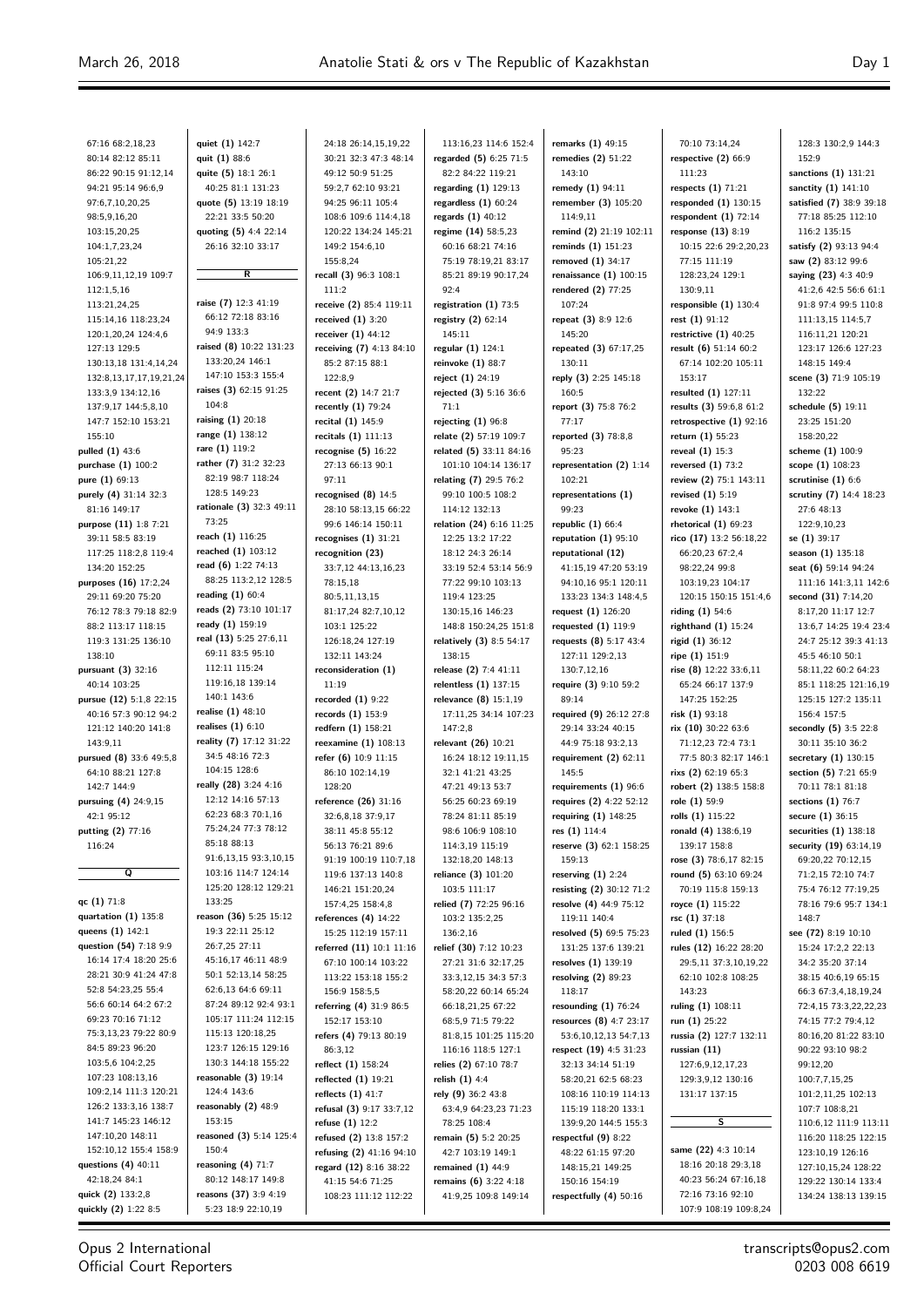142:14 151:19 155:14 **seek (7)** 26:10 45:20 89:15 123:14 132:10 154:22,23 **seeking (16)** 10:5 22:19 23:21 47:17 49:2 54:15 70:18 74:17 81:14 82:10,11 84:13 98:1 117:11 132:3,5 **seeks (4)** 66:25 82:3 116:7 137:12 **seem (3)** 129:9,10,12 **seemingly (1)** 23:21 **seems (5)** 34:25 83:10,12 136:19 143:6 **seen (14)** 10:12 16:7 19:10 22:3 27:20 44:11 52:22 64:9 79:20 87:12 127:4 136:8 140:7 151:15 **sees (2)** 111:19 151:19 **selfevident (1)** 19:2 **sell (1)** 100:10 **send (1)** 51:6 **sense (24)** 19:2 30:6 65:22 68:19,24 69:8 93:4,25 94:5,12 95:17,19 98:5,21 103:13 115:9 121:14 123:7 124:20 128:3 136:12 141:22 142:3 149:14 **sent (1)** 141:17 **sentence (1)** 73:3 **separate (10)** 13:2 17:3 34:6,7 67:5 69:11 81:15 82:2 88:20 136:4 **september (1)** 111:1 **sequence (1)** 89:9 **series (5)** 32:18 66:24 99:9 139:8 147:6 **serious (7)** 27:15 46:16 53:18 61:6 127:15 130:24 148:6 **seriously (2)** 121:3 130:22 **serve (3)** 32:15 43:5 118:1 **served (5)** 10:4 26:3 29:15 139:5 157:23 **serves (1)** 117:25 **service (5)** 28:17 55:6 77:9,9 86:18 **serving (5)** 21:25 22:1 25:2 119:4 147:14 **set (60)** 2:16 7:15,22 8:7 9:21,24 10:10 14:17 16:5 28:20 29:5 32:19,25 34:21 35:5,15,23 36:16 37:24 43:1 52:12 53:23 57:1,3 61:21 66:8,9,14 67:19 71:9 73:4,17 76:7,7,16 78:15 81:5,15,24 82:1,11 83:6 84:3 85:9 86:6 89:4 90:2 105:18,19 109:6 115:19 132:22 142:5 144:12 145:3 146:18 150:1 153:24,25 154:12

**sets (3)** 29:12 92:11 132:23 **setting (6)** 3:13 87:4 117:24 126:18 140:9 143:9 **seven (2)** 59:13 121:10 **several (6)** 24:18 57:10 63:13 64:22 107:4 125:16 **shall (7)** 29:10 66:5,6 113:4,5,5 128:14 **shape (1)** 109:15 **share (1)** 53:12 **sheltam (4)** 38:12 63:23 86:3 140:25 **shopping (6)** 5:4 20:20 49:22 58:2,8 149:18 **short (6)** 3:5 35:3 36:11 83:8,24 128:17 **shorthand (2)** 34:23 128:10 **shortly (1)** 3:21 **should (59)** 1:19,24 3:13 4:1,20 7:15 13:23 14:1 16:18 19:5 20:4,5,23 24:19 27:11 35:23 37:15,23 38:1 44:14,20 49:20,22 52:8,9 53:2 54:23 56:3,6 57:2 59:23,25 61:17 65:17 69:1 79:22 80:21 85:15 86:19 87:15 90:7 95:16 96:21 97:11 105:1 108:13 111:4 115:21 117:8,16 119:19 120:2 146:14 148:6,16 150:5 151:7 155:19,21 **shouldnt (3)** 69:10 91:5 124:24 **show (19)** 62:18 65:4 71:9 76:8,19 88:1 89:13 95:3 99:1 101:24 109:23 110:17 114:10 115:1 124:7 127:5 128:7 129:15 143:15 **showing (4)** 61:10 99:1 143:7 157:3 **shown (5)** 78:14 79:2 85:19 102:3 104:22 **shows (1)** 64:14 **shut (1)** 156:16 **sic (1)** 49:19 **side (5)** 2:3 80:24 89:4 111:9 147:22 **sides (2)** 2:18 61:7 **significance (6)** 12:24 69:3 76:3 110:15 111:10 115:23 **significant (2)** 13:5 142:16 **similar (4)** 67:24 71:9 78:20 103:12 **similarities (1)** 142:3 **similarly (2)** 23:14 106:11 **simple (3)** 67:6 69:13 95:11 **since (8)** 8:13 15:8 72:7 75:10 80:24 108:24 122:19 136:3

**single (2)** 62:13 93:17 **siphoned (1)** 102:16 **sit (2)** 106:21 113:10 **situation (6)** 47:5 50:11 60:3 61:8 119:1 126:5 **situations (1)** 73:2 **situs (2)** 115:7 138:8 **six (7)** 3:4 27:2 59:13 95:7 121:9 133:13,18 **skeleton (45)** 2:2 4:4 8:4,14,17,20,25,9:21 14:23 22:18 25:13 26:7,16 27:4,20 29:20 30:2,16,17,23 31:17 32:5 35:21 36:21,22 37:6 40:2,7 43:9 45:20 48:22 49:4,6 51:17 55:8 65:19 70:2 72:25 74:14,16 91:17 105:8 134:20 146:3 158:21 **skeletons (2)** 1:25 30:11 **skin (1)** 107:9 **skipping (1)** 100:4 **slightest (1)** 34:19 **slightly (3)** 80:5 95:17 107:11 **small (1)** 138:15 **smith (1)** 55:13 **smouha (5)** 50:16,18 80:24 124:19 128:24 **smouhas (2)** 80:21 128:23 **solved (1)** 120:13 **somebody (4)** 70:17 93:18 132:10 136:22 **somehow (1)** 63:20 **something (22)** 40:8 60:12 62:2 68:20 75:17 84:21 85:7 87:1,16 88:17 105:8 114:16 115:10,17 124:16 126:21 127:10 132:8 137:10 144:10 149:22,23 **somewhat (2)** 84:7 90:23 **sort (3)** 24:1 55:3 89:25 **sought (15)** 10:23 11:20 44:13,25 52:5 58:20,22 61:5 66:21 68:6 81:9,17 116:16 118:12 125:25 **southern (1)** 13:3 **sovereign (4)** 6:22 108:10,16 137:4 **spalding (2)** 55:14,15 **speaking (2)** 17:18  $45.23$ **speaks (1)** 15:23 **specific (3)** 31:2 50:15 134:7 **specify (1)** 23:4 **speedy (1)** 41:14 **spent (1)** 150:3 **spoken (1)** 112:21 **sprange (54)** 1:17 57:6,8,9 68:15 76:11,24 78:11 80:19 81:2 83:2,9,15,21 84:1,5 86:25 87:20 89:10 90:6 91:4,22,25 92:25 96:1 113:1,18 114:24 115:1 116:14

117:3,20,23 121:22,24 128:11,19 129:11 131:10 141:20 144:20 145:16 157:9,10,14,18 158:1,4,12,14,19 159:10 160:4,6 **squarely (2)** 114:16 136:11 **stage (16)** 8:18,23 19:12 27:6 28:16 32:21 34:23 42:21 53:25 54:17 102:21 103:1 112:2 133:21 150:18 156:2 **stake (1)** 53:16 **stance (1)** 81:16 **stand (10)** 12:14 26:18 30:2 46:19 52:9 122:20 131:2 136:12 150:20 159:14 **standalone (2)** 69:15 103:19 **standard (1)** 27:9 **stands (4)** 6:6 9:13 52:7 147:16 **stark (1)** 90:3 **start (10)** 28:1 57:9 58:1 61:20,23 63:3 64:8 84:5 107:16 120:21 **started (3)** 31:18 51:12 119:22 **starting (4)** 8:6 22:3 28:4,6 **starts (4)** 37:9 50:19 72:24 128:3 **stated (2)** 20:16 146:2 **statement (14)** 11:7,9,14,17 13:6 23:4 107:18 108:18 110:18 121:20 122:19 136:9 138:4 157:6 **statements (7)** 1:20  $43.699.24100.16$ 107:15 125:18 **states (19)** 11:19 12:2,15 14:21 23:1 32:19 42:3 56:5 66:25 98:23 99:9,15 102:6 104:4 133:15 135:13 137:15 142:5 154:24 **stati (37)** 24:9 26:18 49:10 57:15,23 58:11,17,19 63:1,14 68:5 92:21 93:20 94:14 101:6,6,9 102:5 104:15 107:10 111:14 116:22 120:9,22 123:12 133:10,13 134:19 139:1,2,11,25 140:5 144:14,14 155:25 156:16 **statis (74)** 1:17 4:3 6:7,10 10:4,6 11:22 13:9,15 14:11,19 15:9 17:15 20:7,13 21:5,10 22:20 23:1,6,7,10,12,14,20,23 25:2,4,9,13 26:2,10,13 27:12,16 30:1 31:13,17,25 33:2 36:11,13 38:20 39:4,8,25 40:2 41:1

42:1,18 45:10,19 47:16 48:5,10,14,22 49:3,22 50:3 51:9,15 53:3,8,23 54:10,14,22 70:20 100:9 101:6 111:18 147:21 154:22 **status (6)** 3:19 30:12 31:1 79:6 81:13 158:20 **statute (2)** 99:9 131:20 **stay (8)** 6:16 17:14 110:3,13,16,21 135:21 157:3 **stayed (1)** 110:25 **step (2)** 64:21 129:6 **stepped (2)** 141:7,7 **steps (8)** 9:19,24 45:9 54:1 129:7,25 130:4 148:17 **still (11)** 9:13 41:8 70:6 74:1 77:11 78:23 94:16 116:11 117:10 146:12 149:14 **stockholm (1)** 111:6 **stop (8)** 58:17 64:19 95:9 112:6 113:14 117:7 130:5 131:13 **stopping (2)** 127:22 137:16 **straight (1)** 106:20 **straitjacketed (1)** 104:6 **stratosphere (1)** 87:11 **strength (4)** 63:4 88:23 102:22 135:5 **striking (1)** 7:3 **strong (19)** 26:20 37:19 47:13 51:7 64:16 71:25 134:17,25,25 135:3,6,7,10 136:13 153:6,6,15,19 156:17 **structure (1)** 3:3 **stuck (1)** 61:14 **subissue (1)** 76:11 **subject (14)** 2:21 4:2,25 6:22 18:22 26:6 55:7,10 87:5 89:22 90:19 134:18 150:12,23 **subjected (1)** 48:13 **subjecting (1)** 14:4 **submit (44)** 12:4 13:10,18,23 14:1,7 18:3,6,17 19:9,13 20:16,20 24:3,18 31:20,21,25 33:4 34:4,8 35:11 36:7,7,11 39:5,23 41:18,21 42:12,16 43:19 45:9 48:18 50:2,14 68:20 70:10 87:12 104:14 147:16 149:7 154:7 156:20 **submits (1)** 60:23 **submitted (3)** 101:20 107:6 155:25 **subparagraph (6)** 23:18 37:25 50:18 134:21 135:8 146:21 **subparagraphs (2)** 67:12 153:9 **substance (7)** 30:13,21 70:1 96:1 126:21 144:24 149:5

**substantial (5)** 5:14 25:9 43:4 119:16,18 **substantive (5)** 58:3 65:20 102:4 126:8 135:19 **succeed (3)** 38:10 62:24 86:1 **successful (3)** 41:3 58:21 142:24 **suffer (1)** 94:16 **suffers (1)** 94:17 **sufficient (3)** 36:8 135:4 153:11 **suggest (6)** 38:20 53:2 59:4 63:9 70:2 112:24 **suggested (1)** 38:14 **suggesting (3)** 92:19 112:20 141:20 **suggestion (1)** 146:18 **suggests (3)** 36:5 109:20 149:16 **sum (1)** 24:14 **summarise (3)** 8:25 30:22 47:25 **summarised (3)** 11:7 15:20 151:16 **summarises (1)** 91:17 **summary (9)** 11:18 12:19 21:15 36:21 67:8,9 82:8 97:22  $127.4$ **sums (2)** 93:24 150:3 **superseded (1)** 37:18 **supervision (3)** 9:5 13:21 51:23 **supervisory (5)** 141:4,13 148:19 149:9 154:3 **support (6)** 19:14 22:17 24:5 32:2 82:16 107:3 **supported (1)** 22:24 **supporting (1)** 72:19 **supportive (1)** 70:20 **suppose (2)** 88:23 130:3 **supposed (1)** 48:21 **supreme (2)** 141:21 143:12 **sure (6)** 2:11 70:21 84:20 95:19 114:23 121:10 **surprising (1)** 152:7 **surreptitiously (1)** 139:12 **surrounding (2)** 84:11 94:6 **survive (3)** 33:21,22 34:9 **survives (2)** 137:21 139:9 **susceptible (2)** 63:17 71:14 **suspect (2)** 3:15 81:2 **sweden (10)** 14:21 93:24 94:18,19 98:10 103:13 106:12,18 111:16 156:3 **swedish (10)** 96:9,12,14 97:16 103:13,15 105:21,22 106:2 111:2 **swiss (1)** 143:12 **system (1)** 102:7 **T tab (25)** 24:17 31:5 32:6 37:8 43:14 45:4

65:12 67:7 70:9 74:22 85:16 96:1 102:11 107:16 108:18 109:24 114:21 121:19 124:12 137:24 138:6 151:24 157:5 158:9,12 **table (1)** 15:23 **tackled (1)** 27:1 **tactic (1)** 149:18 **tactical (2)** 40:11 149:17 **tail (1)** 143:25 **taken (15)** 2:19 9:19 26:10 56:12 57:18 59:19 81:16 98:11 99:3 105:7 106:10 112:24 129:7,25 136:1 **takes (5)** 34:20 57:22 88:23 95:18 110:22 **taking (6)** 39:12 45:9 53:12 61:16 90:24 128:25 **talking (1)** 53:16 **talks (2)** 53:11 77:21 **tap (4)** 50:23 51:4 124:18,25 **teaser (2)** 100:14,17 **technical (3)** 72:9 144:20 146:17 **telephone (1)** 79:16 **temporarily (1)** 27:18 **tending (1)** 143:22 **terminate (1)** 44:13 **terminating (1)** 126:19 **terms (21)** 9:15 28:2 41:23 48:1 52:2 56:18 66:2 73:8 79:6 101:16 104:6 126:10 132:24 140:9 147:21,24 149:6,6 150:23 154:6 156:23 **test (17)** 36:9,10,12 37:4 38:19 39:4,5 40:24 79:12,18 84:6 85:14 87:4 90:23 142:13 147:2 153:8 **tethered (3)** 88:16 104:23,24 **thank (16)** 2:1,7,17 3:2 16:4 21:21 43:17 57:5 76:10 83:20,21 84:4 91:3 114:25 128:19 145:16 **thanks (15)** 1:12 2:13 21:21 28:3 76:23 78:10 117:22 121:23 141:19 145:15,22 157:7 158:3,13 159:19 **thats (8)** 38:17 85:14 87:20 94:7 102:4 114:6,7 131:16 **themselves (6)** 64:25 81:15 124:1 140:4,13,14 **therefore (19)** 4:10 13:23 26:11 27:22 41:4,19 46:7 47:8 50:14 52:24 56:21 63:17 71:5,14 73:24 75:5,12 84:18 106:13 **thereof (2)** 33:12 67:15 **theres (1)** 84:1 **theyre (1)** 128:5

Opus 2 International Official Court Reporters transcripts@opus2.com 0203 008 6619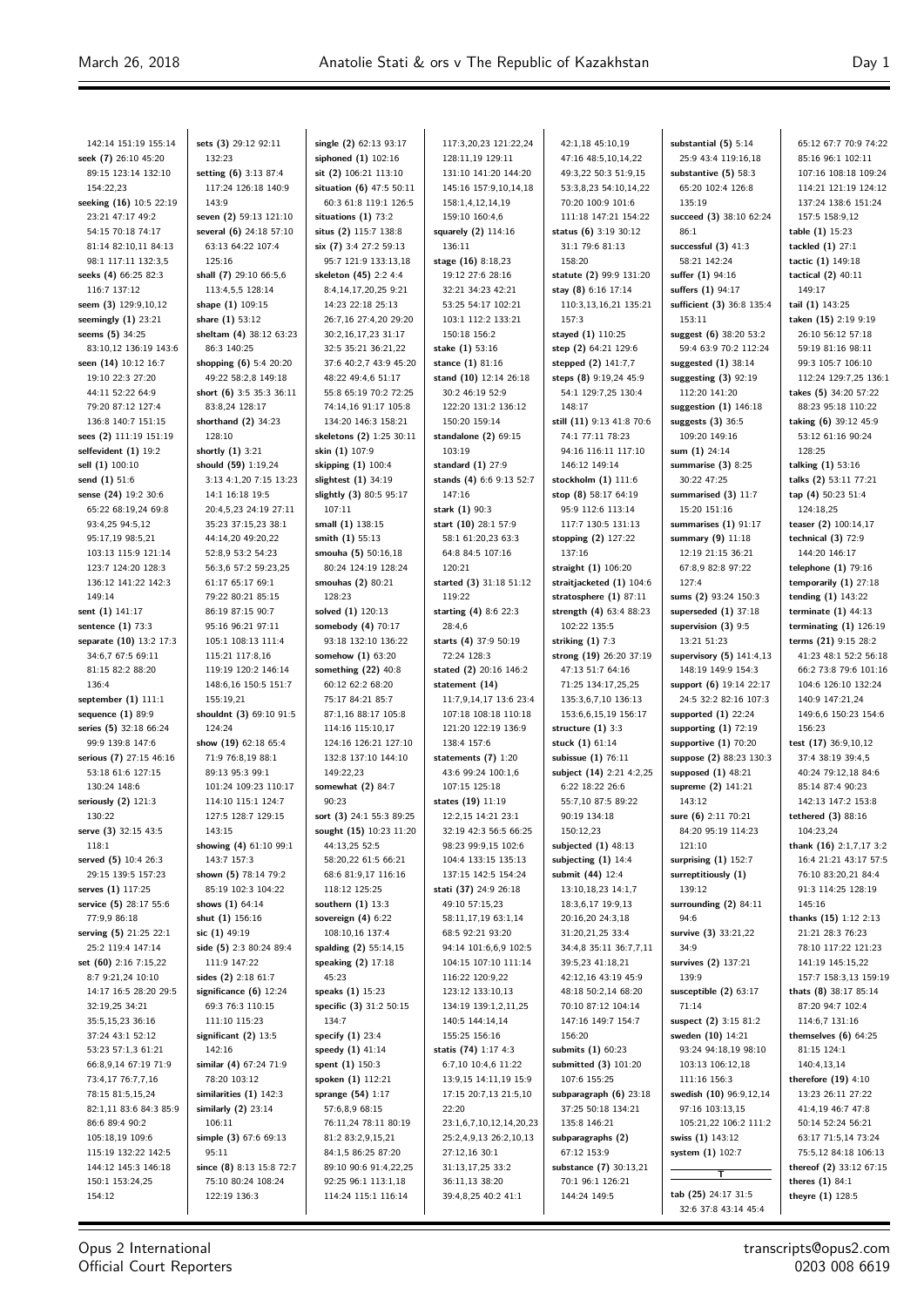**thick (1)** 78:12 **thing (13)** 58:12 60:7 63:21 73:21 85:1 88:22 89:5 90:7,12 121:7 123:20,22 144:16 **thinking (1)** 128:9 **thinks (3)** 87:1 109:11 112:21 **third (21)** 3:8 15:12 16:5 20:7 25:20 31:12 41:23 45:12 52:2,13 58:23 60:15 76:11 100:15 110:6 122:4,15 125:24 129:16 136:8 156:11 **thirdly (1)** 7:18 **though (5)** 44:8 75:22 94:3 118:19 139:11 **thought (3)** 73:21 78:25 127:24 **three (18)** 7:10,24 10:6,10 35:9 43:7 59:6,8 61:2,11 67:12 84:9,14 121:11 122:3 125:8 128:11 155:20 **threshold (2)** 44:20 50:19 **through (21)** 8:11 16:2 21:18 24:16,22 25:1 37:12 49:1 59:7 66:3 74:6 94:21 96:23,24 98:16 100:11 139:13 146:4 151:19 155:11 159:18 **throwaway (2)** 49:9,15 **thrown (1)** 5:19 **thrust (4)** 77:2,13 80:12 98:8 **thus (2)** 37:23 101:18 **tick (1)** 99:5 **tidy (2)** 128:12 137:18 **time (24)** 2:14,22,25 3:15 4:3 5:12 9:22 10:3 24:10 25:17 43:16 53:9 54:7,18 60:4 83:1,2 92:24,25 110:5 138:3 159:8,13,16 **times (2)** 93:23 125:16 **timesodd (1)** 123:3 **timing (7)** 2:19 5:5 10:3 19:8 24:20 26:1 149:16 **today (10)** 2:22 57:12 90:20 94:17 104:9 106:7,22 135:14 136:10,12 **together (1)** 60:4 **told (1)** 113:24 **tomorrow (1)** 159:9 **too (3)** 70:14 92:19 108:21 **took (5)** 61:19 64:3 126:20 139:7 140:13 **topic (10)** 3:8,10,14 7:20 21:14,22,23 27:19 34:20 35:5 **topics (1)** 124:7 **torts (1)** 66:24 **touched (1)** 21:4 **touches (1)** 31:1 **tough (1)** 137:3 **towel (1)** 5:18 **traditions (1)** 16:11 **trail (1)** 55:8 **transcript (2)** 2:19 152:16 **translation (1)** 110:1 **transnational (2)** 97:6 98:20 **treat (2)** 38:7 85:23 **treated (7)** 17:3 29:10 31:18 34:9 77:10 138:10,16 **trial (99)** 4:1,5,7,20,22 5:21 9:8,20,22 13:11,25 14:9,10 27:23,23 30:7 32:9,12,14 36:3,19 48:3,12 51:13 53:3,3,20 57:22 60:4,8,13,22,25 61:9,11,12,14 65:17 95:1,13 98:11 104:22 105:10,18 120:19 123:5,18 135:14,16,19 137:7 150:2,4,5 151:2,8 **trials (1)** 59:23 67:22 103:7 **tribunals (1)** 103:5 **tricked (1)** 92:14 **tried (4)** 49:14 73:7,13 139:12 **triple (1)** 67:1 **try (2)** 117:16 144:6 **trying (6)** 82:21 95:12 151:13 **tuck (1)** 96:8 **turn (23)** 28:24 37:7 45:20 49:3 50:24 56:11 60:15 61:21 63:20 69:17 70:23 71:11 72:23 80:2 82:25 88:7 100:3 124:18,25 145:11 **turned (1)** 93:4 **turning (2)** 51:4 84:3 **turns (5)** 8:4 40:6,18 68:12,15 **twisted (1)** 141:2 **twostep (1)** 89:8 **twothirds (1)** 86:4 **type (2)** 90:19 150:1 **types (1)** 93:7 **U uk (8)** 46:17 51:17 132:9

18:4,7,21 19:3,5 20:6 21:9,9 23:11 26:21,24 38:23 42:12,25 47:10 69:1 83:19 91:9 94:14 99:14,17 100:24 102:8 106:5 110:11 112:5 113:19 117:9 118:21 124:25 125:19 126:6,8 127:8 132:19 134:11 148:16,24 149:11,14 155:19 156:19 159:17 **tribunal (4)** 42:19 47:18 **true (6)** 48:9 58:4 106:6 119:14 125:21 143:2 130:5 133:10 140:20 101:23 102:18 104:12 129:1,14 130:6,21,25

**uks (1)** 130:11 **ultimately (4)** 68:6 122:13 147:14 152:10 **unable (3)** 22:15 23:12 45:12 **unaffected (4)** 3:11 27:21 44:23 45:1 **unannounced (2)** 10:2  $22.5$ **unconditionally (1)** 86:13 **unconscionable (2)** 17:18,20 **uncovered (1)** 20:15 **underlying (8)** 5:9 58:3 99:21 136:23 143:24 152:7 153:2 154:17 **undermine (1)** 50:21 **understand (4)** 56:7,14 61:24 150:19 **understands (1)** 122:23 **understood (1)** 83:13 **undertake (2)** 7:4 142:9 **undertaking (19)** 7:1 40:3,15 41:7 55:7,10 92:18,21 93:1,2,8,12 94:1,4,5 116:19 120:8 145:5 147:24 **undisputed (1)** 121:15 **unexplained (2)** 22:5 154:16 **unfair (2)** 95:17 148:11 **unfortunately (1)** 78:7 **unidentified (1)** 23:6 **unique (1)** 68:20 **united (12)** 14:21 42:3 56:5 66:25 98:23 99:9,15 102:6 104:4 133:15 142:5 154:24 **unjustified (1)** 153:1 **unless (9)** 12:16 16:1 39:23 56:1 77:8 84:1 87:19 89:4 144:13 **unlikely (2)** 20:3 131:13 **unnecessary (2)** 25:6 30:24 **unpack (2)** 59:7 91:16 **unpacked (1)** 129:15 **unpaid (1)** 41:18 **unpersuasive (1)** 45:22 **unprecedented (1)** 129:24 **unsolicited (2)** 52:17 119:20 **unsurprising (1)** 18:17 **untangle (1)** 129:19 **untethered (2)** 90:8 103:20 **until (6)** 12:16 25:2 40:2 61:24 97:5 136:18 **unusual (1)** 121:13 **updated (1)** 2:5 **upheld (2)** 94:24 143:14 **upon (19)** 12:20 21:4 33:16 43:8,20 64:23 66:8 72:25 75:16,18 78:25 108:4 126:1 130:20 135:2 136:16 138:10,11 144:11 **upset (1)** 143:18 **uptodate (2)** 1:21 19:23 **used (8)** 76:4 87:9 88:1

91:2 100:1 134:25 135:1,7 **useful (2)** 104:21 117:25 **users (2)** 60:11 97:2 **uses (1)** 79:14 **using (3)** 6:17 35:20 87:8 **usual (3)** 29:16 55:7 159:18 **utility (2)** 10:22 151:16 **utter (1)** 106:21 **V v (9)** 6:20 35:18 37:11 43:13 49:11 71:8 86:10 119:6 140:25 **valid (3)** 94:7 149:1,1 **value (5)** 42:22 57:20 105:13,17 112:14 **variation (3)** 9:24 58:6 122:18 **variety (1)** 138:21 **various (14)** 3:7 7:23 9:7,19 15:2,18 26:8 45:11 79:7 82:16 93:22 102:1 111:12 138:20 **vastly (2)** 6:18 7:7 **vendetta (1)** 127:21 **version (3)** 78:8,9 95:23 **victim (2)** 57:16 88:4 **victims (1)** 57:23 **viewed (1)** 70:19 **views (5)** 46:18 51:20 107:7 130:21 131:1 **vindicated (2)** 60:19  $90.14$ **violation (1)** 111:25 **virtue (2)** 53:18 146:9 **vital (2)** 6:3 149:10 **vitality (5)** 79:11,14,21 80:1 81:6 **vitol (1)** 122:7 **void (1)** 144:21 **volume (4)** 73:9 92:7 99:1 158:1 **voluntarily (1)** 55:11 **W wag (1)** 143:25 **wait (1)** 25:7 **waited (1)** 25:2 **waiver (1)** 140:15 **wales (5)** 23:2 40:5 50:22 92:23 130:6 **walk (6)** 4:10 17:17,19 48:21 49:14 51:11 **wanting (2)** 45:16,18 **wants (5)** 16:2 96:22 126:6 132:5 146:3 **warning (1)** 58:25 **washington (1)** 11:24 **wasnt (1)** 118:18 **waste (1)** 53:9 **way (31)** 7:8 9:15 10:18 18:10 29:23 35:8 49:8 60:13 61:10 63:10 69:24 71:19 75:23 76:8 86:4,25 98:13 109:15 114:6 122:1 126:25 127:19 128:3

137:8,12 138:10 141:3 145:11 146:6,10 159:15 **ways (4)** 82:16 116:14 120:13 155:5 **wednesday (1)** 1:25 **wee (1)** 1:16 **week (1)** 2:10 **weekend (2)** 1:20 11:11 **weeks (1)** 60:3 **weighing (1)** 87:21 **weight (9)** 12:24 15:5,7,8 18:15 52:22 112:25 151:17,18 **welcome (2)** 1:10,11 **wellestablished (1)** 134:13 **wellfounded (1)** 4:25 **wellknown (1)** 116:9 **went (6)** 32:15 71:7 78:2,4 86:10 117:9 **werent (2)** 41:2 97:15 **westacre (5)** 93:14 134:13 135:9,16 153:8 **westminster (1)** 35:18 **weve (2)** 17:25 88:10 **whatever (7)** 37:2 46:22 82:12 83:15 90:15 103:25 131:5 **whereas (3)** 90:3 111:13,13 **whilst (3)** 85:3 92:18 112:12 **white (5)** 28:6,24 92:6 157:21 158:1 **whole (5)** 58:5 70:16 96:20 121:6 147:6 **wholly (4)** 46:24 87:1,9 131:7 **whose (2)** 32:24 107:18 **wider (2)** 38:24 50:15 **willingly (2)** 47:4 50:10 **willingness (1)** 152:3 **wink (2)** 121:25,25 **wish (11)** 5:8 18:9 25:18,25 48:12 66:12 67:20 76:21 100:24 102:6 127:16 **wished (2)** 41:3 90:12 **wishes (1)** 83:16 **wishing (1)** 57:24 **withdraw (2)** 21:1 70:5 **witness (8)** 107:17 121:20 122:19 125:18 136:8 138:4 153:14 157:5 **witnesses (1)** 153:14 **wont (11)** 94:19,25 95:1 103:24 107:18 114:7 115:14 118:22 132:20 134:4 159:3 **worked (1)** 150:3 **working (1)** 5:20 **works (2)** 28:2 98:13 **world (2)** 97:5 113:7 **worth (1)** 138:8 **wouldnt (6)** 85:6 87:18 90:10 110:24 117:10 123:2 **writers (1)** 34:23 **writing (3)** 62:2 110:2 140:21 **written (4)** 8:12 19:25

110:4 136:1 **wrong (15)** 14:21 17:9 31:25 33:14 37:1 38:7,20 85:23 87:19 95:21 136:19,19 137:14 138:25 157:2 **wrongdoing (8)** 43:24 46:11,17 49:19 60:18 124:17 125:1 130:25 **wrongful (1)** 129:6 **X xag (1)** 17:2 **Y year (7)** 4:21 5:22 9:23 51:14 98:9 110:2 156:22 **years (3)** 61:11 127:7 130:1 **yesterday (1)** 158:23 **yet (3)** 122:16 125:18 156:2 **york (28)** 6:13 8:1 9:5 13:3,22 16:6,15,25 57:24 58:4 59:12 61:4 68:21 75:16 78:22 97:1 98:14,20 104:11 107:5,20 117:8,21 121:6 138:5,17 139:7 152:22 **young (1)** 86:10 **youre (5)** 81:2 116:11,12,24 117:1 **yourself (1)** 115:9 **yukos (2)** 71:8 76:17 **Z zenith (1)** 100:12 **1 1 (16)** 2:5 8:8 14:18 15:20 24:23 37:25 42:18 73:9 83:3 89:17 92:7 99:21 146:21 151:16 158:1 160:3 **10 (9)** 8:8 9:21,24 31:17 43:14 124:12 135:8 152:16 153:10 **100 (1)** 83:23 **101 (3)** 65:9 76:21 110:6 **102 (1)** 65:9 **103 (2)** 65:9 118:9 **1030 (1)** 1:2 **104 (3)** 85:17 118:10,25 **1040 (1)** 1:4 **11 (4)** 10:1 135:8 143:16 153:9 **111 (2)** 24:17 37:15 **112 (2)** 121:19,22 **1135 (1)** 35:2 **1140 (1)** 35:4 **118 (1)** 100:13 **119 (2)** 92:7 100:19 **1194 (2)** 157:21 158:1 **121 (2)** 33:18 100:21 **1215 (1)** 57:7

**122 (1)** 101:1

**123 (3)** 101:3 151:24 157:6 **1230 (1)** 2:24 **124 (1)** 101:4 **128 (1)** 158:14 **13 (5)** 8:8 30:18 55:14 74:22 109:24 **130 (1)** 101:11 **131 (3)** 24:16 101:13 158:15 **1324 (1)** 74:15 **133 (1)** 101:17 **14 (1)** 24:16 **145 (1)** 160:5 **15 (3)** 102:13 127:7 130:1 **150 (2)** 107:16,22 **157 (1)** 160:6 **158 (1)** 160:7 **16 (5)** 33:9 135:24 138:6 158:9,12 **17 (4)** 30:1 75:7 107:16 126:20 **173 (1)** 108:20 **176 (1)** 111:9 **177 (2)** 111:11,14 **18 (3)** 19:20 24:17 142:15 **186 (1)** 126:13 **19 (4)** 30:1 40:9 111:8 142:11 **190 (1)** 138:13 **2 2 (17)** 23:18 31:13,20 32:4 42:19 45:4 50:18,20 55:9 74:5 83:6 89:18 99:21 115:22 134:24 135:1 151:23 **20 (5)** 21:17 29:6,7 40:10 102:19 **200 (1)** 83:25 **2013 (1)** 136:20 **2014 (2)** 144:17 157:17 **2015 (2)** 111:1 136:18 **2016 (2)** 122:3,13 **2017 (5)** 19:19 24:22 25:1 122:4,13 **2018 (1)** 1:1 **202 (1)** 29:7 **203 (1)** 29:9 **204 (1)** 29:12 **21 (8)** 36:23 67:7 81:7 102:12,13 114:21 134:21 137:24 **211 (1)** 114:24 **22 (5)** 6:12 17:22 102:14 110:17 138:7 **2209 (1)** 73:10 **23 (1)** 70:23 **230 (1)** 100:17 **234 (1)** 32:7 **236 (1)** 81:18 **24 (5)** 22:12 23:18 36:24 75:25 143:4 **242 (1)** 36:4 **25 (5)** 11:7,10 36:24 143:4,5 **252 (1)** 26:2 **253 (1)** 25:13 **254 (1)** 26:8